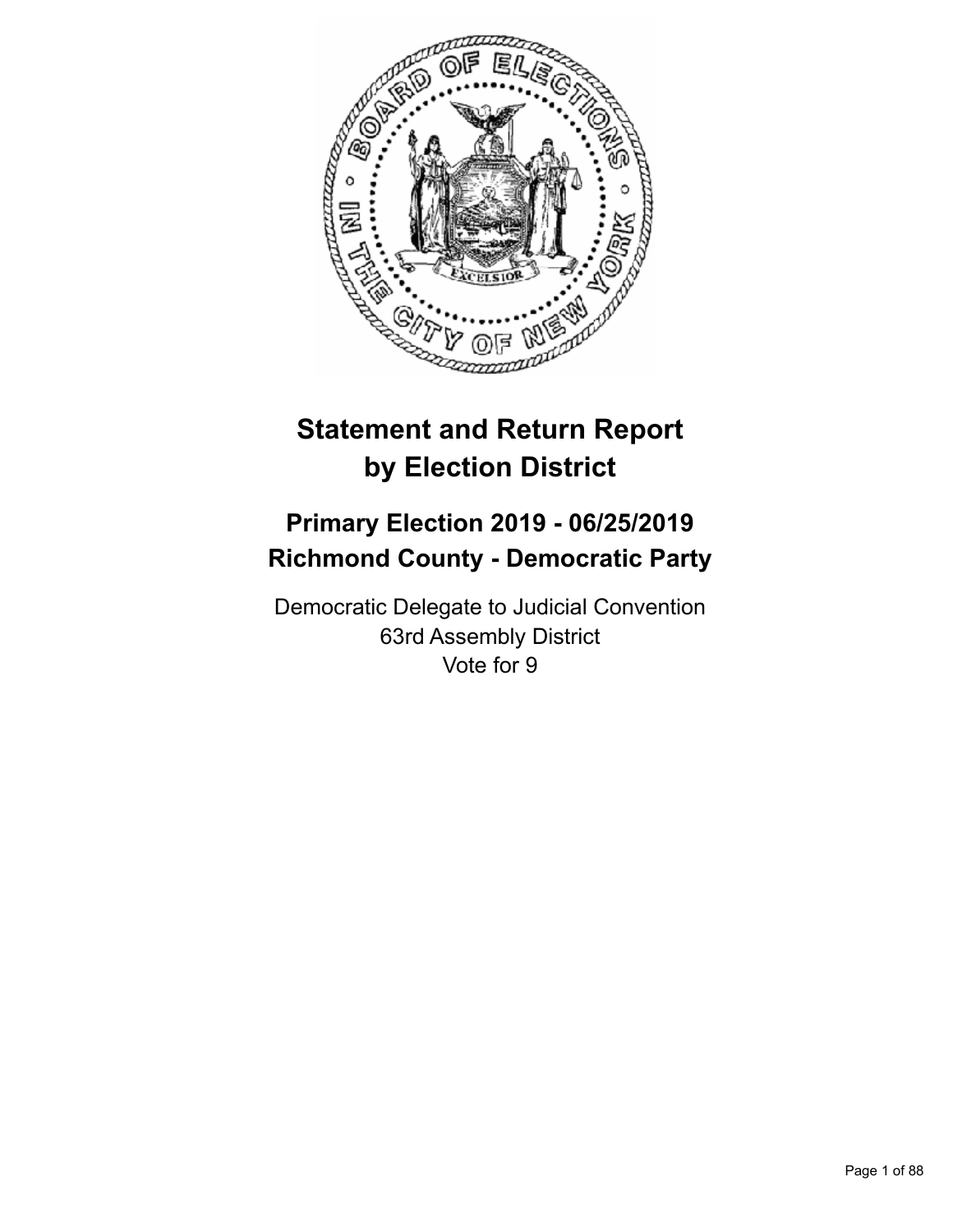

| PUBLIC COUNTER                                           | $\overline{7}$ |
|----------------------------------------------------------|----------------|
| MANUALLY COUNTED EMERGENCY                               | 0              |
| ABSENTEE / MILITARY                                      | 0              |
| <b>AFFIDAVIT</b>                                         | 0              |
| <b>Total Ballots</b>                                     | $\overline{7}$ |
| Less - Inapplicable Federal/Special Presidential Ballots | 0              |
| <b>Total Applicable Ballots</b>                          | $\overline{7}$ |
| JOHN P. GULINO                                           | 4              |
| EMANUELA D. ARATO                                        | 1              |
| DON M. BOSCO                                             | 5              |
| <b>ROBINSON IGLESIAS</b>                                 | 1              |
| <b>STAFFORD M. LISS</b>                                  | $\mathbf{1}$   |
| ELIZABETH N. SUNSHINE                                    | 4              |
| <b>STUART BRENKER</b>                                    | $\overline{c}$ |
| DEBORAH L. ROSE                                          | 4              |
| MICHAEL J. CUSICK                                        | 5              |
| HELEN M. VITALIANO                                       | 3              |
| <b>MENDY M. MIROCZNIK</b>                                | 3              |
| CHARLES C. DESTEFANO                                     | 4              |
| SARI G. KINGSLEY                                         | $\overline{2}$ |
| <b>BIANCA RAJPERSAUD</b>                                 | 1              |
| ELIZABETH J. MCTIGUE                                     | 5              |
| <b>ILENE H. SANDICK-GREINSKY</b>                         | 1              |
| <b>Total Votes</b>                                       | 46             |
| Unrecorded                                               | 17             |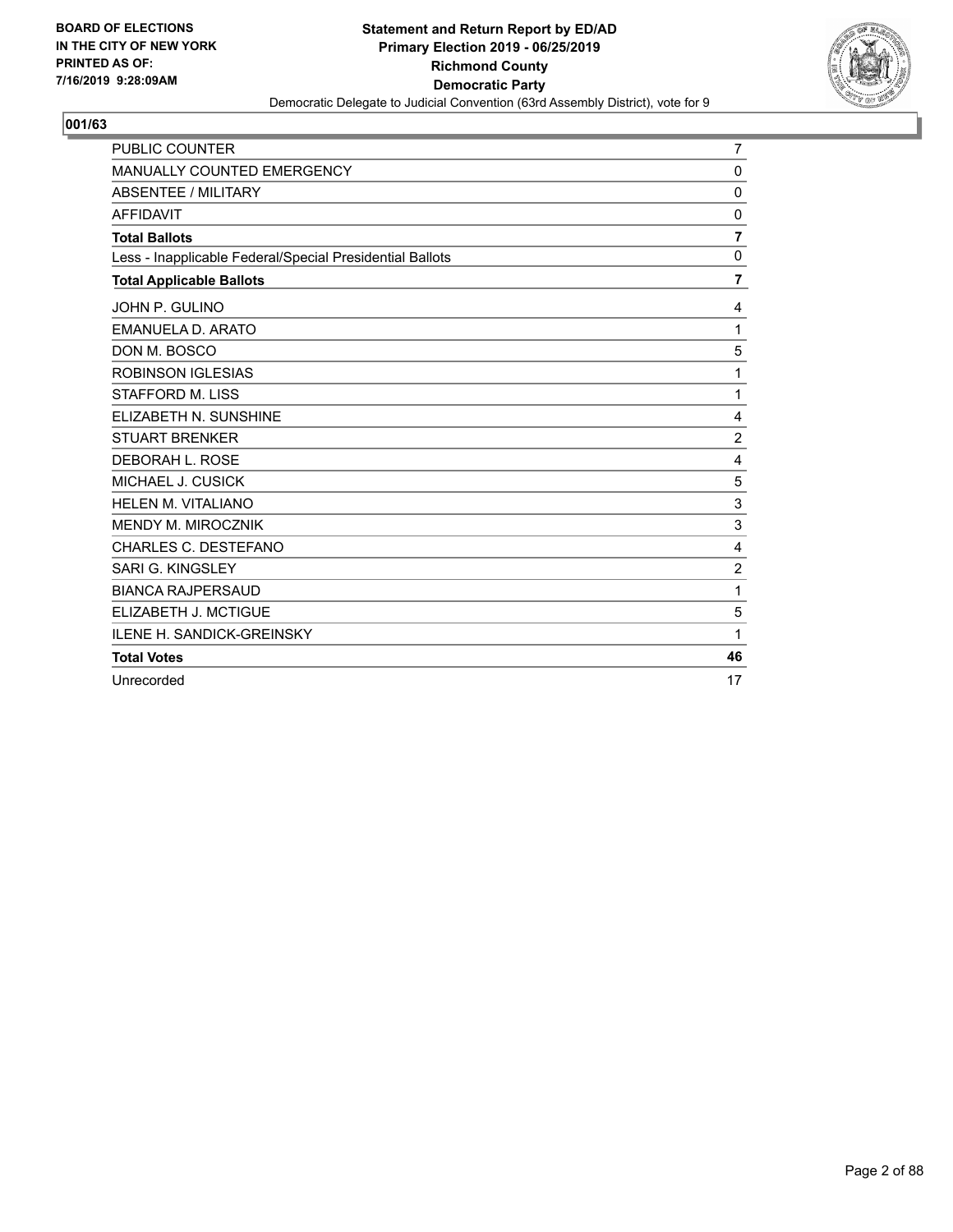

| PUBLIC COUNTER                                           | 5              |
|----------------------------------------------------------|----------------|
| <b>MANUALLY COUNTED EMERGENCY</b>                        | $\mathbf 0$    |
| <b>ABSENTEE / MILITARY</b>                               | 3              |
| <b>AFFIDAVIT</b>                                         | $\mathbf 0$    |
| <b>Total Ballots</b>                                     | 8              |
| Less - Inapplicable Federal/Special Presidential Ballots | $\mathbf 0$    |
| <b>Total Applicable Ballots</b>                          | 8              |
| JOHN P. GULINO                                           | $\overline{c}$ |
| <b>EMANUELA D. ARATO</b>                                 | 0              |
| DON M. BOSCO                                             | 3              |
| <b>ROBINSON IGLESIAS</b>                                 | 1              |
| <b>STAFFORD M. LISS</b>                                  | 0              |
| ELIZABETH N. SUNSHINE                                    | 4              |
| <b>STUART BRENKER</b>                                    | 1              |
| <b>DEBORAH L. ROSE</b>                                   | 5              |
| MICHAEL J. CUSICK                                        | 6              |
| HELEN M. VITALIANO                                       | $\overline{c}$ |
| <b>MENDY M. MIROCZNIK</b>                                | 0              |
| CHARLES C. DESTEFANO                                     | 1              |
| SARI G. KINGSLEY                                         | 0              |
| <b>BIANCA RAJPERSAUD</b>                                 | 1              |
| ELIZABETH J. MCTIGUE                                     | $\overline{c}$ |
| ILENE H. SANDICK-GREINSKY                                | $\mathbf{0}$   |
| <b>Total Votes</b>                                       | 28             |
| Unrecorded                                               | 44             |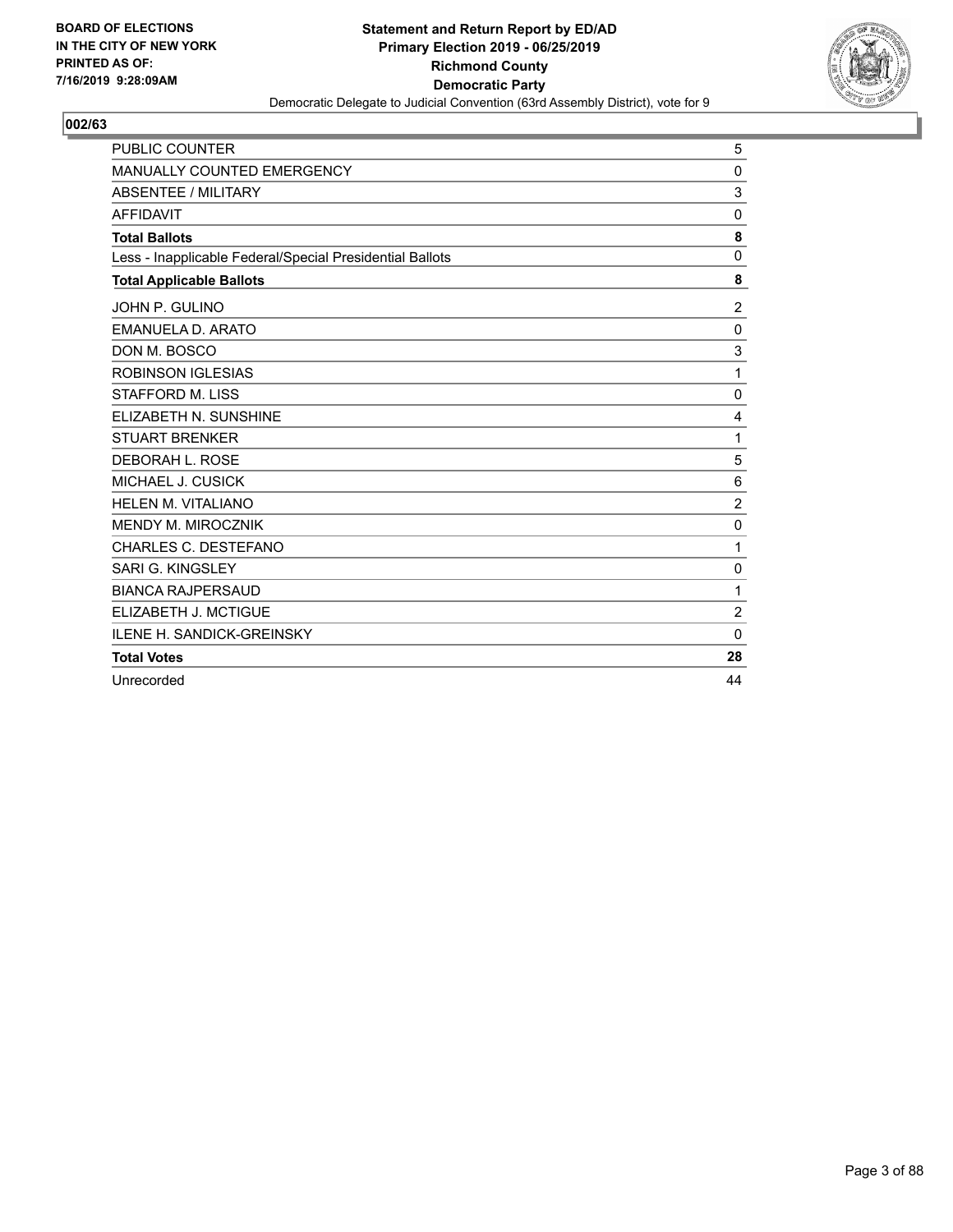

| <b>PUBLIC COUNTER</b>                                    | 8              |
|----------------------------------------------------------|----------------|
| MANUALLY COUNTED EMERGENCY                               | 0              |
| <b>ABSENTEE / MILITARY</b>                               | 0              |
| <b>AFFIDAVIT</b>                                         | 0              |
| <b>Total Ballots</b>                                     | 8              |
| Less - Inapplicable Federal/Special Presidential Ballots | 0              |
| <b>Total Applicable Ballots</b>                          | 8              |
| JOHN P. GULINO                                           | 4              |
| <b>EMANUELA D. ARATO</b>                                 | $\overline{2}$ |
| DON M. BOSCO                                             | $\overline{c}$ |
| <b>ROBINSON IGLESIAS</b>                                 | $\overline{c}$ |
| <b>STAFFORD M. LISS</b>                                  | 1              |
| ELIZABETH N. SUNSHINE                                    | 3              |
| <b>STUART BRENKER</b>                                    | 1              |
| DEBORAH L. ROSE                                          | 3              |
| MICHAEL J. CUSICK                                        | 4              |
| <b>HELEN M. VITALIANO</b>                                | 5              |
| MENDY M. MIROCZNIK                                       | 4              |
| <b>CHARLES C. DESTEFANO</b>                              | $\overline{c}$ |
| SARI G. KINGSLEY                                         | $\overline{c}$ |
| <b>BIANCA RAJPERSAUD</b>                                 | $\overline{2}$ |
| ELIZABETH J. MCTIGUE                                     | 3              |
| <b>ILENE H. SANDICK-GREINSKY</b>                         | 4              |
| <b>Total Votes</b>                                       | 44             |
| Unrecorded                                               | 28             |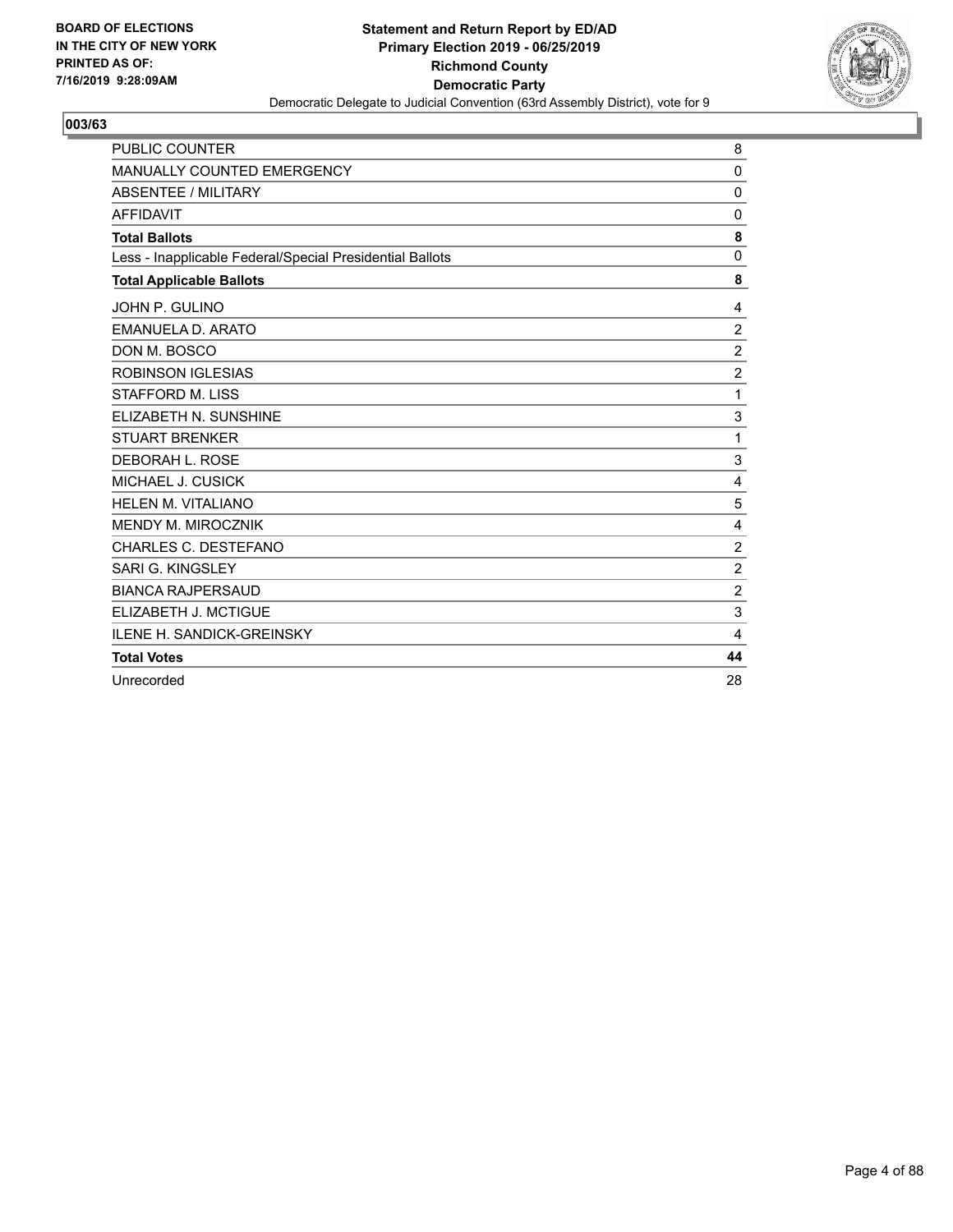

| <b>PUBLIC COUNTER</b>                                    | 1              |
|----------------------------------------------------------|----------------|
| MANUALLY COUNTED EMERGENCY                               | 0              |
| ABSENTEE / MILITARY                                      | 3              |
| <b>AFFIDAVIT</b>                                         | $\mathbf 0$    |
| <b>Total Ballots</b>                                     | 4              |
| Less - Inapplicable Federal/Special Presidential Ballots | $\mathbf 0$    |
| <b>Total Applicable Ballots</b>                          | 4              |
| JOHN P. GULINO                                           | $\Omega$       |
| EMANUELA D. ARATO                                        | 1              |
| DON M. BOSCO                                             | 0              |
| <b>ROBINSON IGLESIAS</b>                                 | 1              |
| <b>STAFFORD M. LISS</b>                                  | $\mathbf 0$    |
| ELIZABETH N. SUNSHINE                                    | 0              |
| <b>STUART BRENKER</b>                                    | 0              |
| DEBORAH L. ROSE                                          | $\mathbf{3}$   |
| MICHAEL J. CUSICK                                        | 4              |
| HELEN M. VITALIANO                                       | $\overline{c}$ |
| MENDY M. MIROCZNIK                                       | 3              |
| <b>CHARLES C. DESTEFANO</b>                              | $\overline{c}$ |
| SARI G. KINGSLEY                                         | $\overline{c}$ |
| <b>BIANCA RAJPERSAUD</b>                                 | $\overline{c}$ |
| ELIZABETH J. MCTIGUE                                     | $\overline{2}$ |
| <b>ILENE H. SANDICK-GREINSKY</b>                         | $\overline{2}$ |
| <b>Total Votes</b>                                       | 24             |
| Unrecorded                                               | 12             |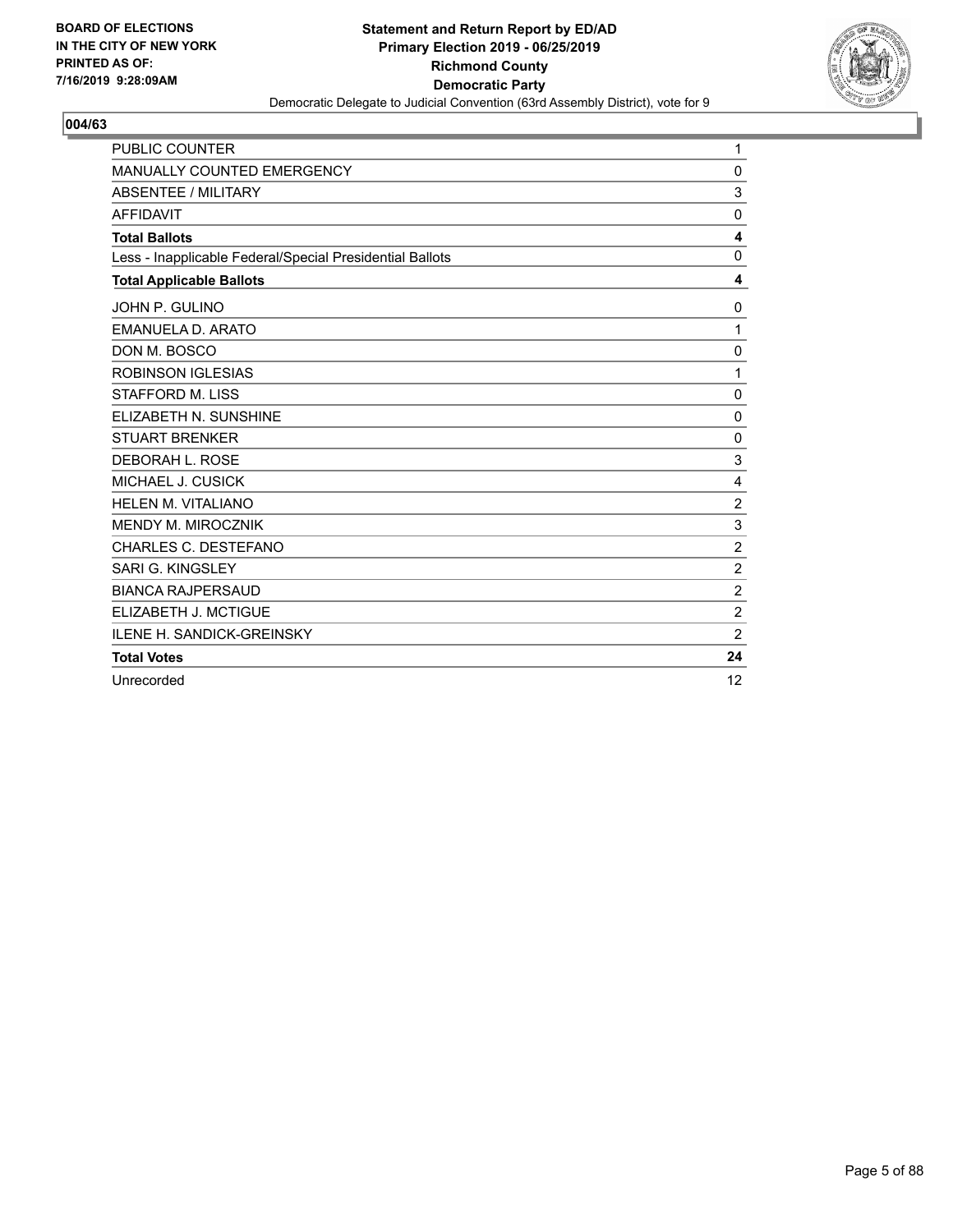

| PUBLIC COUNTER                                           | 1              |
|----------------------------------------------------------|----------------|
| <b>MANUALLY COUNTED EMERGENCY</b>                        | 0              |
| <b>ABSENTEE / MILITARY</b>                               | $\overline{2}$ |
| <b>AFFIDAVIT</b>                                         | $\mathbf 0$    |
| <b>Total Ballots</b>                                     | 3              |
| Less - Inapplicable Federal/Special Presidential Ballots | 0              |
| <b>Total Applicable Ballots</b>                          | 3              |
| JOHN P. GULINO                                           | 1              |
| <b>EMANUELA D. ARATO</b>                                 | $\overline{2}$ |
| DON M. BOSCO                                             | 1              |
| <b>ROBINSON IGLESIAS</b>                                 | $\overline{2}$ |
| <b>STAFFORD M. LISS</b>                                  | 1              |
| ELIZABETH N. SUNSHINE                                    | 1              |
| <b>STUART BRENKER</b>                                    | $\mathbf 0$    |
| DEBORAH L. ROSE                                          | $\overline{2}$ |
| MICHAEL J. CUSICK                                        | 3              |
| <b>HELEN M. VITALIANO</b>                                | $\overline{c}$ |
| <b>MENDY M. MIROCZNIK</b>                                | 3              |
| CHARLES C. DESTEFANO                                     | 2              |
| <b>SARI G. KINGSLEY</b>                                  | 1              |
| <b>BIANCA RAJPERSAUD</b>                                 | $\overline{2}$ |
| ELIZABETH J. MCTIGUE                                     | $\overline{2}$ |
| <b>ILENE H. SANDICK-GREINSKY</b>                         | $\overline{2}$ |
| <b>Total Votes</b>                                       | 27             |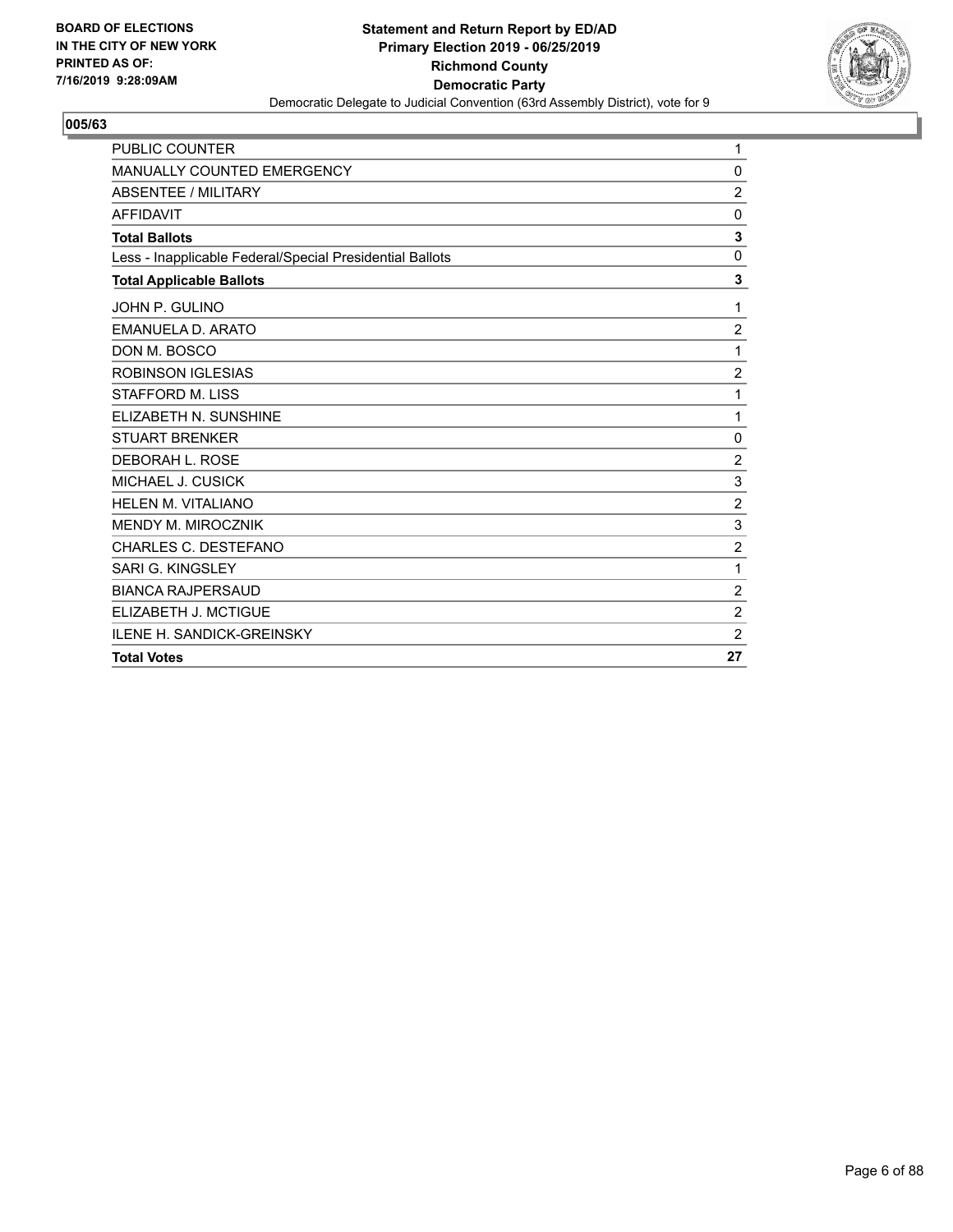

| PUBLIC COUNTER                                           | 4              |
|----------------------------------------------------------|----------------|
| MANUALLY COUNTED EMERGENCY                               | 0              |
| ABSENTEE / MILITARY                                      | 1              |
| <b>AFFIDAVIT</b>                                         | 0              |
| <b>Total Ballots</b>                                     | 5              |
| Less - Inapplicable Federal/Special Presidential Ballots | $\mathbf 0$    |
| <b>Total Applicable Ballots</b>                          | 5              |
| JOHN P. GULINO                                           | 1              |
| EMANUELA D. ARATO                                        | 0              |
| DON M. BOSCO                                             | 1              |
| <b>ROBINSON IGLESIAS</b>                                 | $\mathbf 0$    |
| <b>STAFFORD M. LISS</b>                                  | 0              |
| ELIZABETH N. SUNSHINE                                    | 4              |
| <b>STUART BRENKER</b>                                    | 1              |
| DEBORAH L. ROSE                                          | 3              |
| MICHAEL J. CUSICK                                        | 5              |
| HELEN M. VITALIANO                                       | 3              |
| MENDY M. MIROCZNIK                                       | 1              |
| CHARLES C. DESTEFANO                                     | 4              |
| SARI G. KINGSLEY                                         | 3              |
| <b>BIANCA RAJPERSAUD</b>                                 | $\overline{c}$ |
| ELIZABETH J. MCTIGUE                                     | 3              |
| <b>ILENE H. SANDICK-GREINSKY</b>                         | 3              |
| <b>Total Votes</b>                                       | 34             |
| Unrecorded                                               | 11             |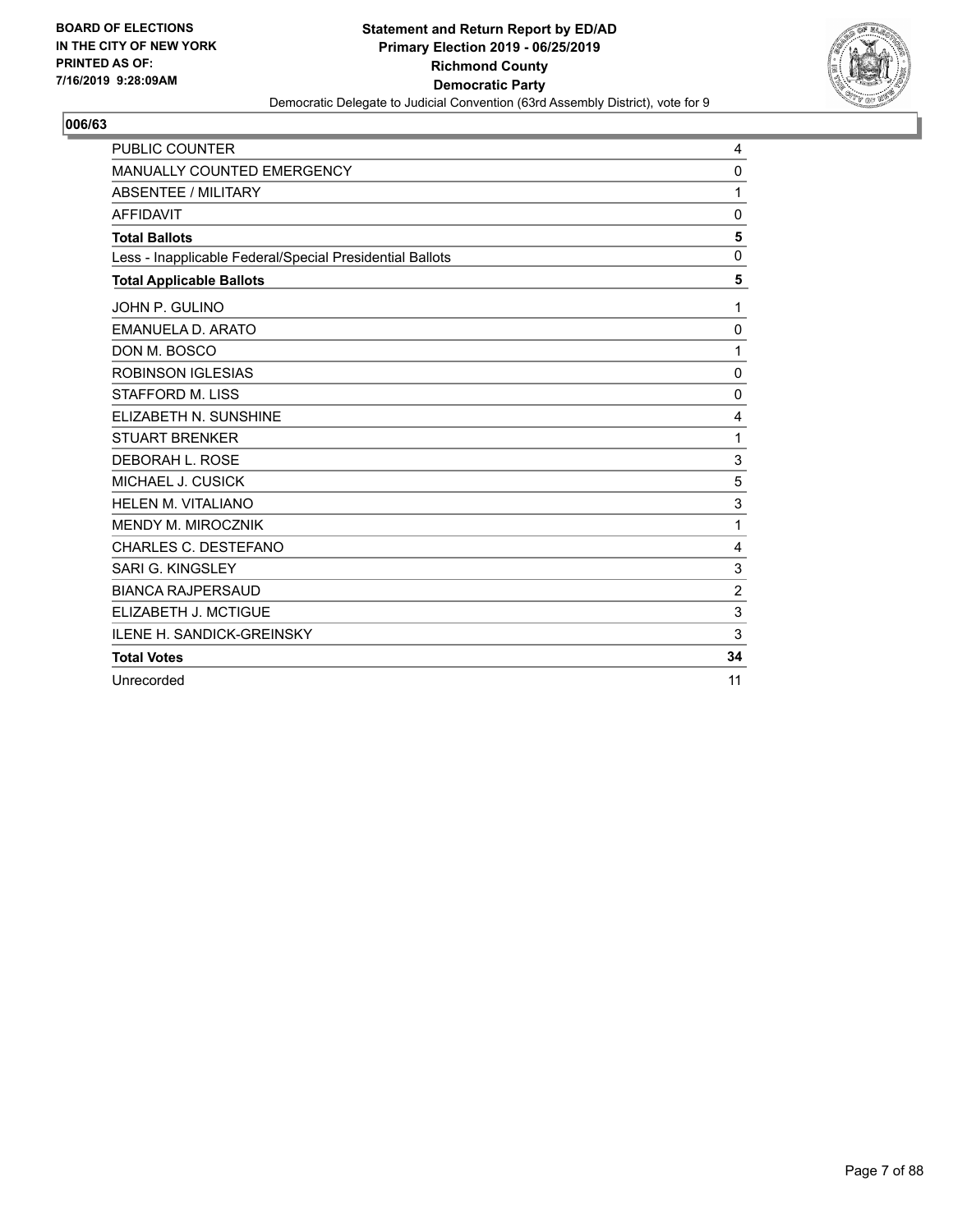

| <b>PUBLIC COUNTER</b>                                    | 11             |
|----------------------------------------------------------|----------------|
| MANUALLY COUNTED EMERGENCY                               | 0              |
| <b>ABSENTEE / MILITARY</b>                               | $\mathbf 0$    |
| <b>AFFIDAVIT</b>                                         | $\mathbf 0$    |
| <b>Total Ballots</b>                                     | 11             |
| Less - Inapplicable Federal/Special Presidential Ballots | $\Omega$       |
| <b>Total Applicable Ballots</b>                          | 11             |
| JOHN P. GULINO                                           | 3              |
| EMANUELA D. ARATO                                        | $\overline{2}$ |
| DON M. BOSCO                                             | 4              |
| <b>ROBINSON IGLESIAS</b>                                 | 3              |
| STAFFORD M. LISS                                         | 1              |
| ELIZABETH N. SUNSHINE                                    | 5              |
| <b>STUART BRENKER</b>                                    | $\overline{2}$ |
| DEBORAH L. ROSE                                          | 6              |
| MICHAEL J. CUSICK                                        | 10             |
| <b>HELEN M. VITALIANO</b>                                | 6              |
| MENDY M. MIROCZNIK                                       | 3              |
| <b>CHARLES C. DESTEFANO</b>                              | 8              |
| SARI G. KINGSLEY                                         | 3              |
| <b>BIANCA RAJPERSAUD</b>                                 | $\overline{2}$ |
| ELIZABETH J. MCTIGUE                                     | 6              |
| <b>ILENE H. SANDICK-GREINSKY</b>                         | 4              |
| <b>Total Votes</b>                                       | 68             |
| Unrecorded                                               | 31             |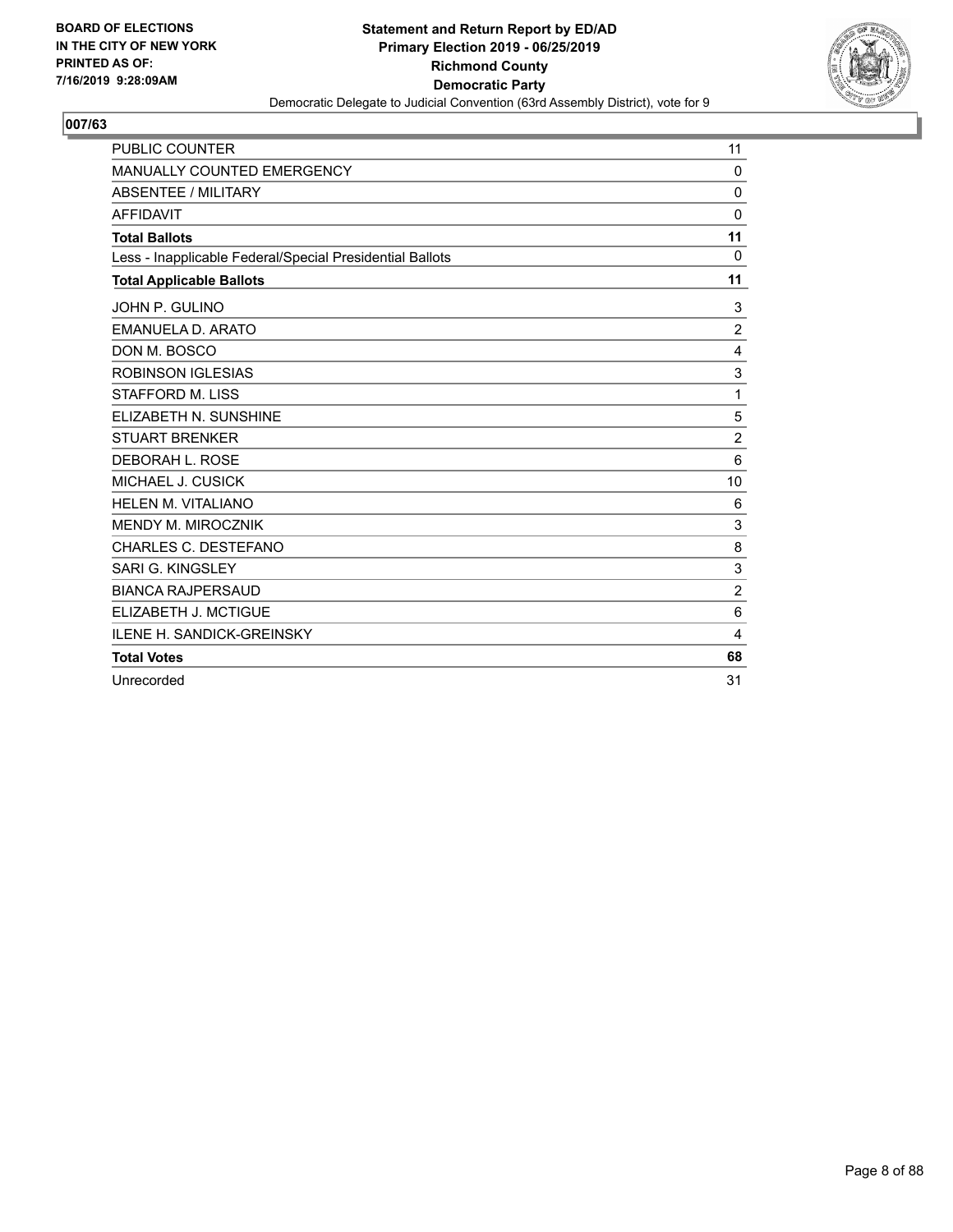

| <b>PUBLIC COUNTER</b>                                    | 1            |
|----------------------------------------------------------|--------------|
| MANUALLY COUNTED EMERGENCY                               | $\Omega$     |
| <b>ABSENTEE / MILITARY</b>                               | 0            |
| <b>AFFIDAVIT</b>                                         | 0            |
| <b>Total Ballots</b>                                     | 1            |
| Less - Inapplicable Federal/Special Presidential Ballots | $\mathbf{0}$ |
| <b>Total Applicable Ballots</b>                          | 1            |
| JOHN P. GULINO                                           | 0            |
| <b>EMANUELA D. ARATO</b>                                 | 1            |
| DON M. BOSCO                                             | 0            |
| <b>ROBINSON IGLESIAS</b>                                 | $\mathbf{0}$ |
| <b>STAFFORD M. LISS</b>                                  | 0            |
| ELIZABETH N. SUNSHINE                                    | 1            |
| <b>STUART BRENKER</b>                                    | 0            |
| DEBORAH L. ROSE                                          | 1            |
| MICHAEL J. CUSICK                                        | 0            |
| <b>HELEN M. VITALIANO</b>                                | 1            |
| MENDY M. MIROCZNIK                                       | 1            |
| CHARLES C. DESTEFANO                                     | $\mathbf 0$  |
| <b>SARI G. KINGSLEY</b>                                  | 1            |
| <b>BIANCA RAJPERSAUD</b>                                 | 1            |
| ELIZABETH J. MCTIGUE                                     | 1            |
| <b>ILENE H. SANDICK-GREINSKY</b>                         | 1            |
| <b>Total Votes</b>                                       | 9            |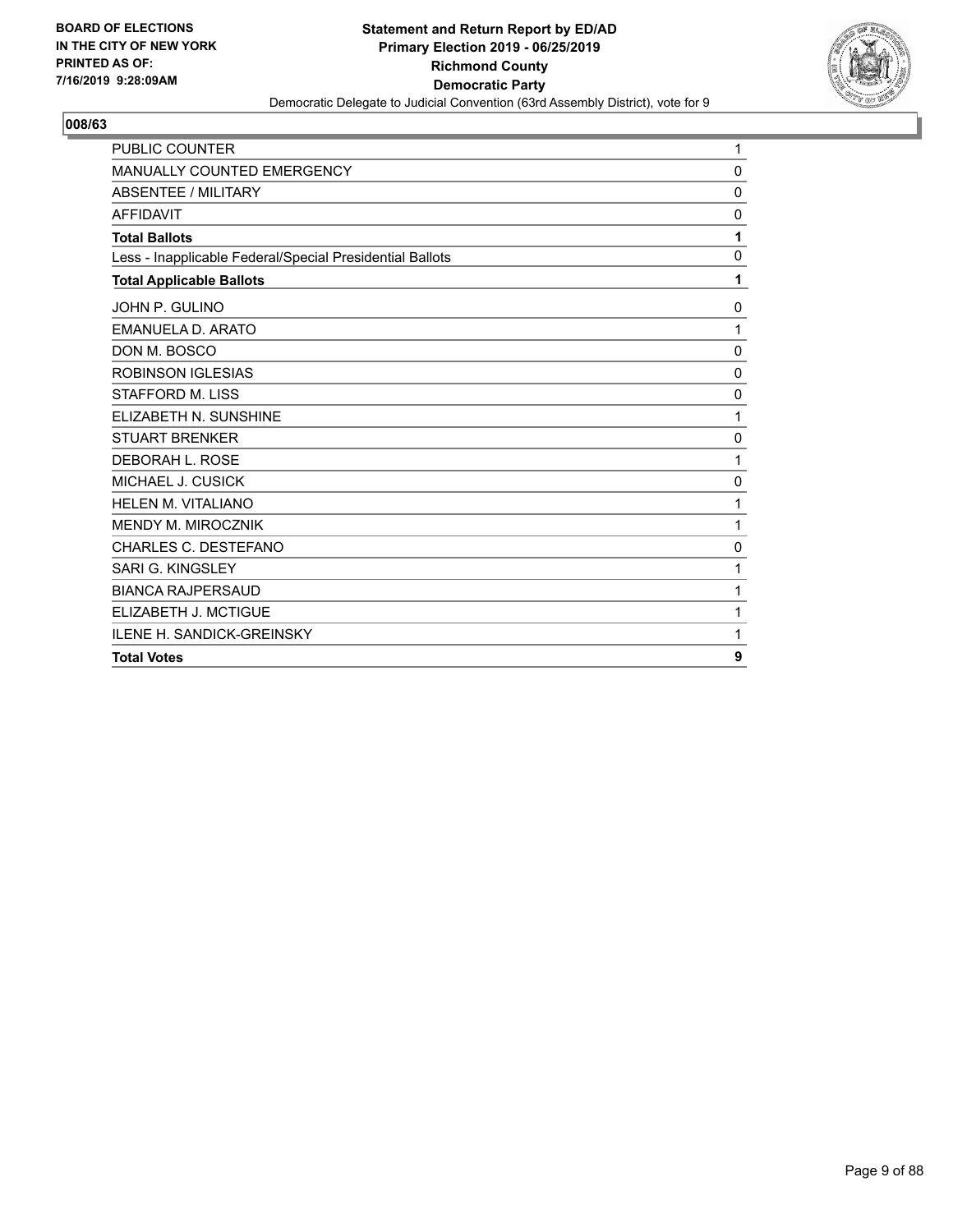

| <b>PUBLIC COUNTER</b>                                    | 0            |
|----------------------------------------------------------|--------------|
| <b>MANUALLY COUNTED EMERGENCY</b>                        | 0            |
| ABSENTEE / MILITARY                                      | 1            |
| <b>AFFIDAVIT</b>                                         | 0            |
| <b>Total Ballots</b>                                     | 1            |
| Less - Inapplicable Federal/Special Presidential Ballots | $\mathbf 0$  |
| <b>Total Applicable Ballots</b>                          | 1            |
| JOHN P. GULINO                                           | $\mathbf 0$  |
| EMANUELA D. ARATO                                        | $\mathbf 0$  |
| DON M. BOSCO                                             | 0            |
| <b>ROBINSON IGLESIAS</b>                                 | $\mathbf 0$  |
| <b>STAFFORD M. LISS</b>                                  | $\mathbf 0$  |
| ELIZABETH N. SUNSHINE                                    | $\mathbf 0$  |
| <b>STUART BRENKER</b>                                    | $\mathbf 0$  |
| DEBORAH L. ROSE                                          | 1            |
| MICHAEL J. CUSICK                                        | 0            |
| <b>HELEN M. VITALIANO</b>                                | $\mathbf 0$  |
| MENDY M. MIROCZNIK                                       | 0            |
| CHARLES C. DESTEFANO                                     | 0            |
| SARI G. KINGSLEY                                         | $\mathbf{0}$ |
| <b>BIANCA RAJPERSAUD</b>                                 | $\mathbf 0$  |
| ELIZABETH J. MCTIGUE                                     | 0            |
| <b>ILENE H. SANDICK-GREINSKY</b>                         | $\mathbf 0$  |
| <b>Total Votes</b>                                       | 1            |
| Unrecorded                                               | 8            |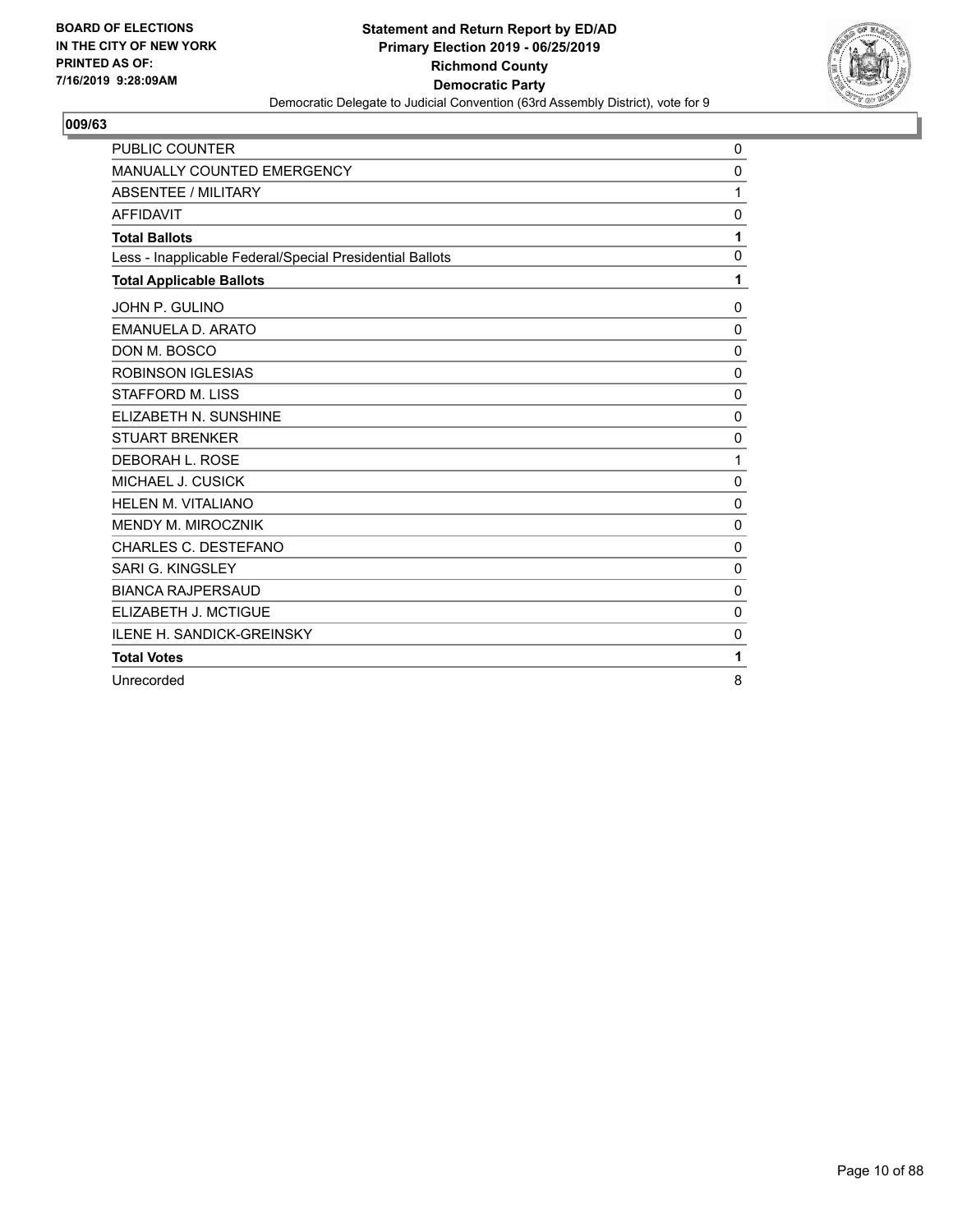

| <b>PUBLIC COUNTER</b>                                    | 10             |
|----------------------------------------------------------|----------------|
| MANUALLY COUNTED EMERGENCY                               | 0              |
| <b>ABSENTEE / MILITARY</b>                               | 3              |
| <b>AFFIDAVIT</b>                                         | $\Omega$       |
| <b>Total Ballots</b>                                     | 13             |
| Less - Inapplicable Federal/Special Presidential Ballots | $\Omega$       |
| <b>Total Applicable Ballots</b>                          | 13             |
| JOHN P. GULINO                                           | 2              |
| EMANUELA D. ARATO                                        | $\overline{c}$ |
| DON M. BOSCO                                             | $\overline{c}$ |
| <b>ROBINSON IGLESIAS</b>                                 | 1              |
| <b>STAFFORD M. LISS</b>                                  | 0              |
| ELIZABETH N. SUNSHINE                                    | 3              |
| <b>STUART BRENKER</b>                                    | $\mathbf 0$    |
| DEBORAH L. ROSE                                          | 9              |
| MICHAEL J. CUSICK                                        | 9              |
| <b>HELEN M. VITALIANO</b>                                | 5              |
| <b>MENDY M. MIROCZNIK</b>                                | 5              |
| CHARLES C. DESTEFANO                                     | 3              |
| SARI G. KINGSLEY                                         | 3              |
| <b>BIANCA RAJPERSAUD</b>                                 | 4              |
| ELIZABETH J. MCTIGUE                                     | 3              |
| ILENE H. SANDICK-GREINSKY                                | 4              |
| <b>Total Votes</b>                                       | 55             |
| Unrecorded                                               | 62             |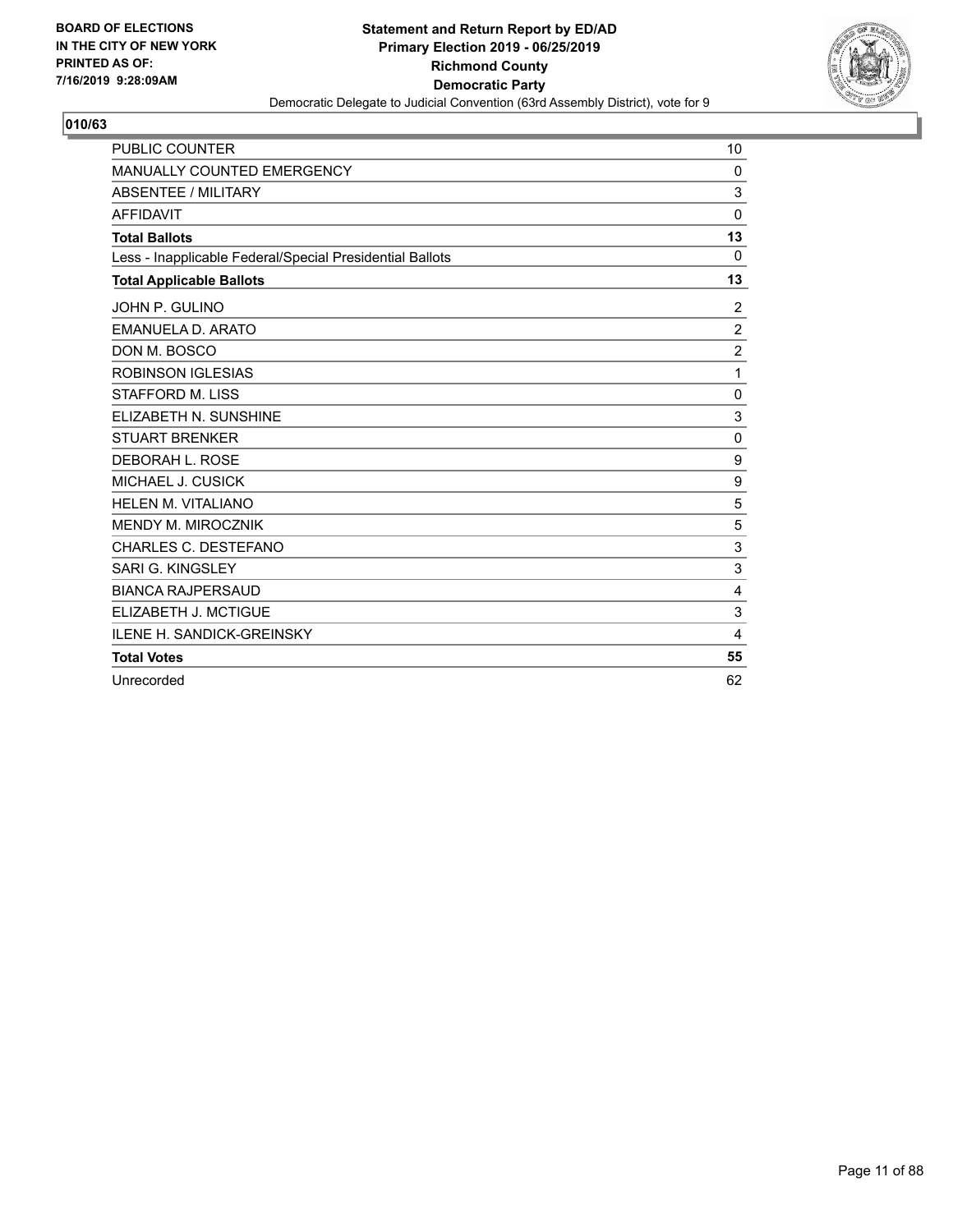

| PUBLIC COUNTER                                           | 5              |
|----------------------------------------------------------|----------------|
| MANUALLY COUNTED EMERGENCY                               | 0              |
| ABSENTEE / MILITARY                                      | $\mathbf 0$    |
| <b>AFFIDAVIT</b>                                         | 0              |
| <b>Total Ballots</b>                                     | 5              |
| Less - Inapplicable Federal/Special Presidential Ballots | $\mathbf 0$    |
| <b>Total Applicable Ballots</b>                          | 5              |
| JOHN P. GULINO                                           | $\overline{c}$ |
| <b>EMANUELA D. ARATO</b>                                 | 0              |
| DON M. BOSCO                                             | 1              |
| <b>ROBINSON IGLESIAS</b>                                 | $\overline{c}$ |
| <b>STAFFORD M. LISS</b>                                  | 1              |
| ELIZABETH N. SUNSHINE                                    | $\overline{2}$ |
| <b>STUART BRENKER</b>                                    | $\overline{c}$ |
| DEBORAH L. ROSE                                          | 3              |
| MICHAEL J. CUSICK                                        | 5              |
| HELEN M. VITALIANO                                       | 3              |
| MENDY M. MIROCZNIK                                       | $\overline{2}$ |
| CHARLES C. DESTEFANO                                     | 3              |
| SARI G. KINGSLEY                                         | 4              |
| <b>BIANCA RAJPERSAUD</b>                                 | 1              |
| ELIZABETH J. MCTIGUE                                     | 1              |
| <b>ILENE H. SANDICK-GREINSKY</b>                         | $\overline{2}$ |
| <b>Total Votes</b>                                       | 34             |
| Unrecorded                                               | 11             |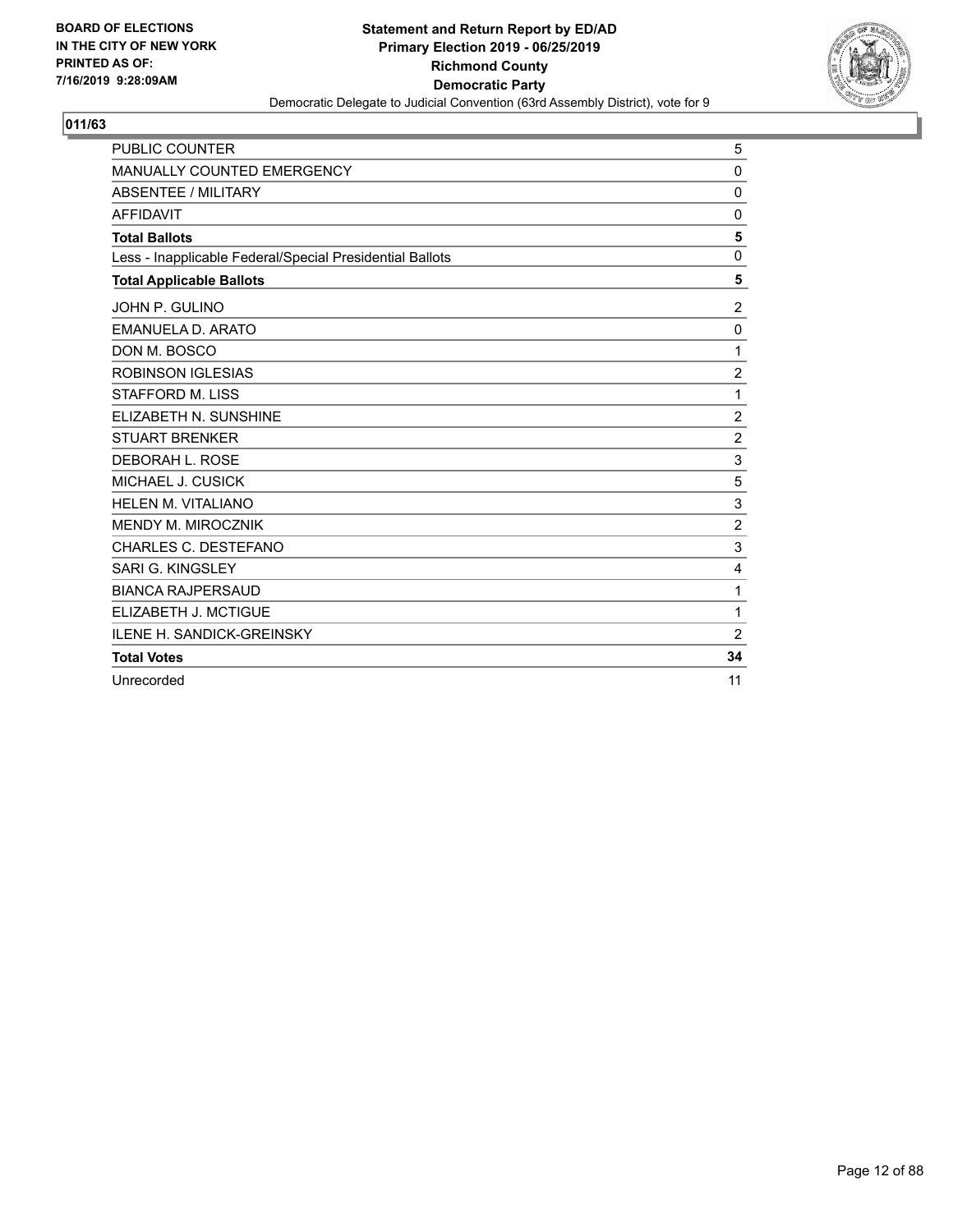

| PUBLIC COUNTER                                           | 5              |
|----------------------------------------------------------|----------------|
| MANUALLY COUNTED EMERGENCY                               | 0              |
| ABSENTEE / MILITARY                                      | 3              |
| <b>AFFIDAVIT</b>                                         | 0              |
| <b>Total Ballots</b>                                     | 8              |
| Less - Inapplicable Federal/Special Presidential Ballots | $\mathbf 0$    |
| <b>Total Applicable Ballots</b>                          | 8              |
| JOHN P. GULINO                                           | 4              |
| <b>EMANUELA D. ARATO</b>                                 | $\overline{c}$ |
| DON M. BOSCO                                             | 4              |
| <b>ROBINSON IGLESIAS</b>                                 | $\overline{c}$ |
| <b>STAFFORD M. LISS</b>                                  | 0              |
| ELIZABETH N. SUNSHINE                                    | 3              |
| <b>STUART BRENKER</b>                                    | 3              |
| DEBORAH L. ROSE                                          | 4              |
| MICHAEL J. CUSICK                                        | $\overline{7}$ |
| HELEN M. VITALIANO                                       | 4              |
| <b>MENDY M. MIROCZNIK</b>                                | $\overline{2}$ |
| CHARLES C. DESTEFANO                                     | $\overline{c}$ |
| SARI G. KINGSLEY                                         | 1              |
| <b>BIANCA RAJPERSAUD</b>                                 | 1              |
| ELIZABETH J. MCTIGUE                                     | 4              |
| <b>ILENE H. SANDICK-GREINSKY</b>                         | $\overline{2}$ |
| <b>Total Votes</b>                                       | 45             |
| Unrecorded                                               | 27             |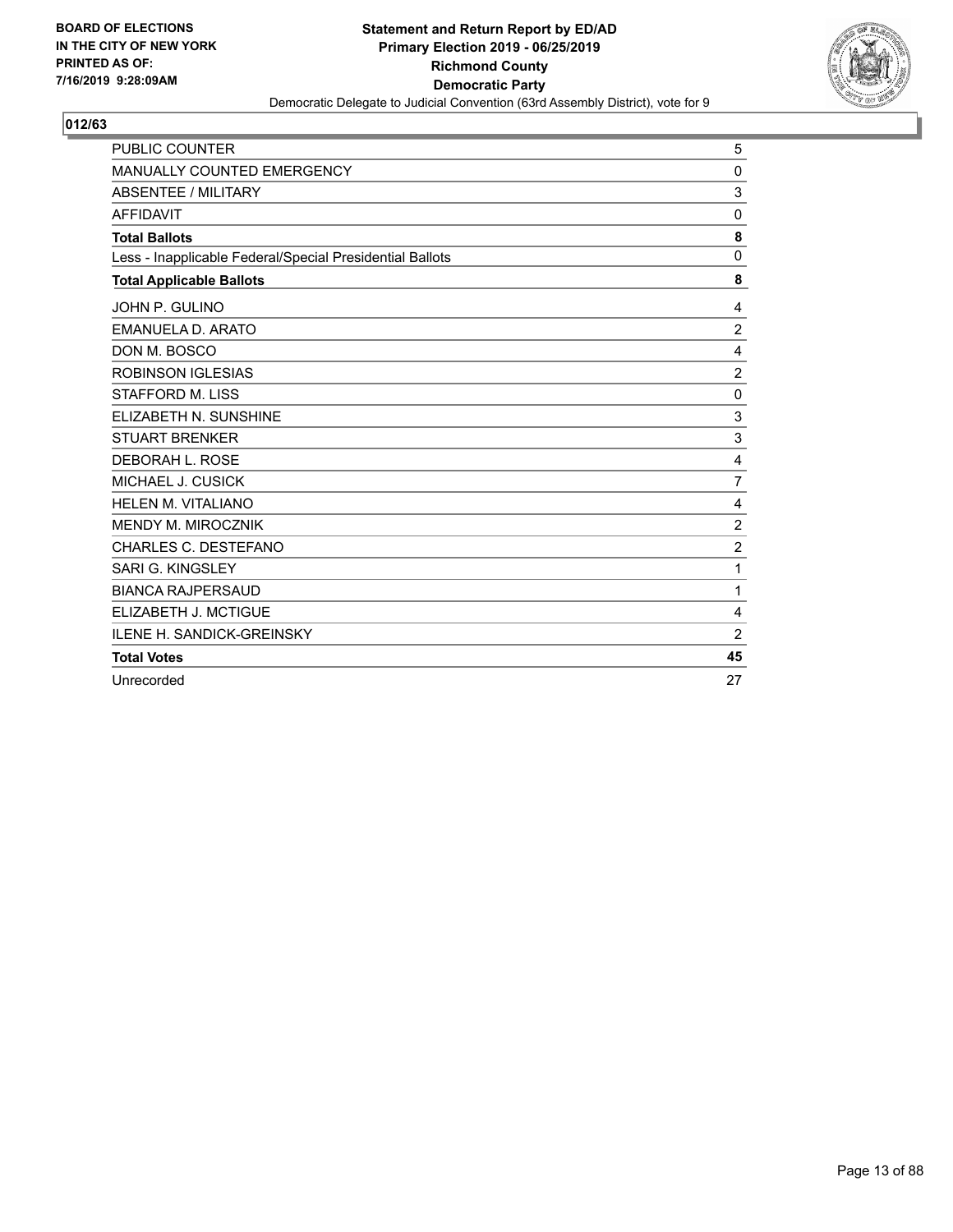

| <b>PUBLIC COUNTER</b>                                    | 9                       |
|----------------------------------------------------------|-------------------------|
| MANUALLY COUNTED EMERGENCY                               | 0                       |
| <b>ABSENTEE / MILITARY</b>                               | 1                       |
| <b>AFFIDAVIT</b>                                         | $\mathbf 0$             |
| <b>Total Ballots</b>                                     | 10                      |
| Less - Inapplicable Federal/Special Presidential Ballots | $\mathbf{0}$            |
| <b>Total Applicable Ballots</b>                          | 10                      |
| JOHN P. GULINO                                           | 3                       |
| EMANUELA D. ARATO                                        | $\mathbf{1}$            |
| DON M. BOSCO                                             | $\overline{\mathbf{c}}$ |
| <b>ROBINSON IGLESIAS</b>                                 | 3                       |
| STAFFORD M. LISS                                         | $\mathbf{1}$            |
| ELIZABETH N. SUNSHINE                                    | $\boldsymbol{2}$        |
| <b>STUART BRENKER</b>                                    | $\overline{c}$          |
| DEBORAH L. ROSE                                          | 8                       |
| MICHAEL J. CUSICK                                        | 8                       |
| <b>HELEN M. VITALIANO</b>                                | 8                       |
| MENDY M. MIROCZNIK                                       | 3                       |
| CHARLES C. DESTEFANO                                     | 5                       |
| SARI G. KINGSLEY                                         | $\overline{c}$          |
| <b>BIANCA RAJPERSAUD</b>                                 | $\overline{2}$          |
| ELIZABETH J. MCTIGUE                                     | 3                       |
| <b>ILENE H. SANDICK-GREINSKY</b>                         | 5                       |
| DAHA EL-SHEIKH (WRITE-IN)                                | 1                       |
| HESHAM EL-MEGLIGY (WRITE-IN)                             | 1                       |
| ROSANN PANTALENA (WRITE-IN)                              | $\mathbf{1}$            |
| <b>Total Votes</b>                                       | 61                      |
| Unrecorded                                               | 29                      |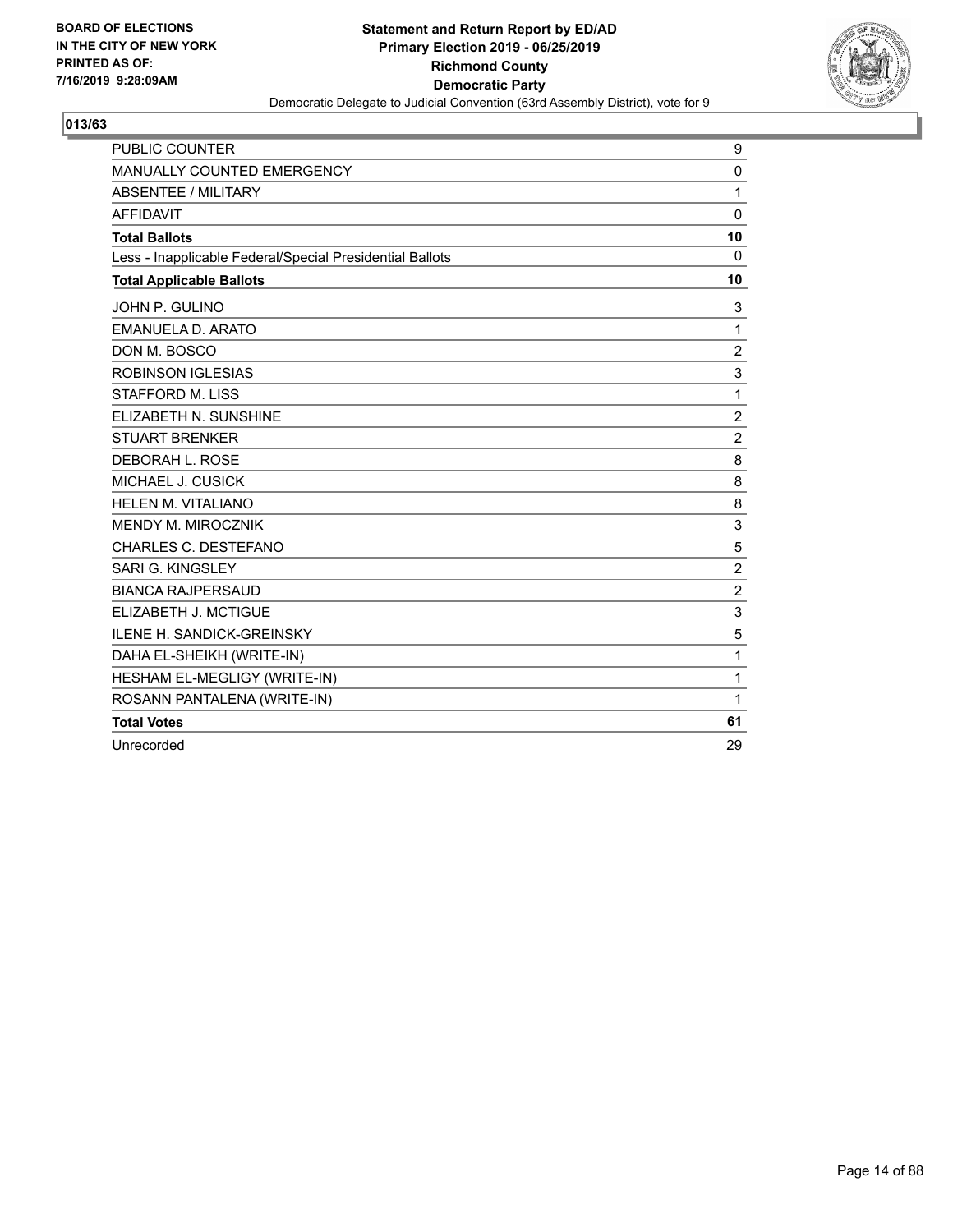

| PUBLIC COUNTER                                           | $\overline{c}$          |
|----------------------------------------------------------|-------------------------|
| MANUALLY COUNTED EMERGENCY                               | 0                       |
| ABSENTEE / MILITARY                                      | $\overline{c}$          |
| <b>AFFIDAVIT</b>                                         | $\mathbf 0$             |
| <b>Total Ballots</b>                                     | $\overline{\mathbf{4}}$ |
| Less - Inapplicable Federal/Special Presidential Ballots | $\mathbf 0$             |
| <b>Total Applicable Ballots</b>                          | 4                       |
| JOHN P. GULINO                                           | $\overline{c}$          |
| EMANUELA D. ARATO                                        | 0                       |
| DON M. BOSCO                                             | 1                       |
| <b>ROBINSON IGLESIAS</b>                                 | 1                       |
| <b>STAFFORD M. LISS</b>                                  | 0                       |
| ELIZABETH N. SUNSHINE                                    | 1                       |
| <b>STUART BRENKER</b>                                    | $\mathbf 0$             |
| DEBORAH L. ROSE                                          | 0                       |
| MICHAEL J. CUSICK                                        | 3                       |
| HELEN M. VITALIANO                                       | $\mathbf 0$             |
| MENDY M. MIROCZNIK                                       | 0                       |
| CHARLES C. DESTEFANO                                     | 1                       |
| SARI G. KINGSLEY                                         | 1                       |
| <b>BIANCA RAJPERSAUD</b>                                 | 1                       |
| ELIZABETH J. MCTIGUE                                     | 1                       |
| <b>ILENE H. SANDICK-GREINSKY</b>                         | 0                       |
| <b>Total Votes</b>                                       | 12                      |
| Unrecorded                                               | 24                      |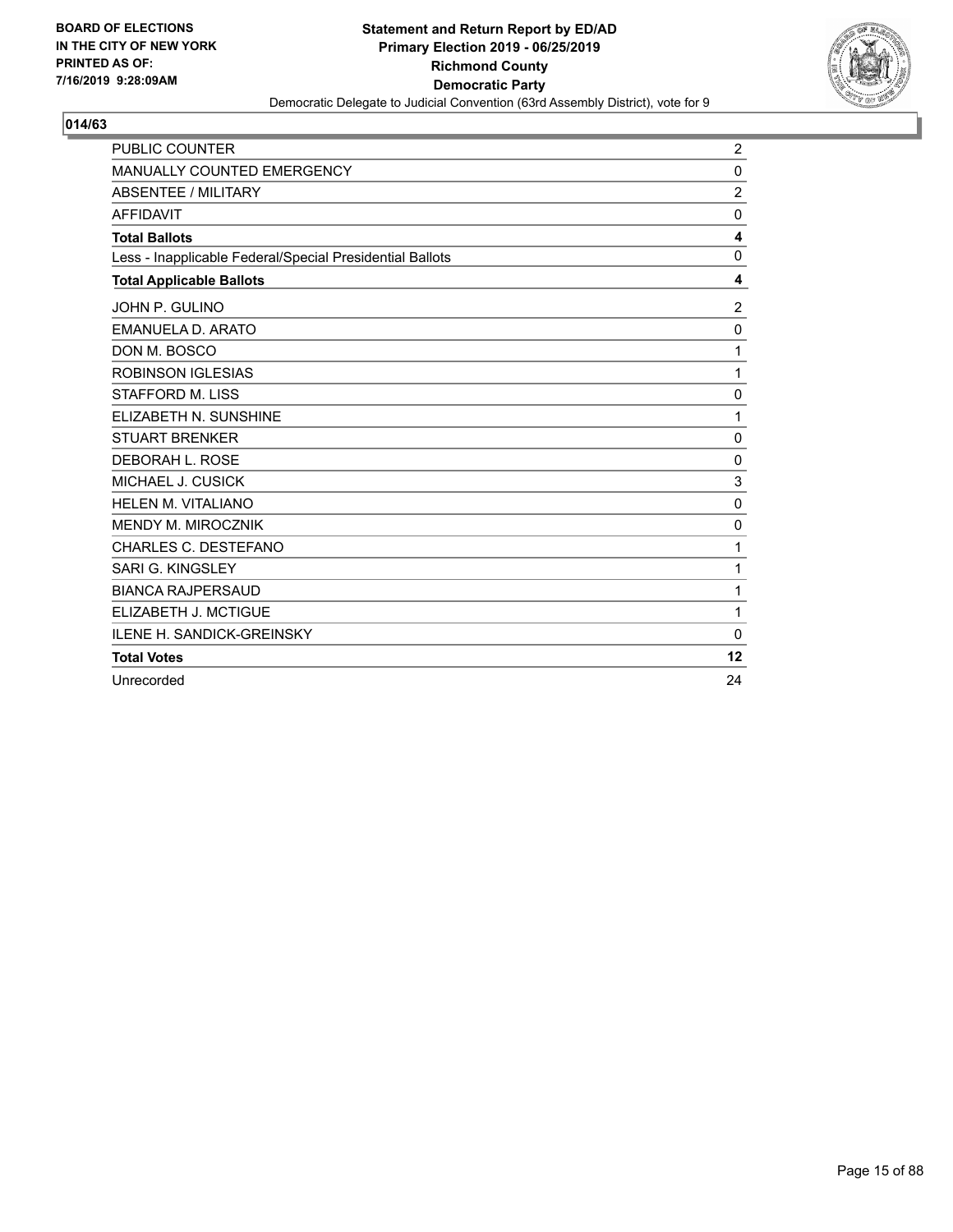

| PUBLIC COUNTER                                           | 4              |
|----------------------------------------------------------|----------------|
| MANUALLY COUNTED EMERGENCY                               | 0              |
| <b>ABSENTEE / MILITARY</b>                               | $\overline{2}$ |
| <b>AFFIDAVIT</b>                                         | 0              |
| <b>Total Ballots</b>                                     | 6              |
| Less - Inapplicable Federal/Special Presidential Ballots | $\mathbf 0$    |
| <b>Total Applicable Ballots</b>                          | 6              |
| JOHN P. GULINO                                           | 5              |
| <b>EMANUELA D. ARATO</b>                                 | 0              |
| DON M. BOSCO                                             | $\overline{2}$ |
| <b>ROBINSON IGLESIAS</b>                                 | 1              |
| <b>STAFFORD M. LISS</b>                                  | 1              |
| ELIZABETH N. SUNSHINE                                    | 4              |
| <b>STUART BRENKER</b>                                    | 5              |
| DEBORAH L. ROSE                                          | 6              |
| MICHAEL J. CUSICK                                        | 6              |
| <b>HELEN M. VITALIANO</b>                                | 5              |
| MENDY M. MIROCZNIK                                       | $\overline{c}$ |
| <b>CHARLES C. DESTEFANO</b>                              | $\overline{c}$ |
| SARI G. KINGSLEY                                         | $\overline{c}$ |
| <b>BIANCA RAJPERSAUD</b>                                 | 1              |
| ELIZABETH J. MCTIGUE                                     | 5              |
| <b>ILENE H. SANDICK-GREINSKY</b>                         | 5              |
| <b>Total Votes</b>                                       | 52             |
| Unrecorded                                               | $\overline{2}$ |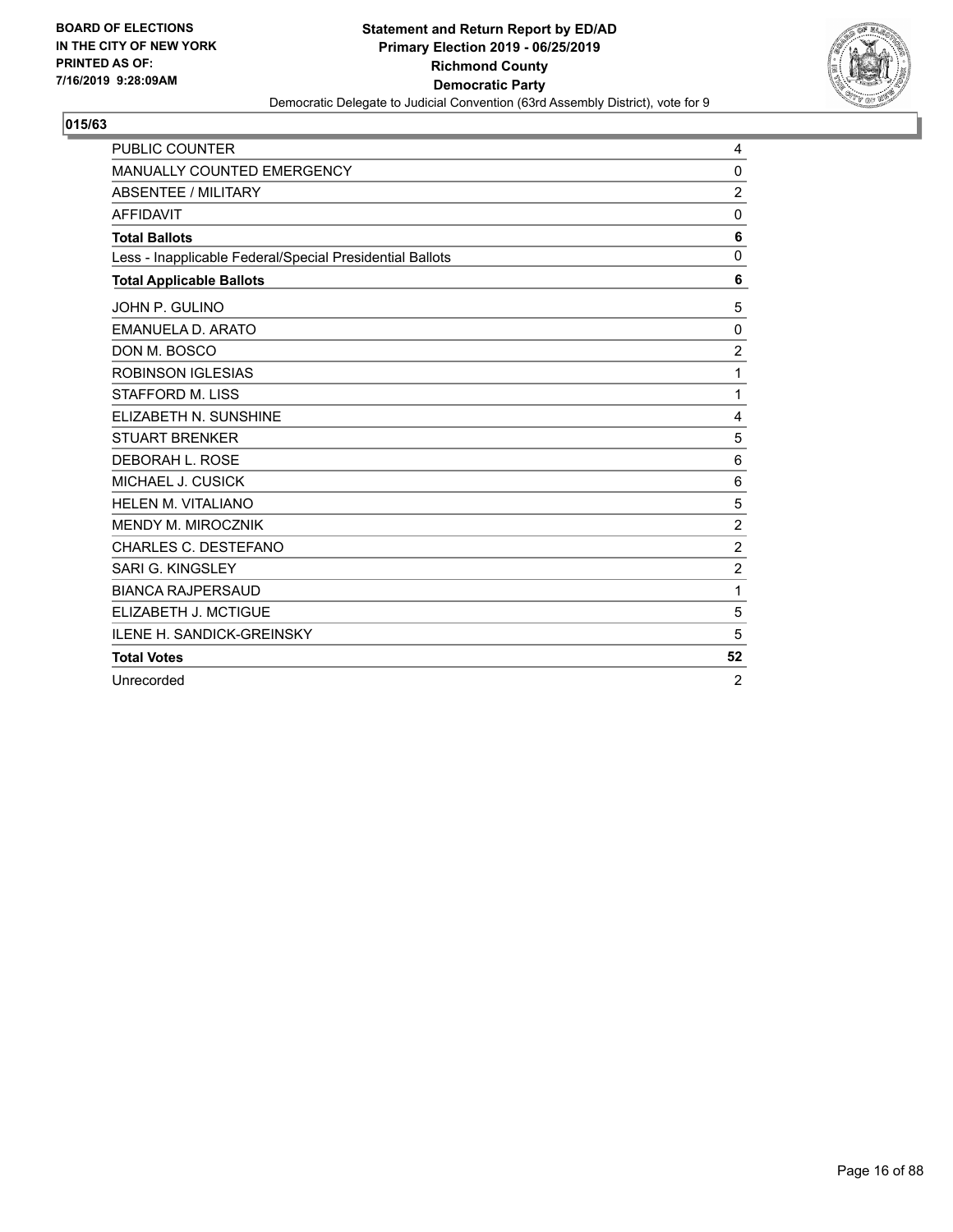

| PUBLIC COUNTER                                           | 6                |
|----------------------------------------------------------|------------------|
| MANUALLY COUNTED EMERGENCY                               | 0                |
| <b>ABSENTEE / MILITARY</b>                               | 3                |
| <b>AFFIDAVIT</b>                                         | 0                |
| <b>Total Ballots</b>                                     | $\boldsymbol{9}$ |
| Less - Inapplicable Federal/Special Presidential Ballots | $\mathbf 0$      |
| <b>Total Applicable Ballots</b>                          | 9                |
| JOHN P. GULINO                                           | 6                |
| <b>EMANUELA D. ARATO</b>                                 | 4                |
| DON M. BOSCO                                             | 5                |
| <b>ROBINSON IGLESIAS</b>                                 | 4                |
| <b>STAFFORD M. LISS</b>                                  | 4                |
| ELIZABETH N. SUNSHINE                                    | 6                |
| <b>STUART BRENKER</b>                                    | 5                |
| DEBORAH L. ROSE                                          | 5                |
| MICHAEL J. CUSICK                                        | $\overline{7}$   |
| HELEN M. VITALIANO                                       | 5                |
| <b>MENDY M. MIROCZNIK</b>                                | 3                |
| CHARLES C. DESTEFANO                                     | 1                |
| SARI G. KINGSLEY                                         | 5                |
| <b>BIANCA RAJPERSAUD</b>                                 | $\mathbf 0$      |
| ELIZABETH J. MCTIGUE                                     | 4                |
| <b>ILENE H. SANDICK-GREINSKY</b>                         | 1                |
| <b>Total Votes</b>                                       | 65               |
| Unrecorded                                               | 16               |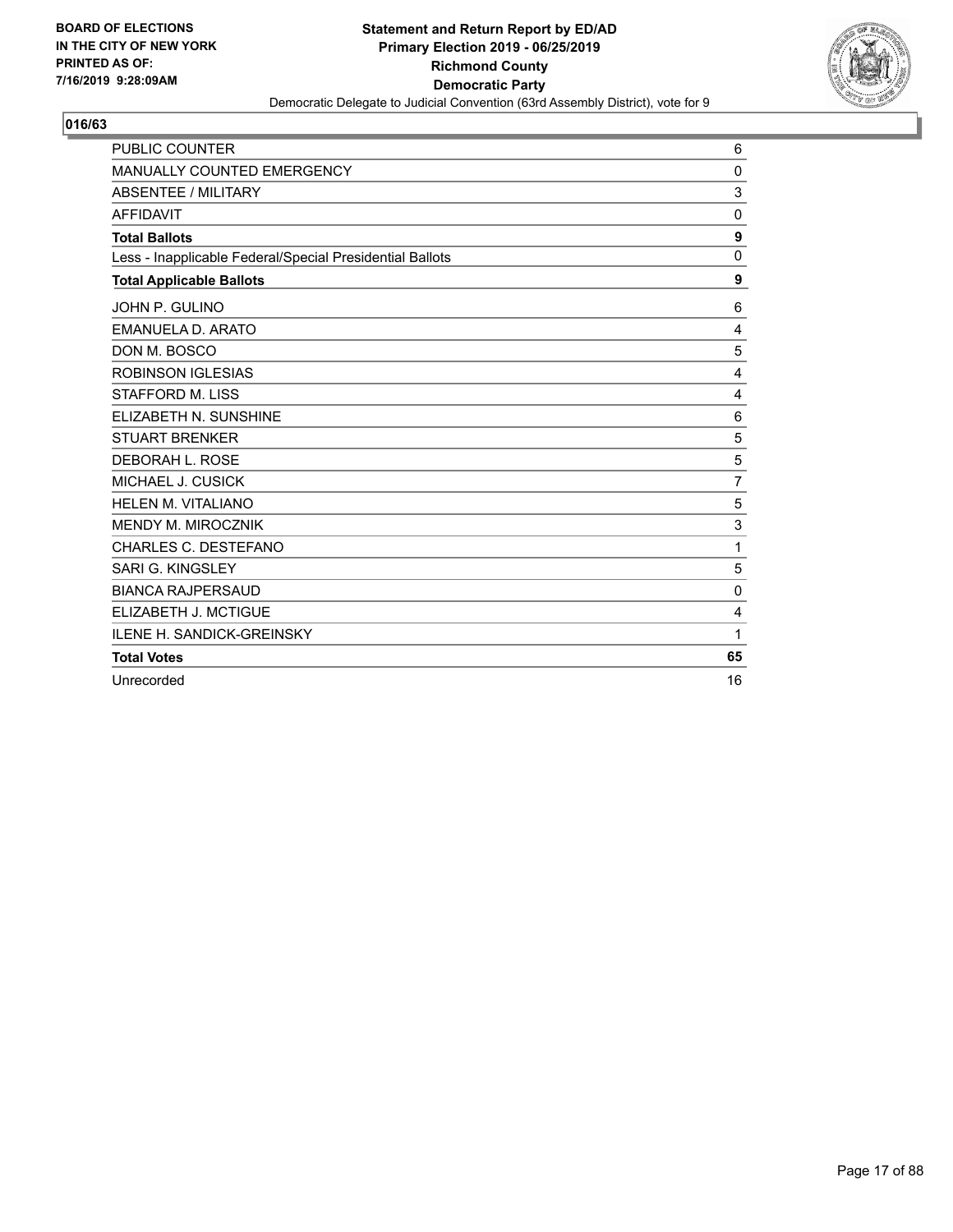

| PUBLIC COUNTER                                           | 3                       |
|----------------------------------------------------------|-------------------------|
| MANUALLY COUNTED EMERGENCY                               | 0                       |
| <b>ABSENTEE / MILITARY</b>                               | 1                       |
| <b>AFFIDAVIT</b>                                         | $\mathbf 0$             |
| <b>Total Ballots</b>                                     | $\overline{\mathbf{4}}$ |
| Less - Inapplicable Federal/Special Presidential Ballots | $\mathbf 0$             |
| <b>Total Applicable Ballots</b>                          | 4                       |
| JOHN P. GULINO                                           | $\mathbf 0$             |
| <b>EMANUELA D. ARATO</b>                                 | 0                       |
| DON M. BOSCO                                             | 1                       |
| <b>ROBINSON IGLESIAS</b>                                 | 1                       |
| <b>STAFFORD M. LISS</b>                                  | 0                       |
| ELIZABETH N. SUNSHINE                                    | 1                       |
| <b>STUART BRENKER</b>                                    | 1                       |
| DEBORAH L. ROSE                                          | $\overline{c}$          |
| MICHAEL J. CUSICK                                        | 3                       |
| <b>HELEN M. VITALIANO</b>                                | 4                       |
| MENDY M. MIROCZNIK                                       | 0                       |
| <b>CHARLES C. DESTEFANO</b>                              | $\mathbf 0$             |
| SARI G. KINGSLEY                                         | 1                       |
| <b>BIANCA RAJPERSAUD</b>                                 | 1                       |
| ELIZABETH J. MCTIGUE                                     | 1                       |
| <b>ILENE H. SANDICK-GREINSKY</b>                         | 1                       |
| <b>Total Votes</b>                                       | 17                      |
| Unrecorded                                               | 19                      |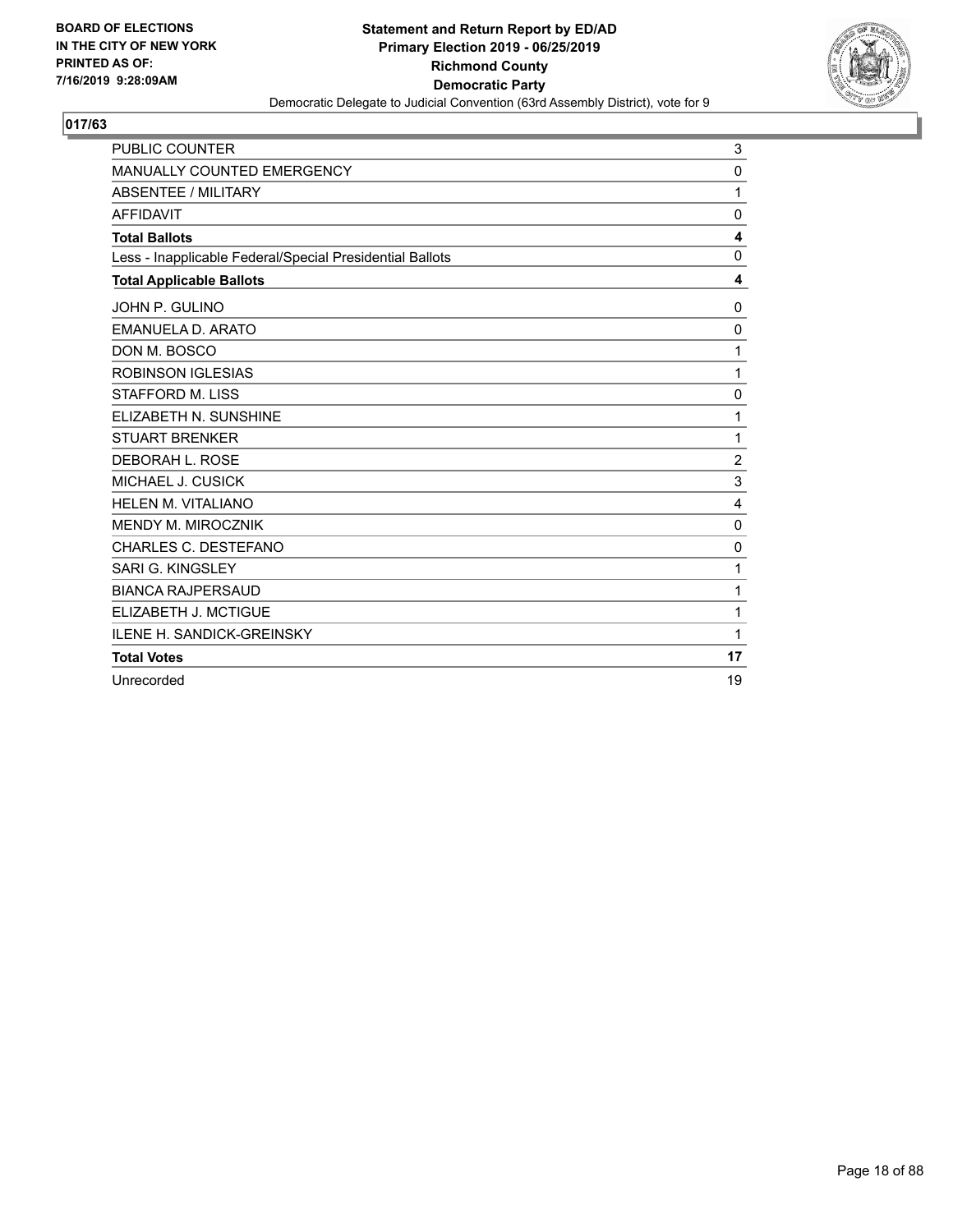

| <b>PUBLIC COUNTER</b>                                    | 6              |
|----------------------------------------------------------|----------------|
| MANUALLY COUNTED EMERGENCY                               | 0              |
| <b>ABSENTEE / MILITARY</b>                               | $\overline{c}$ |
| <b>AFFIDAVIT</b>                                         | 0              |
| <b>Total Ballots</b>                                     | 8              |
| Less - Inapplicable Federal/Special Presidential Ballots | $\mathbf 0$    |
| <b>Total Applicable Ballots</b>                          | 8              |
| JOHN P. GULINO                                           | $\overline{c}$ |
| <b>EMANUELA D. ARATO</b>                                 | $\overline{2}$ |
| DON M. BOSCO                                             | $\overline{c}$ |
| <b>ROBINSON IGLESIAS</b>                                 | 1              |
| <b>STAFFORD M. LISS</b>                                  | 1              |
| ELIZABETH N. SUNSHINE                                    | 4              |
| <b>STUART BRENKER</b>                                    | 1              |
| DEBORAH L. ROSE                                          | $\overline{7}$ |
| MICHAEL J. CUSICK                                        | 4              |
| <b>HELEN M. VITALIANO</b>                                | 3              |
| MENDY M. MIROCZNIK                                       | $\overline{c}$ |
| <b>CHARLES C. DESTEFANO</b>                              | 4              |
| SARI G. KINGSLEY                                         | 3              |
| <b>BIANCA RAJPERSAUD</b>                                 | $\overline{c}$ |
| ELIZABETH J. MCTIGUE                                     | $\overline{c}$ |
| <b>ILENE H. SANDICK-GREINSKY</b>                         | $\overline{2}$ |
| <b>Total Votes</b>                                       | 42             |
| Unrecorded                                               | 30             |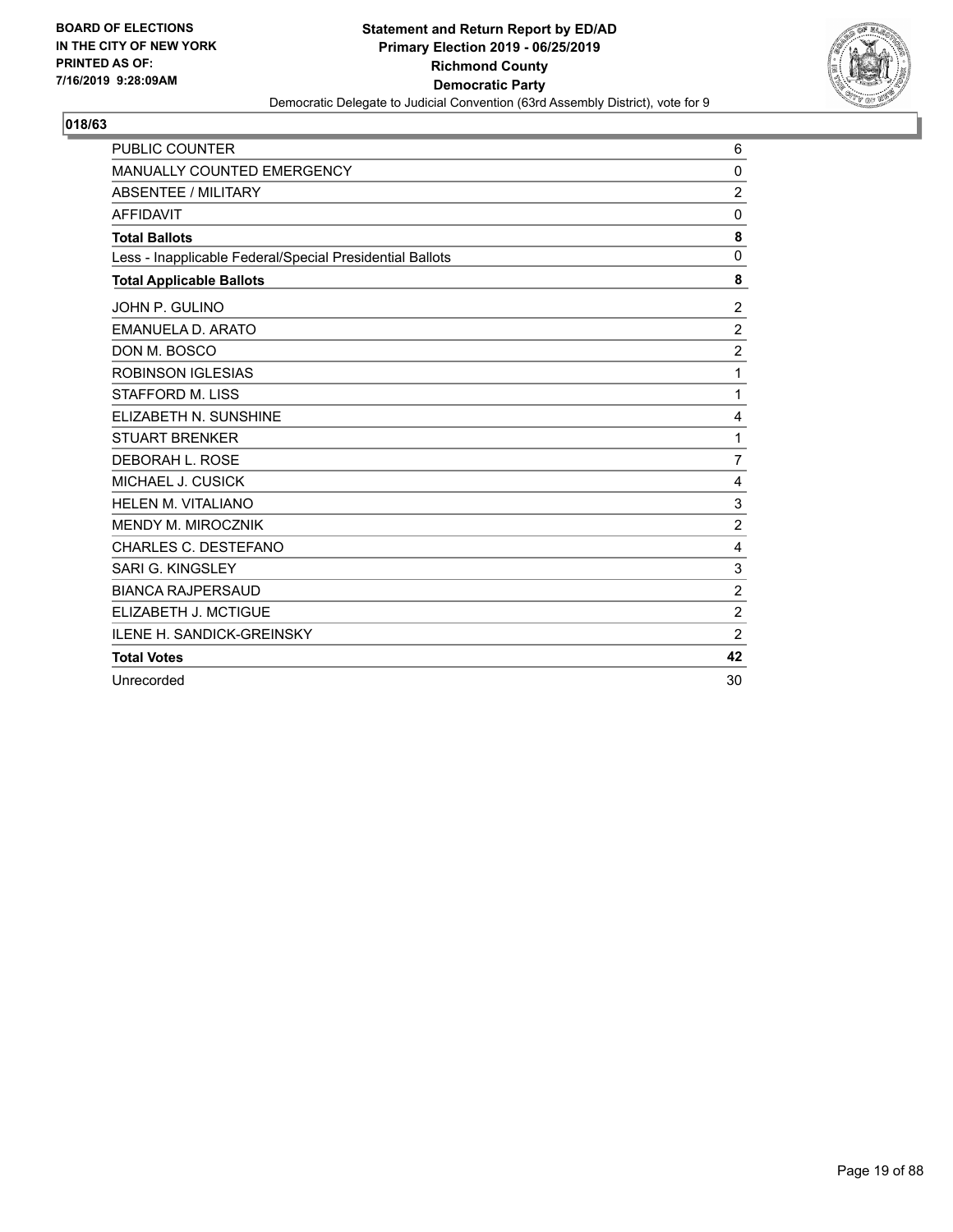

| <b>PUBLIC COUNTER</b>                                    | 7                       |
|----------------------------------------------------------|-------------------------|
| <b>MANUALLY COUNTED EMERGENCY</b>                        | $\mathbf 0$             |
| <b>ABSENTEE / MILITARY</b>                               | 1                       |
| <b>AFFIDAVIT</b>                                         | 0                       |
| <b>Total Ballots</b>                                     | 8                       |
| Less - Inapplicable Federal/Special Presidential Ballots | 0                       |
| <b>Total Applicable Ballots</b>                          | 8                       |
| JOHN P. GULINO                                           | 5                       |
| EMANUELA D. ARATO                                        | $\overline{2}$          |
| DON M. BOSCO                                             | 3                       |
| <b>ROBINSON IGLESIAS</b>                                 | $\mathbf 0$             |
| STAFFORD M. LISS                                         | 0                       |
| ELIZABETH N. SUNSHINE                                    | 3                       |
| <b>STUART BRENKER</b>                                    | 1                       |
| DEBORAH L. ROSE                                          | 4                       |
| MICHAEL J. CUSICK                                        | 6                       |
| <b>HELEN M. VITALIANO</b>                                | 5                       |
| <b>MENDY M. MIROCZNIK</b>                                | $\overline{2}$          |
| CHARLES C. DESTEFANO                                     | $\overline{2}$          |
| SARI G. KINGSLEY                                         | $\mathbf 0$             |
| <b>BIANCA RAJPERSAUD</b>                                 | $\overline{2}$          |
| ELIZABETH J. MCTIGUE                                     | 4                       |
| <b>ILENE H. SANDICK-GREINSKY</b>                         | $\overline{\mathbf{c}}$ |
| ANNE K. HEIGH (WRITE-IN)                                 | 1                       |
| CLINTON DAGGAN (WRITE-IN)                                | 1                       |
| LOUIS PANARELLA (WRITE-IN)                               | 1                       |
| STEVEN GROSSMAN (WRITE-IN)                               | 1                       |
| <b>Total Votes</b>                                       | 45                      |
| Unrecorded                                               | 27                      |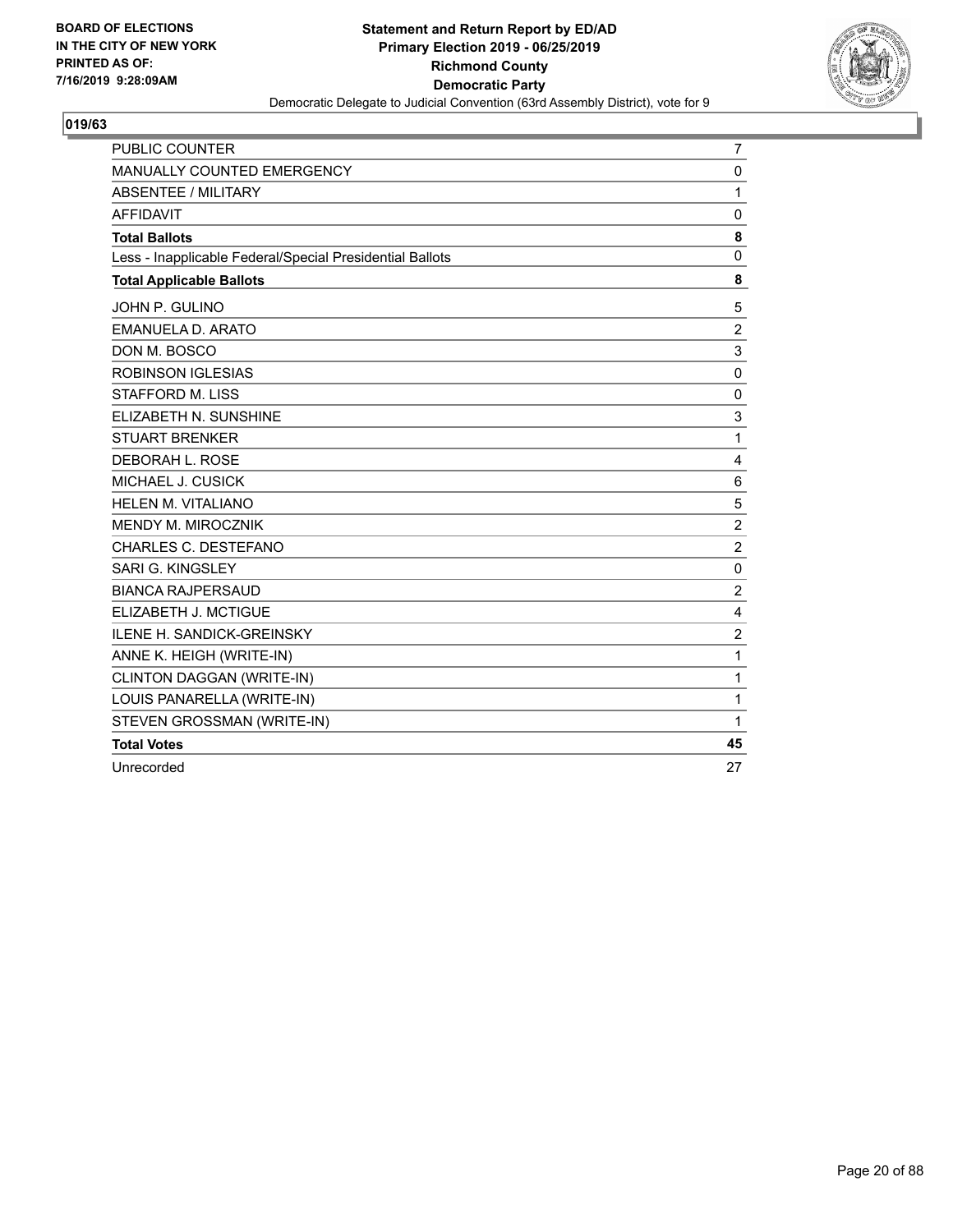

| <b>PUBLIC COUNTER</b>                                    | 5              |
|----------------------------------------------------------|----------------|
| MANUALLY COUNTED EMERGENCY                               | $\Omega$       |
| ABSENTEE / MILITARY                                      | 14             |
| <b>AFFIDAVIT</b>                                         | 0              |
| <b>Total Ballots</b>                                     | 19             |
| Less - Inapplicable Federal/Special Presidential Ballots | $\Omega$       |
| <b>Total Applicable Ballots</b>                          | 19             |
| JOHN P. GULINO                                           | 5              |
| EMANUELA D. ARATO                                        | 1              |
| DON M. BOSCO                                             | $\overline{c}$ |
| <b>ROBINSON IGLESIAS</b>                                 | 0              |
| <b>STAFFORD M. LISS</b>                                  | $\overline{c}$ |
| ELIZABETH N. SUNSHINE                                    | $\overline{7}$ |
| <b>STUART BRENKER</b>                                    | 1              |
| DEBORAH L. ROSE                                          | $\overline{7}$ |
| MICHAEL J. CUSICK                                        | 8              |
| HELEN M. VITALIANO                                       | 6              |
| MENDY M. MIROCZNIK                                       | $\overline{2}$ |
| <b>CHARLES C. DESTEFANO</b>                              | $\overline{4}$ |
| SARI G. KINGSLEY                                         | $\overline{7}$ |
| <b>BIANCA RAJPERSAUD</b>                                 | 3              |
| ELIZABETH J. MCTIGUE                                     | 5              |
| <b>ILENE H. SANDICK-GREINSKY</b>                         | $\overline{2}$ |
| <b>Total Votes</b>                                       | 62             |
| Unrecorded                                               | 109            |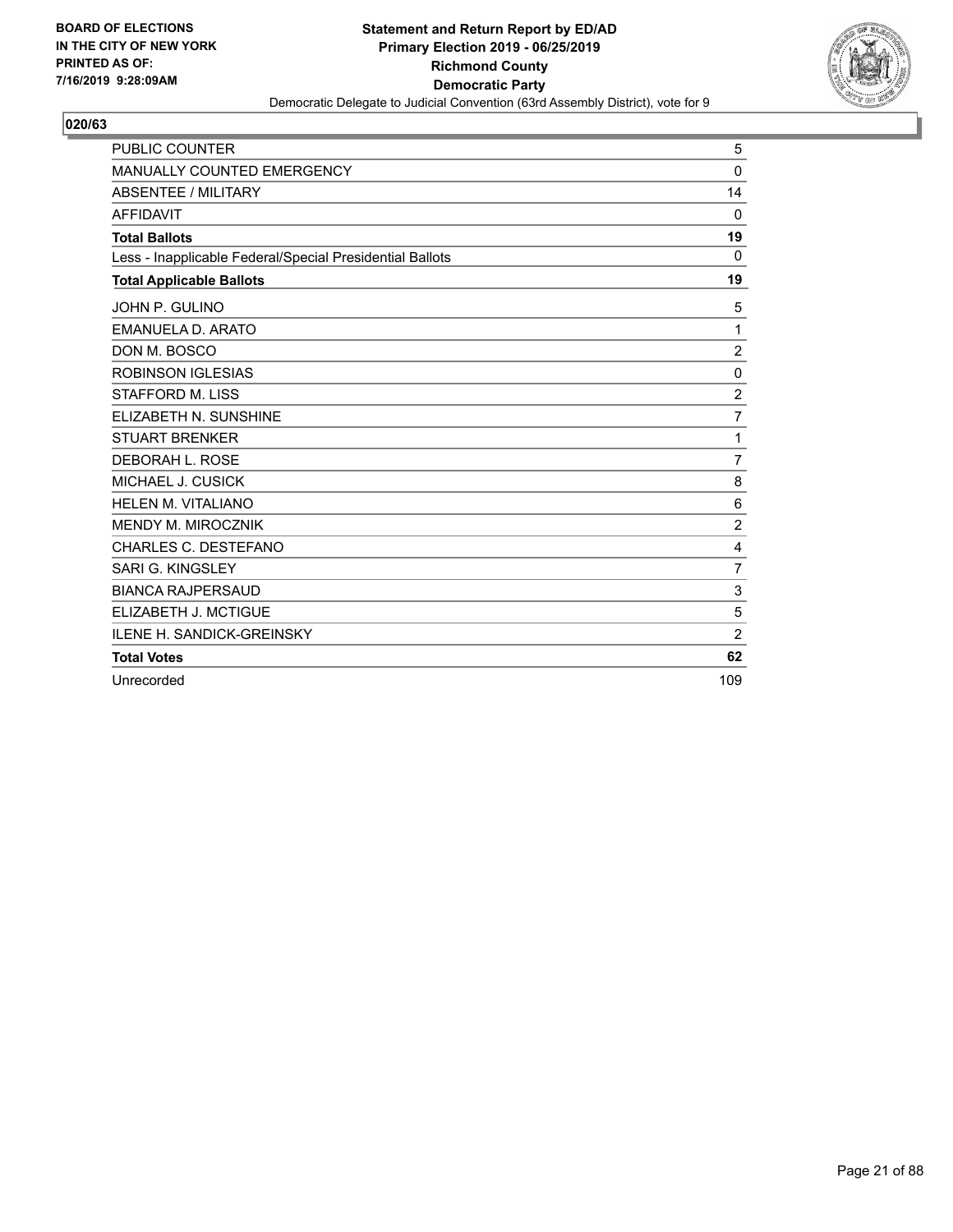

| PUBLIC COUNTER                                           | 5                       |
|----------------------------------------------------------|-------------------------|
| MANUALLY COUNTED EMERGENCY                               | 0                       |
| <b>ABSENTEE / MILITARY</b>                               | $\overline{2}$          |
| <b>AFFIDAVIT</b>                                         | 0                       |
| <b>Total Ballots</b>                                     | $\overline{\mathbf{r}}$ |
| Less - Inapplicable Federal/Special Presidential Ballots | $\mathbf 0$             |
| <b>Total Applicable Ballots</b>                          | $\overline{7}$          |
| JOHN P. GULINO                                           | 1                       |
| <b>EMANUELA D. ARATO</b>                                 | 1                       |
| DON M. BOSCO                                             | 1                       |
| <b>ROBINSON IGLESIAS</b>                                 | 1                       |
| <b>STAFFORD M. LISS</b>                                  | 1                       |
| ELIZABETH N. SUNSHINE                                    | 3                       |
| <b>STUART BRENKER</b>                                    | 3                       |
| <b>DEBORAH L. ROSE</b>                                   | 5                       |
| MICHAEL J. CUSICK                                        | 5                       |
| <b>HELEN M. VITALIANO</b>                                | 3                       |
| MENDY M. MIROCZNIK                                       | 3                       |
| <b>CHARLES C. DESTEFANO</b>                              | $\overline{c}$          |
| SARI G. KINGSLEY                                         | 3                       |
| <b>BIANCA RAJPERSAUD</b>                                 | 4                       |
| ELIZABETH J. MCTIGUE                                     | 3                       |
| <b>ILENE H. SANDICK-GREINSKY</b>                         | 4                       |
| <b>Total Votes</b>                                       | 43                      |
| Unrecorded                                               | 20                      |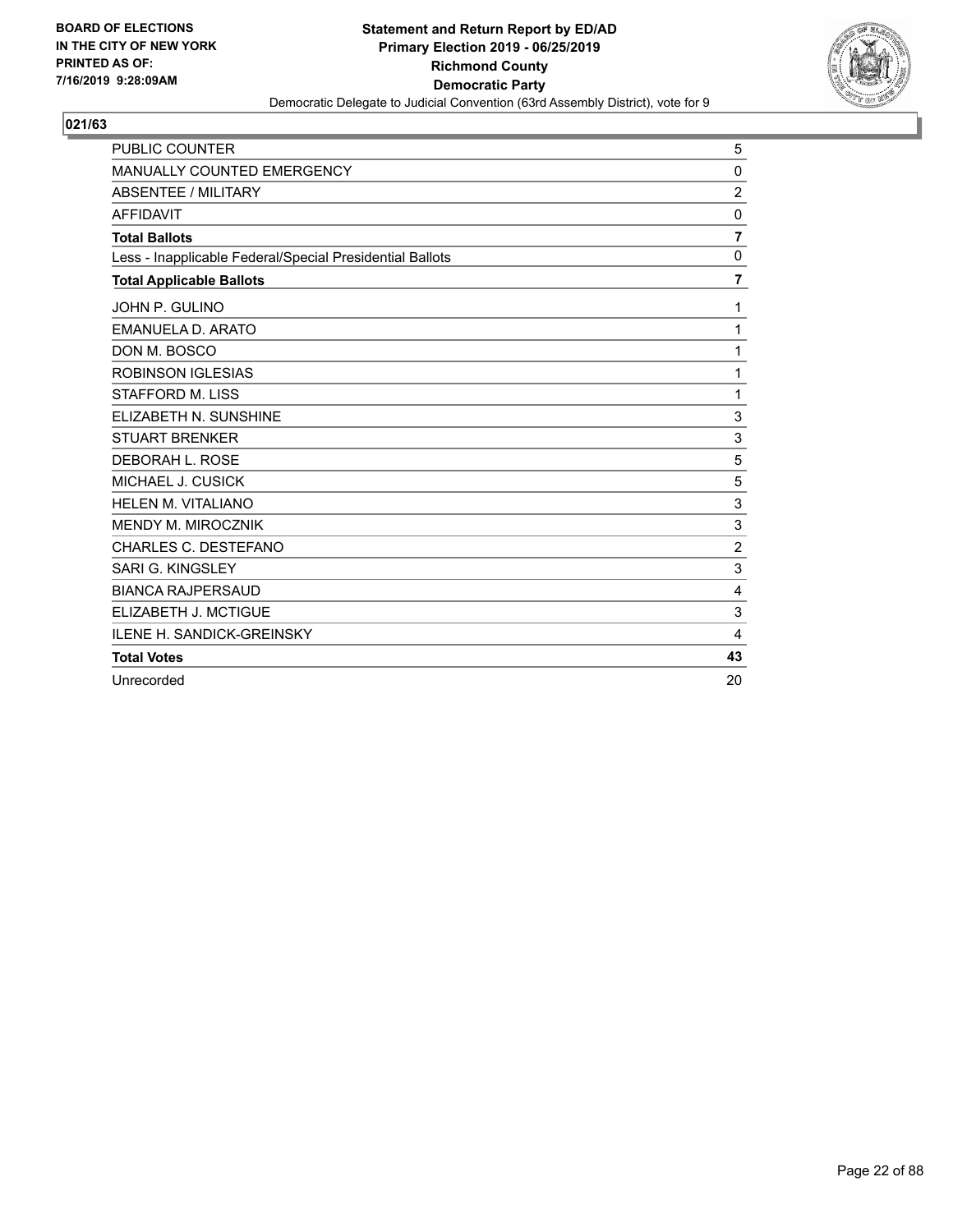

| PUBLIC COUNTER                                           | 3              |
|----------------------------------------------------------|----------------|
| MANUALLY COUNTED EMERGENCY                               | 0              |
| <b>ABSENTEE / MILITARY</b>                               | $\overline{2}$ |
| <b>AFFIDAVIT</b>                                         | 0              |
| <b>Total Ballots</b>                                     | 5              |
| Less - Inapplicable Federal/Special Presidential Ballots | $\mathbf 0$    |
| <b>Total Applicable Ballots</b>                          | 5              |
| JOHN P. GULINO                                           | 1              |
| <b>EMANUELA D. ARATO</b>                                 | 1              |
| DON M. BOSCO                                             | $\mathbf 0$    |
| <b>ROBINSON IGLESIAS</b>                                 | $\mathbf 0$    |
| <b>STAFFORD M. LISS</b>                                  | $\overline{2}$ |
| ELIZABETH N. SUNSHINE                                    | $\overline{c}$ |
| <b>STUART BRENKER</b>                                    | 1              |
| DEBORAH L. ROSE                                          | 4              |
| MICHAEL J. CUSICK                                        | 4              |
| <b>HELEN M. VITALIANO</b>                                | 4              |
| MENDY M. MIROCZNIK                                       | 4              |
| <b>CHARLES C. DESTEFANO</b>                              | 1              |
| SARI G. KINGSLEY                                         | 1              |
| <b>BIANCA RAJPERSAUD</b>                                 | $\overline{2}$ |
| ELIZABETH J. MCTIGUE                                     | $\overline{c}$ |
| <b>ILENE H. SANDICK-GREINSKY</b>                         | $\overline{2}$ |
| <b>Total Votes</b>                                       | 31             |
| Unrecorded                                               | 14             |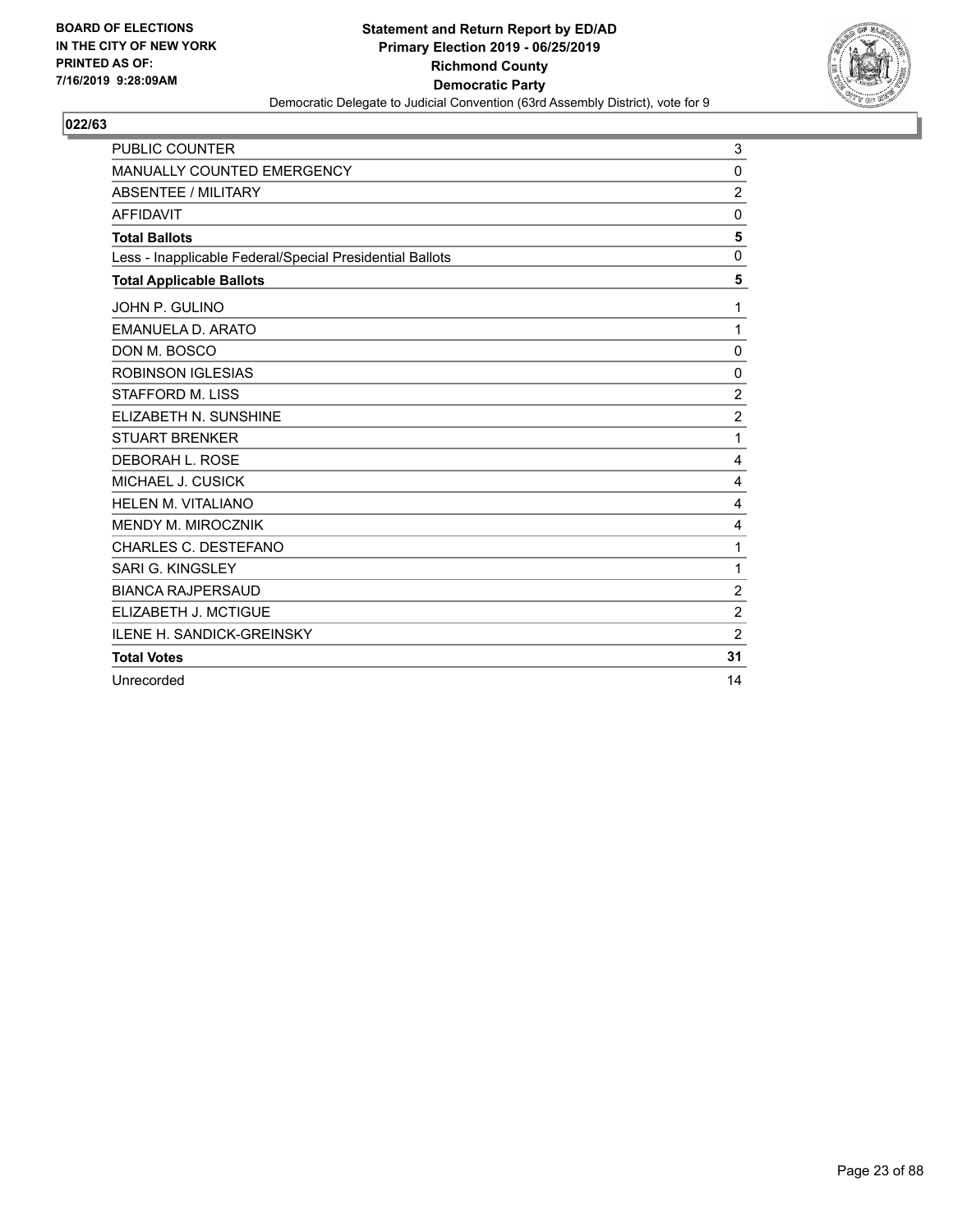

| PUBLIC COUNTER                                           | 4                         |
|----------------------------------------------------------|---------------------------|
| MANUALLY COUNTED EMERGENCY                               | 0                         |
| <b>ABSENTEE / MILITARY</b>                               | 1                         |
| <b>AFFIDAVIT</b>                                         | 0                         |
| <b>Total Ballots</b>                                     | 5                         |
| Less - Inapplicable Federal/Special Presidential Ballots | $\mathbf 0$               |
| <b>Total Applicable Ballots</b>                          | 5                         |
| JOHN P. GULINO                                           | 4                         |
| <b>EMANUELA D. ARATO</b>                                 | $\overline{2}$            |
| DON M. BOSCO                                             | $\overline{4}$            |
| <b>ROBINSON IGLESIAS</b>                                 | $\overline{c}$            |
| <b>STAFFORD M. LISS</b>                                  | 1                         |
| ELIZABETH N. SUNSHINE                                    | $\overline{c}$            |
| <b>STUART BRENKER</b>                                    | $\overline{2}$            |
| DEBORAH L. ROSE                                          | $\overline{c}$            |
| MICHAEL J. CUSICK                                        | 4                         |
| <b>HELEN M. VITALIANO</b>                                | 1                         |
| MENDY M. MIROCZNIK                                       | 1                         |
| <b>CHARLES C. DESTEFANO</b>                              | $\ensuremath{\mathsf{3}}$ |
| SARI G. KINGSLEY                                         | $\overline{c}$            |
| <b>BIANCA RAJPERSAUD</b>                                 | $\mathbf 0$               |
| ELIZABETH J. MCTIGUE                                     | 1                         |
| <b>ILENE H. SANDICK-GREINSKY</b>                         | 2                         |
| <b>Total Votes</b>                                       | 33                        |
| Unrecorded                                               | 12                        |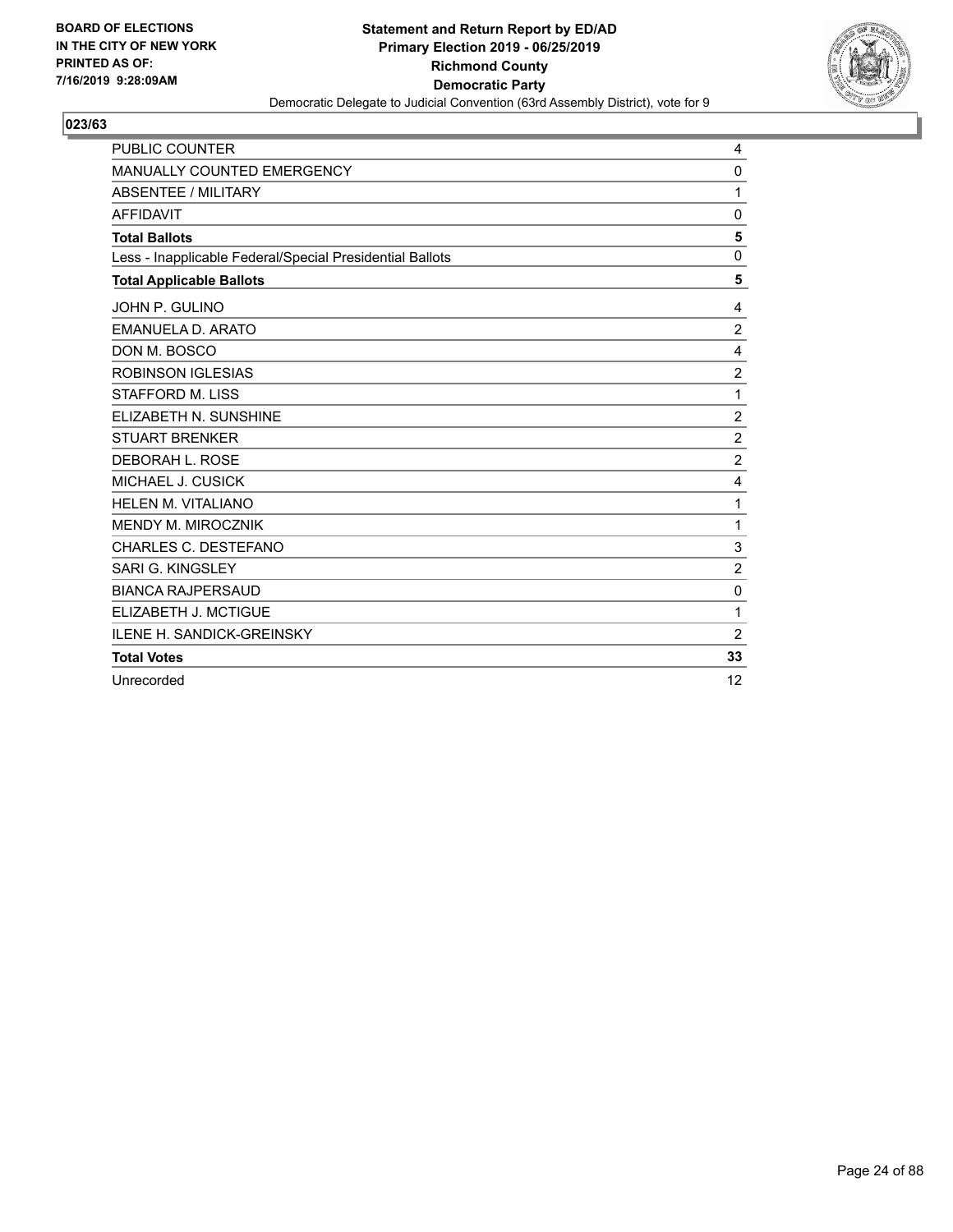

| <b>PUBLIC COUNTER</b>                                    | 20             |
|----------------------------------------------------------|----------------|
| <b>MANUALLY COUNTED EMERGENCY</b>                        | $\mathbf{0}$   |
| ABSENTEE / MILITARY                                      | $\overline{2}$ |
| <b>AFFIDAVIT</b>                                         | 0              |
| <b>Total Ballots</b>                                     | 22             |
| Less - Inapplicable Federal/Special Presidential Ballots | $\Omega$       |
| <b>Total Applicable Ballots</b>                          | 22             |
| JOHN P. GULINO                                           | 3              |
| EMANUELA D. ARATO                                        | 1              |
| DON M. BOSCO                                             | 3              |
| <b>ROBINSON IGLESIAS</b>                                 | $\mathbf 0$    |
| <b>STAFFORD M. LISS</b>                                  | $\mathbf 0$    |
| ELIZABETH N. SUNSHINE                                    | 3              |
| <b>STUART BRENKER</b>                                    | $\mathbf{0}$   |
| DEBORAH L. ROSE                                          | 17             |
| MICHAEL J. CUSICK                                        | 19             |
| <b>HELEN M. VITALIANO</b>                                | 19             |
| MENDY M. MIROCZNIK                                       | 22             |
| CHARLES C. DESTEFANO                                     | 16             |
| SARI G. KINGSLEY                                         | 19             |
| <b>BIANCA RAJPERSAUD</b>                                 | 17             |
| ELIZABETH J. MCTIGUE                                     | 18             |
| <b>ILENE H. SANDICK-GREINSKY</b>                         | 17             |
| <b>Total Votes</b>                                       | 174            |
| Unrecorded                                               | 24             |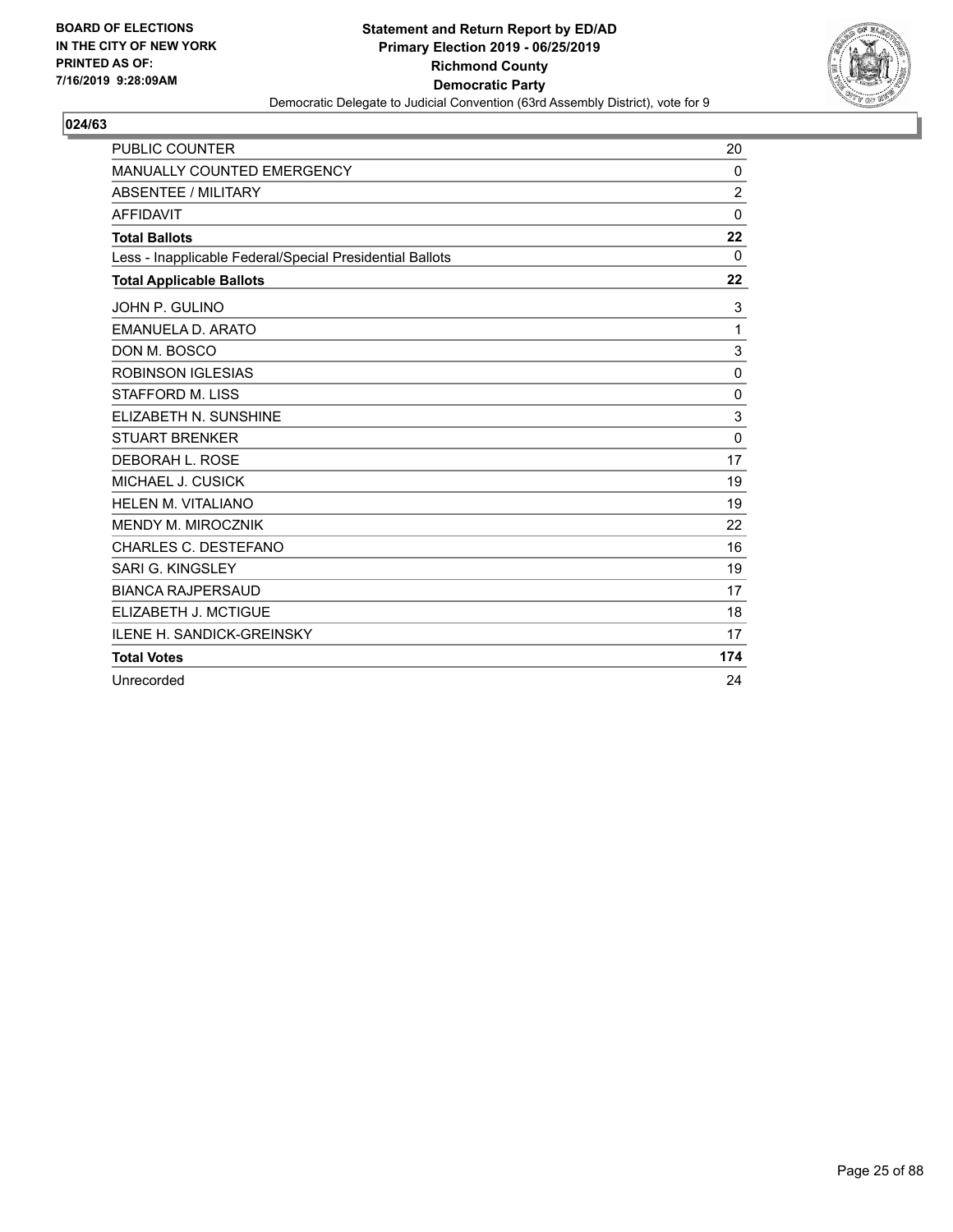

| PUBLIC COUNTER                                           | 4           |
|----------------------------------------------------------|-------------|
| MANUALLY COUNTED EMERGENCY                               | 0           |
| <b>ABSENTEE / MILITARY</b>                               | $\mathbf 0$ |
| <b>AFFIDAVIT</b>                                         | 0           |
| <b>Total Ballots</b>                                     | 4           |
| Less - Inapplicable Federal/Special Presidential Ballots | $\mathbf 0$ |
| <b>Total Applicable Ballots</b>                          | 4           |
| JOHN P. GULINO                                           | 1           |
| EMANUELA D. ARATO                                        | 0           |
| DON M. BOSCO                                             | 1           |
| <b>ROBINSON IGLESIAS</b>                                 | 1           |
| <b>STAFFORD M. LISS</b>                                  | 0           |
| ELIZABETH N. SUNSHINE                                    | $\mathbf 0$ |
| <b>STUART BRENKER</b>                                    | 0           |
| DEBORAH L. ROSE                                          | 3           |
| MICHAEL J. CUSICK                                        | 4           |
| HELEN M. VITALIANO                                       | 3           |
| MENDY M. MIROCZNIK                                       | 3           |
| CHARLES C. DESTEFANO                                     | 4           |
| SARI G. KINGSLEY                                         | 3           |
| <b>BIANCA RAJPERSAUD</b>                                 | 3           |
| ELIZABETH J. MCTIGUE                                     | 3           |
| <b>ILENE H. SANDICK-GREINSKY</b>                         | 3           |
| <b>Total Votes</b>                                       | 32          |
| Unrecorded                                               | 4           |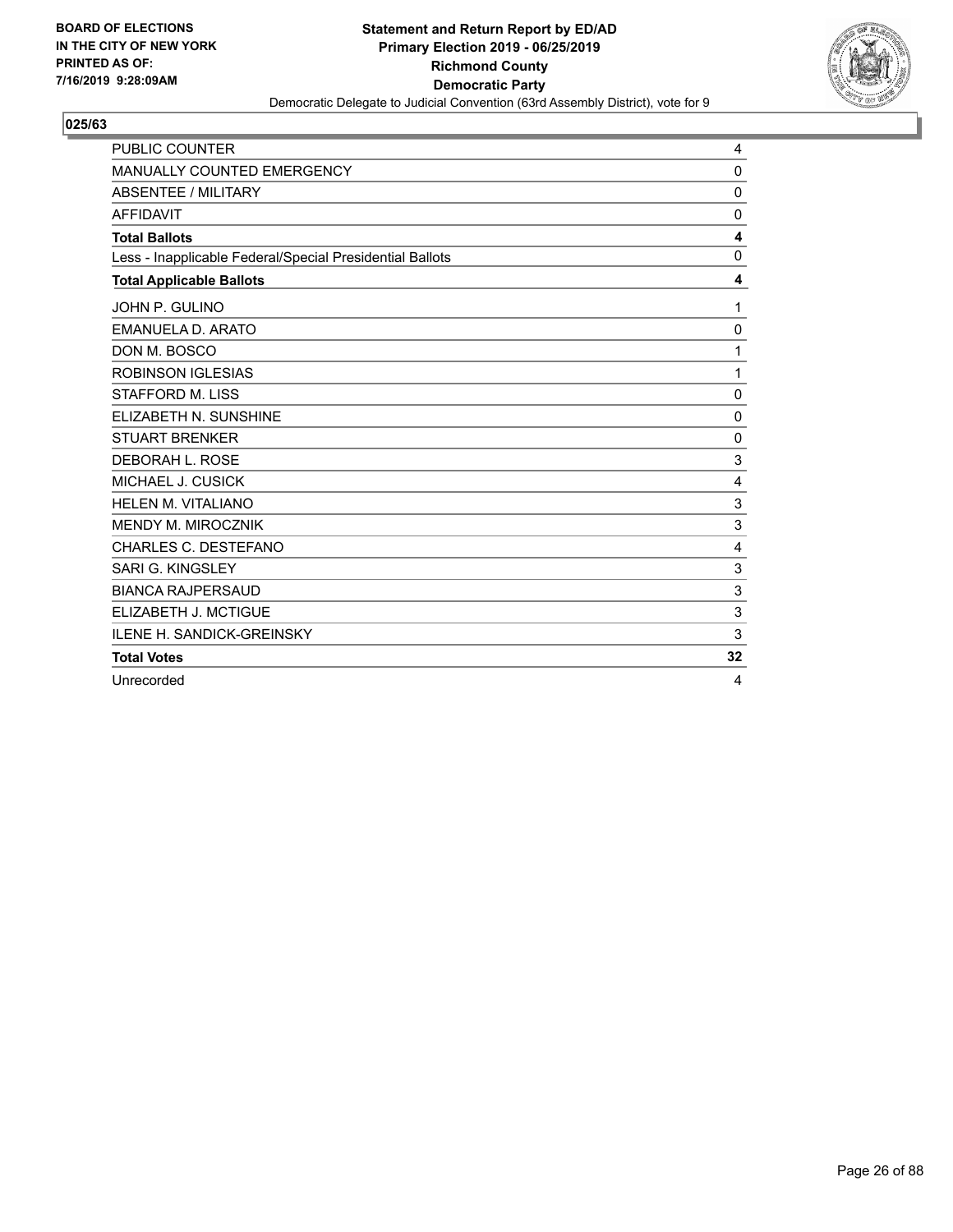

| <b>PUBLIC COUNTER</b>                                    | 4              |
|----------------------------------------------------------|----------------|
| MANUALLY COUNTED EMERGENCY                               | 0              |
| <b>ABSENTEE / MILITARY</b>                               | $\mathbf 0$    |
| <b>AFFIDAVIT</b>                                         | $\mathbf{0}$   |
| <b>Total Ballots</b>                                     | 4              |
| Less - Inapplicable Federal/Special Presidential Ballots | $\mathbf 0$    |
| <b>Total Applicable Ballots</b>                          | 4              |
| JOHN P. GULINO                                           | 0              |
| <b>EMANUELA D. ARATO</b>                                 | 1              |
| DON M. BOSCO                                             | $\mathbf 0$    |
| <b>ROBINSON IGLESIAS</b>                                 | 1              |
| <b>STAFFORD M. LISS</b>                                  | 0              |
| ELIZABETH N. SUNSHINE                                    | 1              |
| <b>STUART BRENKER</b>                                    | $\mathbf 0$    |
| DEBORAH L. ROSE                                          | $\overline{c}$ |
| MICHAEL J. CUSICK                                        | $\overline{2}$ |
| HELEN M. VITALIANO                                       | 1              |
| <b>MENDY M. MIROCZNIK</b>                                | 1              |
| CHARLES C. DESTEFANO                                     | $\overline{c}$ |
| SARI G. KINGSLEY                                         | 1              |
| <b>BIANCA RAJPERSAUD</b>                                 | $\overline{c}$ |
| ELIZABETH J. MCTIGUE                                     | 1              |
| ILENE H. SANDICK-GREINSKY                                | 1              |
| <b>Total Votes</b>                                       | 16             |
| Unrecorded                                               | 20             |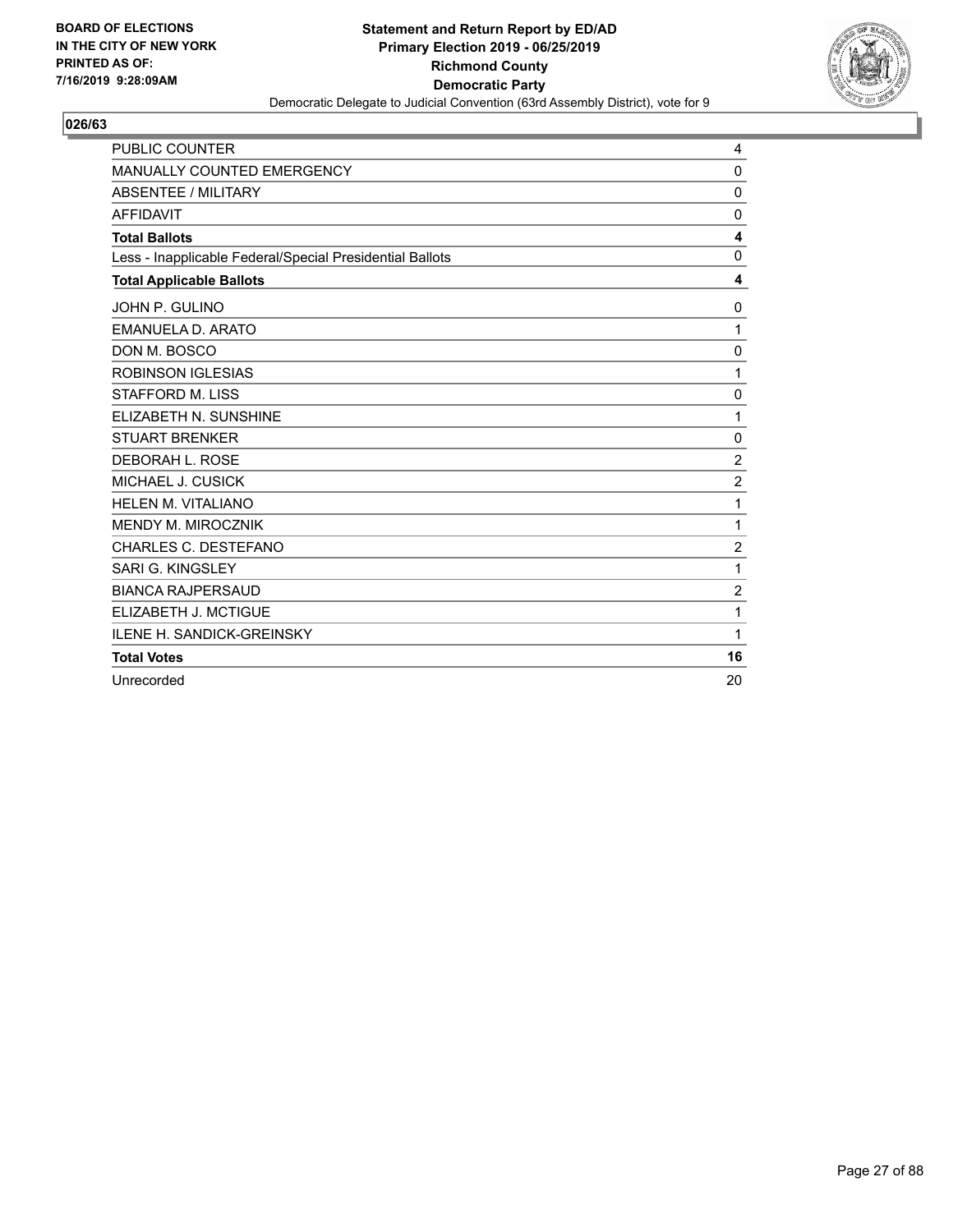

| PUBLIC COUNTER                                           | 5                         |
|----------------------------------------------------------|---------------------------|
| MANUALLY COUNTED EMERGENCY                               | 0                         |
| <b>ABSENTEE / MILITARY</b>                               | 3                         |
| <b>AFFIDAVIT</b>                                         | 0                         |
| <b>Total Ballots</b>                                     | 8                         |
| Less - Inapplicable Federal/Special Presidential Ballots | $\mathbf 0$               |
| <b>Total Applicable Ballots</b>                          | 8                         |
| JOHN P. GULINO                                           | $\overline{2}$            |
| <b>EMANUELA D. ARATO</b>                                 | $\overline{7}$            |
| DON M. BOSCO                                             | $\overline{c}$            |
| <b>ROBINSON IGLESIAS</b>                                 | 4                         |
| <b>STAFFORD M. LISS</b>                                  | 1                         |
| ELIZABETH N. SUNSHINE                                    | $\overline{7}$            |
| <b>STUART BRENKER</b>                                    | 1                         |
| <b>DEBORAH L. ROSE</b>                                   | $\overline{7}$            |
| MICHAEL J. CUSICK                                        | $\overline{7}$            |
| <b>HELEN M. VITALIANO</b>                                | 8                         |
| MENDY M. MIROCZNIK                                       | 1                         |
| <b>CHARLES C. DESTEFANO</b>                              | $\ensuremath{\mathsf{3}}$ |
| SARI G. KINGSLEY                                         | 3                         |
| <b>BIANCA RAJPERSAUD</b>                                 | 4                         |
| ELIZABETH J. MCTIGUE                                     | 6                         |
| <b>ILENE H. SANDICK-GREINSKY</b>                         | 6                         |
| <b>Total Votes</b>                                       | 69                        |
| Unrecorded                                               | 3                         |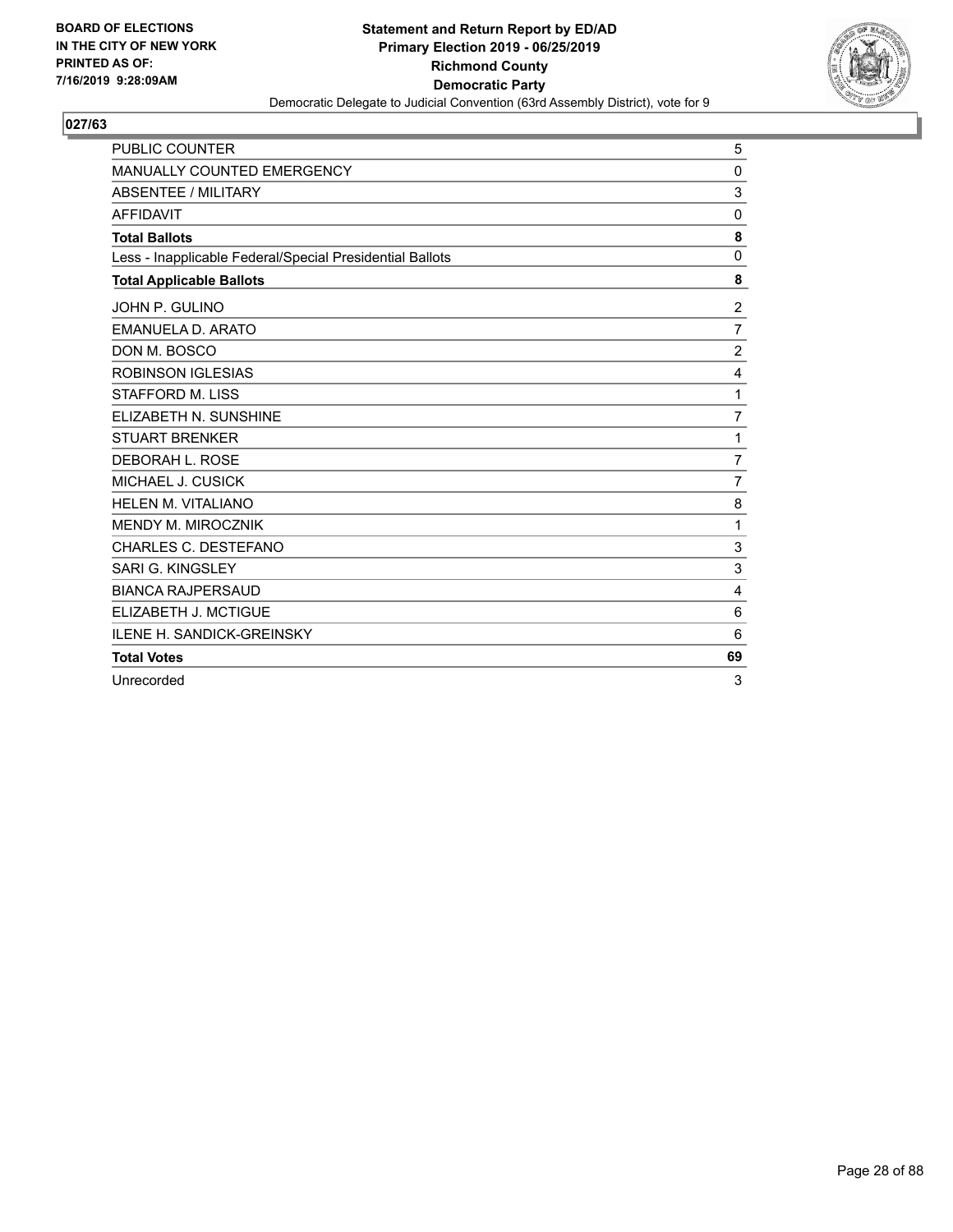

| PUBLIC COUNTER                                           | 0            |
|----------------------------------------------------------|--------------|
| MANUALLY COUNTED EMERGENCY                               | 0            |
| ABSENTEE / MILITARY                                      | 1            |
| <b>AFFIDAVIT</b>                                         | 0            |
| <b>Total Ballots</b>                                     | 1            |
| Less - Inapplicable Federal/Special Presidential Ballots | $\mathbf{0}$ |
| <b>Total Applicable Ballots</b>                          | 1            |
| JOHN P. GULINO                                           | 1            |
| <b>EMANUELA D. ARATO</b>                                 | $\mathbf{0}$ |
| DON M. BOSCO                                             | 1            |
| <b>ROBINSON IGLESIAS</b>                                 | $\mathbf{0}$ |
| STAFFORD M. LISS                                         | $\mathbf{0}$ |
| ELIZABETH N. SUNSHINE                                    | 1            |
| <b>STUART BRENKER</b>                                    | 1            |
| DEBORAH L. ROSE                                          | $\mathbf 0$  |
| MICHAEL J. CUSICK                                        | 1            |
| HELEN M. VITALIANO                                       | 1            |
| <b>MENDY M. MIROCZNIK</b>                                | 0            |
| CHARLES C. DESTEFANO                                     | 1            |
| <b>SARI G. KINGSLEY</b>                                  | $\mathbf{0}$ |
| <b>BIANCA RAJPERSAUD</b>                                 | $\mathbf 0$  |
| ELIZABETH J. MCTIGUE                                     | 1            |
| <b>ILENE H. SANDICK-GREINSKY</b>                         | 1            |
| <b>Total Votes</b>                                       | 9            |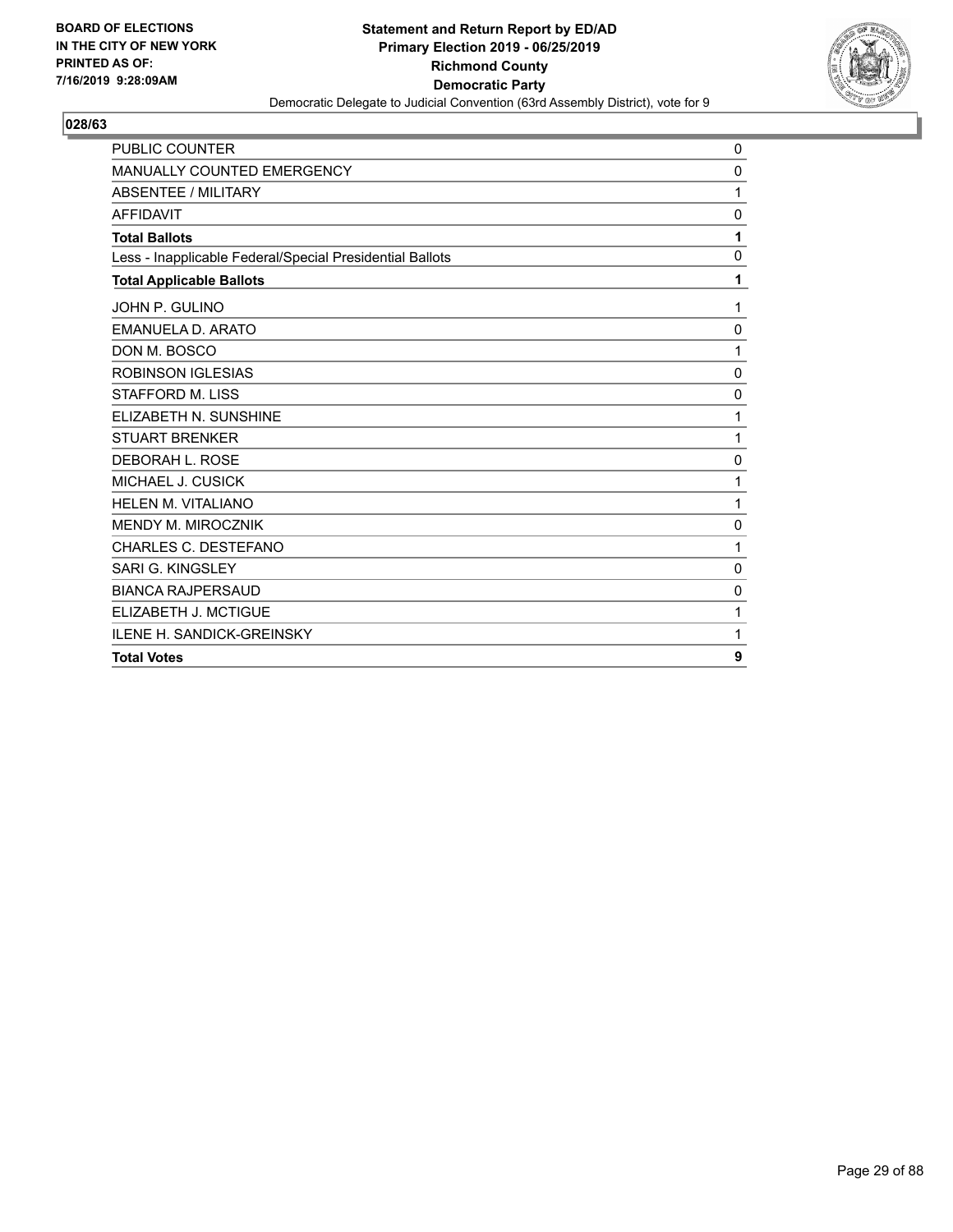

| <b>PUBLIC COUNTER</b>                                    | 8              |
|----------------------------------------------------------|----------------|
| MANUALLY COUNTED EMERGENCY                               | 0              |
| ABSENTEE / MILITARY                                      | 1              |
| <b>AFFIDAVIT</b>                                         | $\mathbf 0$    |
| <b>Total Ballots</b>                                     | 9              |
| Less - Inapplicable Federal/Special Presidential Ballots | $\Omega$       |
| <b>Total Applicable Ballots</b>                          | 9              |
| JOHN P. GULINO                                           | 4              |
| EMANUELA D. ARATO                                        | 4              |
| DON M. BOSCO                                             | $\overline{c}$ |
| <b>ROBINSON IGLESIAS</b>                                 | $\overline{2}$ |
| STAFFORD M. LISS                                         | $\overline{2}$ |
| ELIZABETH N. SUNSHINE                                    | 4              |
| <b>STUART BRENKER</b>                                    | 3              |
| DEBORAH L. ROSE                                          | 5              |
| MICHAEL J. CUSICK                                        | 5              |
| HELEN M. VITALIANO                                       | 1              |
| <b>MENDY M. MIROCZNIK</b>                                | $\overline{2}$ |
| CHARLES C. DESTEFANO                                     | 3              |
| SARI G. KINGSLEY                                         | 3              |
| <b>BIANCA RAJPERSAUD</b>                                 | 1              |
| ELIZABETH J. MCTIGUE                                     | $\overline{c}$ |
| ILENE H. SANDICK-GREINSKY                                | $\overline{2}$ |
| DANIEL ALMODORAR (WRITE-IN)                              | 1              |
| <b>Total Votes</b>                                       | 46             |
| Unrecorded                                               | 35             |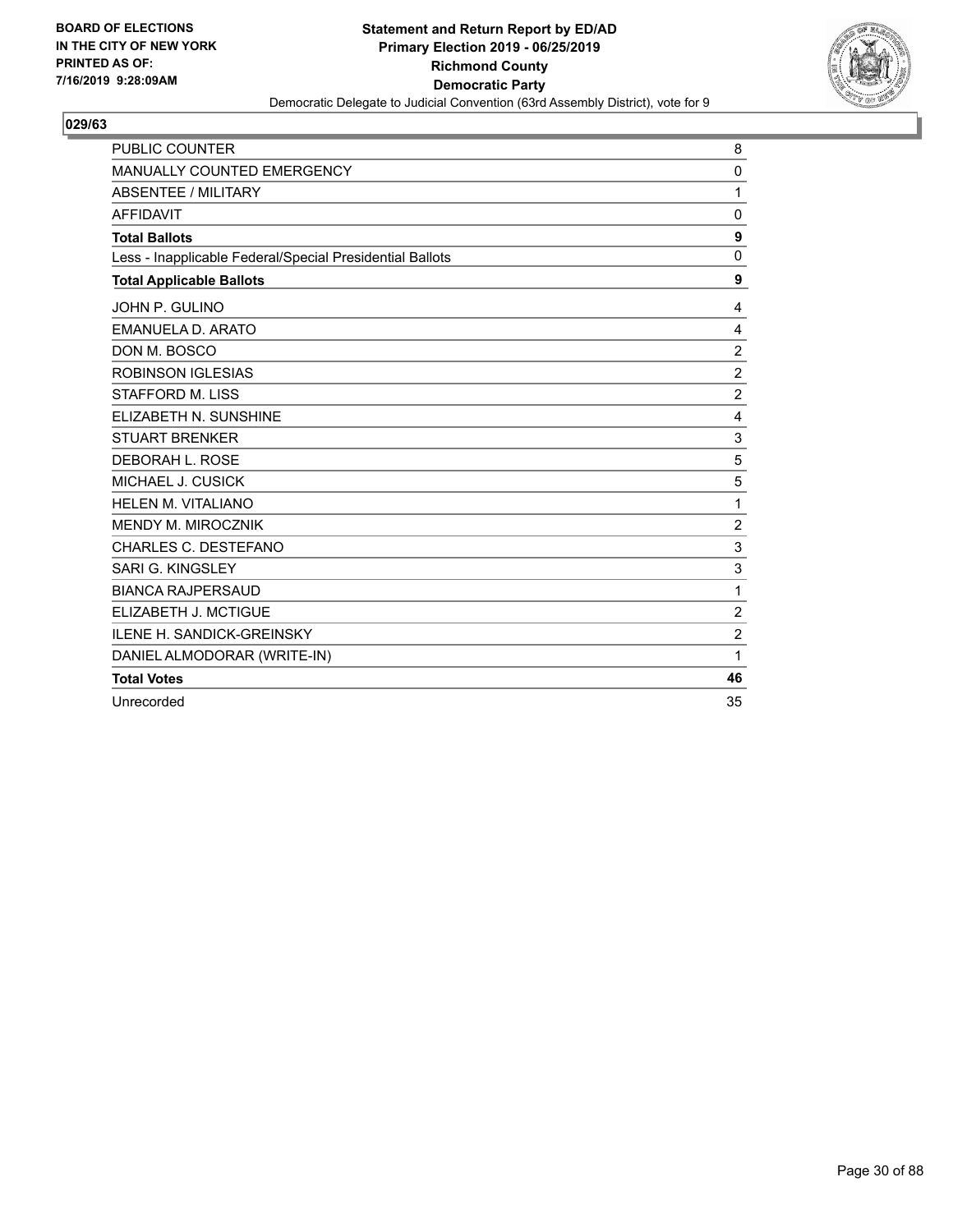

| PUBLIC COUNTER                                           | 1              |
|----------------------------------------------------------|----------------|
| MANUALLY COUNTED EMERGENCY                               | 0              |
| <b>ABSENTEE / MILITARY</b>                               | 1              |
| <b>AFFIDAVIT</b>                                         | 0              |
| <b>Total Ballots</b>                                     | $\mathbf 2$    |
| Less - Inapplicable Federal/Special Presidential Ballots | $\mathbf 0$    |
| <b>Total Applicable Ballots</b>                          | $\overline{2}$ |
| JOHN P. GULINO                                           | 1              |
| EMANUELA D. ARATO                                        | 0              |
| DON M. BOSCO                                             | $\overline{c}$ |
| <b>ROBINSON IGLESIAS</b>                                 | 1              |
| <b>STAFFORD M. LISS</b>                                  | 1              |
| ELIZABETH N. SUNSHINE                                    | 1              |
| <b>STUART BRENKER</b>                                    | 0              |
| DEBORAH L. ROSE                                          | 0              |
| MICHAEL J. CUSICK                                        | $\overline{c}$ |
| HELEN M. VITALIANO                                       | 1              |
| MENDY M. MIROCZNIK                                       | 0              |
| CHARLES C. DESTEFANO                                     | 1              |
| SARI G. KINGSLEY                                         | 1              |
| <b>BIANCA RAJPERSAUD</b>                                 | 1              |
| ELIZABETH J. MCTIGUE                                     | 1              |
| <b>ILENE H. SANDICK-GREINSKY</b>                         | 1              |
| <b>Total Votes</b>                                       | 14             |
| Unrecorded                                               | 4              |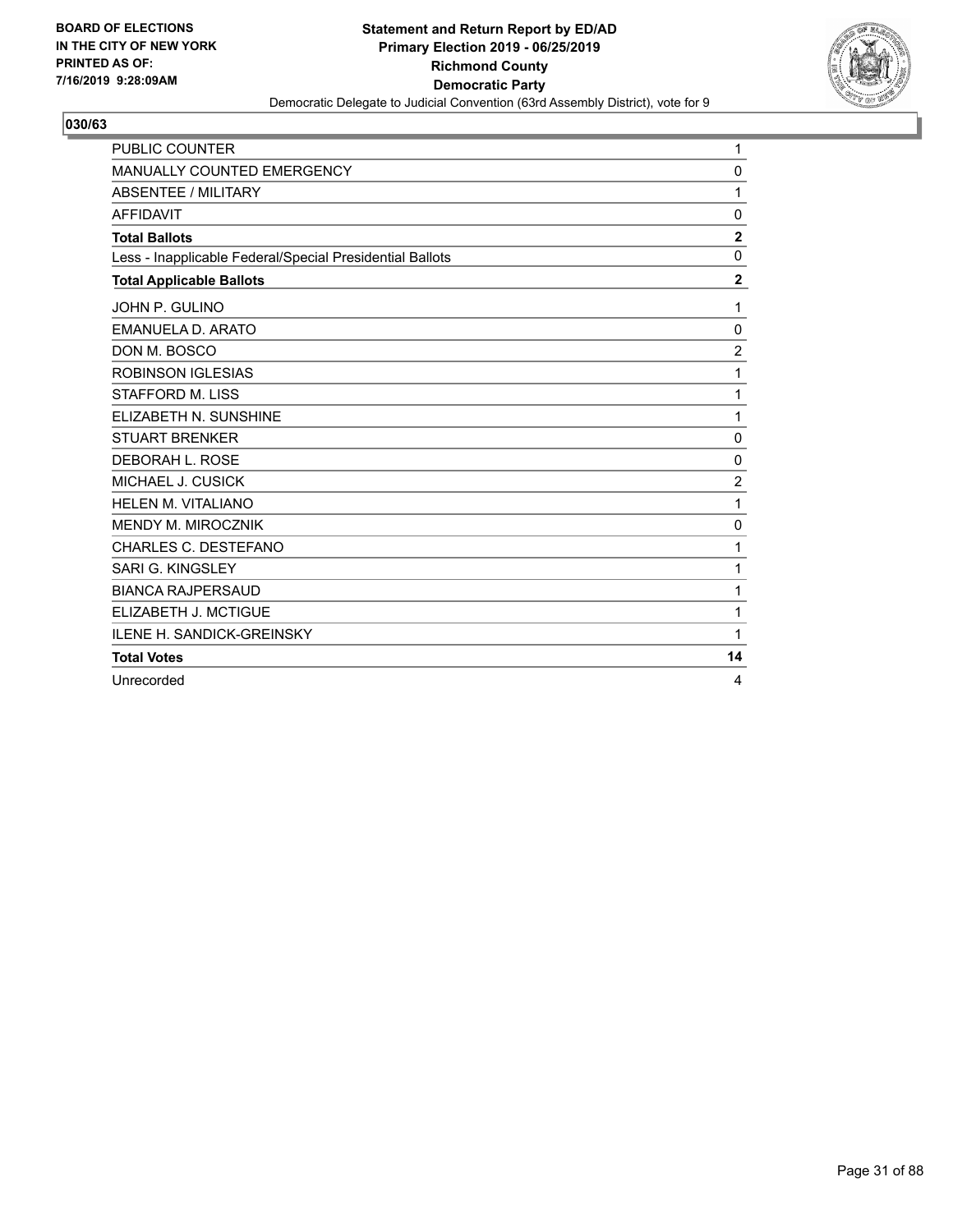

| PUBLIC COUNTER                                           | 7              |
|----------------------------------------------------------|----------------|
| MANUALLY COUNTED EMERGENCY                               | 0              |
| <b>ABSENTEE / MILITARY</b>                               | 5              |
| <b>AFFIDAVIT</b>                                         | 0              |
| <b>Total Ballots</b>                                     | 12             |
| Less - Inapplicable Federal/Special Presidential Ballots | $\Omega$       |
| <b>Total Applicable Ballots</b>                          | 12             |
| JOHN P. GULINO                                           | 3              |
| EMANUELA D. ARATO                                        | 4              |
| DON M. BOSCO                                             | 4              |
| <b>ROBINSON IGLESIAS</b>                                 | 4              |
| <b>STAFFORD M. LISS</b>                                  | $\mathbf{3}$   |
| ELIZABETH N. SUNSHINE                                    | 5              |
| <b>STUART BRENKER</b>                                    | $\mathbf 0$    |
| DEBORAH L. ROSE                                          | 9              |
| MICHAEL J. CUSICK                                        | 8              |
| HELEN M. VITALIANO                                       | 11             |
| <b>MENDY M. MIROCZNIK</b>                                | 5              |
| CHARLES C. DESTEFANO                                     | $\overline{7}$ |
| SARI G. KINGSLEY                                         | $\overline{7}$ |
| <b>BIANCA RAJPERSAUD</b>                                 | 8              |
| ELIZABETH J. MCTIGUE                                     | 9              |
| <b>ILENE H. SANDICK-GREINSKY</b>                         | $\overline{7}$ |
| <b>Total Votes</b>                                       | 94             |
| Unrecorded                                               | 14             |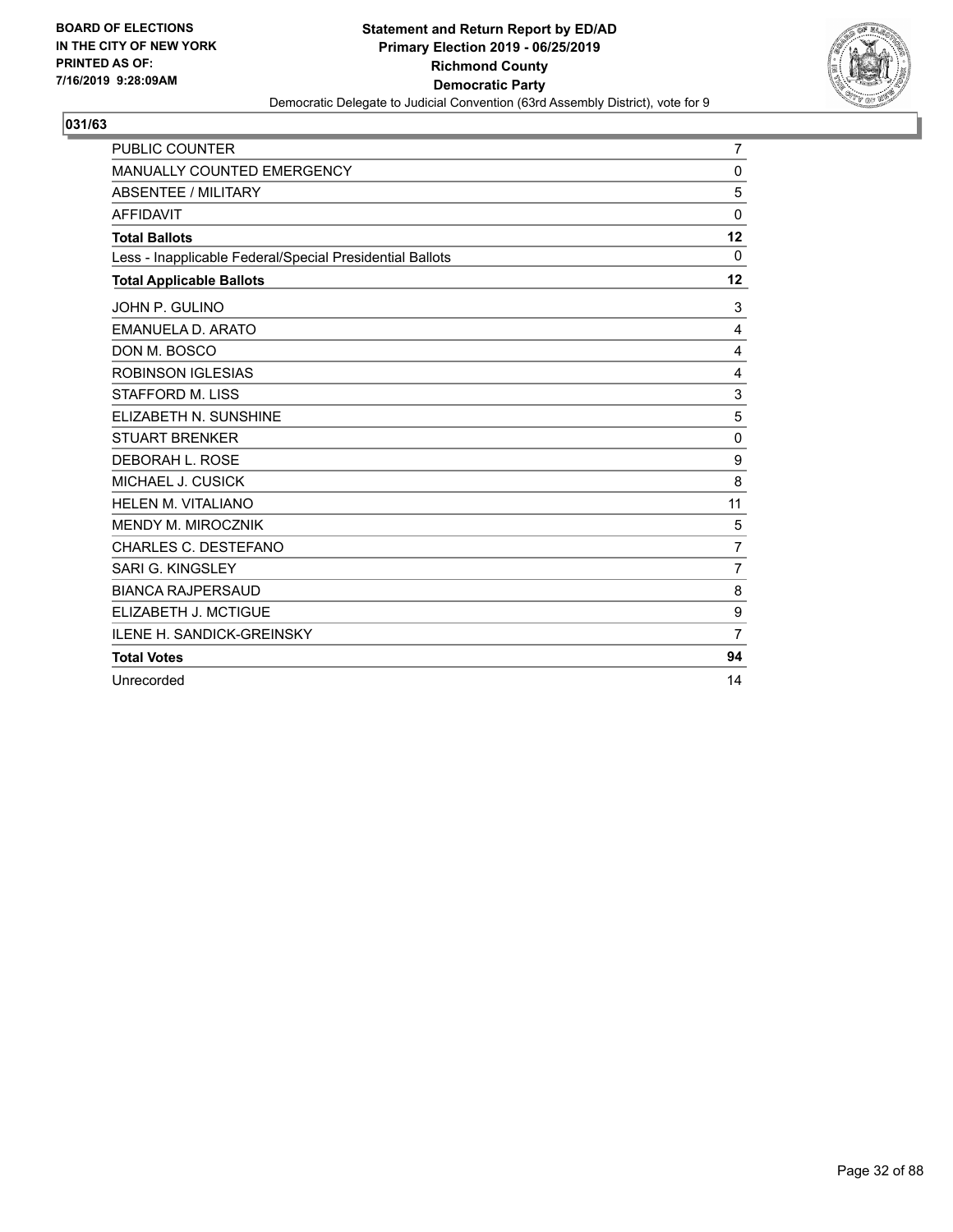

| PUBLIC COUNTER                                           | 0              |
|----------------------------------------------------------|----------------|
| MANUALLY COUNTED EMERGENCY                               | 0              |
| <b>ABSENTEE / MILITARY</b>                               | 3              |
| <b>AFFIDAVIT</b>                                         | 0              |
| <b>Total Ballots</b>                                     | 3              |
| Less - Inapplicable Federal/Special Presidential Ballots | $\mathbf 0$    |
| <b>Total Applicable Ballots</b>                          | 3              |
| JOHN P. GULINO                                           | 0              |
| <b>EMANUELA D. ARATO</b>                                 | 0              |
| DON M. BOSCO                                             | $\mathbf 0$    |
| <b>ROBINSON IGLESIAS</b>                                 | $\mathbf 0$    |
| <b>STAFFORD M. LISS</b>                                  | $\Omega$       |
| ELIZABETH N. SUNSHINE                                    | 1              |
| <b>STUART BRENKER</b>                                    | 0              |
| <b>DEBORAH L. ROSE</b>                                   | 3              |
| MICHAEL J. CUSICK                                        | 3              |
| <b>HELEN M. VITALIANO</b>                                | 3              |
| MENDY M. MIROCZNIK                                       | $\overline{c}$ |
| <b>CHARLES C. DESTEFANO</b>                              | 1              |
| SARI G. KINGSLEY                                         | 1              |
| <b>BIANCA RAJPERSAUD</b>                                 | $\overline{2}$ |
| ELIZABETH J. MCTIGUE                                     | $\overline{c}$ |
| <b>ILENE H. SANDICK-GREINSKY</b>                         | 1              |
| <b>Total Votes</b>                                       | 19             |
| Unrecorded                                               | 8              |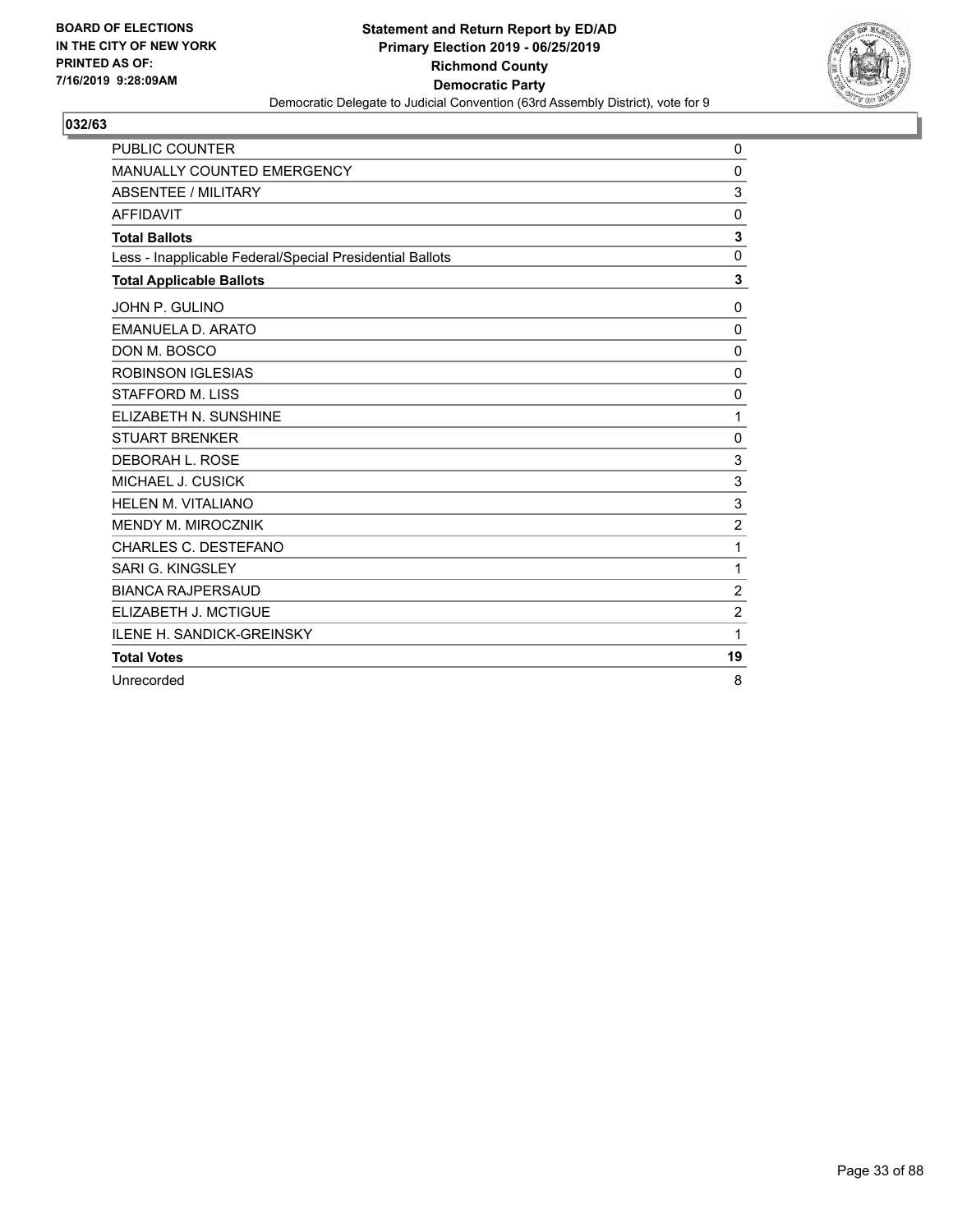

| <b>PUBLIC COUNTER</b>                                    | 8              |
|----------------------------------------------------------|----------------|
| MANUALLY COUNTED EMERGENCY                               | $\mathbf 0$    |
| <b>ABSENTEE / MILITARY</b>                               | $\overline{c}$ |
| <b>AFFIDAVIT</b>                                         | $\mathbf 0$    |
| <b>Total Ballots</b>                                     | 10             |
| Less - Inapplicable Federal/Special Presidential Ballots | $\Omega$       |
| <b>Total Applicable Ballots</b>                          | 10             |
| JOHN P. GULINO                                           | 3              |
| <b>EMANUELA D. ARATO</b>                                 | 3              |
| DON M. BOSCO                                             | $\overline{c}$ |
| <b>ROBINSON IGLESIAS</b>                                 | $\overline{2}$ |
| <b>STAFFORD M. LISS</b>                                  | 3              |
| ELIZABETH N. SUNSHINE                                    | $\overline{2}$ |
| <b>STUART BRENKER</b>                                    | 1              |
| DEBORAH L. ROSE                                          | 8              |
| MICHAEL J. CUSICK                                        | 4              |
| <b>HELEN M. VITALIANO</b>                                | 4              |
| <b>MENDY M. MIROCZNIK</b>                                | 5              |
| CHARLES C. DESTEFANO                                     | 3              |
| <b>SARI G. KINGSLEY</b>                                  | 5              |
| <b>BIANCA RAJPERSAUD</b>                                 | 3              |
| ELIZABETH J. MCTIGUE                                     | 5              |
| <b>ILENE H. SANDICK-GREINSKY</b>                         | 3              |
| <b>Total Votes</b>                                       | 56             |
| Unrecorded                                               | 34             |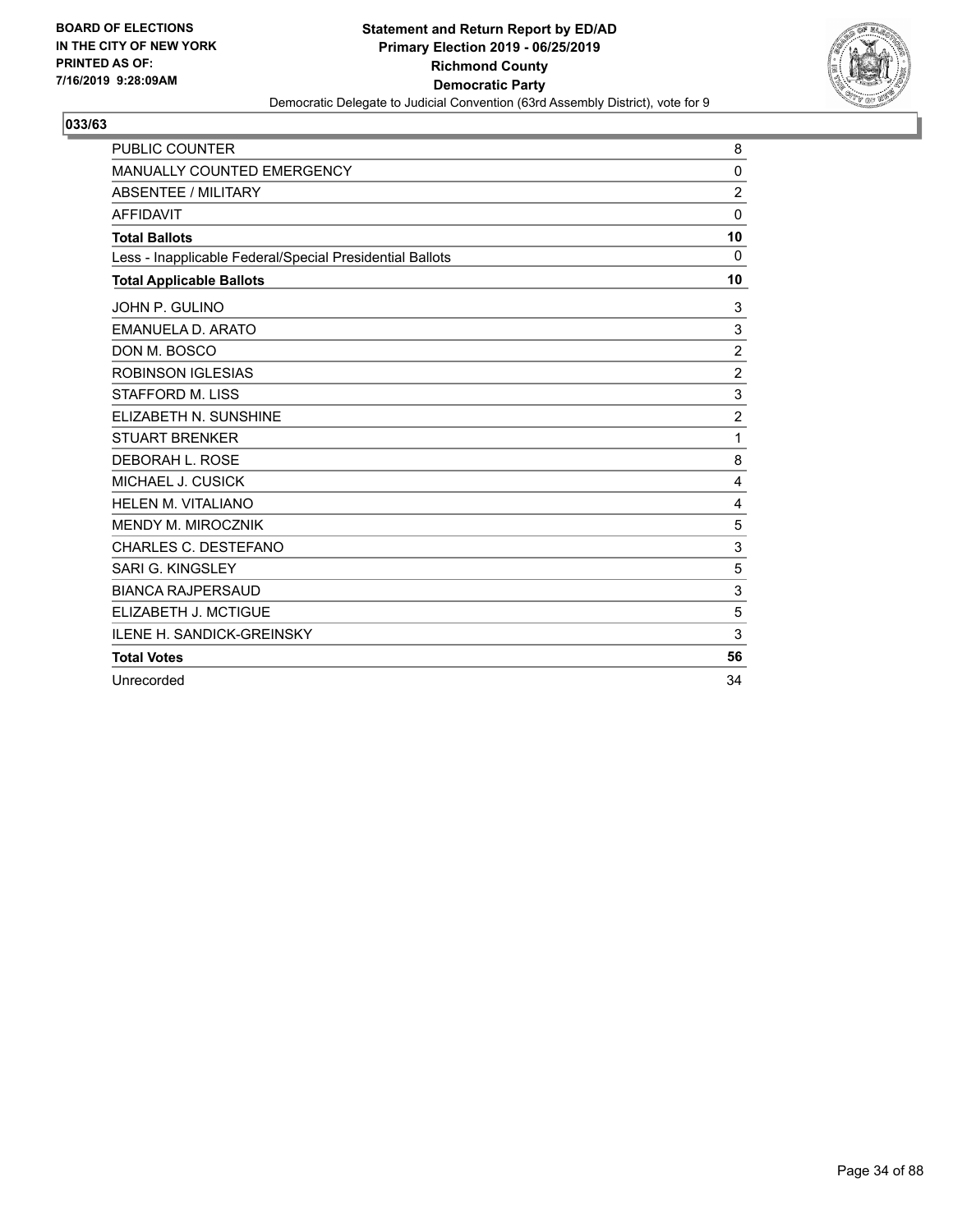

| <b>PUBLIC COUNTER</b>                                    | 5              |
|----------------------------------------------------------|----------------|
| MANUALLY COUNTED EMERGENCY                               | 0              |
| <b>ABSENTEE / MILITARY</b>                               | $\overline{2}$ |
| <b>AFFIDAVIT</b>                                         | $\mathbf{0}$   |
| <b>Total Ballots</b>                                     | $\overline{7}$ |
| Less - Inapplicable Federal/Special Presidential Ballots | $\mathbf{0}$   |
| <b>Total Applicable Ballots</b>                          | $\overline{7}$ |
| JOHN P. GULINO                                           | 5              |
| <b>EMANUELA D. ARATO</b>                                 | 5              |
| DON M. BOSCO                                             | $\overline{2}$ |
| <b>ROBINSON IGLESIAS</b>                                 | 3              |
| <b>STAFFORD M. LISS</b>                                  | $\mathbf{0}$   |
| ELIZABETH N. SUNSHINE                                    | 4              |
| <b>STUART BRENKER</b>                                    | $\mathbf{0}$   |
| DEBORAH L. ROSE                                          | 4              |
| MICHAEL J. CUSICK                                        | 5              |
| <b>HELEN M. VITALIANO</b>                                | $\overline{7}$ |
| MENDY M. MIROCZNIK                                       | $\overline{c}$ |
| CHARLES C. DESTEFANO                                     | 3              |
| <b>SARI G. KINGSLEY</b>                                  | 1              |
| <b>BIANCA RAJPERSAUD</b>                                 | 5              |
| ELIZABETH J. MCTIGUE                                     | 5              |
| <b>ILENE H. SANDICK-GREINSKY</b>                         | $\overline{c}$ |
| JOSEPH DISANTO (WRITE-IN)                                | 1              |
| <b>Total Votes</b>                                       | 54             |
| Unrecorded                                               | 9              |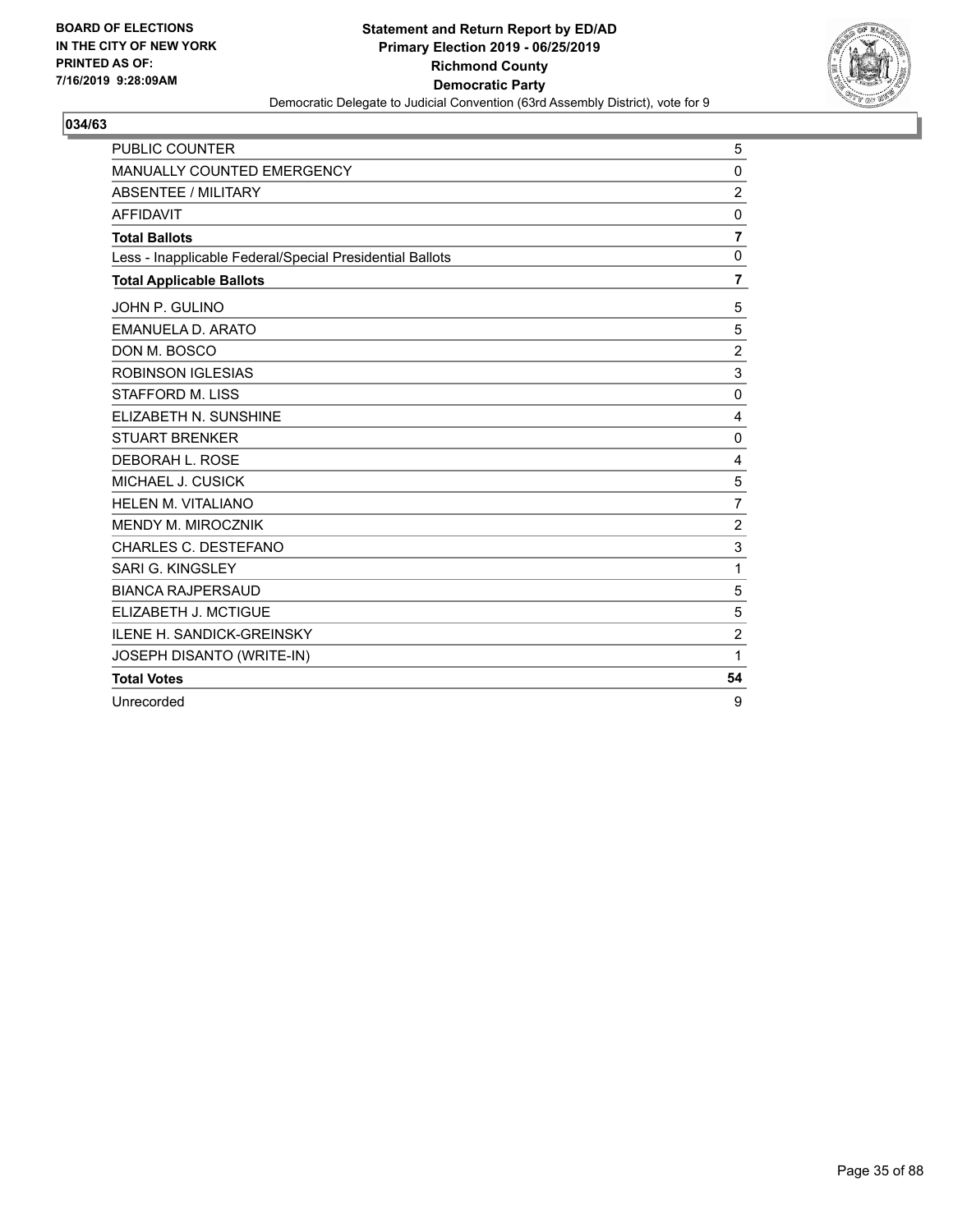

| PUBLIC COUNTER                                           | 7              |
|----------------------------------------------------------|----------------|
| MANUALLY COUNTED EMERGENCY                               | 0              |
| <b>ABSENTEE / MILITARY</b>                               | $\overline{4}$ |
| <b>AFFIDAVIT</b>                                         | 0              |
| <b>Total Ballots</b>                                     | 11             |
| Less - Inapplicable Federal/Special Presidential Ballots | $\Omega$       |
| <b>Total Applicable Ballots</b>                          | 11             |
| JOHN P. GULINO                                           | $\overline{c}$ |
| EMANUELA D. ARATO                                        | 0              |
| DON M. BOSCO                                             | 4              |
| <b>ROBINSON IGLESIAS</b>                                 | 1              |
| <b>STAFFORD M. LISS</b>                                  | $\overline{c}$ |
| ELIZABETH N. SUNSHINE                                    | $\overline{c}$ |
| <b>STUART BRENKER</b>                                    | 1              |
| DEBORAH L. ROSE                                          | 6              |
| MICHAEL J. CUSICK                                        | 8              |
| HELEN M. VITALIANO                                       | 6              |
| <b>MENDY M. MIROCZNIK</b>                                | 1              |
| CHARLES C. DESTEFANO                                     | $\overline{c}$ |
| SARI G. KINGSLEY                                         | 1              |
| <b>BIANCA RAJPERSAUD</b>                                 | 3              |
| ELIZABETH J. MCTIGUE                                     | 5              |
| <b>ILENE H. SANDICK-GREINSKY</b>                         | $\overline{2}$ |
| <b>Total Votes</b>                                       | 46             |
| Unrecorded                                               | 53             |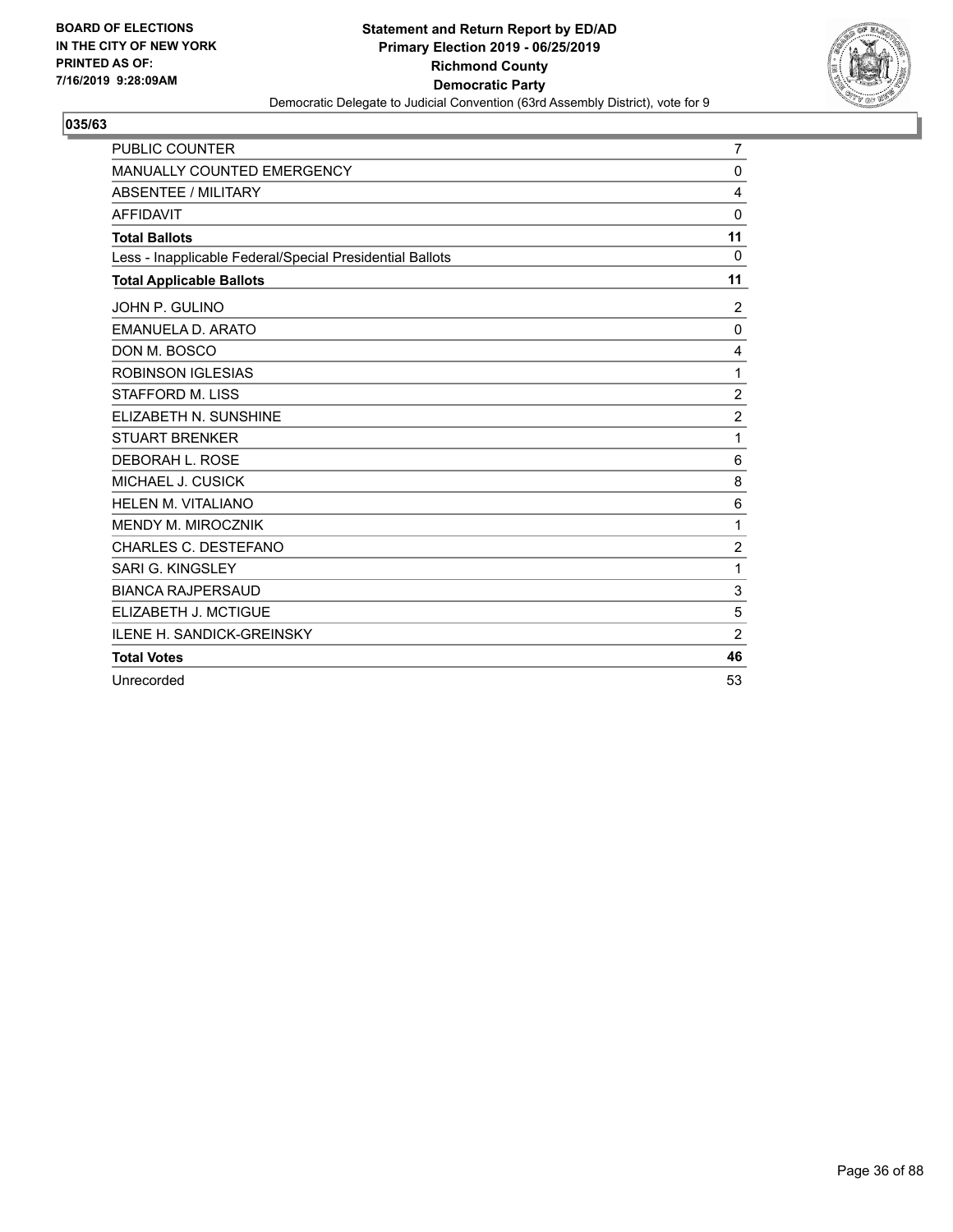

| <b>PUBLIC COUNTER</b>                                    | 39           |
|----------------------------------------------------------|--------------|
| MANUALLY COUNTED EMERGENCY                               | $\mathbf{0}$ |
| <b>ABSENTEE / MILITARY</b>                               | 1            |
| <b>AFFIDAVIT</b>                                         | $\mathbf 0$  |
| <b>Total Ballots</b>                                     | 40           |
| Less - Inapplicable Federal/Special Presidential Ballots | $\Omega$     |
| <b>Total Applicable Ballots</b>                          | 40           |
| JOHN P. GULINO                                           | 10           |
| EMANUELA D. ARATO                                        | 4            |
| DON M. BOSCO                                             | 10           |
| <b>ROBINSON IGLESIAS</b>                                 | 7            |
| <b>STAFFORD M. LISS</b>                                  | 5            |
| ELIZABETH N. SUNSHINE                                    | 13           |
| <b>STUART BRENKER</b>                                    | 6            |
| DEBORAH L. ROSE                                          | 33           |
| MICHAEL J. CUSICK                                        | 36           |
| HELEN M. VITALIANO                                       | 33           |
| MENDY M. MIROCZNIK                                       | 26           |
| <b>CHARLES C. DESTEFANO</b>                              | 29           |
| SARI G. KINGSLEY                                         | 23           |
| <b>BIANCA RAJPERSAUD</b>                                 | 20           |
| ELIZABETH J. MCTIGUE                                     | 23           |
| <b>ILENE H. SANDICK-GREINSKY</b>                         | 20           |
| <b>Total Votes</b>                                       | 298          |
| Unrecorded                                               | 62           |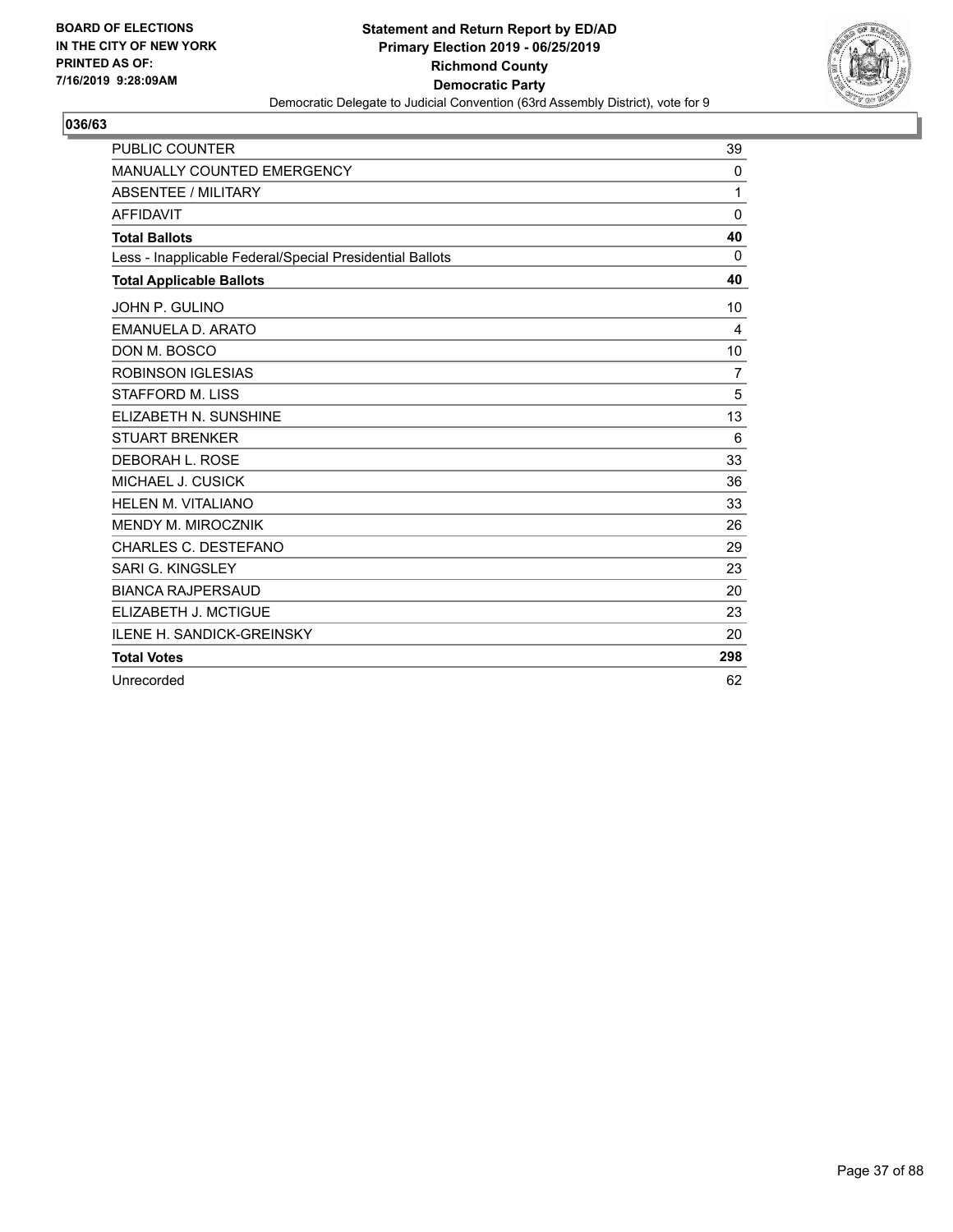

| <b>PUBLIC COUNTER</b>                                    | 9              |
|----------------------------------------------------------|----------------|
| MANUALLY COUNTED EMERGENCY                               | 0              |
| <b>ABSENTEE / MILITARY</b>                               | 1              |
| <b>AFFIDAVIT</b>                                         | $\mathbf 0$    |
| <b>Total Ballots</b>                                     | 10             |
| Less - Inapplicable Federal/Special Presidential Ballots | $\Omega$       |
| <b>Total Applicable Ballots</b>                          | 10             |
| JOHN P. GULINO                                           | 6              |
| <b>EMANUELA D. ARATO</b>                                 | $\overline{2}$ |
| DON M. BOSCO                                             | 5              |
| <b>ROBINSON IGLESIAS</b>                                 | 1              |
| STAFFORD M. LISS                                         | 4              |
| ELIZABETH N. SUNSHINE                                    | 7              |
| <b>STUART BRENKER</b>                                    | 4              |
| DEBORAH L. ROSE                                          | 8              |
| MICHAEL J. CUSICK                                        | 8              |
| <b>HELEN M. VITALIANO</b>                                | 5              |
| MENDY M. MIROCZNIK                                       | 5              |
| <b>CHARLES C. DESTEFANO</b>                              | 4              |
| SARI G. KINGSLEY                                         | 10             |
| <b>BIANCA RAJPERSAUD</b>                                 | 5              |
| ELIZABETH J. MCTIGUE                                     | 6              |
| <b>ILENE H. SANDICK-GREINSKY</b>                         | 8              |
| <b>Total Votes</b>                                       | 88             |
| Unrecorded                                               | $\overline{2}$ |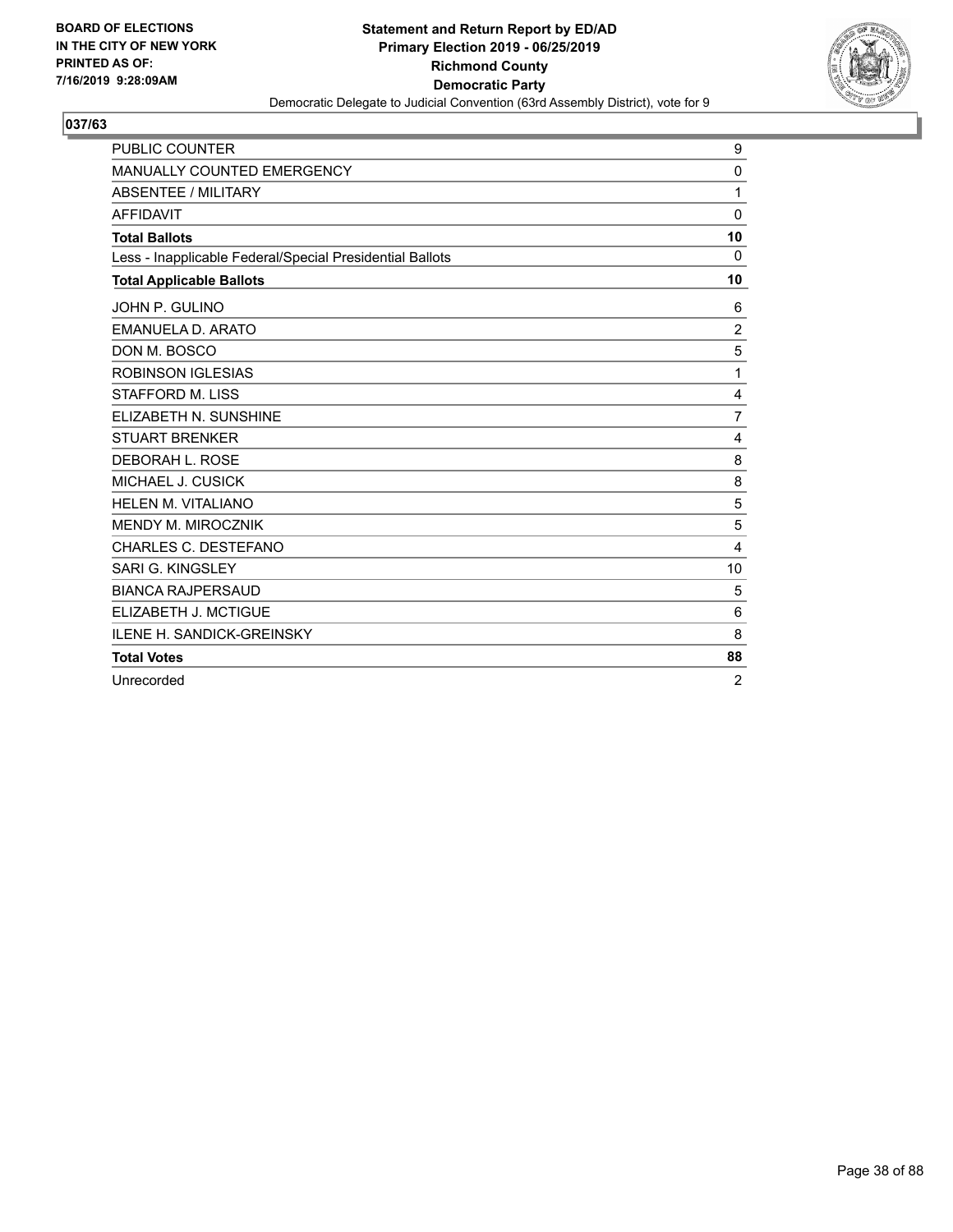

| <b>PUBLIC COUNTER</b>                                    | 10             |
|----------------------------------------------------------|----------------|
| MANUALLY COUNTED EMERGENCY                               | 0              |
| <b>ABSENTEE / MILITARY</b>                               | 4              |
| <b>AFFIDAVIT</b>                                         | $\Omega$       |
| <b>Total Ballots</b>                                     | 14             |
| Less - Inapplicable Federal/Special Presidential Ballots | $\mathbf 0$    |
| <b>Total Applicable Ballots</b>                          | 14             |
| JOHN P. GULINO                                           | 2              |
| <b>EMANUELA D. ARATO</b>                                 | 4              |
| DON M. BOSCO                                             | 3              |
| <b>ROBINSON IGLESIAS</b>                                 | 4              |
| <b>STAFFORD M. LISS</b>                                  | $\overline{c}$ |
| ELIZABETH N. SUNSHINE                                    | $\overline{4}$ |
| <b>STUART BRENKER</b>                                    | $\overline{2}$ |
| DEBORAH L. ROSE                                          | 11             |
| MICHAEL J. CUSICK                                        | 5              |
| HELEN M. VITALIANO                                       | $\overline{2}$ |
| <b>MENDY M. MIROCZNIK</b>                                | 5              |
| CHARLES C. DESTEFANO                                     | 4              |
| SARI G. KINGSLEY                                         | 5              |
| <b>BIANCA RAJPERSAUD</b>                                 | 3              |
| ELIZABETH J. MCTIGUE                                     | $\overline{2}$ |
| ILENE H. SANDICK-GREINSKY                                | 3              |
| <b>Total Votes</b>                                       | 61             |
| Unrecorded                                               | 65             |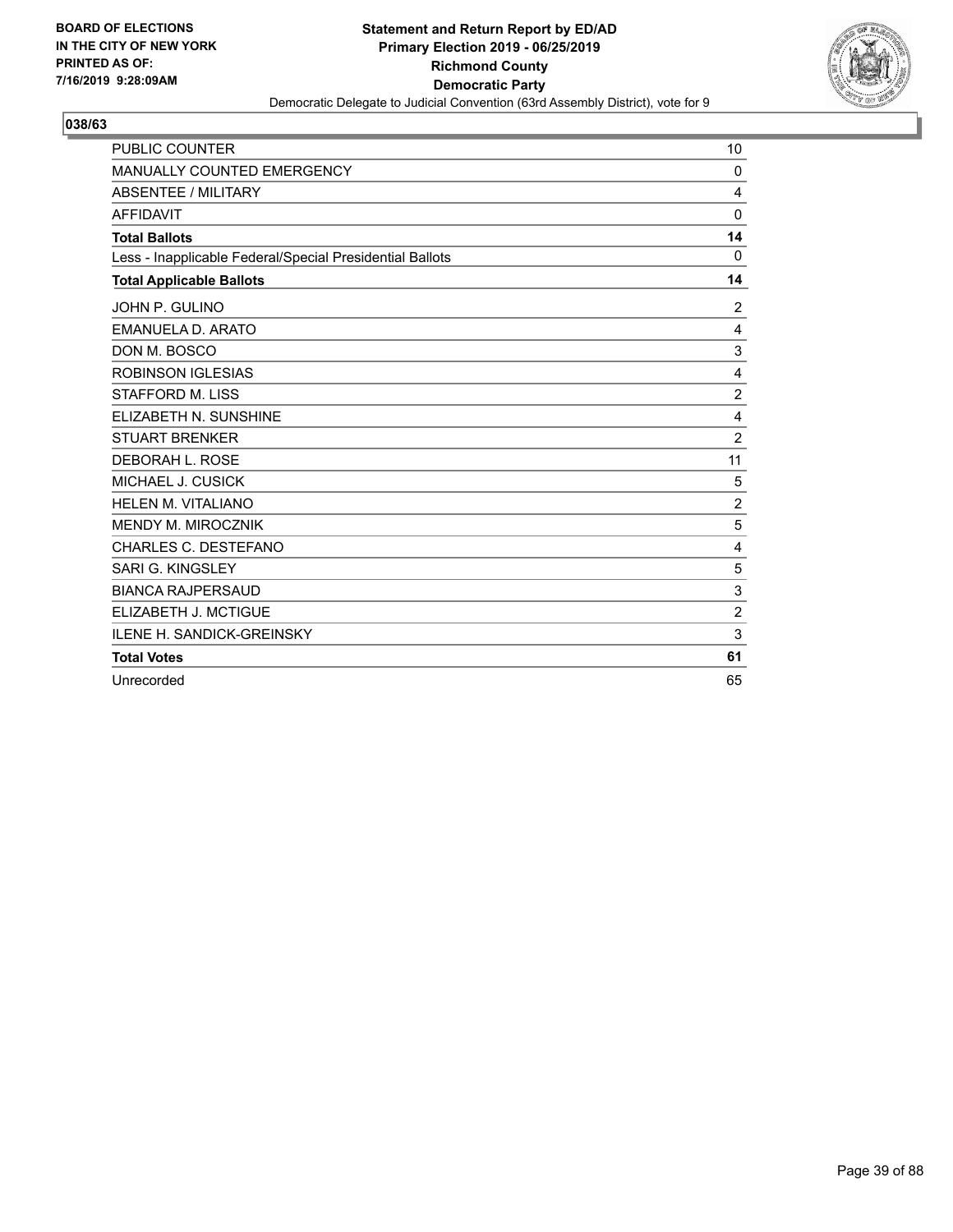

| <b>PUBLIC COUNTER</b>                                    | 12             |
|----------------------------------------------------------|----------------|
| MANUALLY COUNTED EMERGENCY                               | 0              |
| <b>ABSENTEE / MILITARY</b>                               | 1              |
| <b>AFFIDAVIT</b>                                         | $\Omega$       |
| <b>Total Ballots</b>                                     | 13             |
| Less - Inapplicable Federal/Special Presidential Ballots | $\Omega$       |
| <b>Total Applicable Ballots</b>                          | 13             |
| JOHN P. GULINO                                           | 7              |
| EMANUELA D. ARATO                                        | 4              |
| DON M. BOSCO                                             | $\overline{c}$ |
| <b>ROBINSON IGLESIAS</b>                                 | 6              |
| <b>STAFFORD M. LISS</b>                                  | 4              |
| ELIZABETH N. SUNSHINE                                    | $\overline{7}$ |
| <b>STUART BRENKER</b>                                    | 1              |
| DEBORAH L. ROSE                                          | 10             |
| MICHAEL J. CUSICK                                        | 9              |
| <b>HELEN M. VITALIANO</b>                                | $\overline{7}$ |
| <b>MENDY M. MIROCZNIK</b>                                | $\overline{2}$ |
| CHARLES C. DESTEFANO                                     | 4              |
| SARI G. KINGSLEY                                         | 6              |
| <b>BIANCA RAJPERSAUD</b>                                 | $\overline{c}$ |
| ELIZABETH J. MCTIGUE                                     | $\overline{7}$ |
| ILENE H. SANDICK-GREINSKY                                | 3              |
| <b>Total Votes</b>                                       | 81             |
| Unrecorded                                               | 36             |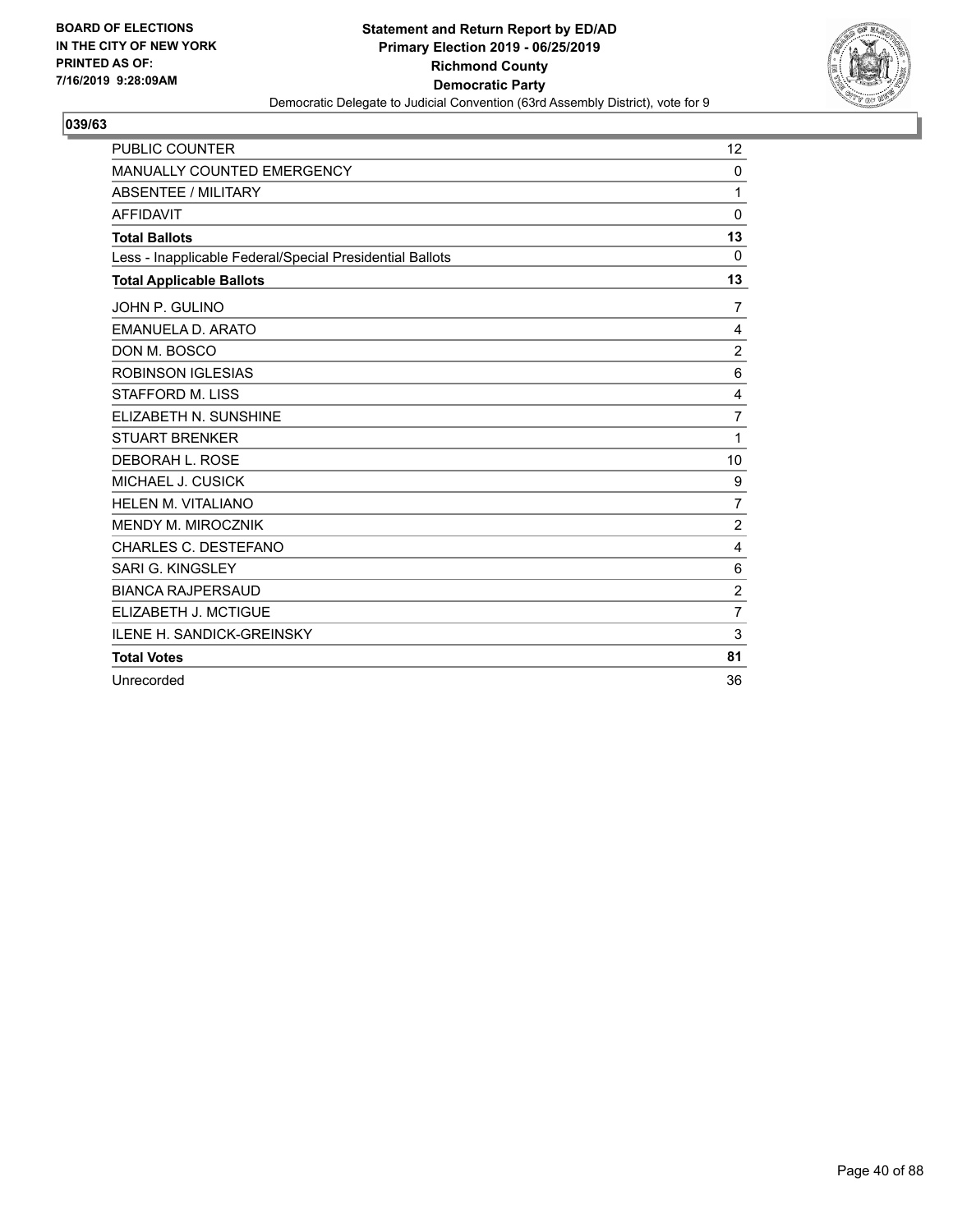

| <b>PUBLIC COUNTER</b>                                    | $\overline{7}$ |
|----------------------------------------------------------|----------------|
| MANUALLY COUNTED EMERGENCY                               | 0              |
| <b>ABSENTEE / MILITARY</b>                               | 4              |
| <b>AFFIDAVIT</b>                                         | $\mathbf 0$    |
| <b>Total Ballots</b>                                     | 11             |
| Less - Inapplicable Federal/Special Presidential Ballots | $\Omega$       |
| <b>Total Applicable Ballots</b>                          | 11             |
| JOHN P. GULINO                                           | 3              |
| <b>EMANUELA D. ARATO</b>                                 | 3              |
| DON M. BOSCO                                             | 3              |
| <b>ROBINSON IGLESIAS</b>                                 | 4              |
| STAFFORD M. LISS                                         | 3              |
| ELIZABETH N. SUNSHINE                                    | 4              |
| <b>STUART BRENKER</b>                                    | 1              |
| DEBORAH L. ROSE                                          | 10             |
| MICHAEL J. CUSICK                                        | 6              |
| HELEN M. VITALIANO                                       | $\overline{7}$ |
| <b>MENDY M. MIROCZNIK</b>                                | 3              |
| CHARLES C. DESTEFANO                                     | 4              |
| SARI G. KINGSLEY                                         | 3              |
| <b>BIANCA RAJPERSAUD</b>                                 | 3              |
| ELIZABETH J. MCTIGUE                                     | 3              |
| ILENE H. SANDICK-GREINSKY                                | 3              |
| GERALD DWAYNE SPILLER (WRITE-IN)                         | 1              |
| <b>Total Votes</b>                                       | 64             |
| Unrecorded                                               | 35             |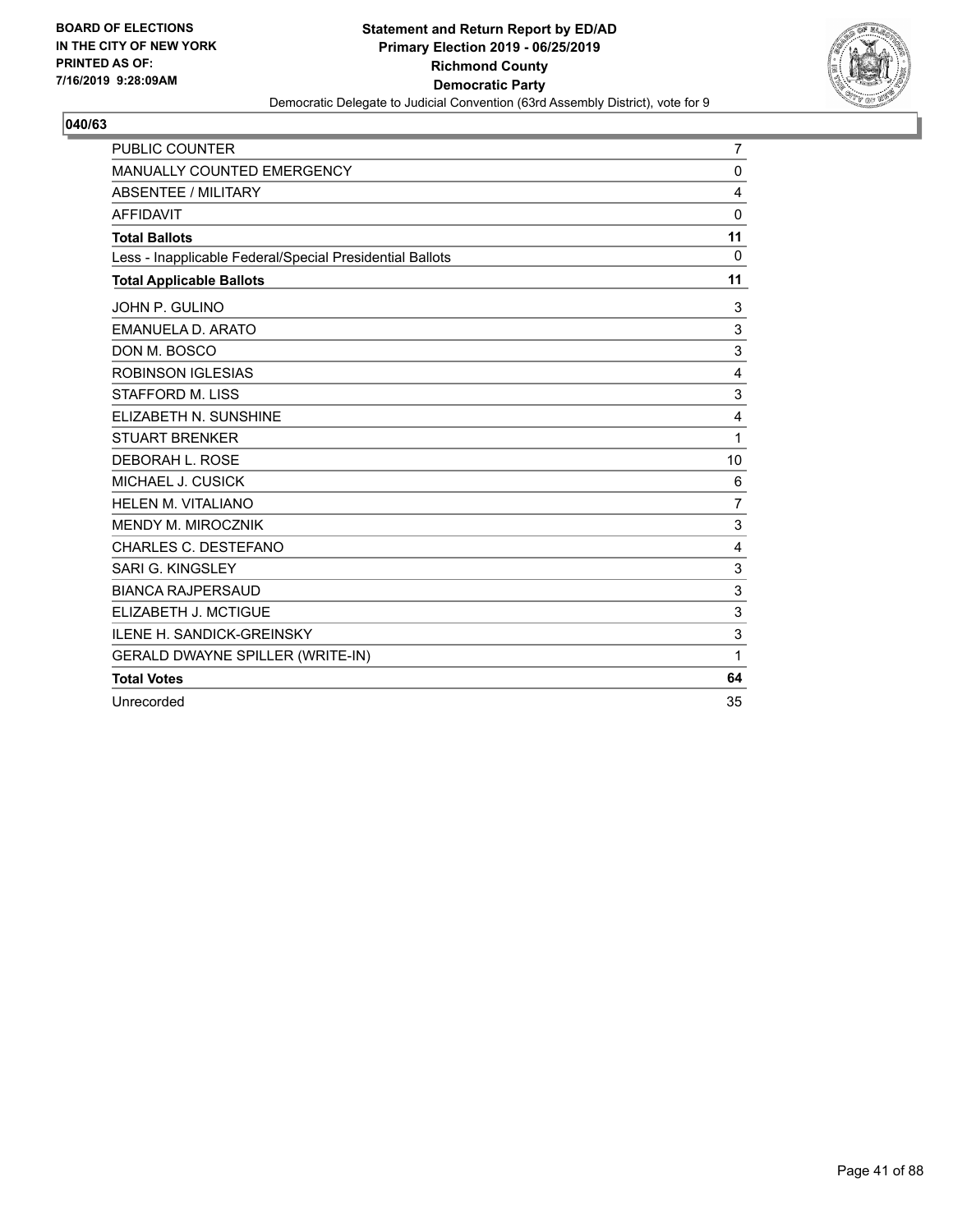

| <b>PUBLIC COUNTER</b>                                    | 15               |
|----------------------------------------------------------|------------------|
| MANUALLY COUNTED EMERGENCY                               | 0                |
| <b>ABSENTEE / MILITARY</b>                               | $\overline{2}$   |
| <b>AFFIDAVIT</b>                                         | $\mathbf{0}$     |
| <b>Total Ballots</b>                                     | 17               |
| Less - Inapplicable Federal/Special Presidential Ballots | 0                |
| <b>Total Applicable Ballots</b>                          | 17               |
| JOHN P. GULINO                                           | 6                |
| <b>EMANUELA D. ARATO</b>                                 | $\overline{c}$   |
| DON M. BOSCO                                             | $\mathbf{1}$     |
| <b>ROBINSON IGLESIAS</b>                                 | $\overline{2}$   |
| <b>STAFFORD M. LISS</b>                                  | 1                |
| ELIZABETH N. SUNSHINE                                    | 4                |
| <b>STUART BRENKER</b>                                    | 0                |
| DEBORAH L. ROSE                                          | 10               |
| MICHAEL J. CUSICK                                        | 8                |
| <b>HELEN M. VITALIANO</b>                                | $\boldsymbol{2}$ |
| <b>MENDY M. MIROCZNIK</b>                                | 0                |
| CHARLES C. DESTEFANO                                     | 3                |
| SARI G. KINGSLEY                                         | $\overline{c}$   |
| <b>BIANCA RAJPERSAUD</b>                                 | 3                |
| ELIZABETH J. MCTIGUE                                     | 1                |
| ILENE H. SANDICK-GREINSKY                                | 1                |
| CHARLES D. FALL (WRITE-IN)                               | 1                |
| KIKO CHARLES (WRITE-IN)                                  | $\overline{2}$   |
| <b>Total Votes</b>                                       | 49               |
| Unrecorded                                               | 104              |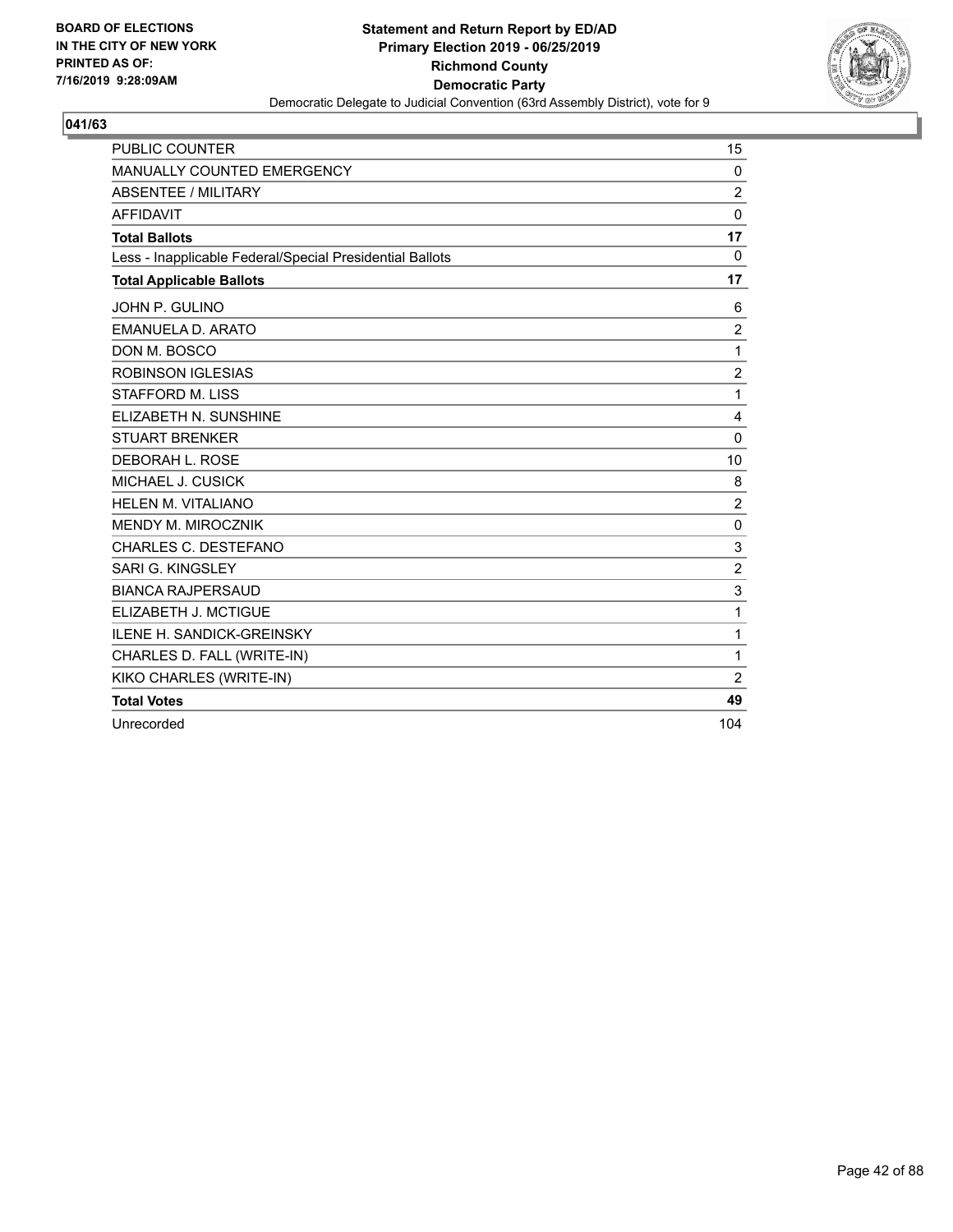

| <b>PUBLIC COUNTER</b>                                    | 9              |
|----------------------------------------------------------|----------------|
| <b>MANUALLY COUNTED EMERGENCY</b>                        | 0              |
| <b>ABSENTEE / MILITARY</b>                               | 3              |
| <b>AFFIDAVIT</b>                                         | $\mathbf{0}$   |
| <b>Total Ballots</b>                                     | 12             |
| Less - Inapplicable Federal/Special Presidential Ballots | $\Omega$       |
| <b>Total Applicable Ballots</b>                          | 12             |
| JOHN P. GULINO                                           | 4              |
| EMANUELA D. ARATO                                        | $\mathbf{1}$   |
| DON M. BOSCO                                             | 5              |
| <b>ROBINSON IGLESIAS</b>                                 | $\overline{2}$ |
| <b>STAFFORD M. LISS</b>                                  | 5              |
| ELIZABETH N. SUNSHINE                                    | 3              |
| <b>STUART BRENKER</b>                                    | $\overline{2}$ |
| <b>DEBORAH L. ROSE</b>                                   | 9              |
| MICHAEL J. CUSICK                                        | 10             |
| <b>HELEN M. VITALIANO</b>                                | 6              |
| MENDY M. MIROCZNIK                                       | 3              |
| CHARLES C. DESTEFANO                                     | 4              |
| SARI G. KINGSLEY                                         | 5              |
| <b>BIANCA RAJPERSAUD</b>                                 | 6              |
| ELIZABETH J. MCTIGUE                                     | 4              |
| <b>ILENE H. SANDICK-GREINSKY</b>                         | 4              |
| JOHN MCBETH (WRITE-IN)                                   | $\overline{2}$ |
| <b>Total Votes</b>                                       | 75             |
| Unrecorded                                               | 33             |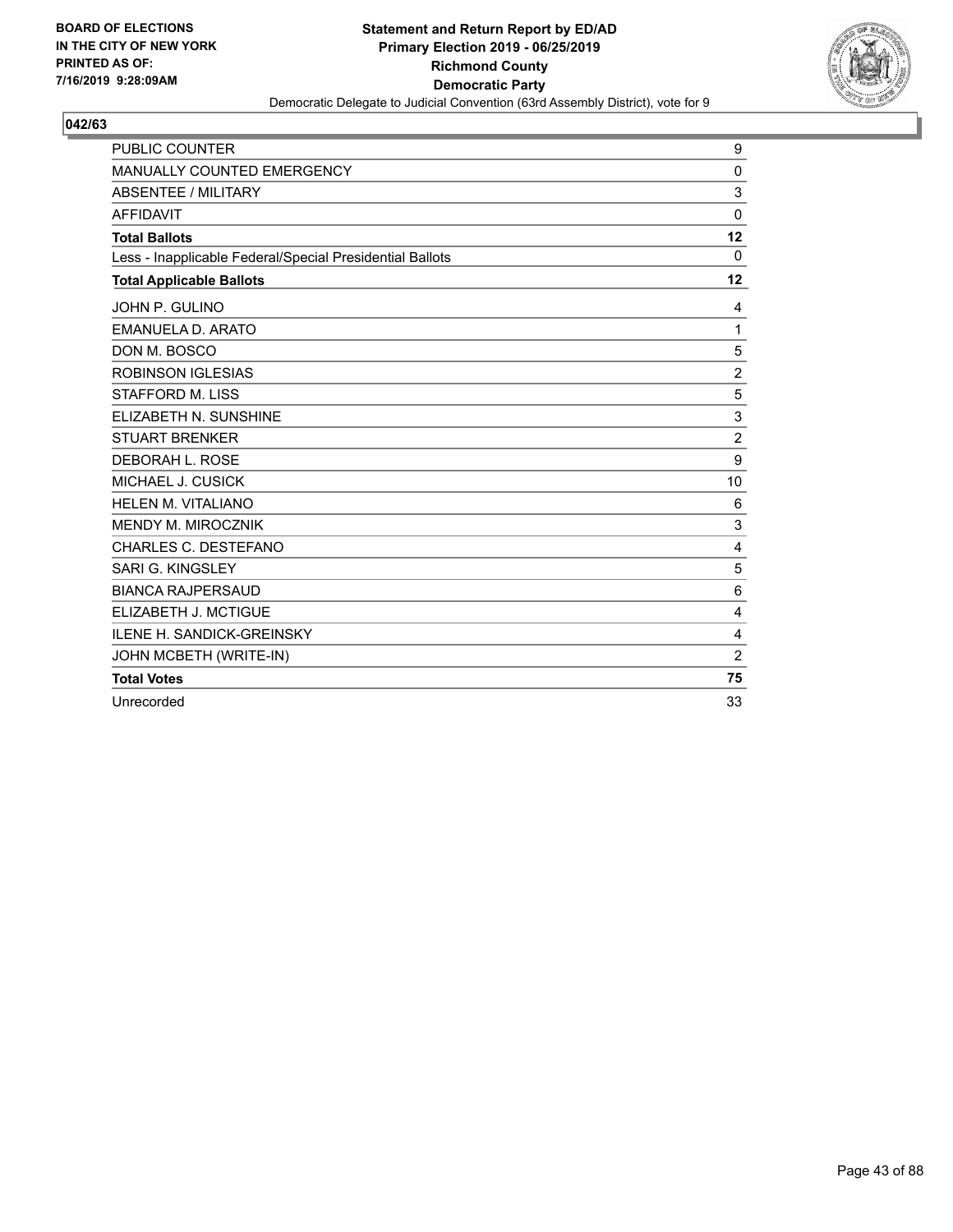

| <b>PUBLIC COUNTER</b>                                    | 15             |
|----------------------------------------------------------|----------------|
| MANUALLY COUNTED EMERGENCY                               | $\mathbf{0}$   |
| <b>ABSENTEE / MILITARY</b>                               | 3              |
| <b>AFFIDAVIT</b>                                         | $\mathbf{0}$   |
| <b>Total Ballots</b>                                     | 18             |
| Less - Inapplicable Federal/Special Presidential Ballots | $\Omega$       |
| <b>Total Applicable Ballots</b>                          | 18             |
| JOHN P. GULINO                                           | 4              |
| EMANUELA D. ARATO                                        | 4              |
| DON M. BOSCO                                             | 5              |
| <b>ROBINSON IGLESIAS</b>                                 | 6              |
| <b>STAFFORD M. LISS</b>                                  | $\overline{2}$ |
| ELIZABETH N. SUNSHINE                                    | 9              |
| <b>STUART BRENKER</b>                                    | 2              |
| <b>DEBORAH L. ROSE</b>                                   | 15             |
| MICHAEL J. CUSICK                                        | 10             |
| HELEN M. VITALIANO                                       | 10             |
| MENDY M. MIROCZNIK                                       | 5              |
| CHARLES C. DESTEFANO                                     | $\overline{7}$ |
| SARI G. KINGSLEY                                         | 5              |
| <b>BIANCA RAJPERSAUD</b>                                 | 8              |
| ELIZABETH J. MCTIGUE                                     | 6              |
| <b>ILENE H. SANDICK-GREINSKY</b>                         | $\overline{7}$ |
| MAX N. ROSE (WRITE-IN)                                   | 1              |
| <b>Total Votes</b>                                       | 106            |
| Unrecorded                                               | 56             |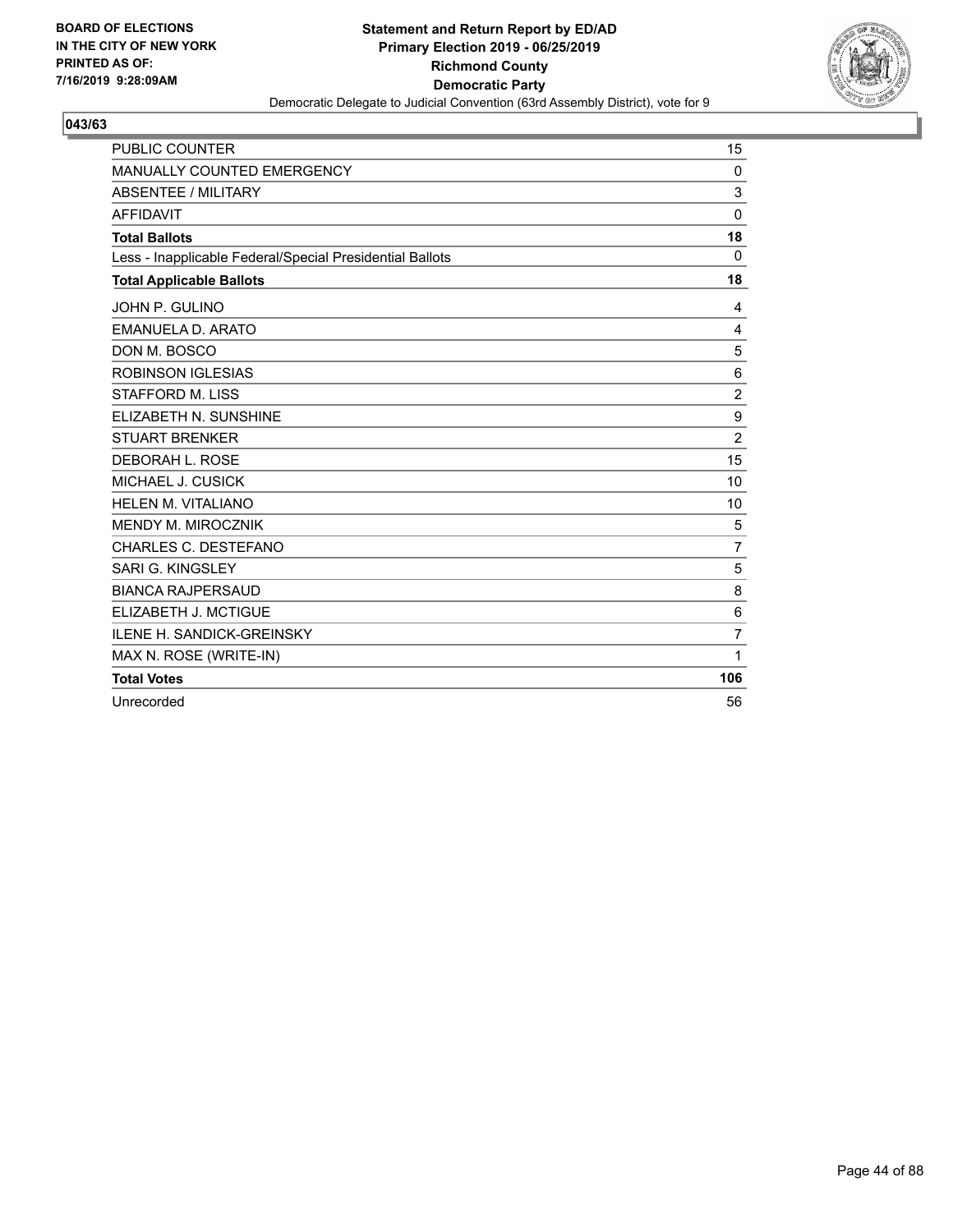

| <b>PUBLIC COUNTER</b>                                    | 20             |
|----------------------------------------------------------|----------------|
| MANUALLY COUNTED EMERGENCY                               | 0              |
| <b>ABSENTEE / MILITARY</b>                               | 4              |
| <b>AFFIDAVIT</b>                                         | $\Omega$       |
| <b>Total Ballots</b>                                     | 24             |
| Less - Inapplicable Federal/Special Presidential Ballots | $\Omega$       |
| <b>Total Applicable Ballots</b>                          | 24             |
| JOHN P. GULINO                                           | 5              |
| <b>EMANUELA D. ARATO</b>                                 | $\overline{2}$ |
| DON M. BOSCO                                             | 1              |
| <b>ROBINSON IGLESIAS</b>                                 | $\overline{c}$ |
| <b>STAFFORD M. LISS</b>                                  | $\mathbf 0$    |
| ELIZABETH N. SUNSHINE                                    | $\overline{2}$ |
| <b>STUART BRENKER</b>                                    | $\mathbf{0}$   |
| <b>DEBORAH L. ROSE</b>                                   | 24             |
| MICHAEL J. CUSICK                                        | 14             |
| <b>HELEN M. VITALIANO</b>                                | 11             |
| <b>MENDY M. MIROCZNIK</b>                                | 6              |
| CHARLES C. DESTEFANO                                     | 9              |
| SARI G. KINGSLEY                                         | 10             |
| <b>BIANCA RAJPERSAUD</b>                                 | 9              |
| ELIZABETH J. MCTIGUE                                     | 10             |
| <b>ILENE H. SANDICK-GREINSKY</b>                         | 8              |
| <b>Total Votes</b>                                       | 113            |
| Unrecorded                                               | 103            |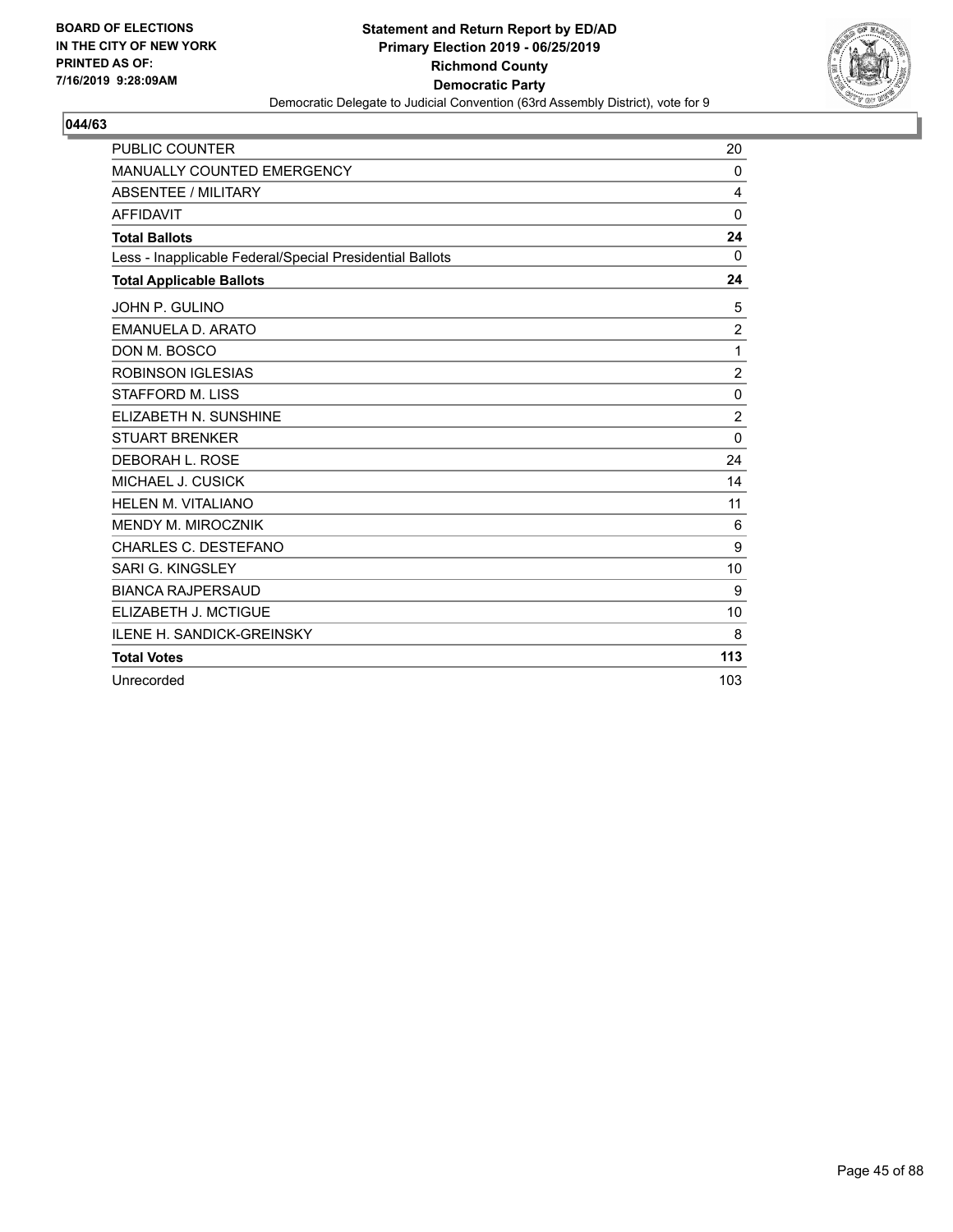

| <b>PUBLIC COUNTER</b>                                    | 14             |
|----------------------------------------------------------|----------------|
| MANUALLY COUNTED EMERGENCY                               | 0              |
| ABSENTEE / MILITARY                                      | 9              |
| <b>AFFIDAVIT</b>                                         | $\mathbf{0}$   |
| <b>Total Ballots</b>                                     | 23             |
| Less - Inapplicable Federal/Special Presidential Ballots | $\Omega$       |
| <b>Total Applicable Ballots</b>                          | 23             |
| JOHN P. GULINO                                           | 6              |
| EMANUELA D. ARATO                                        | $\overline{2}$ |
| DON M. BOSCO                                             | 4              |
| <b>ROBINSON IGLESIAS</b>                                 | 3              |
| STAFFORD M. LISS                                         | $\overline{2}$ |
| ELIZABETH N. SUNSHINE                                    | 3              |
| <b>STUART BRENKER</b>                                    | $\overline{2}$ |
| DEBORAH L. ROSE                                          | 20             |
| MICHAEL J. CUSICK                                        | 10             |
| HELEN M. VITALIANO                                       | 9              |
| <b>MENDY M. MIROCZNIK</b>                                | 6              |
| CHARLES C. DESTEFANO                                     | 10             |
| SARI G. KINGSLEY                                         | 8              |
| <b>BIANCA RAJPERSAUD</b>                                 | 9              |
| ELIZABETH J. MCTIGUE                                     | 9              |
| <b>ILENE H. SANDICK-GREINSKY</b>                         | 6              |
| JULIE D'ANTONI (WRITE-IN)                                | 1              |
| <b>Total Votes</b>                                       | 110            |
| Unrecorded                                               | 97             |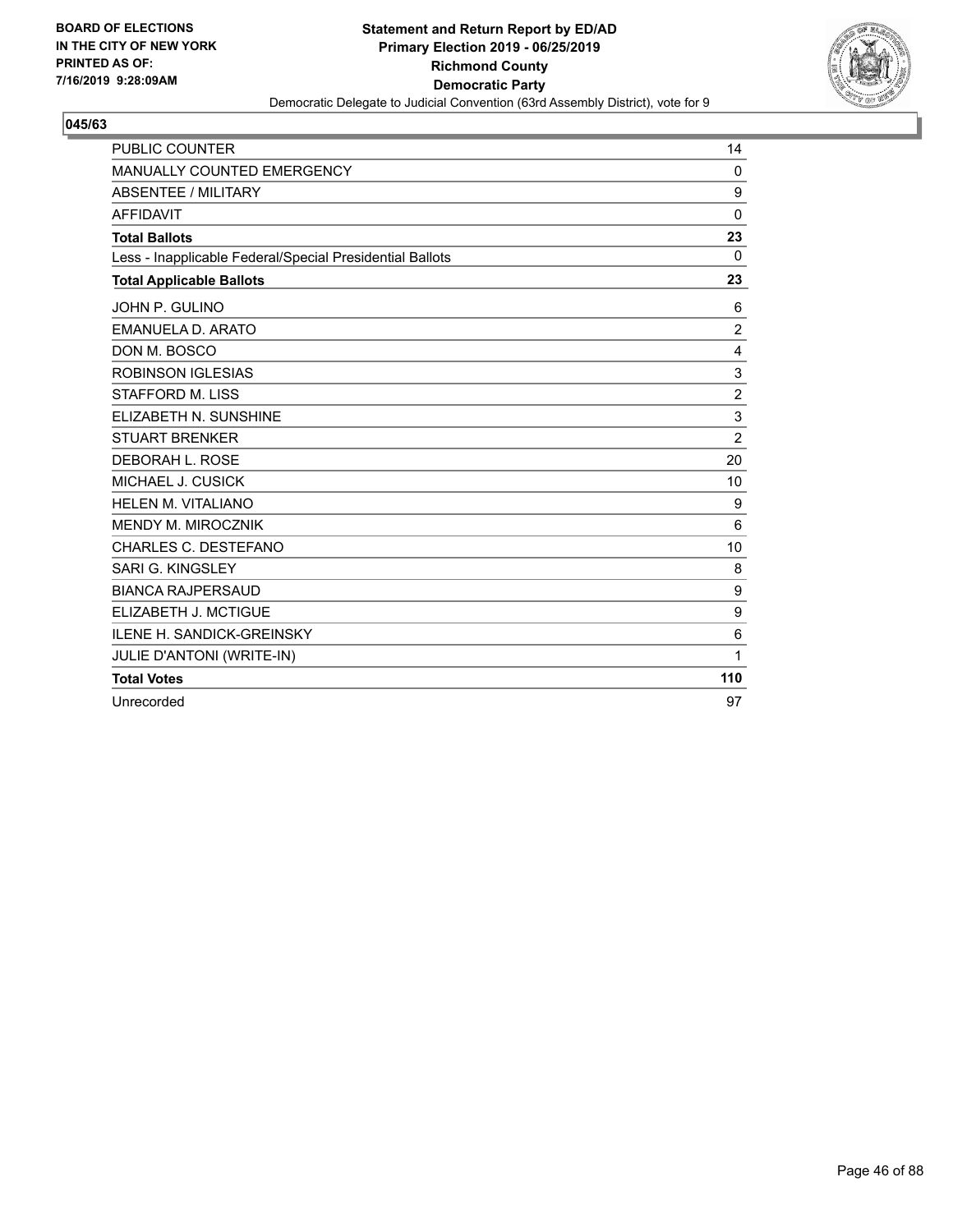

| <b>PUBLIC COUNTER</b>                                    | $\overline{7}$            |
|----------------------------------------------------------|---------------------------|
| MANUALLY COUNTED EMERGENCY                               | 0                         |
| <b>ABSENTEE / MILITARY</b>                               | $\overline{2}$            |
| <b>AFFIDAVIT</b>                                         | 0                         |
| <b>Total Ballots</b>                                     | $\boldsymbol{9}$          |
| Less - Inapplicable Federal/Special Presidential Ballots | $\mathbf 0$               |
| <b>Total Applicable Ballots</b>                          | 9                         |
| JOHN P. GULINO                                           | 6                         |
| <b>EMANUELA D. ARATO</b>                                 | $\overline{2}$            |
| DON M. BOSCO                                             | 5                         |
| <b>ROBINSON IGLESIAS</b>                                 | $\overline{c}$            |
| STAFFORD M. LISS                                         | $\overline{2}$            |
| ELIZABETH N. SUNSHINE                                    | 6                         |
| <b>STUART BRENKER</b>                                    | 6                         |
| DEBORAH L. ROSE                                          | 5                         |
| MICHAEL J. CUSICK                                        | $\overline{7}$            |
| <b>HELEN M. VITALIANO</b>                                | $\overline{7}$            |
| MENDY M. MIROCZNIK                                       | 3                         |
| <b>CHARLES C. DESTEFANO</b>                              | $\ensuremath{\mathsf{3}}$ |
| SARI G. KINGSLEY                                         | 6                         |
| <b>BIANCA RAJPERSAUD</b>                                 | $\overline{2}$            |
| ELIZABETH J. MCTIGUE                                     | 3                         |
| <b>ILENE H. SANDICK-GREINSKY</b>                         | 4                         |
| <b>Total Votes</b>                                       | 69                        |
| Unrecorded                                               | 12                        |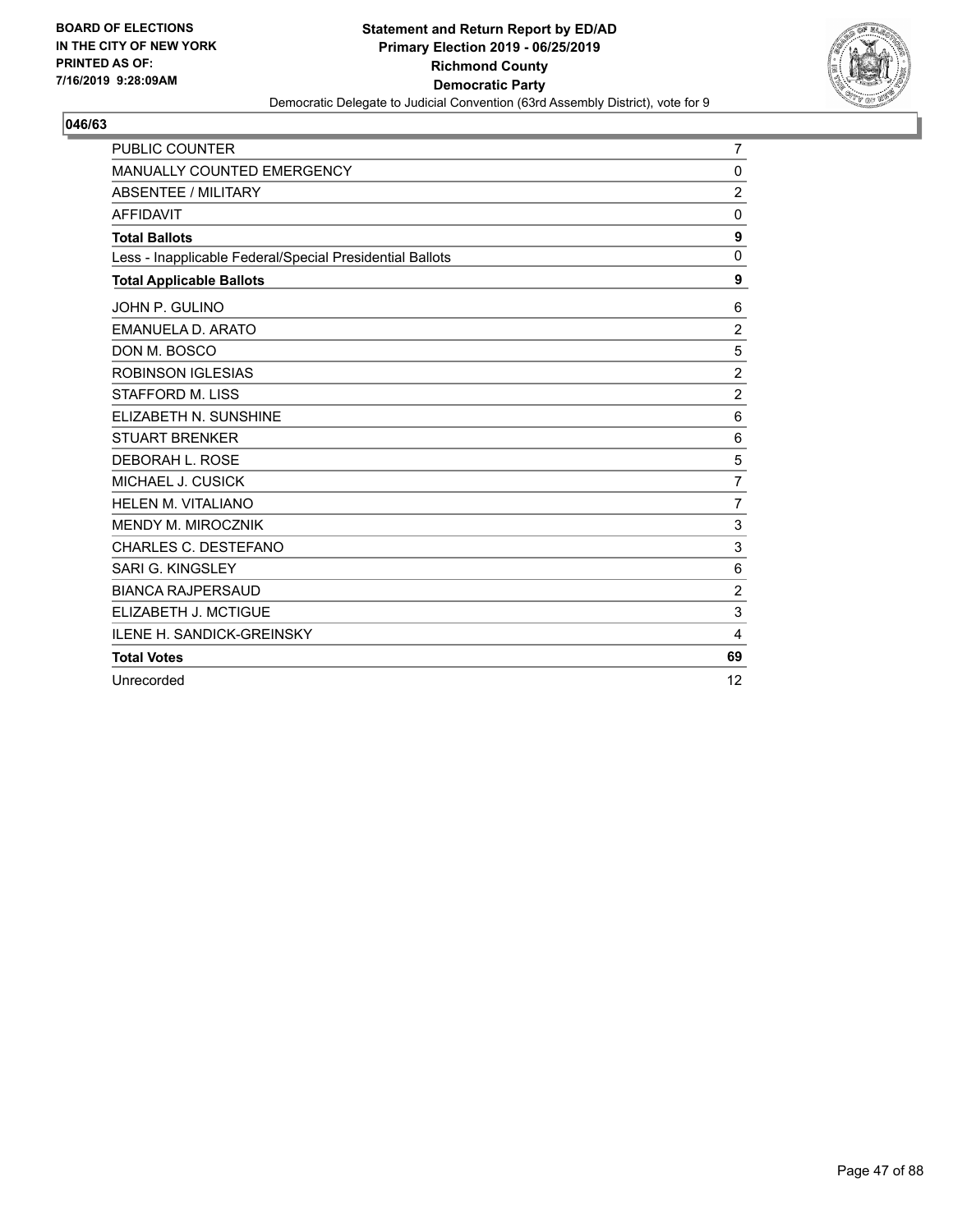

| PUBLIC COUNTER                                           | 6              |
|----------------------------------------------------------|----------------|
| MANUALLY COUNTED EMERGENCY                               | $\mathbf{0}$   |
| <b>ABSENTEE / MILITARY</b>                               | 1              |
| <b>AFFIDAVIT</b>                                         | $\mathbf 0$    |
| <b>Total Ballots</b>                                     | $\overline{7}$ |
| Less - Inapplicable Federal/Special Presidential Ballots | $\mathbf{0}$   |
| <b>Total Applicable Ballots</b>                          | $\overline{7}$ |
| JOHN P. GULINO                                           | $\overline{2}$ |
| EMANUELA D. ARATO                                        | 1              |
| DON M. BOSCO                                             | $\overline{2}$ |
| <b>ROBINSON IGLESIAS</b>                                 | $\mathbf{0}$   |
| <b>STAFFORD M. LISS</b>                                  | $\mathbf 0$    |
| ELIZABETH N. SUNSHINE                                    | 3              |
| <b>STUART BRENKER</b>                                    | $\overline{2}$ |
| DEBORAH L. ROSE                                          | 3              |
| MICHAEL J. CUSICK                                        | 6              |
| <b>HELEN M. VITALIANO</b>                                | 5              |
| MENDY M. MIROCZNIK                                       | 5              |
| CHARLES C. DESTEFANO                                     | $\overline{2}$ |
| SARI G. KINGSLEY                                         | 4              |
| <b>BIANCA RAJPERSAUD</b>                                 | 3              |
| ELIZABETH J. MCTIGUE                                     | $\overline{2}$ |
| <b>ILENE H. SANDICK-GREINSKY</b>                         | 4              |
| DEAN PILLAUELLA (WRITE-IN)                               | 1              |
| <b>Total Votes</b>                                       | 45             |
| Unrecorded                                               | 18             |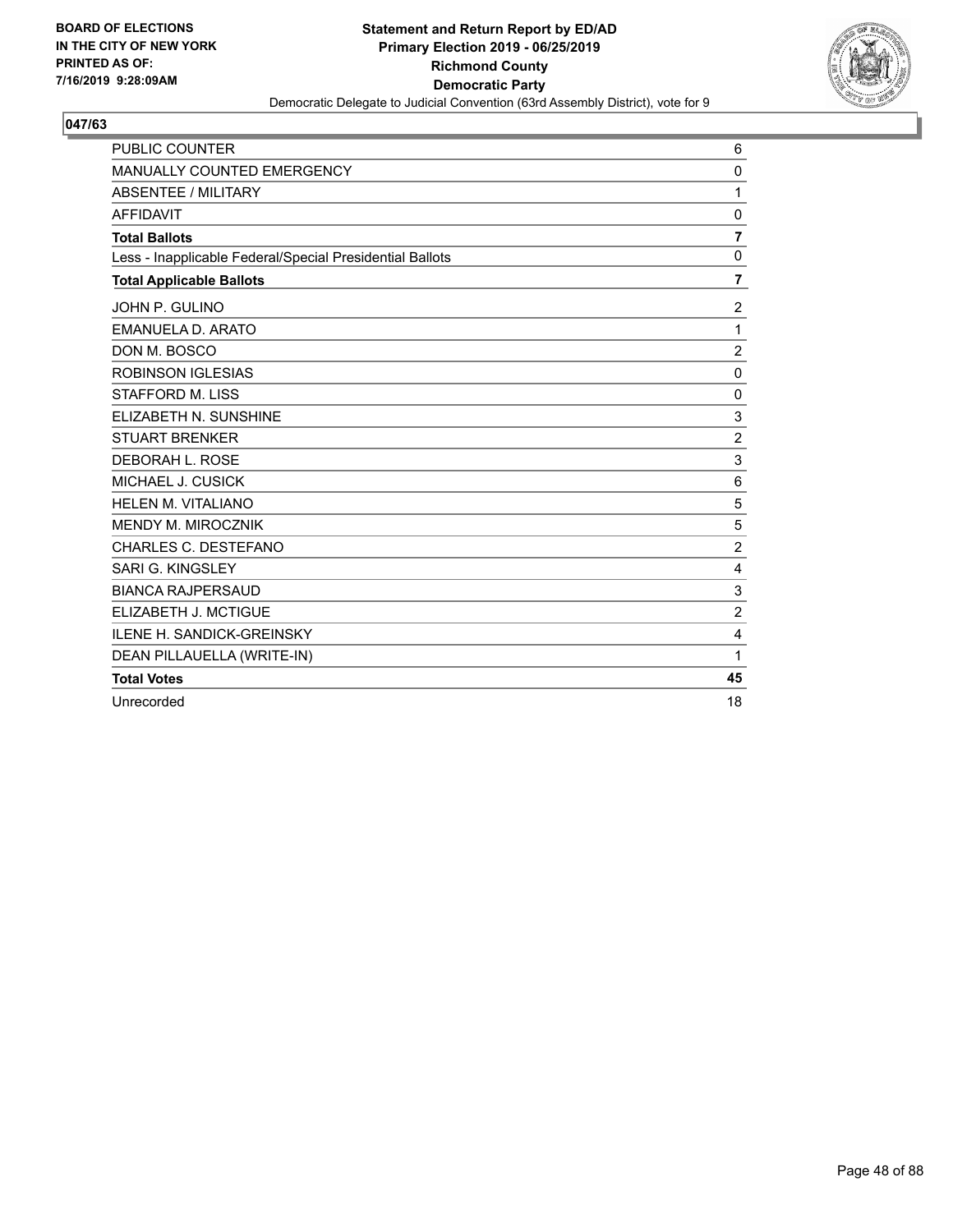

| <b>PUBLIC COUNTER</b>                                    | 11             |
|----------------------------------------------------------|----------------|
| MANUALLY COUNTED EMERGENCY                               | 0              |
| <b>ABSENTEE / MILITARY</b>                               | 6              |
| <b>AFFIDAVIT</b>                                         | $\Omega$       |
| <b>Total Ballots</b>                                     | 17             |
| Less - Inapplicable Federal/Special Presidential Ballots | $\Omega$       |
| <b>Total Applicable Ballots</b>                          | 17             |
| JOHN P. GULINO                                           | 7              |
| EMANUELA D. ARATO                                        | 6              |
| DON M. BOSCO                                             | 7              |
| <b>ROBINSON IGLESIAS</b>                                 | $\overline{7}$ |
| <b>STAFFORD M. LISS</b>                                  | 5              |
| ELIZABETH N. SUNSHINE                                    | $\overline{7}$ |
| <b>STUART BRENKER</b>                                    | 6              |
| DEBORAH L. ROSE                                          | 3              |
| MICHAEL J. CUSICK                                        | 11             |
| <b>HELEN M. VITALIANO</b>                                | 11             |
| <b>MENDY M. MIROCZNIK</b>                                | 3              |
| CHARLES C. DESTEFANO                                     | 4              |
| SARI G. KINGSLEY                                         | 6              |
| <b>BIANCA RAJPERSAUD</b>                                 | 1              |
| ELIZABETH J. MCTIGUE                                     | $\overline{2}$ |
| ILENE H. SANDICK-GREINSKY                                | 3              |
| <b>Total Votes</b>                                       | 89             |
| Unrecorded                                               | 64             |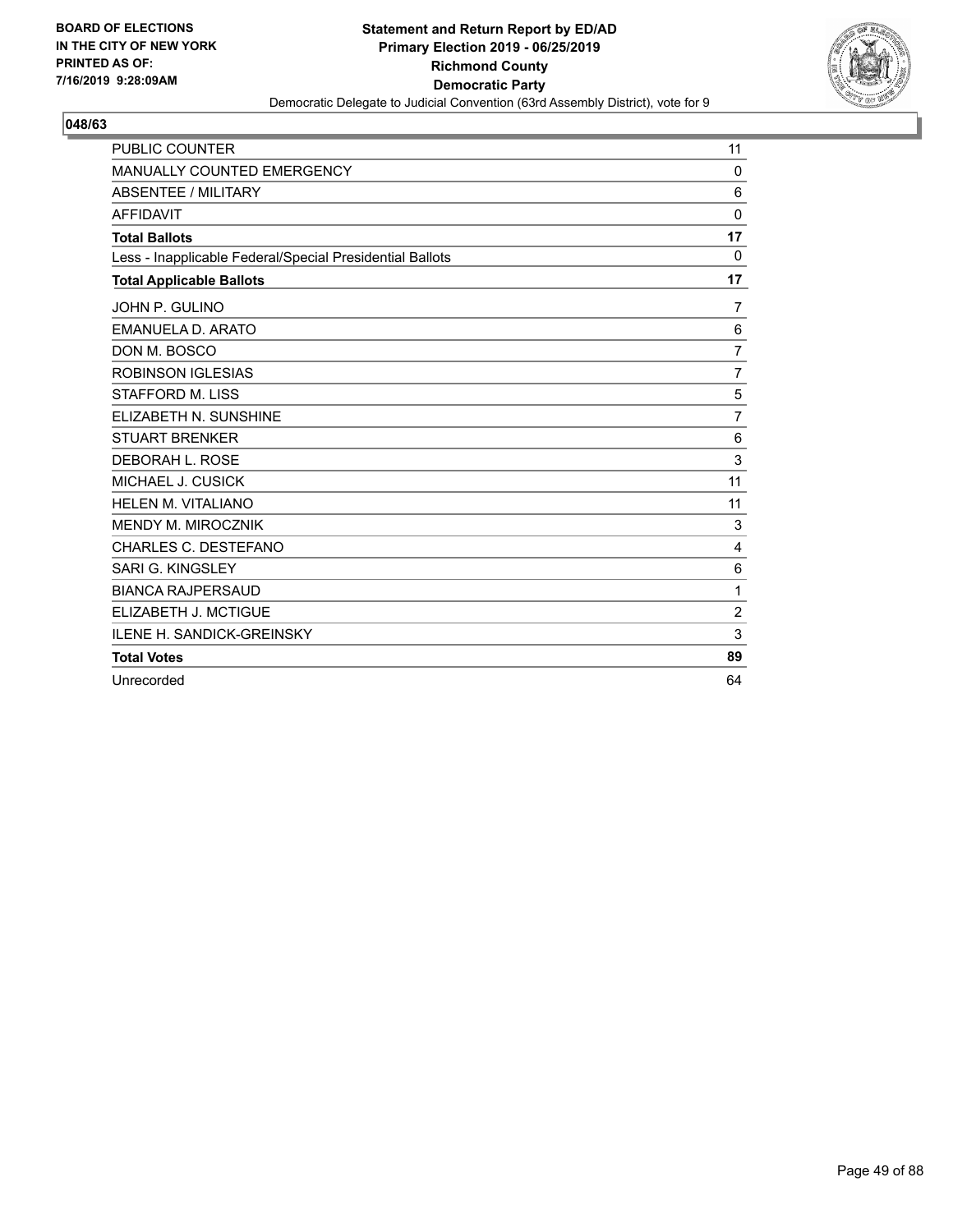

| PUBLIC COUNTER                                           | 3                       |
|----------------------------------------------------------|-------------------------|
| MANUALLY COUNTED EMERGENCY                               | 0                       |
| <b>ABSENTEE / MILITARY</b>                               | 4                       |
| <b>AFFIDAVIT</b>                                         | 0                       |
| <b>Total Ballots</b>                                     | $\overline{\mathbf{r}}$ |
| Less - Inapplicable Federal/Special Presidential Ballots | $\mathbf 0$             |
| <b>Total Applicable Ballots</b>                          | $\overline{7}$          |
| JOHN P. GULINO                                           | 4                       |
| EMANUELA D. ARATO                                        | 3                       |
| DON M. BOSCO                                             | $\overline{c}$          |
| <b>ROBINSON IGLESIAS</b>                                 | 1                       |
| <b>STAFFORD M. LISS</b>                                  | $\overline{c}$          |
| ELIZABETH N. SUNSHINE                                    | 3                       |
| <b>STUART BRENKER</b>                                    | $\mathbf 0$             |
| DEBORAH L. ROSE                                          | 6                       |
| MICHAEL J. CUSICK                                        | 6                       |
| HELEN M. VITALIANO                                       | 3                       |
| <b>MENDY M. MIROCZNIK</b>                                | 4                       |
| CHARLES C. DESTEFANO                                     | $\overline{c}$          |
| SARI G. KINGSLEY                                         | 3                       |
| <b>BIANCA RAJPERSAUD</b>                                 | $\overline{c}$          |
| ELIZABETH J. MCTIGUE                                     | $\overline{c}$          |
| <b>ILENE H. SANDICK-GREINSKY</b>                         | 4                       |
| <b>Total Votes</b>                                       | 47                      |
| Unrecorded                                               | 16                      |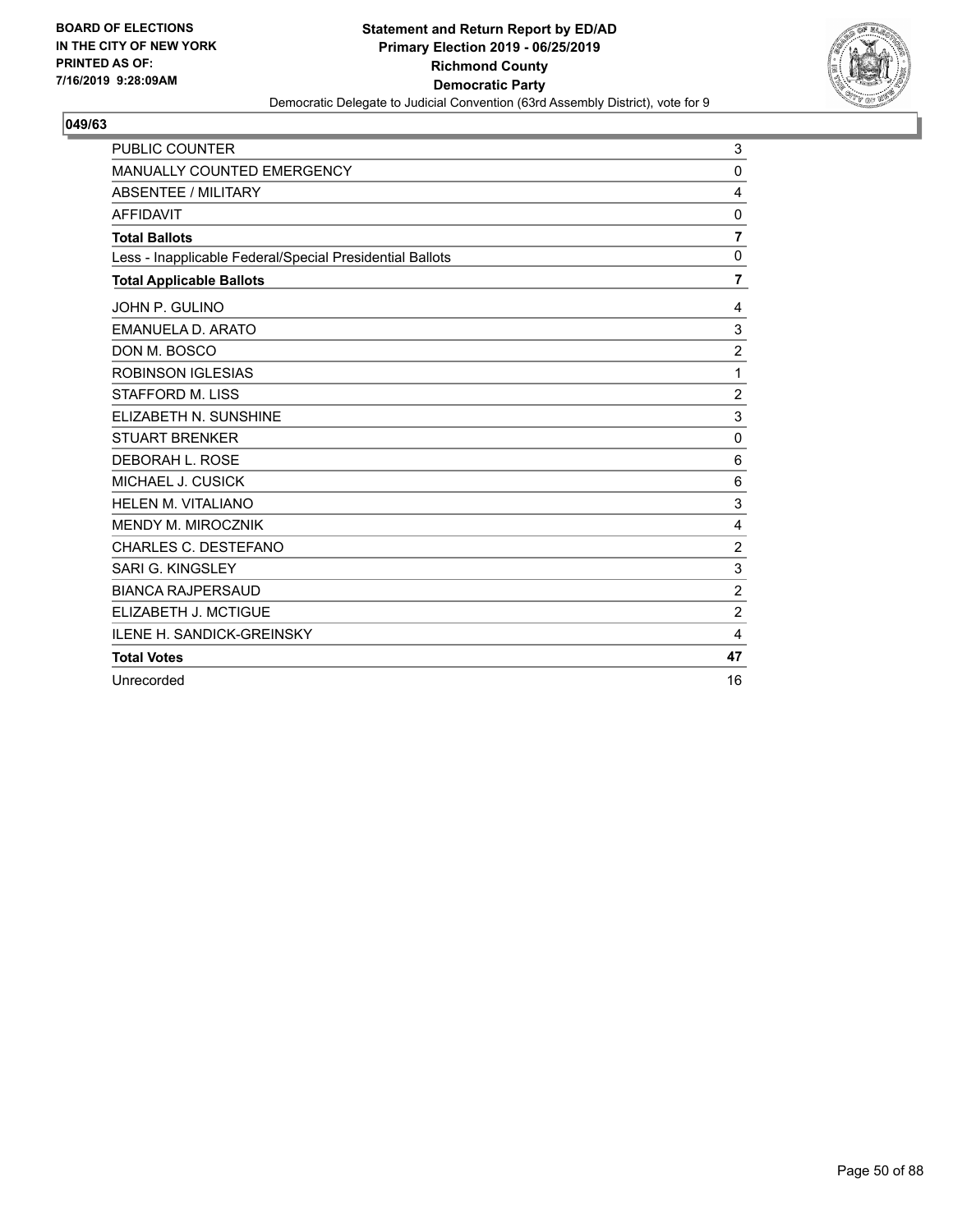

| <b>PUBLIC COUNTER</b>                                    | 5              |
|----------------------------------------------------------|----------------|
| <b>MANUALLY COUNTED EMERGENCY</b>                        | 0              |
| ABSENTEE / MILITARY                                      | $\sqrt{3}$     |
| <b>AFFIDAVIT</b>                                         | 0              |
| <b>Total Ballots</b>                                     | 8              |
| Less - Inapplicable Federal/Special Presidential Ballots | $\mathbf 0$    |
| <b>Total Applicable Ballots</b>                          | 8              |
| JOHN P. GULINO                                           | 3              |
| EMANUELA D. ARATO                                        | 6              |
| DON M. BOSCO                                             | 1              |
| <b>ROBINSON IGLESIAS</b>                                 | $\sqrt{2}$     |
| <b>STAFFORD M. LISS</b>                                  | $\overline{c}$ |
| ELIZABETH N. SUNSHINE                                    | 6              |
| <b>STUART BRENKER</b>                                    | $\overline{2}$ |
| DEBORAH L. ROSE                                          | 8              |
| MICHAEL J. CUSICK                                        | 5              |
| <b>HELEN M. VITALIANO</b>                                | 6              |
| MENDY M. MIROCZNIK                                       | 1              |
| CHARLES C. DESTEFANO                                     | 1              |
| SARI G. KINGSLEY                                         | 6              |
| <b>BIANCA RAJPERSAUD</b>                                 | 5              |
| ELIZABETH J. MCTIGUE                                     | 6              |
| <b>ILENE H. SANDICK-GREINSKY</b>                         | 5              |
| <b>Total Votes</b>                                       | 65             |
| Unrecorded                                               | 7              |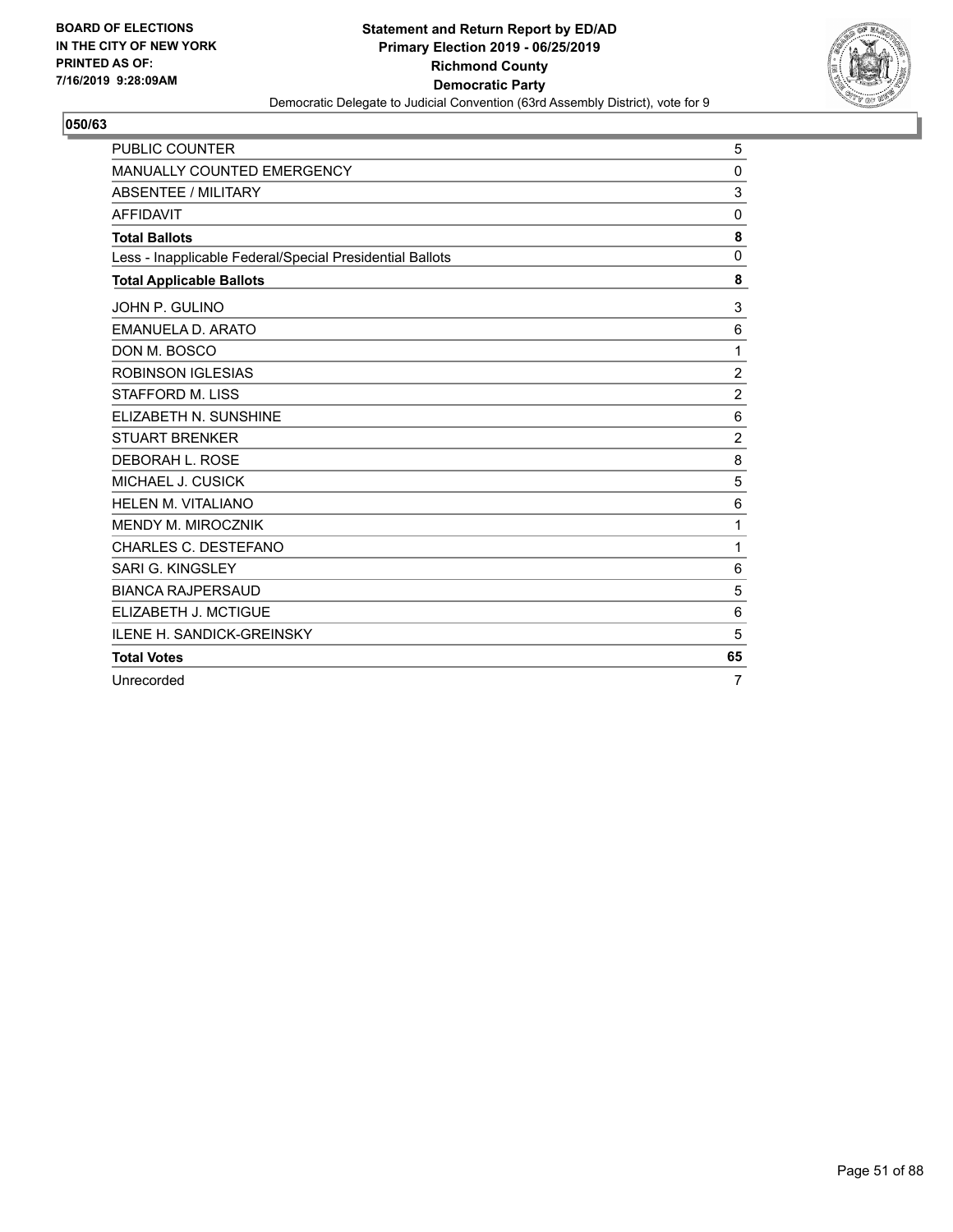

| <b>PUBLIC COUNTER</b>                                    | 8              |
|----------------------------------------------------------|----------------|
| MANUALLY COUNTED EMERGENCY                               | 0              |
| <b>ABSENTEE / MILITARY</b>                               | $\overline{c}$ |
| <b>AFFIDAVIT</b>                                         | $\mathbf 0$    |
| <b>Total Ballots</b>                                     | 10             |
| Less - Inapplicable Federal/Special Presidential Ballots | $\Omega$       |
| <b>Total Applicable Ballots</b>                          | 10             |
| JOHN P. GULINO                                           | 4              |
| <b>EMANUELA D. ARATO</b>                                 | 3              |
| DON M. BOSCO                                             | 4              |
| <b>ROBINSON IGLESIAS</b>                                 | $\overline{c}$ |
| STAFFORD M. LISS                                         | $\overline{2}$ |
| ELIZABETH N. SUNSHINE                                    | 5              |
| <b>STUART BRENKER</b>                                    | 4              |
| DEBORAH L. ROSE                                          | $\overline{7}$ |
| MICHAEL J. CUSICK                                        | $\overline{7}$ |
| <b>HELEN M. VITALIANO</b>                                | 6              |
| MENDY M. MIROCZNIK                                       | 4              |
| <b>CHARLES C. DESTEFANO</b>                              | 5              |
| SARI G. KINGSLEY                                         | 7              |
| <b>BIANCA RAJPERSAUD</b>                                 | 5              |
| ELIZABETH J. MCTIGUE                                     | 7              |
| <b>ILENE H. SANDICK-GREINSKY</b>                         | 5              |
| <b>Total Votes</b>                                       | 77             |
| Unrecorded                                               | 13             |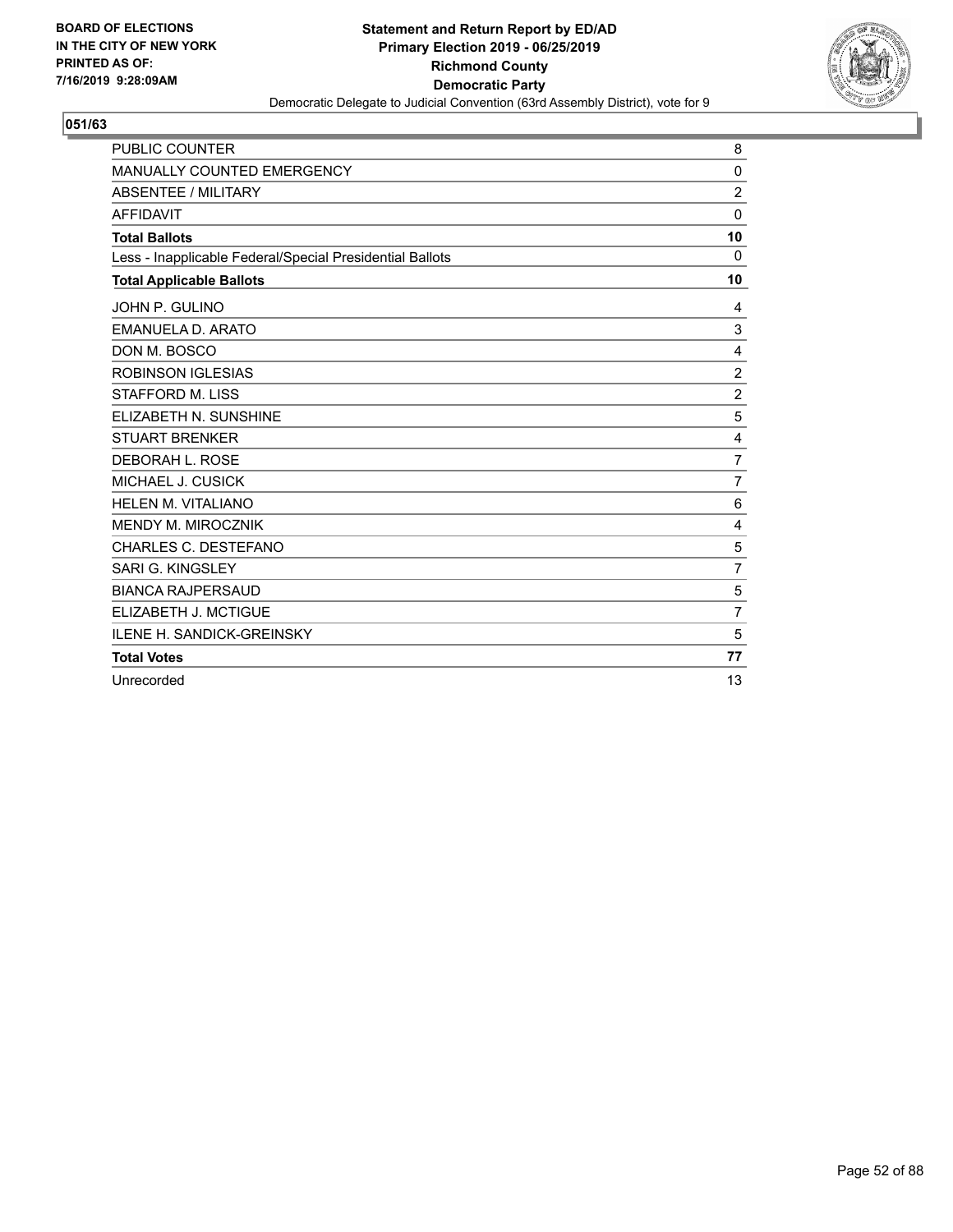

| <b>PUBLIC COUNTER</b>                                    | 5              |
|----------------------------------------------------------|----------------|
| <b>MANUALLY COUNTED EMERGENCY</b>                        | $\mathbf 0$    |
| <b>ABSENTEE / MILITARY</b>                               | 1              |
| <b>AFFIDAVIT</b>                                         | 0              |
| <b>Total Ballots</b>                                     | 6              |
| Less - Inapplicable Federal/Special Presidential Ballots | $\mathbf 0$    |
| <b>Total Applicable Ballots</b>                          | 6              |
| JOHN P. GULINO                                           | $\overline{c}$ |
| <b>EMANUELA D. ARATO</b>                                 | $\mathbf{1}$   |
| DON M. BOSCO                                             | 0              |
| <b>ROBINSON IGLESIAS</b>                                 | $\overline{2}$ |
| <b>STAFFORD M. LISS</b>                                  | 1              |
| ELIZABETH N. SUNSHINE                                    | 3              |
| <b>STUART BRENKER</b>                                    | 1              |
| <b>DEBORAH L. ROSE</b>                                   | 3              |
| MICHAEL J. CUSICK                                        | 4              |
| <b>HELEN M. VITALIANO</b>                                | 5              |
| <b>MENDY M. MIROCZNIK</b>                                | 4              |
| CHARLES C. DESTEFANO                                     | 3              |
| SARI G. KINGSLEY                                         | 3              |
| <b>BIANCA RAJPERSAUD</b>                                 | $\overline{c}$ |
| ELIZABETH J. MCTIGUE                                     | $\overline{2}$ |
| <b>ILENE H. SANDICK-GREINSKY</b>                         | 3              |
| JANE STILLWELL (WRITE-IN)                                | 1              |
| KRISTEN STILLWELL (WRITE-IN)                             | 1              |
| THOMAS STILLWELL (WRITE-IN)                              | 1              |
| <b>Total Votes</b>                                       | 42             |
| Unrecorded                                               | 12             |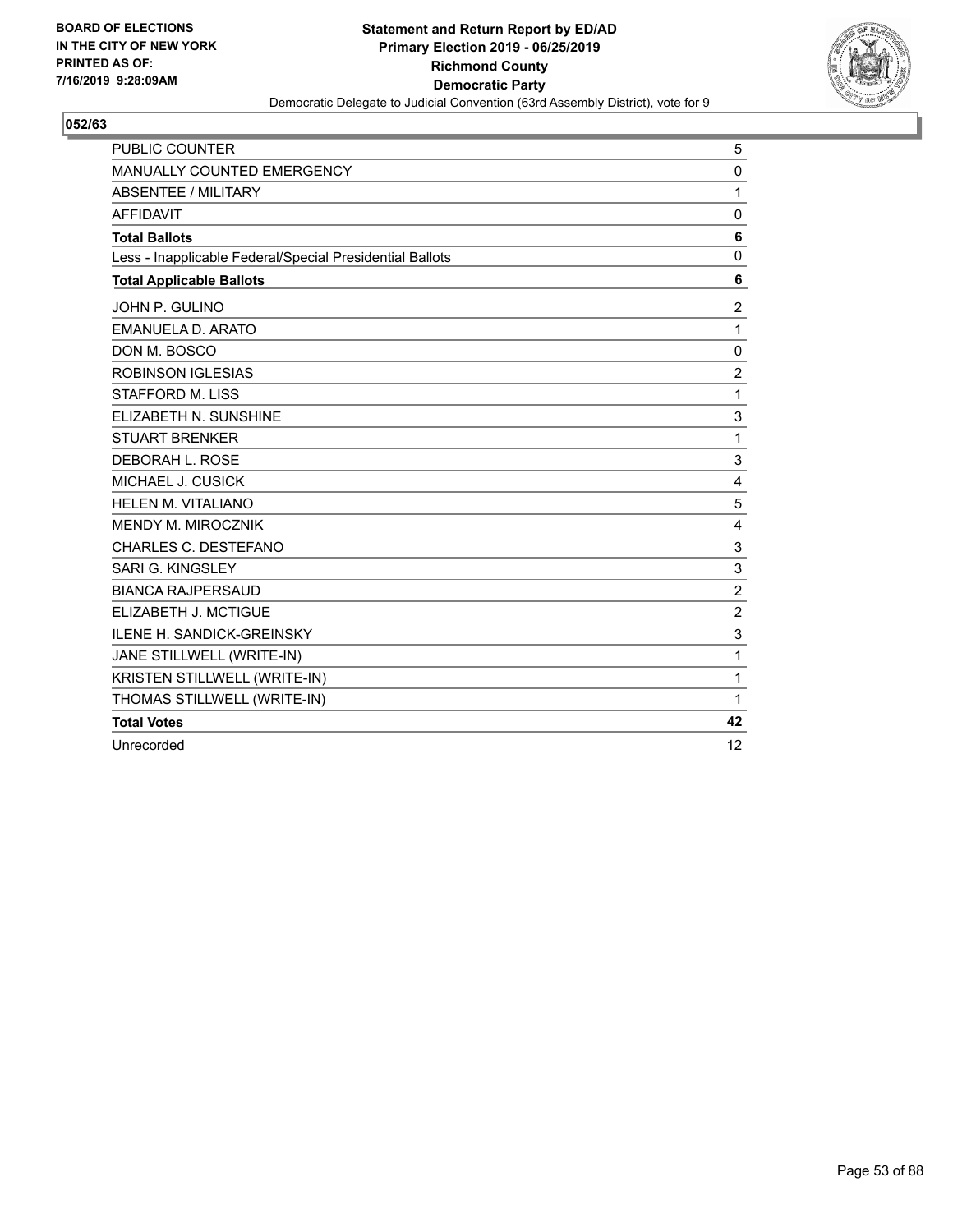

| <b>PUBLIC COUNTER</b>                                    | 5              |
|----------------------------------------------------------|----------------|
| MANUALLY COUNTED EMERGENCY                               | 0              |
| <b>ABSENTEE / MILITARY</b>                               | 3              |
| <b>AFFIDAVIT</b>                                         | 0              |
| <b>Total Ballots</b>                                     | 8              |
| Less - Inapplicable Federal/Special Presidential Ballots | 0              |
| <b>Total Applicable Ballots</b>                          | 8              |
| JOHN P. GULINO                                           | 3              |
| <b>EMANUELA D. ARATO</b>                                 | $\mathbf{1}$   |
| DON M. BOSCO                                             | $\overline{c}$ |
| <b>ROBINSON IGLESIAS</b>                                 | 1              |
| STAFFORD M. LISS                                         | 0              |
| ELIZABETH N. SUNSHINE                                    | $\overline{c}$ |
| <b>STUART BRENKER</b>                                    | 1              |
| DEBORAH L. ROSE                                          | $\overline{7}$ |
| MICHAEL J. CUSICK                                        | 6              |
| <b>HELEN M. VITALIANO</b>                                | 4              |
| MENDY M. MIROCZNIK                                       | 4              |
| <b>CHARLES C. DESTEFANO</b>                              | 5              |
| SARI G. KINGSLEY                                         | 4              |
| <b>BIANCA RAJPERSAUD</b>                                 | 5              |
| ELIZABETH J. MCTIGUE                                     | 5              |
| <b>ILENE H. SANDICK-GREINSKY</b>                         | 4              |
| <b>Total Votes</b>                                       | 54             |
| Unrecorded                                               | 18             |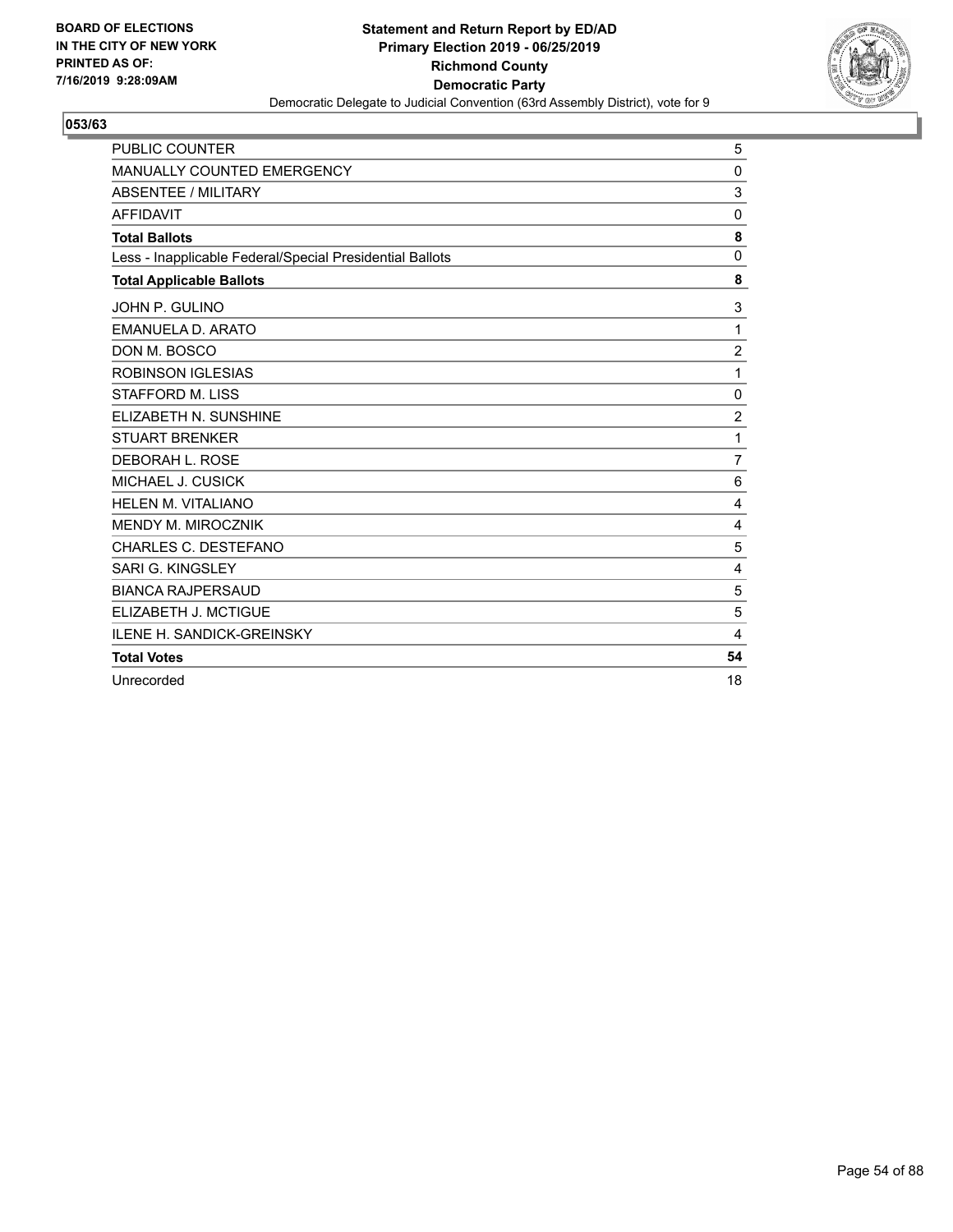

| <b>PUBLIC COUNTER</b>                                    | 18             |
|----------------------------------------------------------|----------------|
| MANUALLY COUNTED EMERGENCY                               | $\mathbf{0}$   |
| ABSENTEE / MILITARY                                      | 12             |
| <b>AFFIDAVIT</b>                                         | $\Omega$       |
| <b>Total Ballots</b>                                     | 30             |
| Less - Inapplicable Federal/Special Presidential Ballots | $\Omega$       |
| <b>Total Applicable Ballots</b>                          | 30             |
| JOHN P. GULINO                                           | 8              |
| EMANUELA D. ARATO                                        | $\overline{7}$ |
| DON M. BOSCO                                             | 10             |
| <b>ROBINSON IGLESIAS</b>                                 | $\overline{7}$ |
| STAFFORD M. LISS                                         | 4              |
| ELIZABETH N. SUNSHINE                                    | 9              |
| <b>STUART BRENKER</b>                                    | $\overline{2}$ |
| DEBORAH L. ROSE                                          | 14             |
| MICHAEL J. CUSICK                                        | 16             |
| <b>HELEN M. VITALIANO</b>                                | 8              |
| MENDY M. MIROCZNIK                                       | $\overline{7}$ |
| CHARLES C. DESTEFANO                                     | 8              |
| SARI G. KINGSLEY                                         | $\overline{7}$ |
| <b>BIANCA RAJPERSAUD</b>                                 | 6              |
| ELIZABETH J. MCTIGUE                                     | 8              |
| <b>ILENE H. SANDICK-GREINSKY</b>                         | 3              |
| RADHA KRISHNA MOHAN (WRITE-IN)                           | 1              |
| <b>Total Votes</b>                                       | 125            |
| Unrecorded                                               | 145            |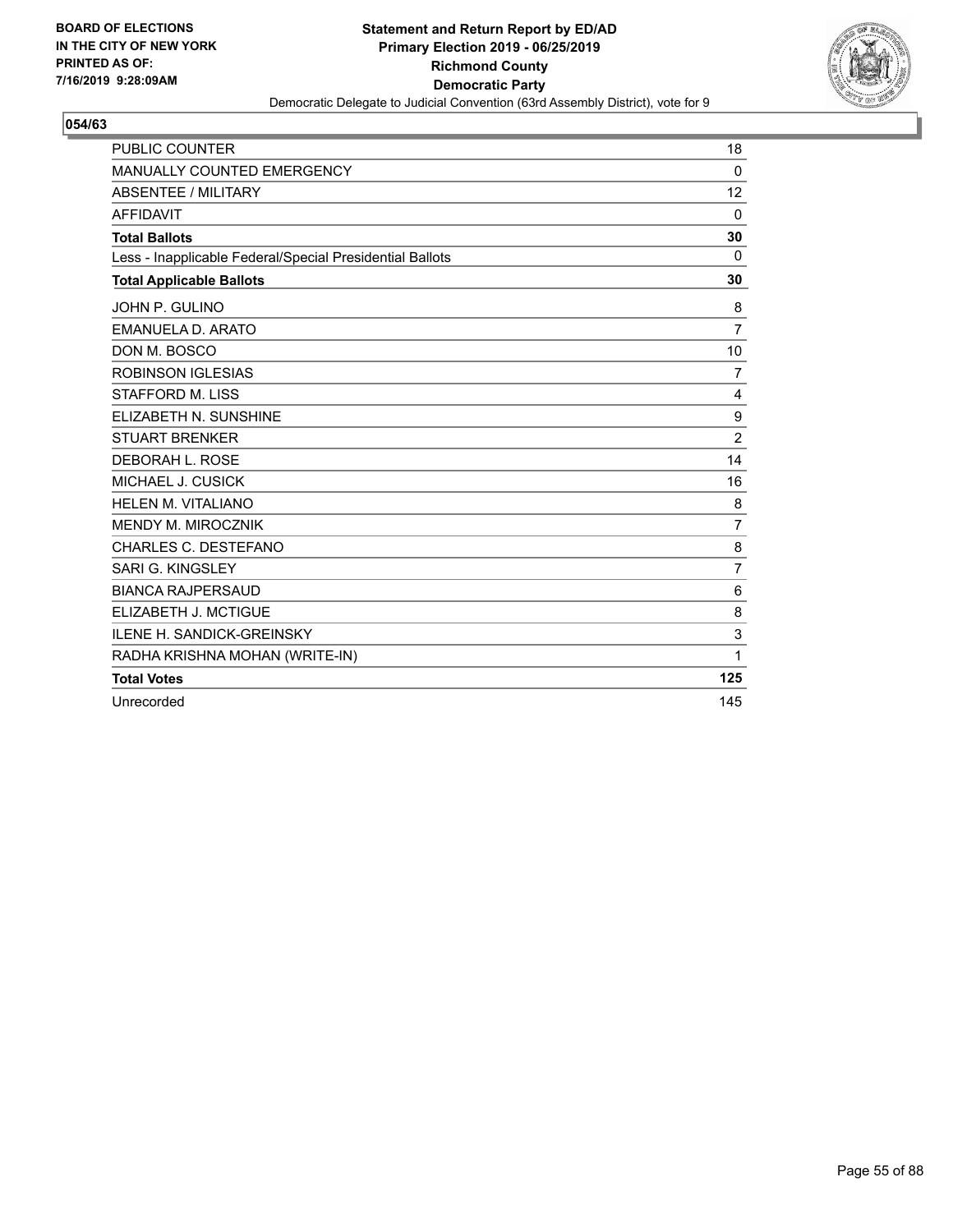

| <b>PUBLIC COUNTER</b>                                    | 3                |
|----------------------------------------------------------|------------------|
| MANUALLY COUNTED EMERGENCY                               | $\mathbf 0$      |
| <b>ABSENTEE / MILITARY</b>                               | $\overline{c}$   |
| <b>AFFIDAVIT</b>                                         | 0                |
| <b>Total Ballots</b>                                     | 5                |
| Less - Inapplicable Federal/Special Presidential Ballots | $\mathbf 0$      |
| <b>Total Applicable Ballots</b>                          | 5                |
| JOHN P. GULINO                                           | 3                |
| <b>EMANUELA D. ARATO</b>                                 | 0                |
| DON M. BOSCO                                             | $\overline{c}$   |
| <b>ROBINSON IGLESIAS</b>                                 | $\mathbf 0$      |
| <b>STAFFORD M. LISS</b>                                  | 1                |
| ELIZABETH N. SUNSHINE                                    | 0                |
| <b>STUART BRENKER</b>                                    | $\overline{c}$   |
| DEBORAH L. ROSE                                          | 3                |
| MICHAEL J. CUSICK                                        | 4                |
| <b>HELEN M. VITALIANO</b>                                | 5                |
| <b>MENDY M. MIROCZNIK</b>                                | 5                |
| CHARLES C. DESTEFANO                                     | 3                |
| <b>SARI G. KINGSLEY</b>                                  | $\boldsymbol{2}$ |
| <b>BIANCA RAJPERSAUD</b>                                 | $\overline{c}$   |
| ELIZABETH J. MCTIGUE                                     | 4                |
| <b>ILENE H. SANDICK-GREINSKY</b>                         | 3                |
| <b>Total Votes</b>                                       | 39               |
| Unrecorded                                               | 6                |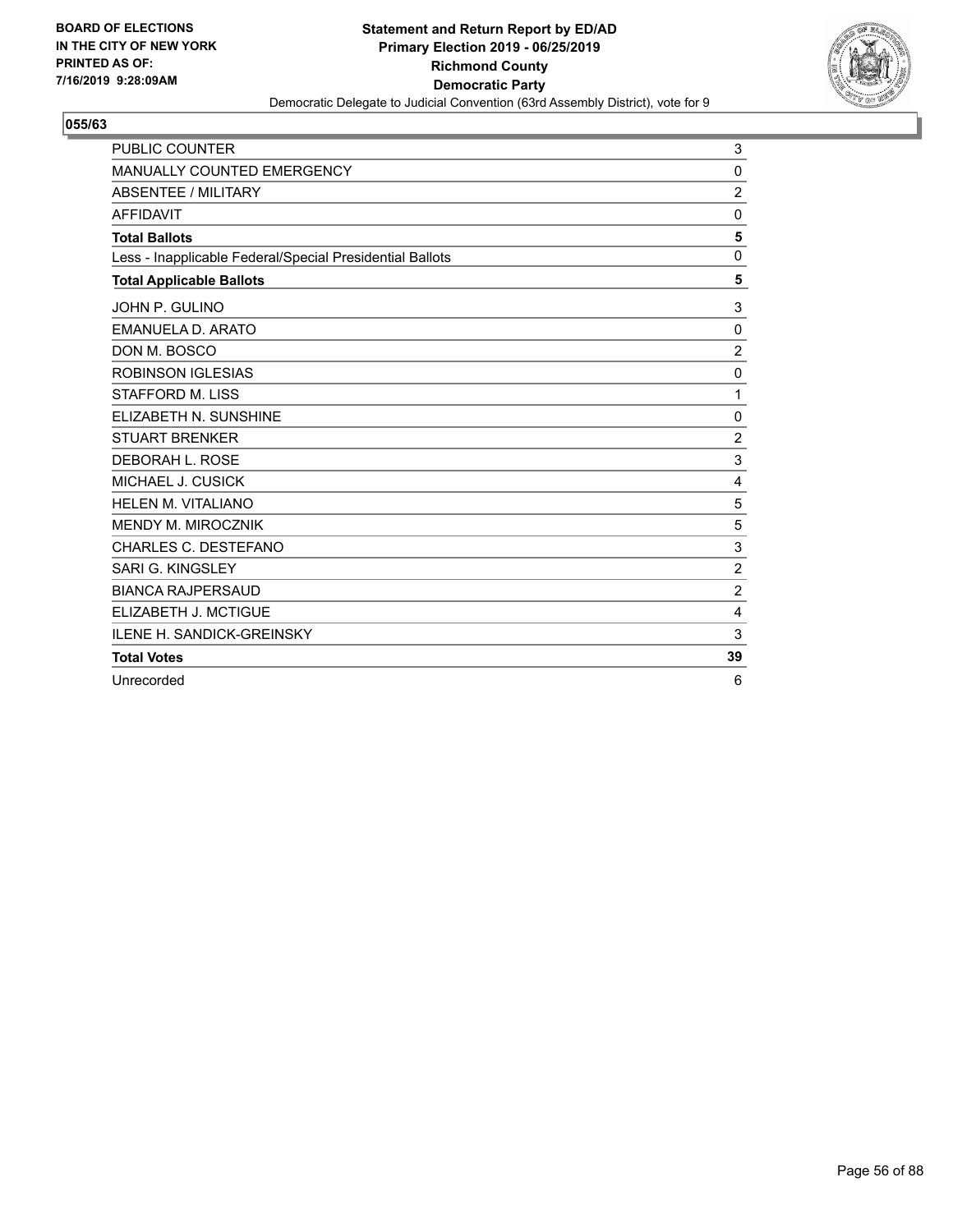

| PUBLIC COUNTER                                           | 7                       |
|----------------------------------------------------------|-------------------------|
| MANUALLY COUNTED EMERGENCY                               | 0                       |
| <b>ABSENTEE / MILITARY</b>                               | 0                       |
| <b>AFFIDAVIT</b>                                         | 0                       |
| <b>Total Ballots</b>                                     | $\overline{\mathbf{r}}$ |
| Less - Inapplicable Federal/Special Presidential Ballots | $\mathbf 0$             |
| <b>Total Applicable Ballots</b>                          | $\overline{7}$          |
| JOHN P. GULINO                                           | 3                       |
| EMANUELA D. ARATO                                        | 1                       |
| DON M. BOSCO                                             | $\overline{2}$          |
| <b>ROBINSON IGLESIAS</b>                                 | $\mathbf 0$             |
| <b>STAFFORD M. LISS</b>                                  | 1                       |
| ELIZABETH N. SUNSHINE                                    | $\overline{c}$          |
| <b>STUART BRENKER</b>                                    | 1                       |
| DEBORAH L. ROSE                                          | $\overline{7}$          |
| MICHAEL J. CUSICK                                        | $\overline{7}$          |
| HELEN M. VITALIANO                                       | 4                       |
| <b>MENDY M. MIROCZNIK</b>                                | 4                       |
| CHARLES C. DESTEFANO                                     | $\overline{c}$          |
| SARI G. KINGSLEY                                         | 5                       |
| <b>BIANCA RAJPERSAUD</b>                                 | 3                       |
| ELIZABETH J. MCTIGUE                                     | 3                       |
| <b>ILENE H. SANDICK-GREINSKY</b>                         | 4                       |
| <b>Total Votes</b>                                       | 49                      |
| Unrecorded                                               | 14                      |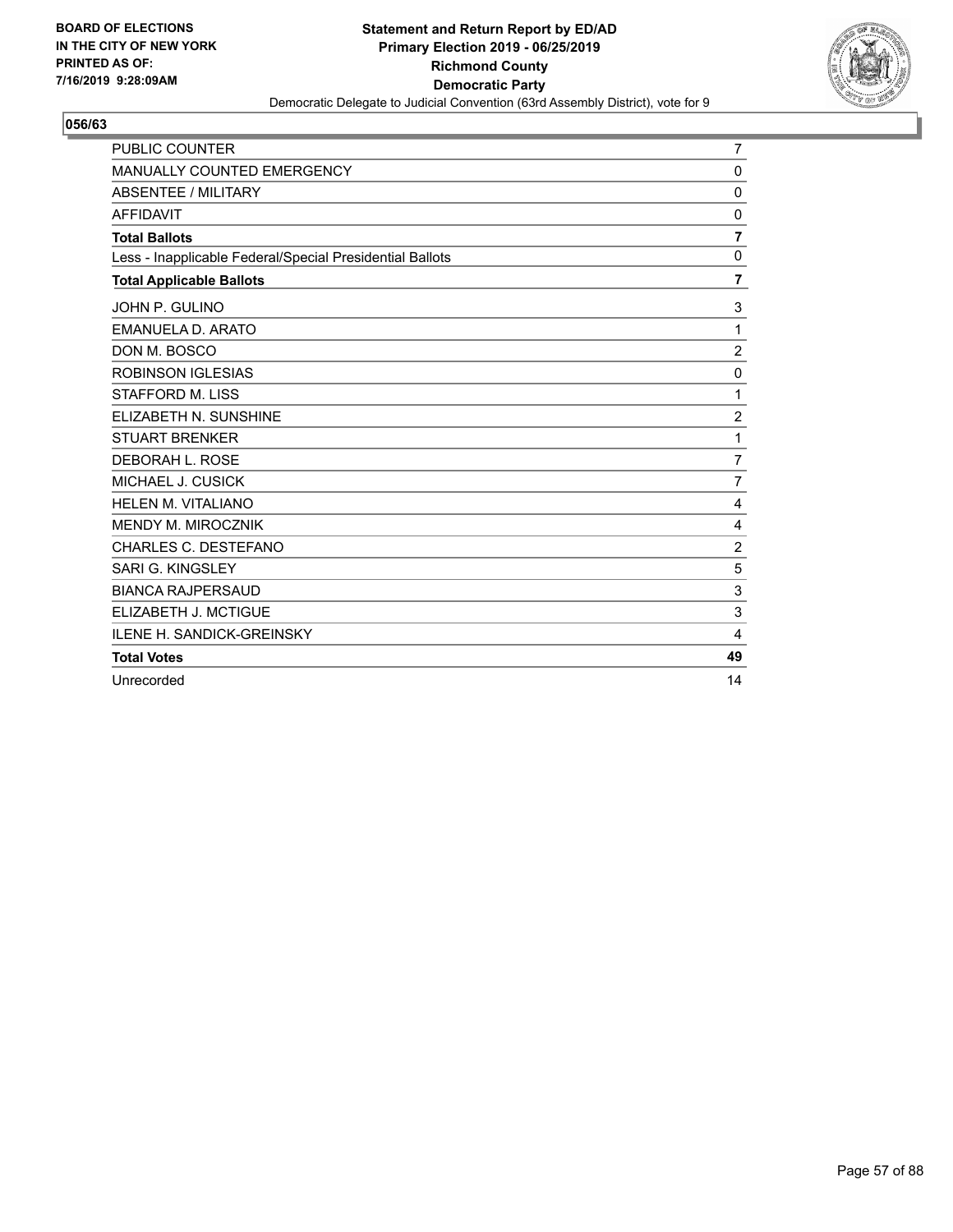

| <b>PUBLIC COUNTER</b>                                    | 12             |
|----------------------------------------------------------|----------------|
| MANUALLY COUNTED EMERGENCY                               | 0              |
| <b>ABSENTEE / MILITARY</b>                               | 1              |
| <b>AFFIDAVIT</b>                                         | 0              |
| <b>Total Ballots</b>                                     | 13             |
| Less - Inapplicable Federal/Special Presidential Ballots | $\Omega$       |
| <b>Total Applicable Ballots</b>                          | 13             |
| JOHN P. GULINO                                           | 5              |
| EMANUELA D. ARATO                                        | $\overline{2}$ |
| DON M. BOSCO                                             | $\overline{2}$ |
| <b>ROBINSON IGLESIAS</b>                                 | 4              |
| STAFFORD M. LISS                                         | $\overline{c}$ |
| ELIZABETH N. SUNSHINE                                    | 5              |
| <b>STUART BRENKER</b>                                    | 3              |
| DEBORAH L. ROSE                                          | $\overline{7}$ |
| MICHAEL J. CUSICK                                        | 9              |
| <b>HELEN M. VITALIANO</b>                                | 5              |
| <b>MENDY M. MIROCZNIK</b>                                | 9              |
| CHARLES C. DESTEFANO                                     | 3              |
| SARI G. KINGSLEY                                         | 4              |
| <b>BIANCA RAJPERSAUD</b>                                 | 3              |
| ELIZABETH J. MCTIGUE                                     | 4              |
| ILENE H. SANDICK-GREINSKY                                | 3              |
| EDWARD LEIBOWITZ (WRITE-IN)                              | 1              |
| ELLEN LEIBOWITZ (WRITE-IN)                               | 1              |
| WILLIE SUTTON (WRITE-IN)                                 | 1              |
| <b>Total Votes</b>                                       | 73             |
| Unrecorded                                               | 44             |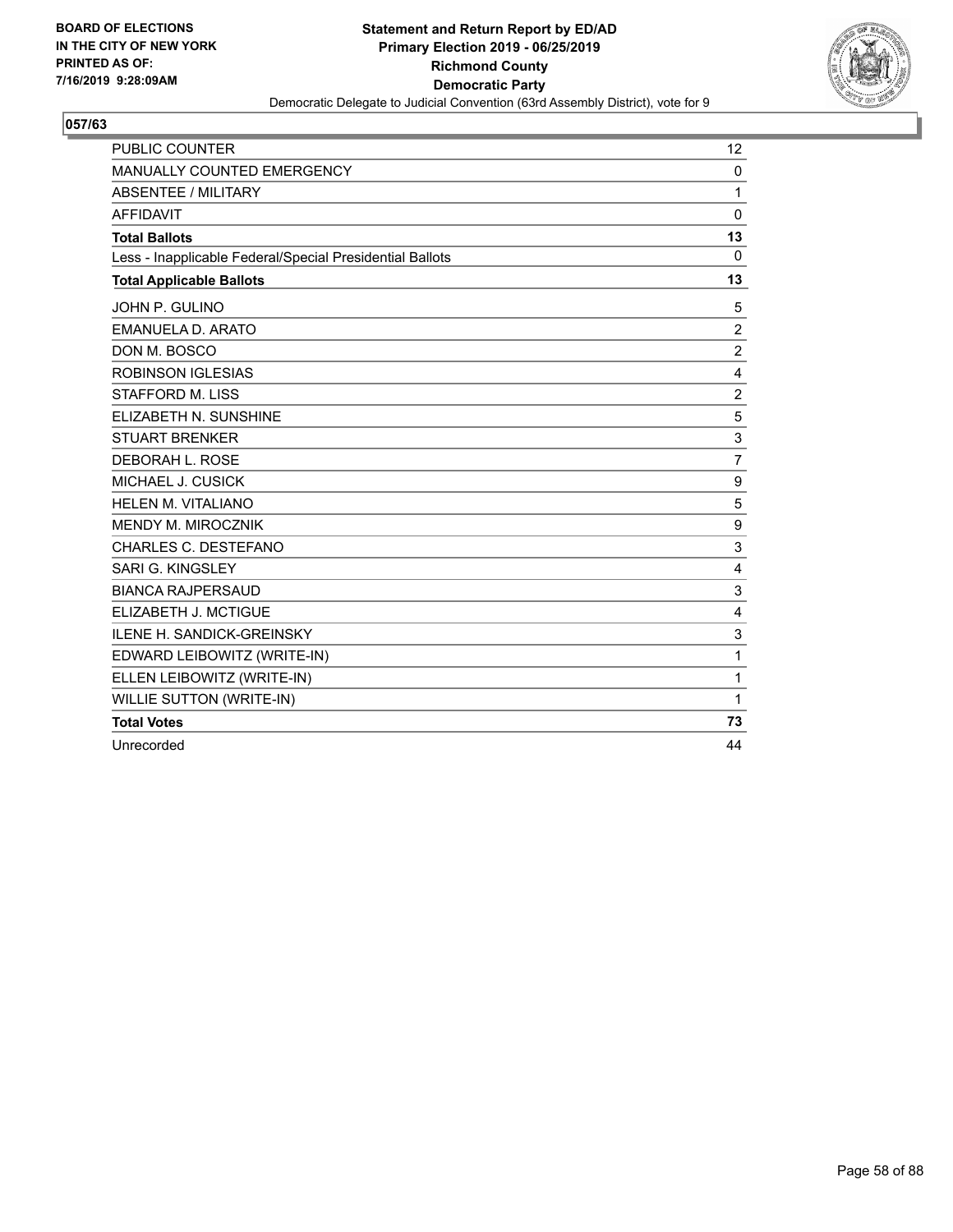

| <b>PUBLIC COUNTER</b>                                    | 12             |
|----------------------------------------------------------|----------------|
| MANUALLY COUNTED EMERGENCY                               | $\mathbf 0$    |
| <b>ABSENTEE / MILITARY</b>                               | $\mathbf{1}$   |
| <b>AFFIDAVIT</b>                                         | $\pmb{0}$      |
| <b>Total Ballots</b>                                     | 13             |
| Less - Inapplicable Federal/Special Presidential Ballots | 0              |
| <b>Total Applicable Ballots</b>                          | 13             |
| JOHN P. GULINO                                           | 3              |
| EMANUELA D. ARATO                                        | 1              |
| DON M. BOSCO                                             | 3              |
| <b>ROBINSON IGLESIAS</b>                                 | 3              |
| STAFFORD M. LISS                                         | 1              |
| ELIZABETH N. SUNSHINE                                    | $\overline{2}$ |
| <b>STUART BRENKER</b>                                    | 3              |
| DEBORAH L. ROSE                                          | $\overline{7}$ |
| MICHAEL J. CUSICK                                        | 10             |
| <b>HELEN M. VITALIANO</b>                                | $\overline{7}$ |
| <b>MENDY M. MIROCZNIK</b>                                | 11             |
| CHARLES C. DESTEFANO                                     | 6              |
| <b>SARI G. KINGSLEY</b>                                  | 5              |
| <b>BIANCA RAJPERSAUD</b>                                 | 5              |
| ELIZABETH J. MCTIGUE                                     | 6              |
| ILENE H. SANDICK-GREINSKY                                | 5              |
| DANIEL LEIBOWITZ (WRITE-IN)                              | 1              |
| EDWARD LEIBOWITZ (WRITE-IN)                              | $\overline{2}$ |
| EMILY S. LEIBOWITZ (WRITE-IN)                            | 1              |
| JONATHAN S. LEIBOWITZ (WRITE-IN)                         | 1              |
| MAXINE B. LAUSTEIN (WRITE-IN)                            | 1              |
| ROBERT LEIBOWITZ (WRITE-IN)                              | 1              |
| <b>Total Votes</b>                                       | 85             |
| Unrecorded                                               | 32             |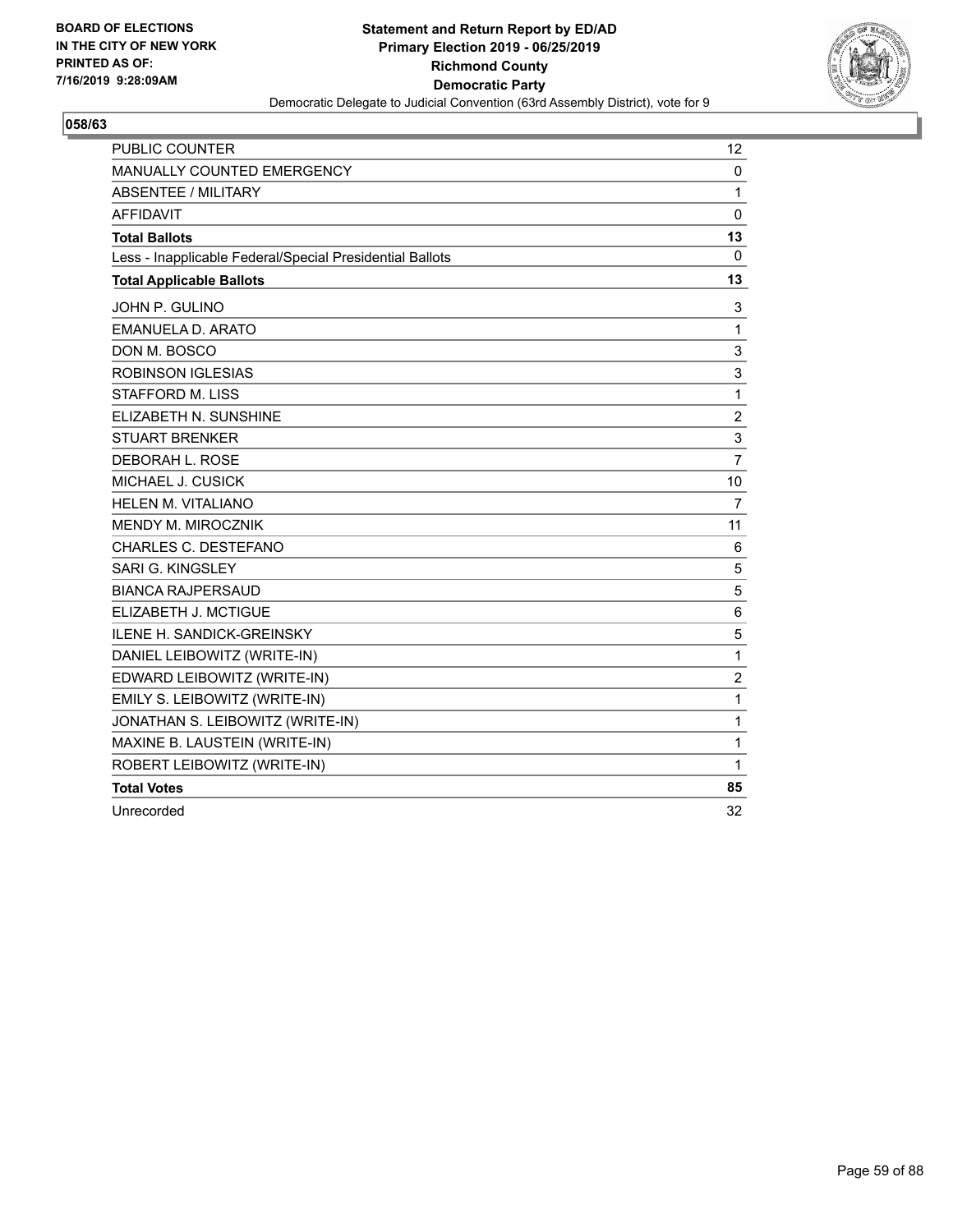

| PUBLIC COUNTER                                           | 3                |
|----------------------------------------------------------|------------------|
| MANUALLY COUNTED EMERGENCY                               | 0                |
| <b>ABSENTEE / MILITARY</b>                               | $\overline{c}$   |
| <b>AFFIDAVIT</b>                                         | 0                |
| <b>Total Ballots</b>                                     | 5                |
| Less - Inapplicable Federal/Special Presidential Ballots | $\mathbf 0$      |
| <b>Total Applicable Ballots</b>                          | 5                |
| JOHN P. GULINO                                           | $\boldsymbol{2}$ |
| EMANUELA D. ARATO                                        | $\overline{c}$   |
| DON M. BOSCO                                             | 1                |
| <b>ROBINSON IGLESIAS</b>                                 | 3                |
| <b>STAFFORD M. LISS</b>                                  | 1                |
| ELIZABETH N. SUNSHINE                                    | 3                |
| <b>STUART BRENKER</b>                                    | 1                |
| DEBORAH L. ROSE                                          | 4                |
| MICHAEL J. CUSICK                                        | $\overline{c}$   |
| HELEN M. VITALIANO                                       | $\overline{c}$   |
| MENDY M. MIROCZNIK                                       | 3                |
| CHARLES C. DESTEFANO                                     | 3                |
| SARI G. KINGSLEY                                         | 1                |
| <b>BIANCA RAJPERSAUD</b>                                 | $\overline{4}$   |
| ELIZABETH J. MCTIGUE                                     | $\overline{c}$   |
| <b>ILENE H. SANDICK-GREINSKY</b>                         | 1                |
| <b>Total Votes</b>                                       | 35               |
| Unrecorded                                               | 10               |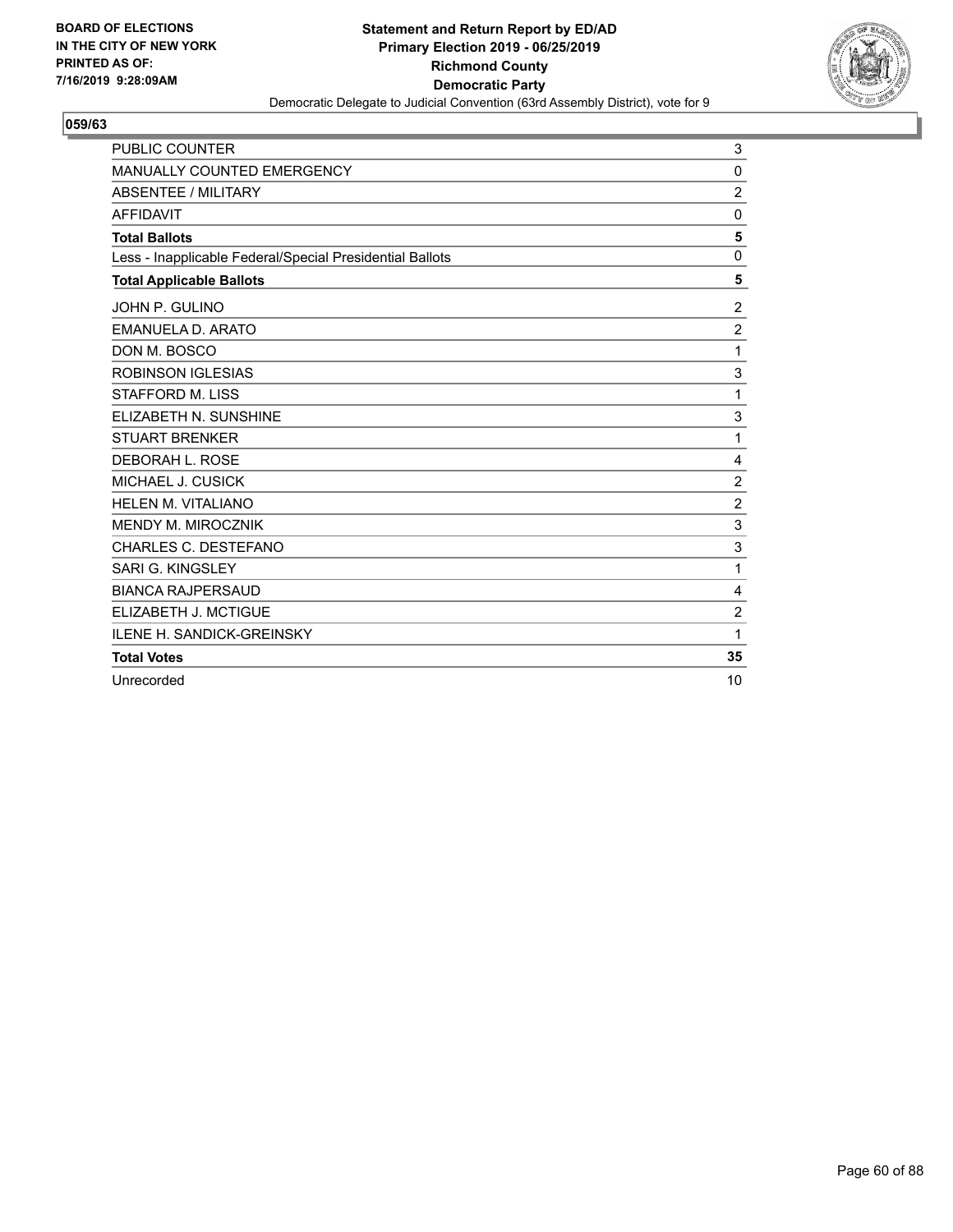

| <b>PUBLIC COUNTER</b>                                    | 6              |
|----------------------------------------------------------|----------------|
| MANUALLY COUNTED EMERGENCY                               | $\mathbf 0$    |
| ABSENTEE / MILITARY                                      | 1              |
| <b>AFFIDAVIT</b>                                         | $\Omega$       |
| <b>Total Ballots</b>                                     | $\overline{7}$ |
| Less - Inapplicable Federal/Special Presidential Ballots | $\mathbf 0$    |
| <b>Total Applicable Ballots</b>                          | $\overline{7}$ |
| JOHN P. GULINO                                           | 1              |
| EMANUELA D. ARATO                                        | $\overline{2}$ |
| DON M. BOSCO                                             | 1              |
| <b>ROBINSON IGLESIAS</b>                                 | $\overline{2}$ |
| <b>STAFFORD M. LISS</b>                                  | 1              |
| ELIZABETH N. SUNSHINE                                    | 4              |
| <b>STUART BRENKER</b>                                    | 1              |
| DEBORAH L. ROSE                                          | 5              |
| MICHAEL J. CUSICK                                        | 5              |
| <b>HELEN M. VITALIANO</b>                                | 5              |
| MENDY M. MIROCZNIK                                       | 5              |
| CHARLES C. DESTEFANO                                     | 4              |
| SARI G. KINGSLEY                                         | 5              |
| <b>BIANCA RAJPERSAUD</b>                                 | 6              |
| ELIZABETH J. MCTIGUE                                     | $\overline{7}$ |
| <b>ILENE H. SANDICK-GREINSKY</b>                         | 5              |
| ANDREW L. FICRUSREA (WRITE-IN)                           | 1              |
| GERARD F. MANN (WRITE-IN)                                | 1              |
| <b>Total Votes</b>                                       | 61             |
| Unrecorded                                               | $\overline{2}$ |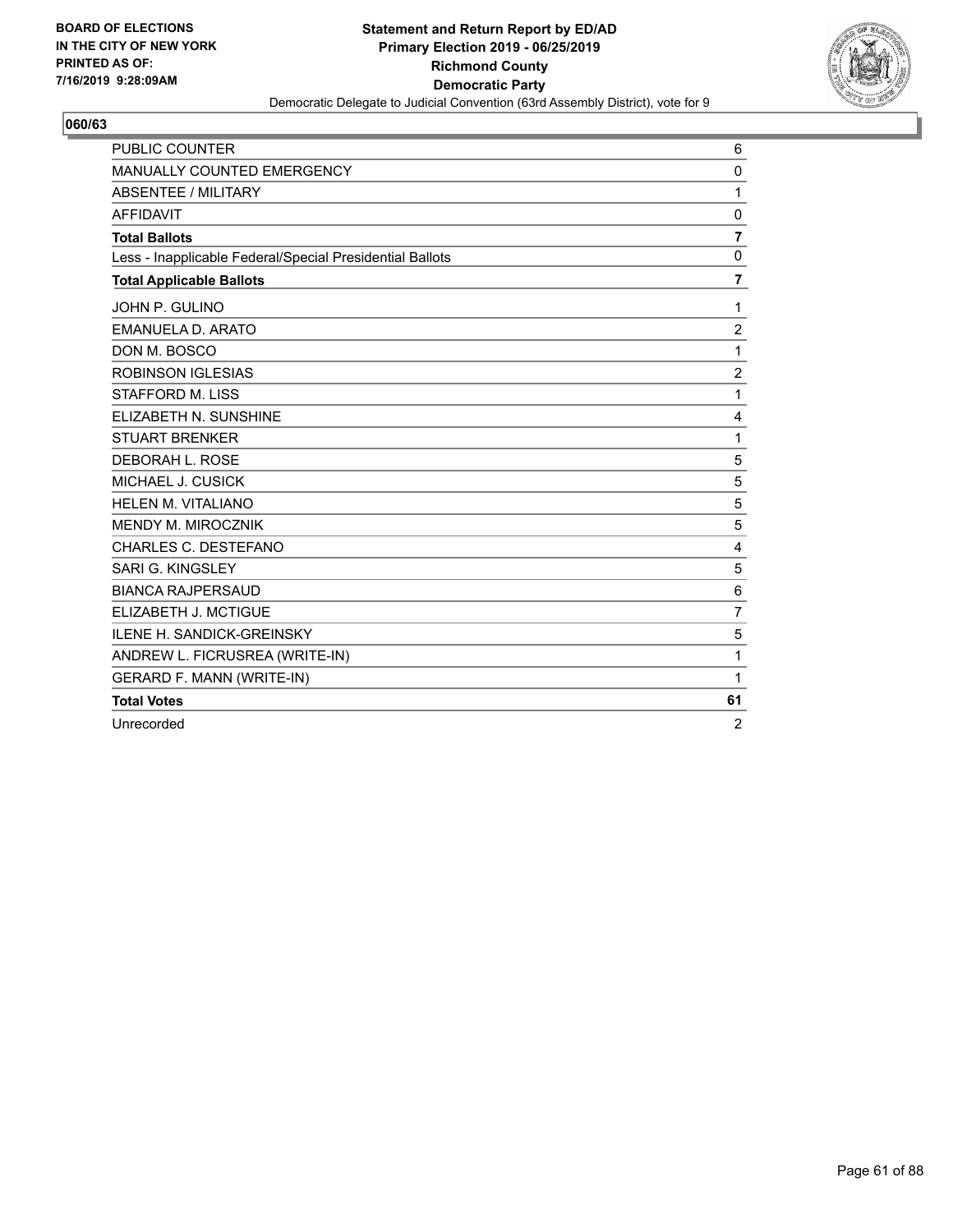

| <b>PUBLIC COUNTER</b>                                    | $\overline{7}$ |
|----------------------------------------------------------|----------------|
| MANUALLY COUNTED EMERGENCY                               | 0              |
| <b>ABSENTEE / MILITARY</b>                               | $\mathbf{1}$   |
| <b>AFFIDAVIT</b>                                         | 0              |
| <b>Total Ballots</b>                                     | 8              |
| Less - Inapplicable Federal/Special Presidential Ballots | $\mathbf 0$    |
| <b>Total Applicable Ballots</b>                          | 8              |
| JOHN P. GULINO                                           | 1              |
| <b>EMANUELA D. ARATO</b>                                 | $\mathbf 0$    |
| DON M. BOSCO                                             | $\mathbf 0$    |
| <b>ROBINSON IGLESIAS</b>                                 | $\overline{c}$ |
| STAFFORD M. LISS                                         | 0              |
| ELIZABETH N. SUNSHINE                                    | 1              |
| <b>STUART BRENKER</b>                                    | 1              |
| DEBORAH L. ROSE                                          | 8              |
| MICHAEL J. CUSICK                                        | 5              |
| <b>HELEN M. VITALIANO</b>                                | 3              |
| MENDY M. MIROCZNIK                                       | 3              |
| <b>CHARLES C. DESTEFANO</b>                              | $\overline{c}$ |
| SARI G. KINGSLEY                                         | $\overline{c}$ |
| <b>BIANCA RAJPERSAUD</b>                                 | $\overline{c}$ |
| ELIZABETH J. MCTIGUE                                     | $\overline{c}$ |
| <b>ILENE H. SANDICK-GREINSKY</b>                         | 3              |
| <b>Total Votes</b>                                       | 35             |
| Unrecorded                                               | 37             |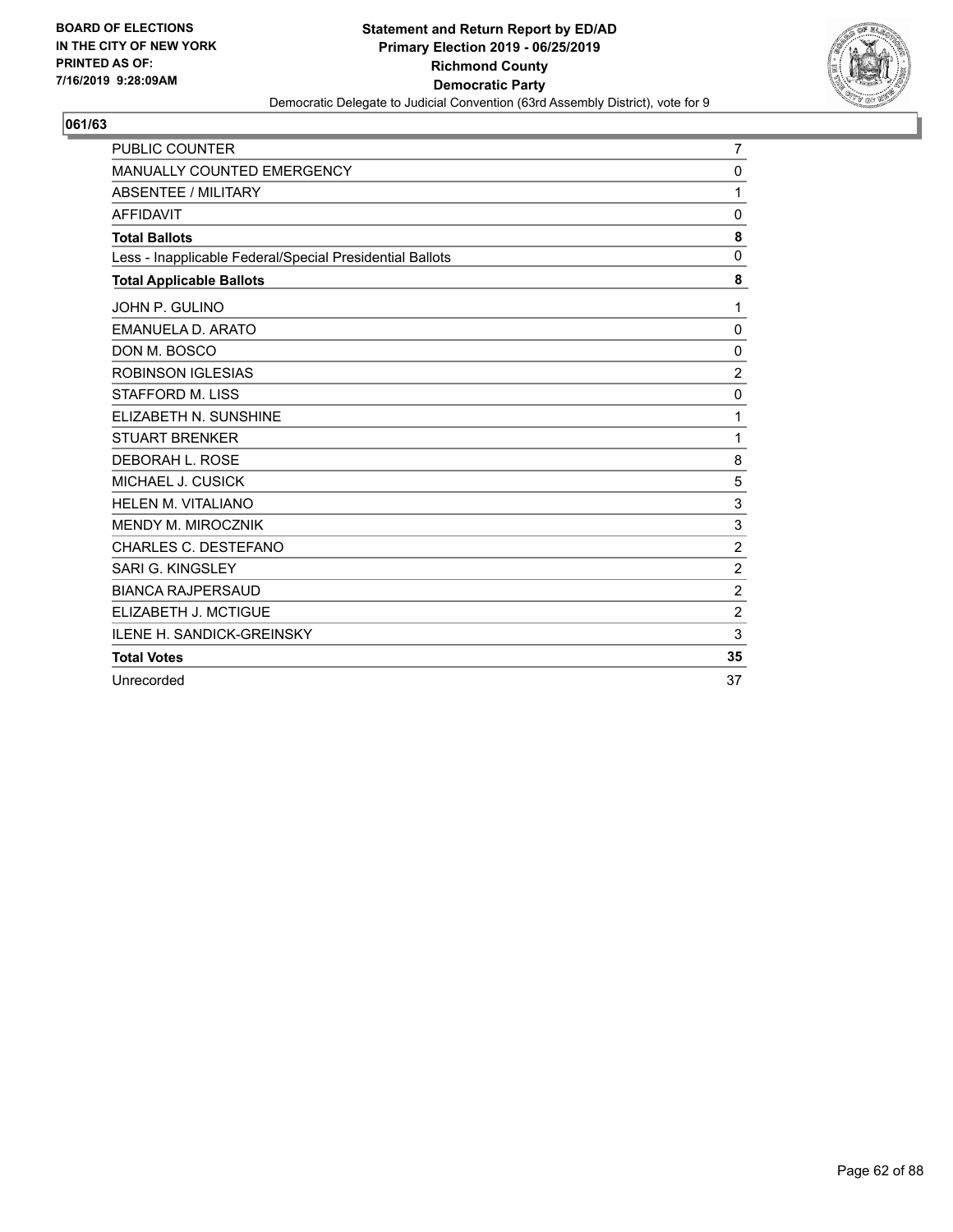

| PUBLIC COUNTER                                           | 5                         |
|----------------------------------------------------------|---------------------------|
| MANUALLY COUNTED EMERGENCY                               | 0                         |
| <b>ABSENTEE / MILITARY</b>                               | 0                         |
| <b>AFFIDAVIT</b>                                         | 0                         |
| <b>Total Ballots</b>                                     | 5                         |
| Less - Inapplicable Federal/Special Presidential Ballots | $\mathbf 0$               |
| <b>Total Applicable Ballots</b>                          | 5                         |
| JOHN P. GULINO                                           | $\overline{c}$            |
| <b>EMANUELA D. ARATO</b>                                 | $\overline{c}$            |
| DON M. BOSCO                                             | $\overline{2}$            |
| <b>ROBINSON IGLESIAS</b>                                 | $\overline{c}$            |
| <b>STAFFORD M. LISS</b>                                  | 3                         |
| ELIZABETH N. SUNSHINE                                    | $\ensuremath{\mathsf{3}}$ |
| <b>STUART BRENKER</b>                                    | 0                         |
| <b>DEBORAH L. ROSE</b>                                   | 3                         |
| MICHAEL J. CUSICK                                        | 4                         |
| HELEN M. VITALIANO                                       | $\boldsymbol{2}$          |
| <b>MENDY M. MIROCZNIK</b>                                | $\overline{2}$            |
| CHARLES C. DESTEFANO                                     | 3                         |
| SARI G. KINGSLEY                                         | 3                         |
| <b>BIANCA RAJPERSAUD</b>                                 | 4                         |
| ELIZABETH J. MCTIGUE                                     | 3                         |
| <b>ILENE H. SANDICK-GREINSKY</b>                         | 4                         |
| <b>Total Votes</b>                                       | 42                        |
| Unrecorded                                               | 3                         |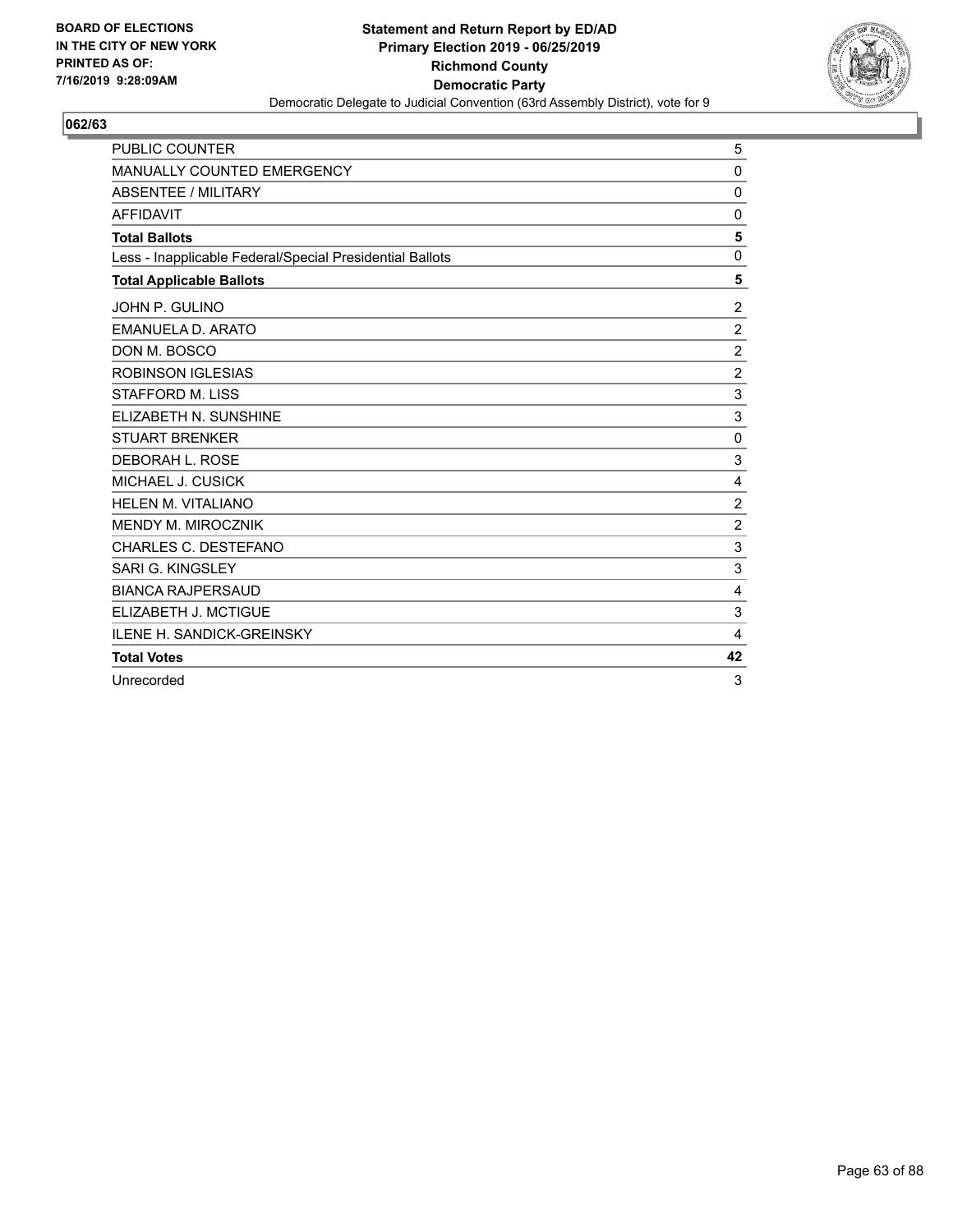

| <b>PUBLIC COUNTER</b>                                    | 8              |
|----------------------------------------------------------|----------------|
| MANUALLY COUNTED EMERGENCY                               | 0              |
| <b>ABSENTEE / MILITARY</b>                               | 4              |
| <b>AFFIDAVIT</b>                                         | $\mathbf{0}$   |
| <b>Total Ballots</b>                                     | 12             |
| Less - Inapplicable Federal/Special Presidential Ballots | $\mathbf{0}$   |
| <b>Total Applicable Ballots</b>                          | $12 \,$        |
| JOHN P. GULINO                                           | 2              |
| <b>EMANUELA D. ARATO</b>                                 | $\overline{2}$ |
| DON M. BOSCO                                             | 4              |
| <b>ROBINSON IGLESIAS</b>                                 | 0              |
| <b>STAFFORD M. LISS</b>                                  | 1              |
| ELIZABETH N. SUNSHINE                                    | 6              |
| <b>STUART BRENKER</b>                                    | $\overline{c}$ |
| DEBORAH L. ROSE                                          | 8              |
| MICHAEL J. CUSICK                                        | 11             |
| <b>HELEN M. VITALIANO</b>                                | 4              |
| MENDY M. MIROCZNIK                                       | 4              |
| CHARLES C. DESTEFANO                                     | $\overline{2}$ |
| <b>SARI G. KINGSLEY</b>                                  | 5              |
| <b>BIANCA RAJPERSAUD</b>                                 | 3              |
| ELIZABETH J. MCTIGUE                                     | 3              |
| <b>ILENE H. SANDICK-GREINSKY</b>                         | 5              |
| STEPHANIE LAVELLE (WRITE-IN)                             | 1              |
| <b>Total Votes</b>                                       | 63             |
| Unrecorded                                               | 45             |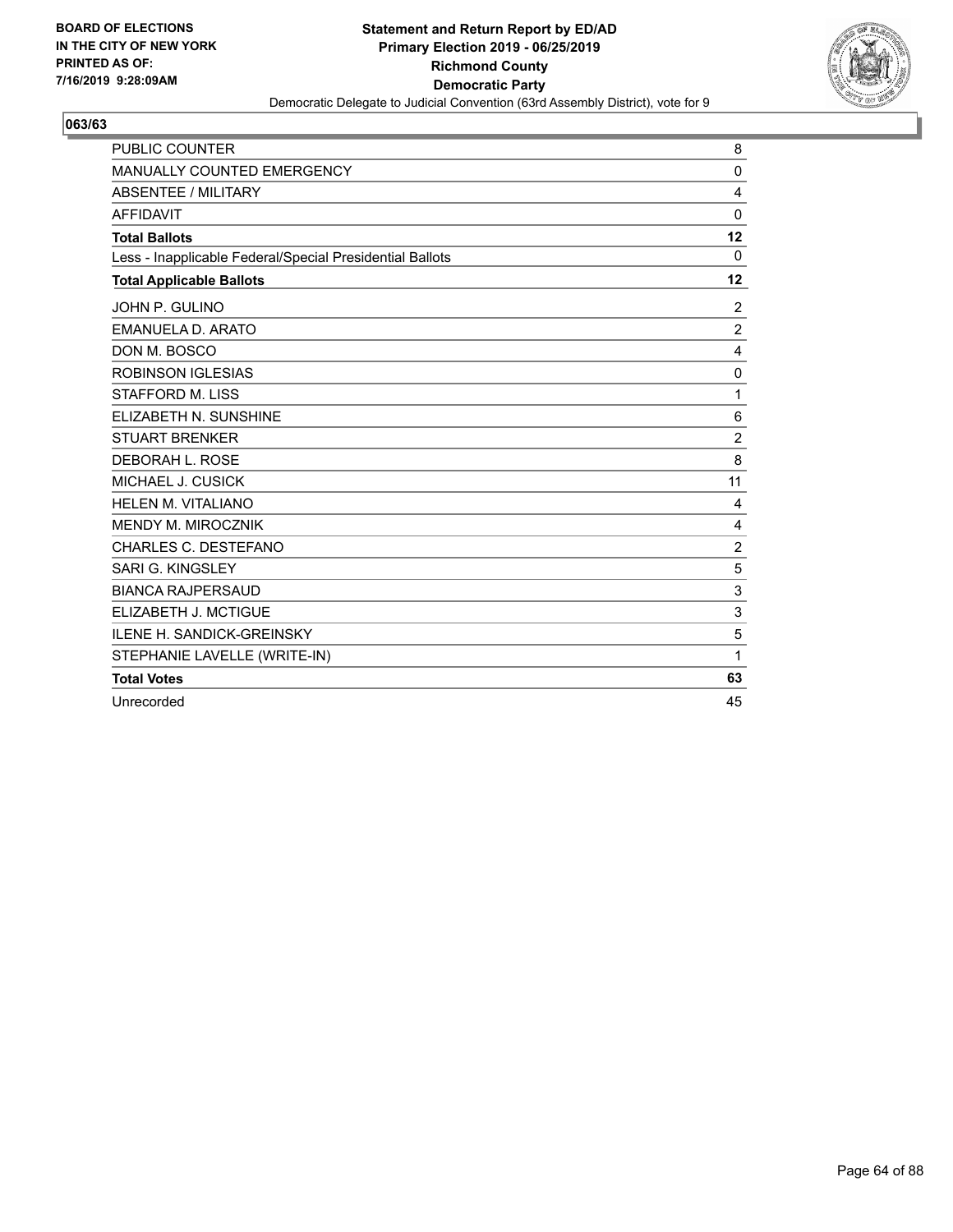

| <b>PUBLIC COUNTER</b>                                    | 16             |
|----------------------------------------------------------|----------------|
| MANUALLY COUNTED EMERGENCY                               | 0              |
| <b>ABSENTEE / MILITARY</b>                               | $\mathbf 0$    |
| <b>AFFIDAVIT</b>                                         | $\Omega$       |
| <b>Total Ballots</b>                                     | 16             |
| Less - Inapplicable Federal/Special Presidential Ballots | $\mathbf 0$    |
| <b>Total Applicable Ballots</b>                          | 16             |
| JOHN P. GULINO                                           | 4              |
| EMANUELA D. ARATO                                        | $\mathbf 0$    |
| DON M. BOSCO                                             | 3              |
| <b>ROBINSON IGLESIAS</b>                                 | $\overline{c}$ |
| <b>STAFFORD M. LISS</b>                                  | $\overline{c}$ |
| ELIZABETH N. SUNSHINE                                    | $\overline{c}$ |
| <b>STUART BRENKER</b>                                    | $\overline{2}$ |
| DEBORAH L. ROSE                                          | 11             |
| MICHAEL J. CUSICK                                        | 12             |
| <b>HELEN M. VITALIANO</b>                                | 11             |
| <b>MENDY M. MIROCZNIK</b>                                | 13             |
| CHARLES C. DESTEFANO                                     | 14             |
| SARI G. KINGSLEY                                         | 12             |
| <b>BIANCA RAJPERSAUD</b>                                 | 9              |
| ELIZABETH J. MCTIGUE                                     | 14             |
| ILENE H. SANDICK-GREINSKY                                | 13             |
| <b>Total Votes</b>                                       | 124            |
| Unrecorded                                               | 20             |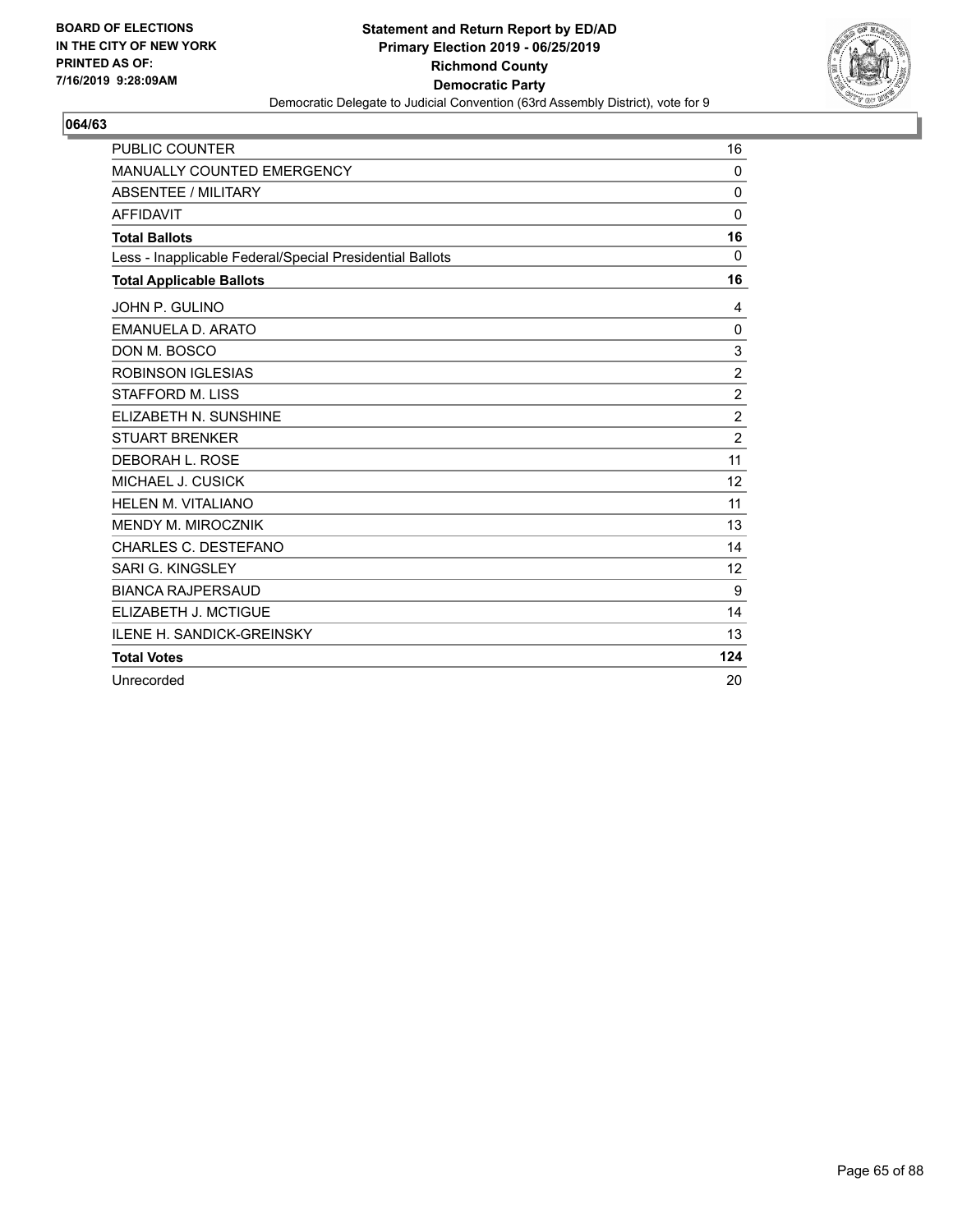

| <b>PUBLIC COUNTER</b>                                    | 16             |
|----------------------------------------------------------|----------------|
| MANUALLY COUNTED EMERGENCY                               | $\mathbf 0$    |
| <b>ABSENTEE / MILITARY</b>                               | 3              |
| <b>AFFIDAVIT</b>                                         | $\mathbf 0$    |
| <b>Total Ballots</b>                                     | 19             |
| Less - Inapplicable Federal/Special Presidential Ballots | $\Omega$       |
| <b>Total Applicable Ballots</b>                          | 19             |
| JOHN P. GULINO                                           | 3              |
| <b>EMANUELA D. ARATO</b>                                 | $\mathbf{3}$   |
| DON M. BOSCO                                             | $\overline{4}$ |
| <b>ROBINSON IGLESIAS</b>                                 | $\overline{c}$ |
| STAFFORD M. LISS                                         | $\overline{2}$ |
| ELIZABETH N. SUNSHINE                                    | 5              |
| <b>STUART BRENKER</b>                                    | $\overline{2}$ |
| DEBORAH L. ROSE                                          | 18             |
| MICHAEL J. CUSICK                                        | 15             |
| <b>HELEN M. VITALIANO</b>                                | 13             |
| MENDY M. MIROCZNIK                                       | 11             |
| <b>CHARLES C. DESTEFANO</b>                              | 13             |
| SARI G. KINGSLEY                                         | 13             |
| <b>BIANCA RAJPERSAUD</b>                                 | 13             |
| ELIZABETH J. MCTIGUE                                     | 13             |
| <b>ILENE H. SANDICK-GREINSKY</b>                         | 13             |
| <b>Total Votes</b>                                       | 143            |
| Unrecorded                                               | 28             |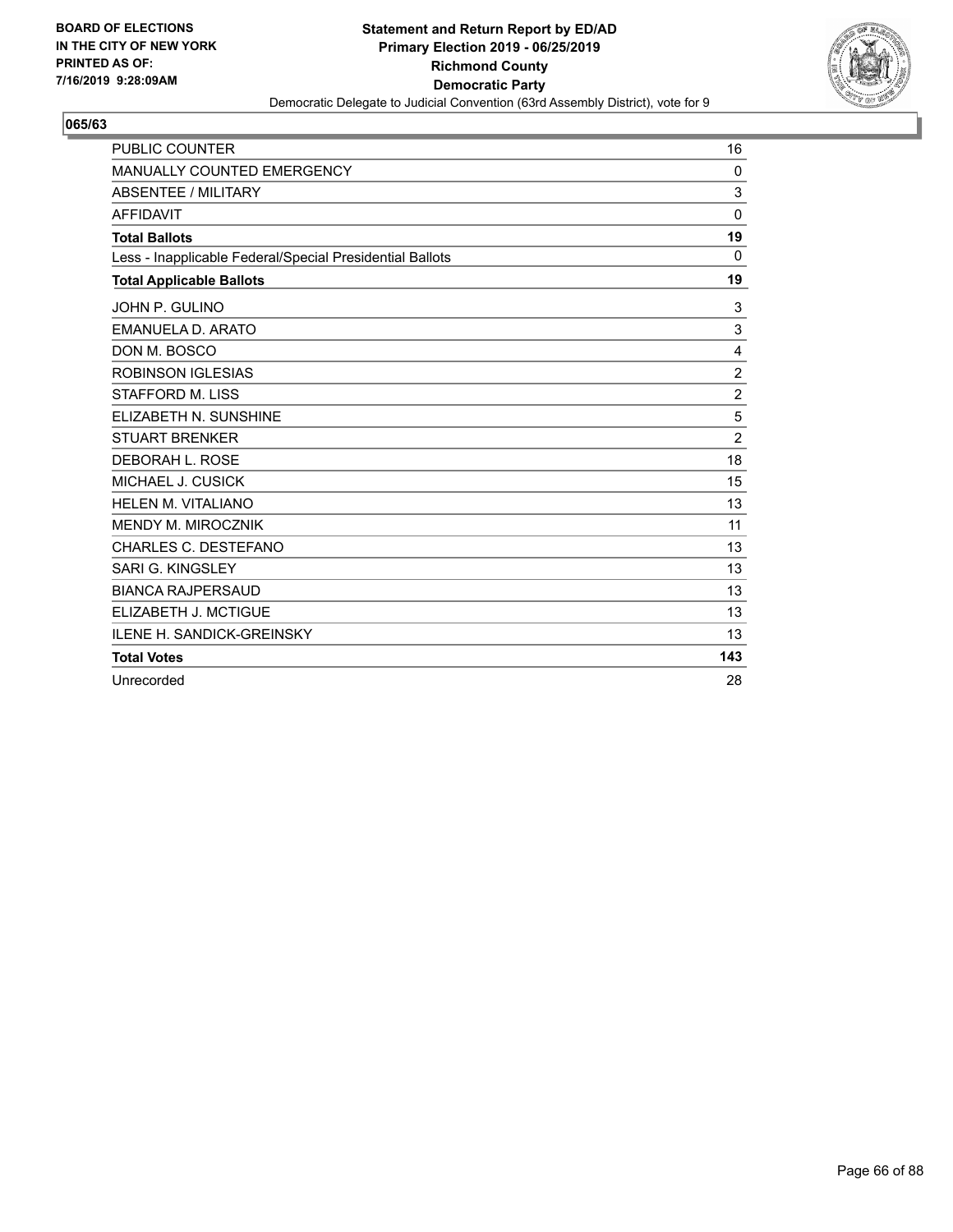

| <b>PUBLIC COUNTER</b>                                    | 10             |
|----------------------------------------------------------|----------------|
| MANUALLY COUNTED EMERGENCY                               | 0              |
| <b>ABSENTEE / MILITARY</b>                               | 1              |
| <b>AFFIDAVIT</b>                                         | $\mathbf 0$    |
| <b>Total Ballots</b>                                     | 11             |
| Less - Inapplicable Federal/Special Presidential Ballots | 0              |
| <b>Total Applicable Ballots</b>                          | 11             |
| JOHN P. GULINO                                           | $\overline{c}$ |
| <b>EMANUELA D. ARATO</b>                                 | $\mathbf{1}$   |
| DON M. BOSCO                                             | 0              |
| <b>ROBINSON IGLESIAS</b>                                 | 1              |
| STAFFORD M. LISS                                         | $\mathbf{1}$   |
| ELIZABETH N. SUNSHINE                                    | 4              |
| <b>STUART BRENKER</b>                                    | $\mathbf{0}$   |
| DEBORAH L. ROSE                                          | 7              |
| MICHAEL J. CUSICK                                        | 9              |
| <b>HELEN M. VITALIANO</b>                                | 9              |
| <b>MENDY M. MIROCZNIK</b>                                | 5              |
| CHARLES C. DESTEFANO                                     | $\overline{7}$ |
| SARI G. KINGSLEY                                         | 7              |
| <b>BIANCA RAJPERSAUD</b>                                 | 7              |
| ELIZABETH J. MCTIGUE                                     | 8              |
| ILENE H. SANDICK-GREINSKY                                | 6              |
| MICHAEL DEVITO (WRITE-IN)                                | 1              |
| PAUL CASALI (WRITE-IN)                                   | 1              |
| SELINA BROWN (WRITE-IN)                                  | 1              |
| <b>Total Votes</b>                                       | 77             |
| Unrecorded                                               | 22             |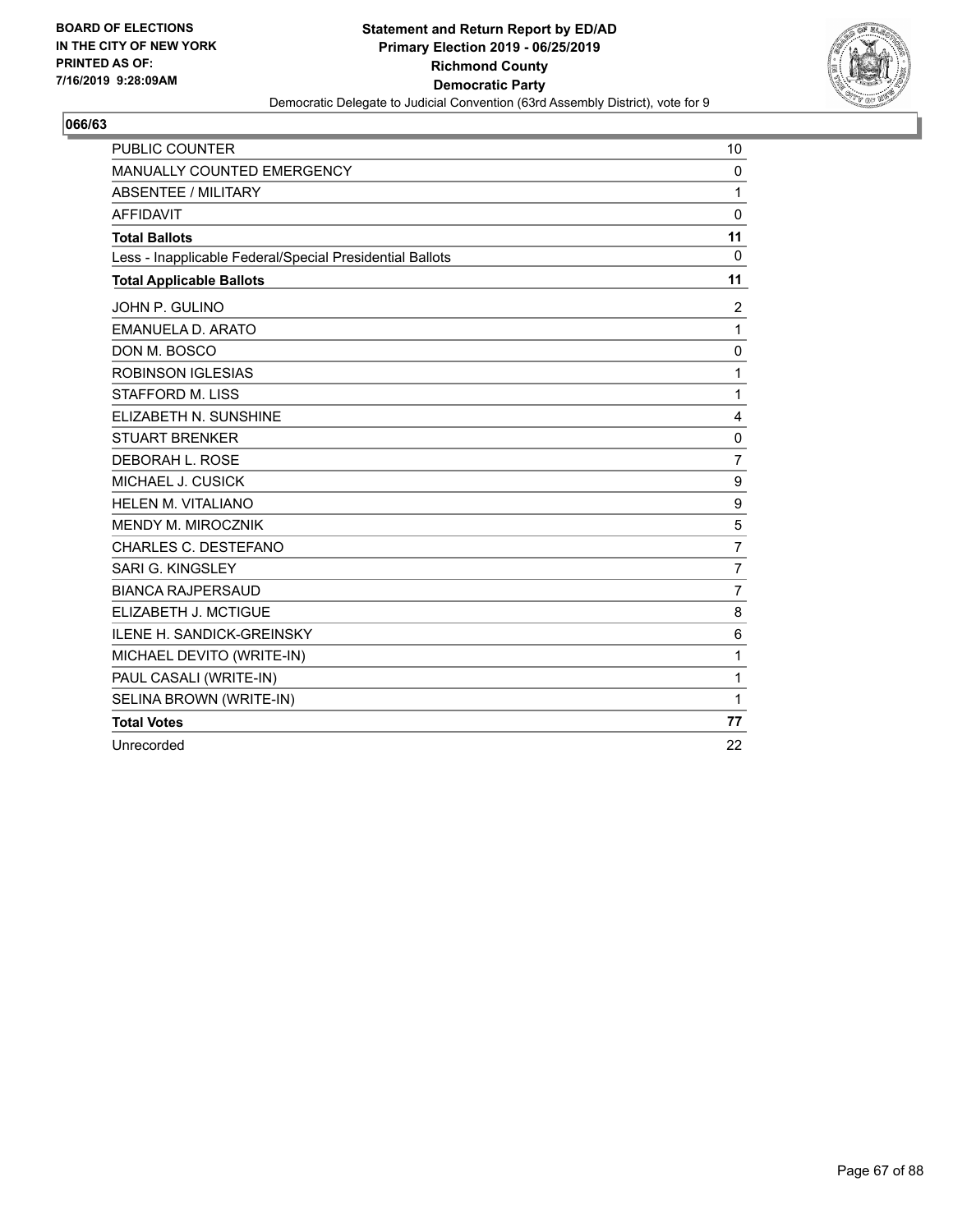

| <b>PUBLIC COUNTER</b>                                    | 4                       |
|----------------------------------------------------------|-------------------------|
| <b>MANUALLY COUNTED EMERGENCY</b>                        | $\Omega$                |
| <b>ABSENTEE / MILITARY</b>                               | 0                       |
| <b>AFFIDAVIT</b>                                         | 0                       |
| <b>Total Ballots</b>                                     | $\overline{\mathbf{4}}$ |
| Less - Inapplicable Federal/Special Presidential Ballots | 0                       |
| <b>Total Applicable Ballots</b>                          | 4                       |
| JOHN P. GULINO                                           | 0                       |
| <b>EMANUELA D. ARATO</b>                                 | 1                       |
| DON M. BOSCO                                             | 0                       |
| <b>ROBINSON IGLESIAS</b>                                 | 0                       |
| <b>STAFFORD M. LISS</b>                                  | 0                       |
| ELIZABETH N. SUNSHINE                                    | $\overline{2}$          |
| <b>STUART BRENKER</b>                                    | $\mathbf{0}$            |
| DEBORAH L. ROSE                                          | 4                       |
| MICHAEL J. CUSICK                                        | 4                       |
| <b>HELEN M. VITALIANO</b>                                | 4                       |
| MENDY M. MIROCZNIK                                       | 4                       |
| CHARLES C. DESTEFANO                                     | 3                       |
| <b>SARI G. KINGSLEY</b>                                  | 4                       |
| <b>BIANCA RAJPERSAUD</b>                                 | 3                       |
| ELIZABETH J. MCTIGUE                                     | 4                       |
| ILENE H. SANDICK-GREINSKY                                | 3                       |
| <b>Total Votes</b>                                       | 36                      |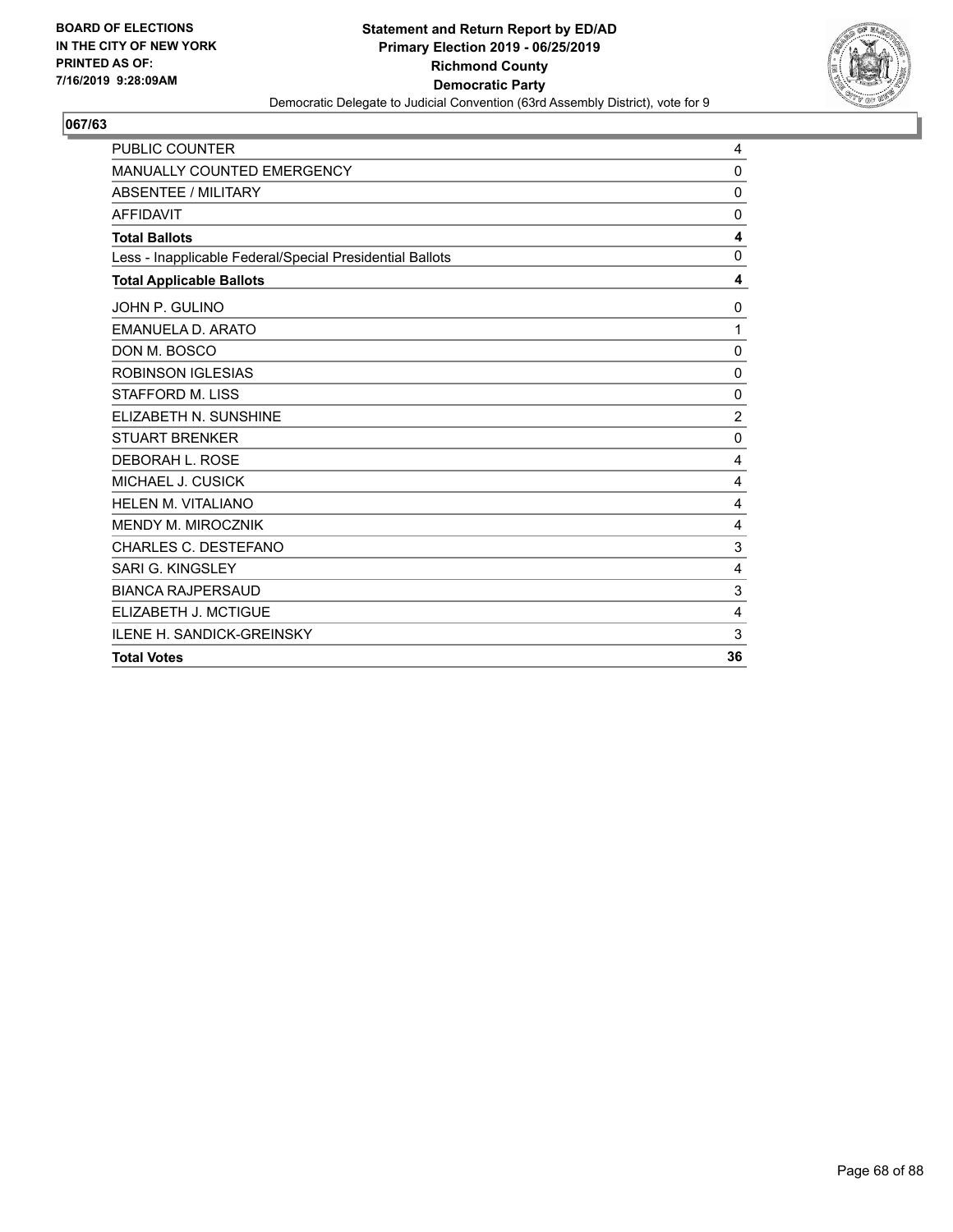

| PUBLIC COUNTER                                           | 0                |
|----------------------------------------------------------|------------------|
| MANUALLY COUNTED EMERGENCY                               | 0                |
| <b>ABSENTEE / MILITARY</b>                               | 3                |
| <b>AFFIDAVIT</b>                                         | 0                |
| <b>Total Ballots</b>                                     | 3                |
| Less - Inapplicable Federal/Special Presidential Ballots | $\mathbf 0$      |
| <b>Total Applicable Ballots</b>                          | 3                |
| JOHN P. GULINO                                           | $\boldsymbol{2}$ |
| EMANUELA D. ARATO                                        | 1                |
| DON M. BOSCO                                             | 1                |
| <b>ROBINSON IGLESIAS</b>                                 | 1                |
| <b>STAFFORD M. LISS</b>                                  | 0                |
| ELIZABETH N. SUNSHINE                                    | 1                |
| <b>STUART BRENKER</b>                                    | $\mathbf 0$      |
| DEBORAH L. ROSE                                          | 1                |
| MICHAEL J. CUSICK                                        | 1                |
| HELEN M. VITALIANO                                       | 3                |
| MENDY M. MIROCZNIK                                       | 0                |
| CHARLES C. DESTEFANO                                     | $\overline{c}$   |
| SARI G. KINGSLEY                                         | 0                |
| <b>BIANCA RAJPERSAUD</b>                                 | 1                |
| ELIZABETH J. MCTIGUE                                     | 1                |
| <b>ILENE H. SANDICK-GREINSKY</b>                         | 0                |
| <b>Total Votes</b>                                       | 15               |
| Unrecorded                                               | 12               |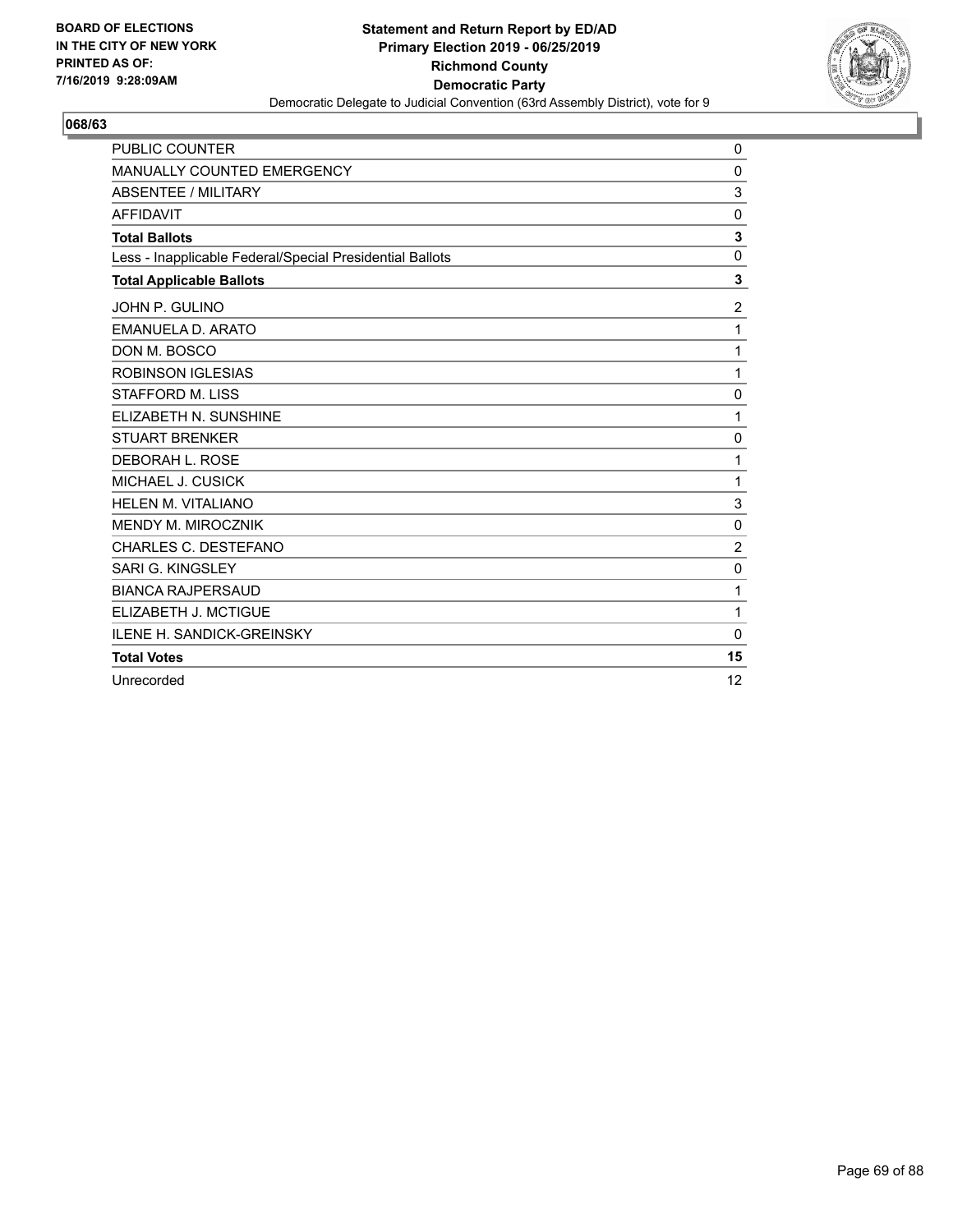

| <b>PUBLIC COUNTER</b>                                    | 9              |
|----------------------------------------------------------|----------------|
| MANUALLY COUNTED EMERGENCY                               | 0              |
| <b>ABSENTEE / MILITARY</b>                               | 16             |
| <b>AFFIDAVIT</b>                                         | $\Omega$       |
| <b>Total Ballots</b>                                     | 25             |
| Less - Inapplicable Federal/Special Presidential Ballots | $\Omega$       |
| <b>Total Applicable Ballots</b>                          | 25             |
| JOHN P. GULINO                                           | 7              |
| EMANUELA D. ARATO                                        | 3              |
| DON M. BOSCO                                             | 7              |
| <b>ROBINSON IGLESIAS</b>                                 | 5              |
| <b>STAFFORD M. LISS</b>                                  | 3              |
| ELIZABETH N. SUNSHINE                                    | $\overline{7}$ |
| <b>STUART BRENKER</b>                                    | 6              |
| DEBORAH L. ROSE                                          | 18             |
| MICHAEL J. CUSICK                                        | 16             |
| <b>HELEN M. VITALIANO</b>                                | 15             |
| <b>MENDY M. MIROCZNIK</b>                                | 10             |
| CHARLES C. DESTEFANO                                     | 12             |
| SARI G. KINGSLEY                                         | $\overline{7}$ |
| <b>BIANCA RAJPERSAUD</b>                                 | $\overline{7}$ |
| ELIZABETH J. MCTIGUE                                     | 9              |
| ILENE H. SANDICK-GREINSKY                                | $\overline{7}$ |
| <b>Total Votes</b>                                       | 139            |
| Unrecorded                                               | 86             |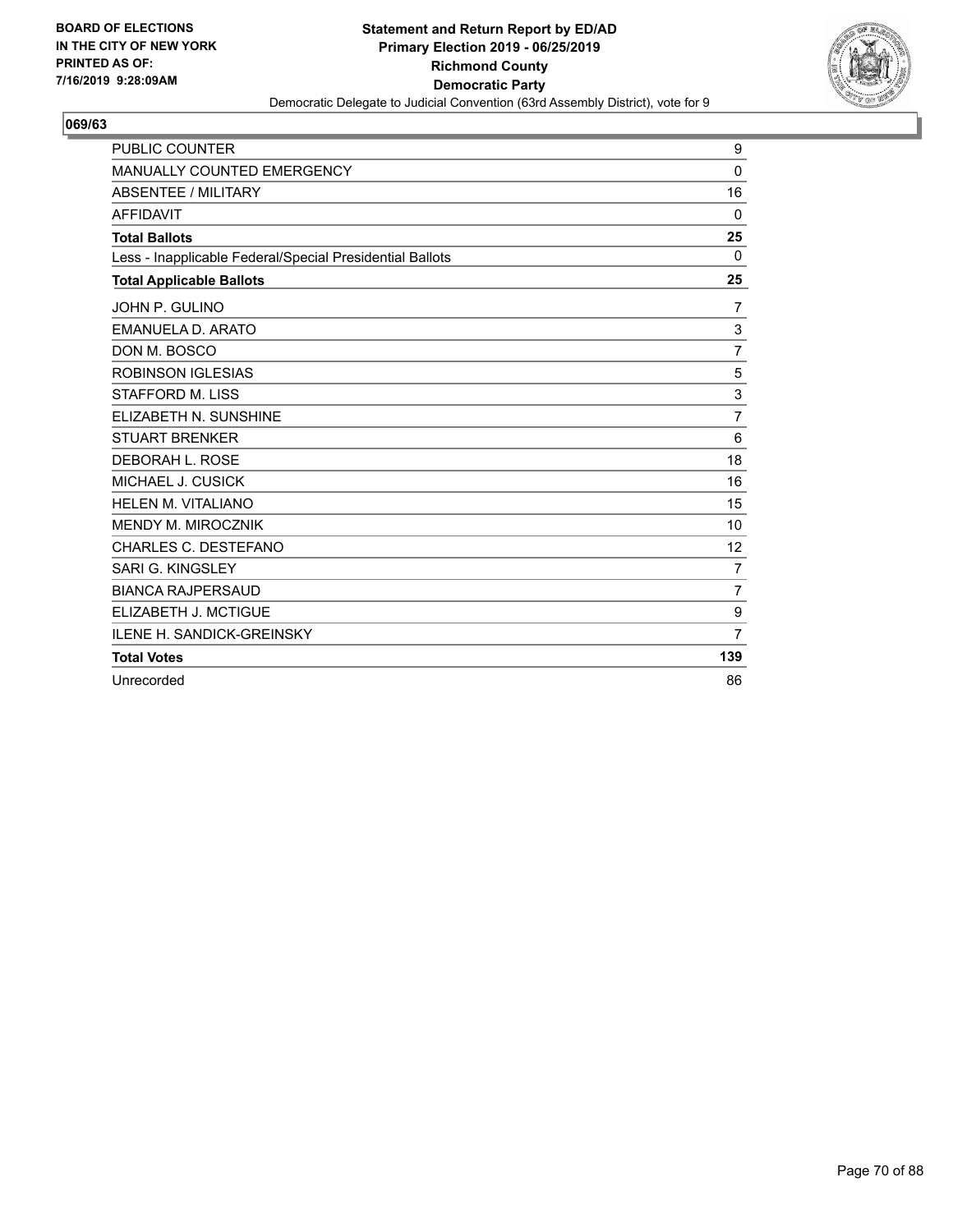

| <b>PUBLIC COUNTER</b>                                    | 8           |
|----------------------------------------------------------|-------------|
| <b>MANUALLY COUNTED EMERGENCY</b>                        | 0           |
| ABSENTEE / MILITARY                                      | 0           |
| <b>AFFIDAVIT</b>                                         | 0           |
| <b>Total Ballots</b>                                     | 8           |
| Less - Inapplicable Federal/Special Presidential Ballots | $\mathbf 0$ |
| <b>Total Applicable Ballots</b>                          | 8           |
| JOHN P. GULINO                                           | 1           |
| EMANUELA D. ARATO                                        | 0           |
| DON M. BOSCO                                             | 1           |
| <b>ROBINSON IGLESIAS</b>                                 | 0           |
| <b>STAFFORD M. LISS</b>                                  | $\mathbf 0$ |
| ELIZABETH N. SUNSHINE                                    | $\mathbf 0$ |
| <b>STUART BRENKER</b>                                    | $\mathbf 0$ |
| DEBORAH L. ROSE                                          | 5           |
| MICHAEL J. CUSICK                                        | 4           |
| <b>HELEN M. VITALIANO</b>                                | 5           |
| MENDY M. MIROCZNIK                                       | 5           |
| CHARLES C. DESTEFANO                                     | 6           |
| SARI G. KINGSLEY                                         | 4           |
| <b>BIANCA RAJPERSAUD</b>                                 | 4           |
| ELIZABETH J. MCTIGUE                                     | 4           |
| <b>ILENE H. SANDICK-GREINSKY</b>                         | 4           |
| <b>Total Votes</b>                                       | 43          |
| Unrecorded                                               | 29          |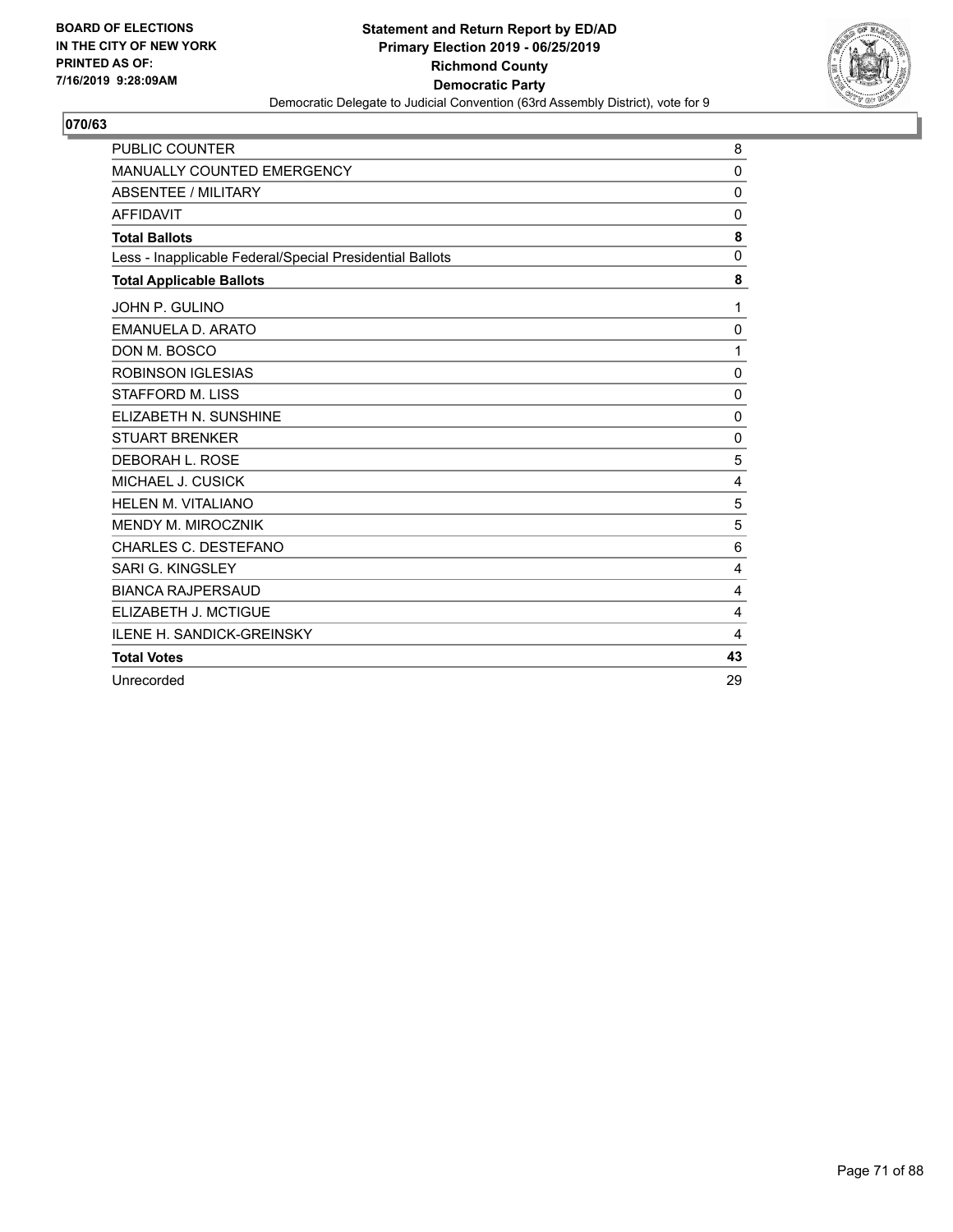

| <b>PUBLIC COUNTER</b>                                    | 27           |
|----------------------------------------------------------|--------------|
| <b>MANUALLY COUNTED EMERGENCY</b>                        | $\mathbf{0}$ |
| ABSENTEE / MILITARY                                      | 0            |
| <b>AFFIDAVIT</b>                                         | $\Omega$     |
| <b>Total Ballots</b>                                     | 27           |
| Less - Inapplicable Federal/Special Presidential Ballots | $\mathbf{0}$ |
| <b>Total Applicable Ballots</b>                          | 27           |
| JOHN P. GULINO                                           | 6            |
| <b>EMANUELA D. ARATO</b>                                 | 3            |
| DON M. BOSCO                                             | 5            |
| <b>ROBINSON IGLESIAS</b>                                 | 11           |
| STAFFORD M. LISS                                         | 3            |
| ELIZABETH N. SUNSHINE                                    | 11           |
| <b>STUART BRENKER</b>                                    | 2            |
| DEBORAH L. ROSE                                          | 24           |
| MICHAEL J. CUSICK                                        | 17           |
| HELEN M. VITALIANO                                       | 12           |
| <b>MENDY M. MIROCZNIK</b>                                | 10           |
| CHARLES C. DESTEFANO                                     | 10           |
| <b>SARI G. KINGSLEY</b>                                  | 9            |
| <b>BIANCA RAJPERSAUD</b>                                 | 9            |
| ELIZABETH J. MCTIGUE                                     | 11           |
| <b>ILENE H. SANDICK-GREINSKY</b>                         | 10           |
| UNATTRIBUTABLE WRITE-IN (WRITE-IN)                       | 8            |
| <b>Total Votes</b>                                       | 161          |
| Unrecorded                                               | 82           |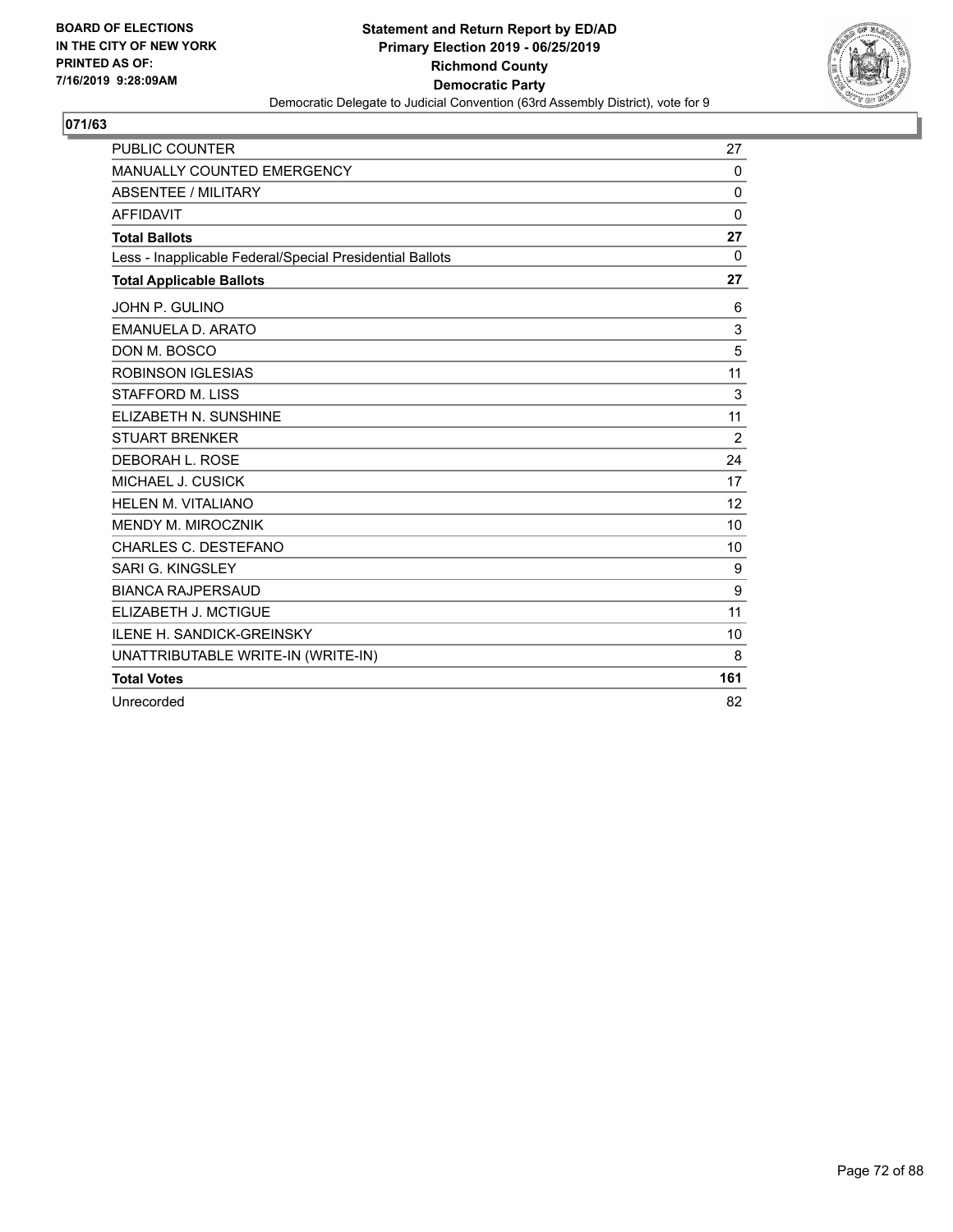

| <b>PUBLIC COUNTER</b>                                    | 4            |
|----------------------------------------------------------|--------------|
| MANUALLY COUNTED EMERGENCY                               | $\mathbf 0$  |
| <b>ABSENTEE / MILITARY</b>                               | 1            |
| <b>AFFIDAVIT</b>                                         | $\mathbf{0}$ |
| <b>Total Ballots</b>                                     | 5            |
| Less - Inapplicable Federal/Special Presidential Ballots | $\mathbf{0}$ |
| <b>Total Applicable Ballots</b>                          | 5            |
| JOHN P. GULINO                                           | 3            |
| <b>EMANUELA D. ARATO</b>                                 | $\mathbf{0}$ |
| DON M. BOSCO                                             | 3            |
| <b>ROBINSON IGLESIAS</b>                                 | 0            |
| <b>STAFFORD M. LISS</b>                                  | 1            |
| ELIZABETH N. SUNSHINE                                    | 1            |
| <b>STUART BRENKER</b>                                    | 1            |
| <b>DEBORAH L. ROSE</b>                                   | 3            |
| MICHAEL J. CUSICK                                        | 5            |
| <b>HELEN M. VITALIANO</b>                                | 4            |
| MENDY M. MIROCZNIK                                       | 3            |
| CHARLES C. DESTEFANO                                     | 4            |
| <b>SARI G. KINGSLEY</b>                                  | 1            |
| <b>BIANCA RAJPERSAUD</b>                                 | 1            |
| ELIZABETH J. MCTIGUE                                     | 3            |
| <b>ILENE H. SANDICK-GREINSKY</b>                         | $\Omega$     |
| CHRISTINA COPPA (WRITE-IN)                               | 1            |
| <b>Total Votes</b>                                       | 34           |
| Unrecorded                                               | 11           |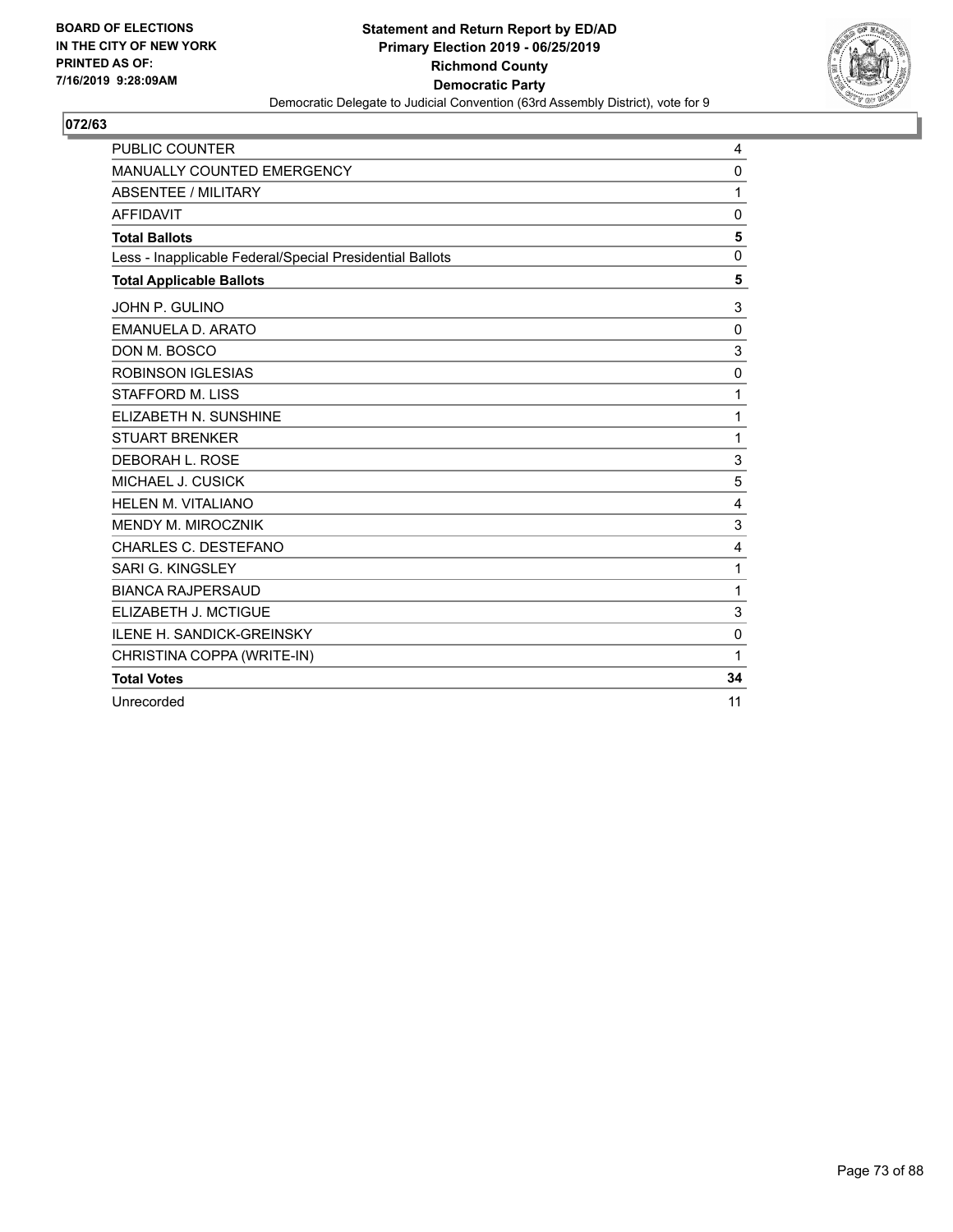

| PUBLIC COUNTER                                           | 7                |
|----------------------------------------------------------|------------------|
| MANUALLY COUNTED EMERGENCY                               | 0                |
| <b>ABSENTEE / MILITARY</b>                               | $\overline{c}$   |
| <b>AFFIDAVIT</b>                                         | 0                |
| <b>Total Ballots</b>                                     | $\boldsymbol{9}$ |
| Less - Inapplicable Federal/Special Presidential Ballots | $\mathbf 0$      |
| <b>Total Applicable Ballots</b>                          | 9                |
| JOHN P. GULINO                                           | $\boldsymbol{2}$ |
| EMANUELA D. ARATO                                        | $\overline{c}$   |
| DON M. BOSCO                                             | 3                |
| <b>ROBINSON IGLESIAS</b>                                 | 1                |
| <b>STAFFORD M. LISS</b>                                  | 0                |
| ELIZABETH N. SUNSHINE                                    | 4                |
| <b>STUART BRENKER</b>                                    | 1                |
| DEBORAH L. ROSE                                          | 6                |
| MICHAEL J. CUSICK                                        | 8                |
| HELEN M. VITALIANO                                       | $\overline{7}$   |
| MENDY M. MIROCZNIK                                       | 4                |
| CHARLES C. DESTEFANO                                     | 6                |
| SARI G. KINGSLEY                                         | 6                |
| <b>BIANCA RAJPERSAUD</b>                                 | 6                |
| ELIZABETH J. MCTIGUE                                     | 3                |
| <b>ILENE H. SANDICK-GREINSKY</b>                         | 4                |
| <b>Total Votes</b>                                       | 63               |
| Unrecorded                                               | 18               |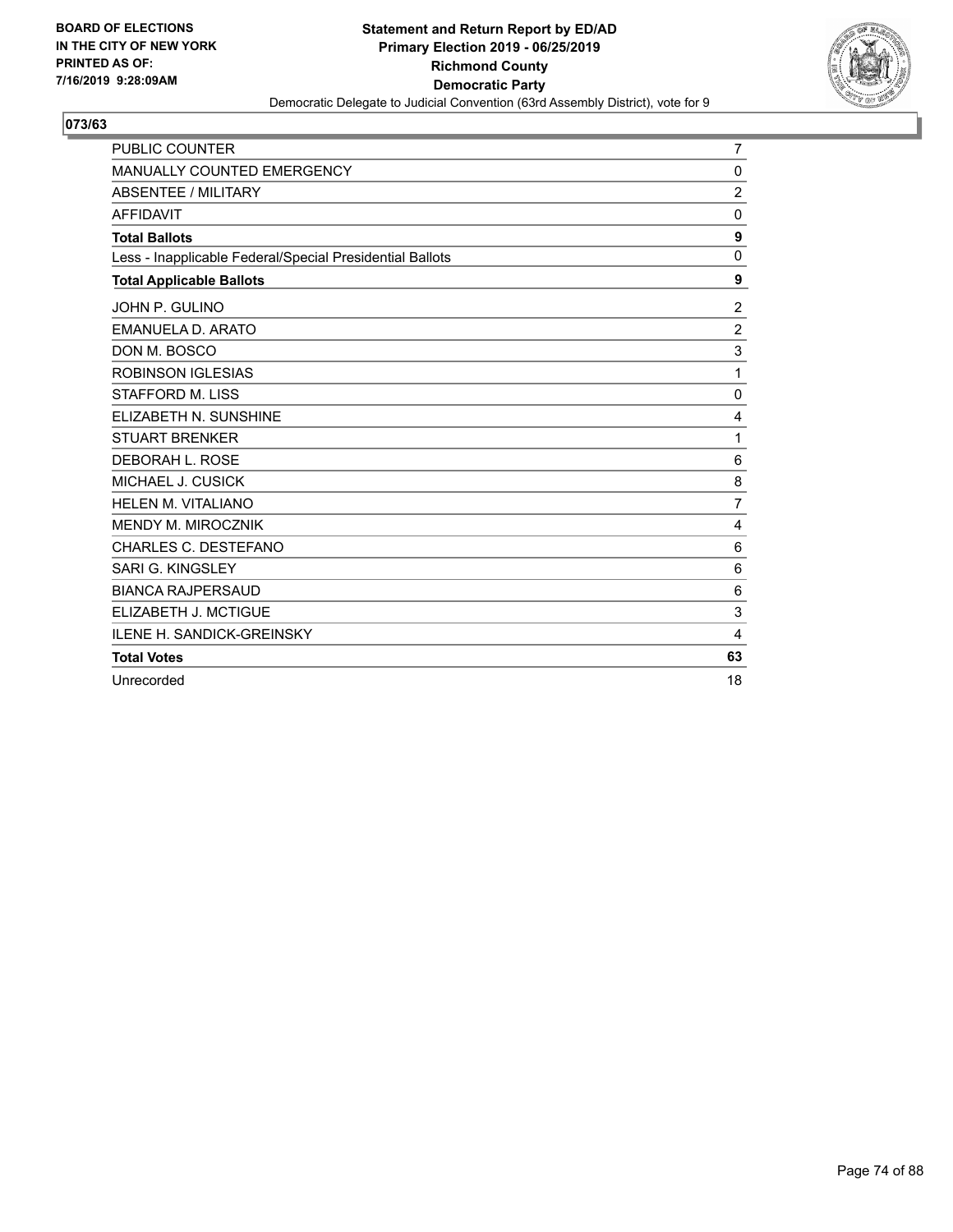

| <b>PUBLIC COUNTER</b>                                    | 16             |
|----------------------------------------------------------|----------------|
| <b>MANUALLY COUNTED EMERGENCY</b>                        | 0              |
| <b>ABSENTEE / MILITARY</b>                               | 5              |
| <b>AFFIDAVIT</b>                                         | $\mathbf 0$    |
| <b>Total Ballots</b>                                     | 21             |
| Less - Inapplicable Federal/Special Presidential Ballots | $\Omega$       |
| <b>Total Applicable Ballots</b>                          | 21             |
| JOHN P. GULINO                                           | 5              |
| <b>EMANUELA D. ARATO</b>                                 | 3              |
| DON M. BOSCO                                             | $\overline{2}$ |
| <b>ROBINSON IGLESIAS</b>                                 | 9              |
| <b>STAFFORD M. LISS</b>                                  | 4              |
| ELIZABETH N. SUNSHINE                                    | 4              |
| <b>STUART BRENKER</b>                                    | 3              |
| DEBORAH L. ROSE                                          | 21             |
| MICHAEL J. CUSICK                                        | 20             |
| <b>HELEN M. VITALIANO</b>                                | 13             |
| MENDY M. MIROCZNIK                                       | 9              |
| CHARLES C. DESTEFANO                                     | 14             |
| <b>SARI G. KINGSLEY</b>                                  | 9              |
| <b>BIANCA RAJPERSAUD</b>                                 | 9              |
| ELIZABETH J. MCTIGUE                                     | 12             |
| <b>ILENE H. SANDICK-GREINSKY</b>                         | 11             |
| <b>Total Votes</b>                                       | 148            |
| Unrecorded                                               | 41             |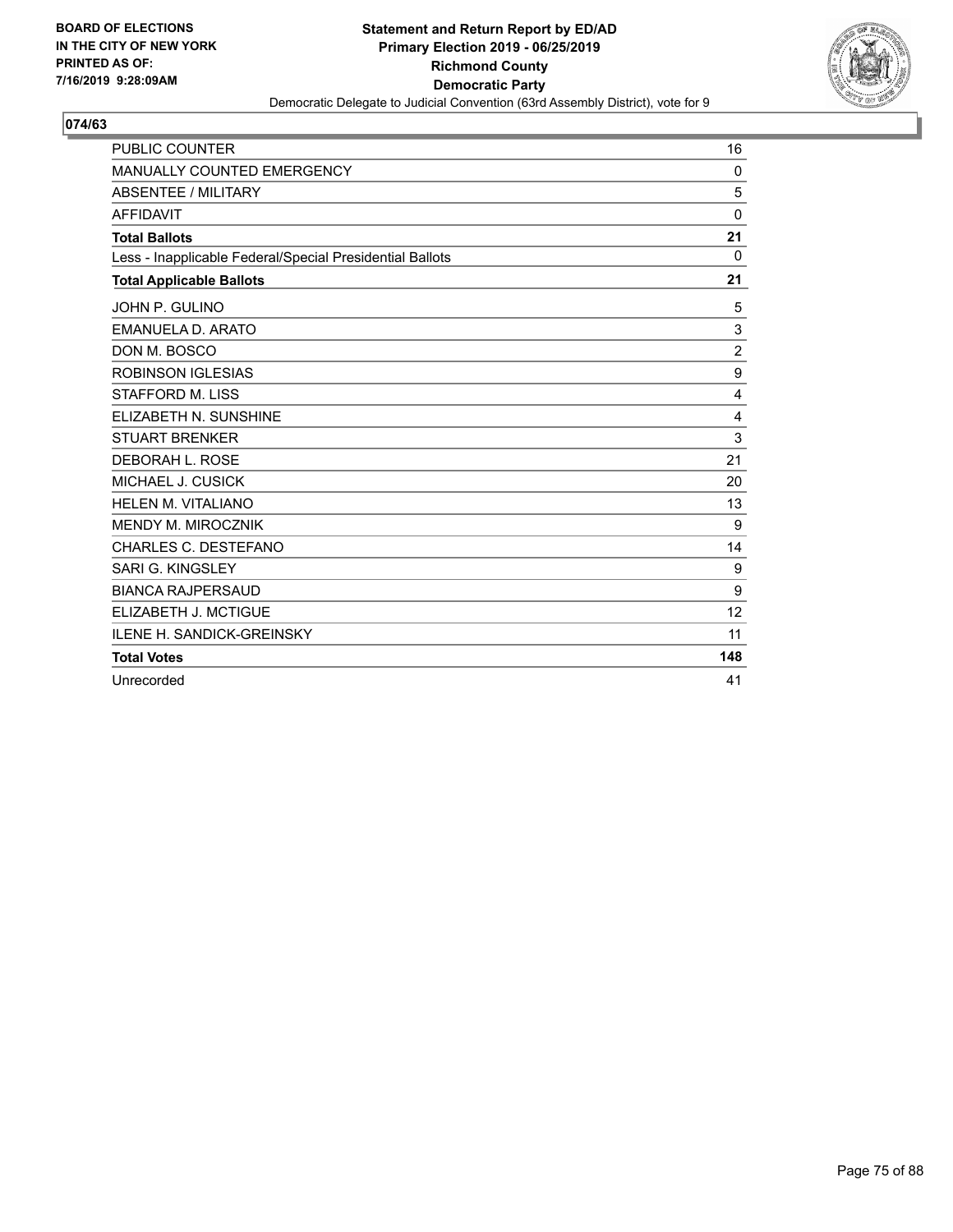

| <b>PUBLIC COUNTER</b>                                    | 22             |
|----------------------------------------------------------|----------------|
| MANUALLY COUNTED EMERGENCY                               | $\Omega$       |
| ABSENTEE / MILITARY                                      | 4              |
| <b>AFFIDAVIT</b>                                         | 0              |
| <b>Total Ballots</b>                                     | 26             |
| Less - Inapplicable Federal/Special Presidential Ballots | $\Omega$       |
| <b>Total Applicable Ballots</b>                          | 26             |
| JOHN P. GULINO                                           | 5              |
| EMANUELA D. ARATO                                        | $\overline{2}$ |
| DON M. BOSCO                                             | $\overline{c}$ |
| <b>ROBINSON IGLESIAS</b>                                 | 3              |
| <b>STAFFORD M. LISS</b>                                  | $\overline{2}$ |
| ELIZABETH N. SUNSHINE                                    | $\,6$          |
| <b>STUART BRENKER</b>                                    | 1              |
| DEBORAH L. ROSE                                          | 17             |
| MICHAEL J. CUSICK                                        | 12             |
| HELEN M. VITALIANO                                       | 1              |
| MENDY M. MIROCZNIK                                       | 0              |
| <b>CHARLES C. DESTEFANO</b>                              | 4              |
| SARI G. KINGSLEY                                         | 1              |
| <b>BIANCA RAJPERSAUD</b>                                 | 6              |
| ELIZABETH J. MCTIGUE                                     | 1              |
| <b>ILENE H. SANDICK-GREINSKY</b>                         | $\Omega$       |
| <b>Total Votes</b>                                       | 63             |
| Unrecorded                                               | 171            |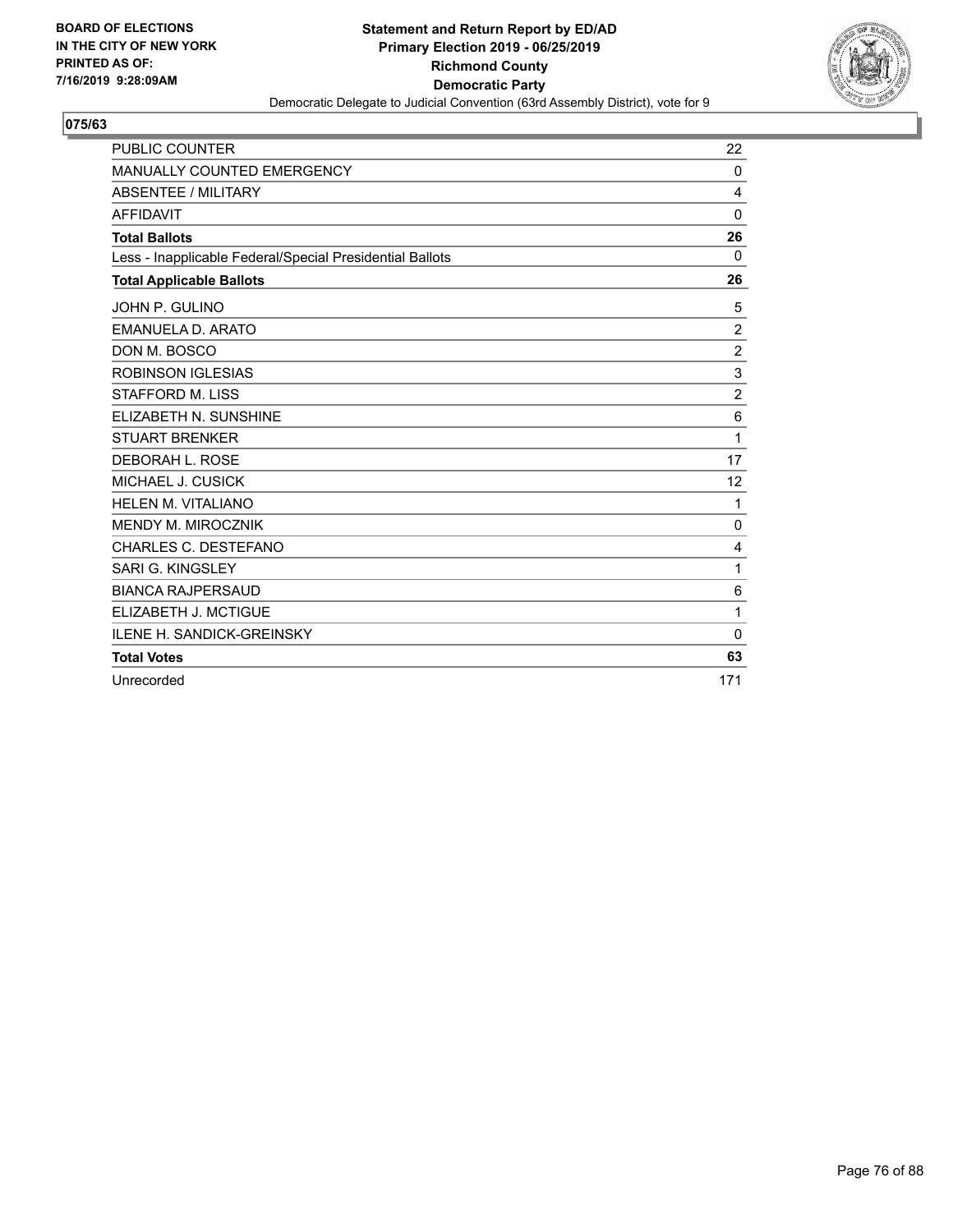

| PUBLIC COUNTER                                           | 3              |
|----------------------------------------------------------|----------------|
| MANUALLY COUNTED EMERGENCY                               | 0              |
| ABSENTEE / MILITARY                                      | 1              |
| <b>AFFIDAVIT</b>                                         | $\mathbf{0}$   |
| <b>Total Ballots</b>                                     | 4              |
| Less - Inapplicable Federal/Special Presidential Ballots | $\mathbf{0}$   |
| <b>Total Applicable Ballots</b>                          | 4              |
| JOHN P. GULINO                                           | 1              |
| <b>EMANUELA D. ARATO</b>                                 | $\mathbf 0$    |
| DON M. BOSCO                                             | 1              |
| <b>ROBINSON IGLESIAS</b>                                 | 1              |
| <b>STAFFORD M. LISS</b>                                  | 0              |
| ELIZABETH N. SUNSHINE                                    | $\overline{c}$ |
| <b>STUART BRENKER</b>                                    | 1              |
| DEBORAH L. ROSE                                          | 3              |
| MICHAEL J. CUSICK                                        | 3              |
| HELEN M. VITALIANO                                       | 3              |
| MENDY M. MIROCZNIK                                       | 4              |
| CHARLES C. DESTEFANO                                     | 3              |
| <b>SARI G. KINGSLEY</b>                                  | 3              |
| <b>BIANCA RAJPERSAUD</b>                                 | 4              |
| ELIZABETH J. MCTIGUE                                     | 3              |
| <b>ILENE H. SANDICK-GREINSKY</b>                         | 4              |
| <b>Total Votes</b>                                       | 36             |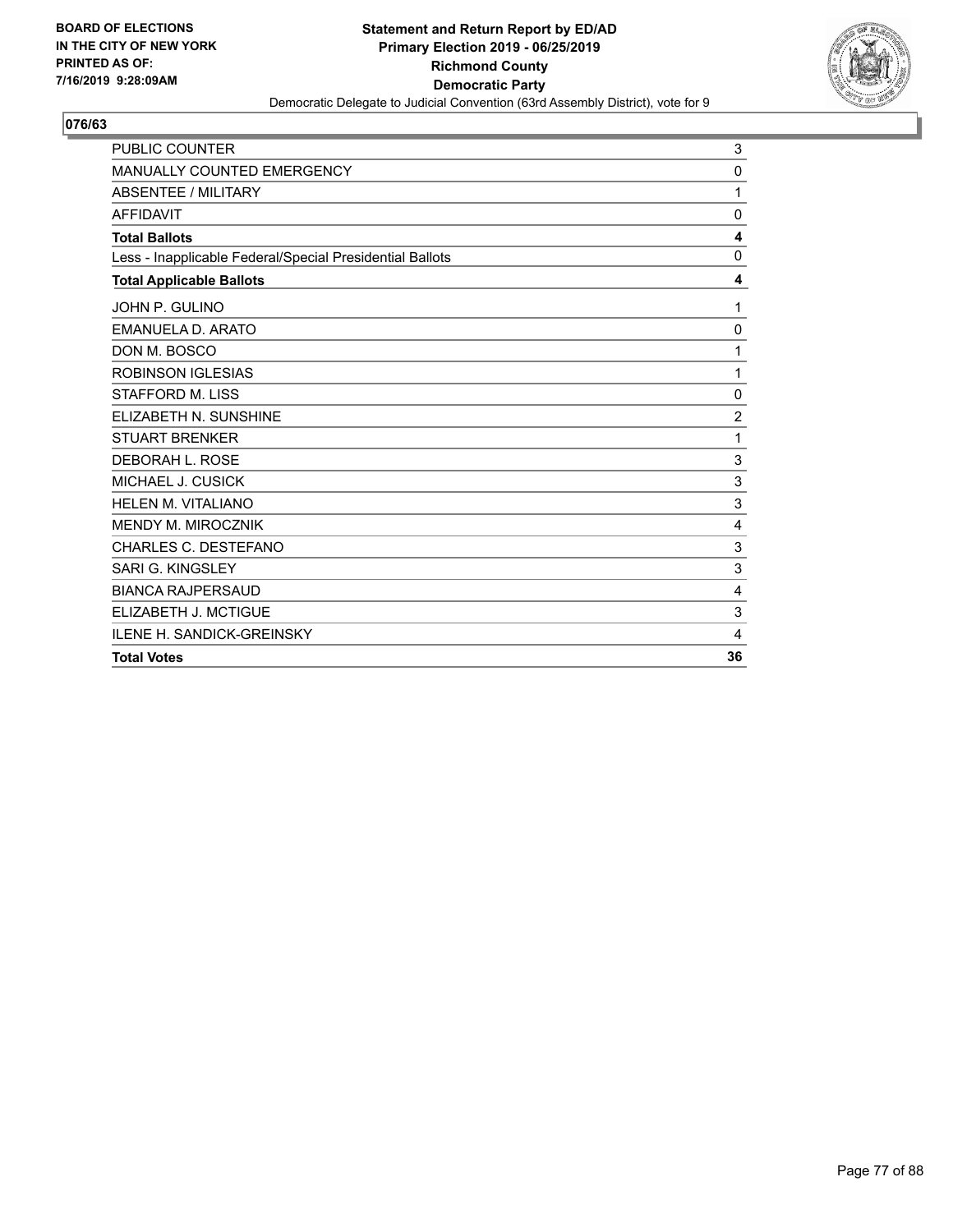

| <b>PUBLIC COUNTER</b>                                    | 22             |
|----------------------------------------------------------|----------------|
| MANUALLY COUNTED EMERGENCY                               | 0              |
| <b>ABSENTEE / MILITARY</b>                               | 3              |
| <b>AFFIDAVIT</b>                                         | $\mathbf 0$    |
| <b>Total Ballots</b>                                     | 25             |
| Less - Inapplicable Federal/Special Presidential Ballots | $\Omega$       |
| <b>Total Applicable Ballots</b>                          | 25             |
| JOHN P. GULINO                                           | 6              |
| EMANUELA D. ARATO                                        | $\overline{7}$ |
| DON M. BOSCO                                             | 6              |
| <b>ROBINSON IGLESIAS</b>                                 | 6              |
| <b>STAFFORD M. LISS</b>                                  | 8              |
| ELIZABETH N. SUNSHINE                                    | 8              |
| <b>STUART BRENKER</b>                                    | 8              |
| DEBORAH L. ROSE                                          | 16             |
| MICHAEL J. CUSICK                                        | 21             |
| <b>HELEN M. VITALIANO</b>                                | 9              |
| <b>MENDY M. MIROCZNIK</b>                                | 9              |
| CHARLES C. DESTEFANO                                     | 6              |
| SARI G. KINGSLEY                                         | $\overline{7}$ |
| <b>BIANCA RAJPERSAUD</b>                                 | 8              |
| ELIZABETH J. MCTIGUE                                     | 6              |
| <b>ILENE H. SANDICK-GREINSKY</b>                         | $\overline{7}$ |
| <b>Total Votes</b>                                       | 138            |
| Unrecorded                                               | 87             |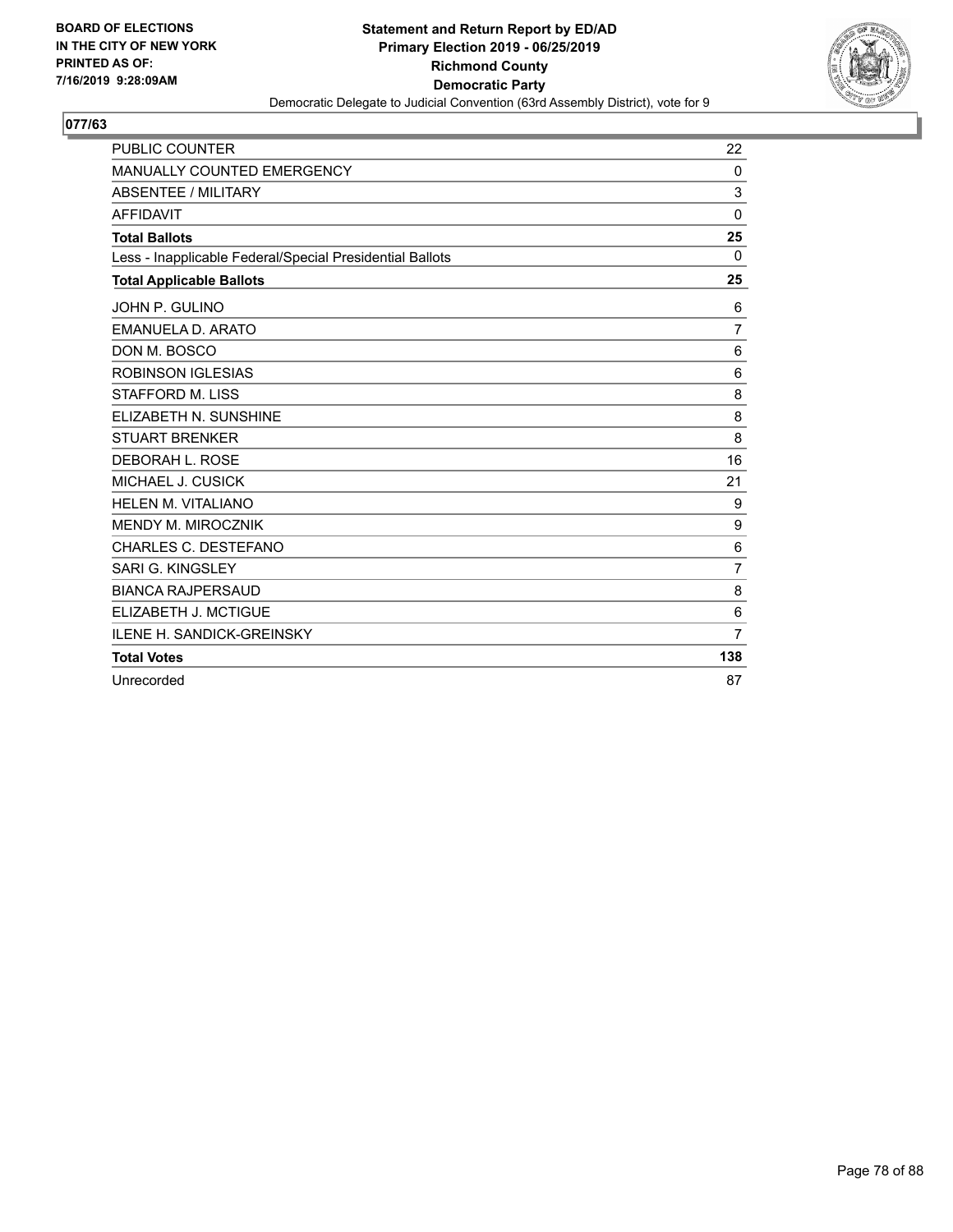

| <b>PUBLIC COUNTER</b>                                    | 1              |
|----------------------------------------------------------|----------------|
| <b>MANUALLY COUNTED EMERGENCY</b>                        | 0              |
| ABSENTEE / MILITARY                                      | $\overline{2}$ |
| <b>AFFIDAVIT</b>                                         | 0              |
| <b>Total Ballots</b>                                     | 3              |
| Less - Inapplicable Federal/Special Presidential Ballots | $\mathbf 0$    |
| <b>Total Applicable Ballots</b>                          | 3              |
| JOHN P. GULINO                                           | 3              |
| EMANUELA D. ARATO                                        | 1              |
| DON M. BOSCO                                             | $\overline{2}$ |
| <b>ROBINSON IGLESIAS</b>                                 | 0              |
| <b>STAFFORD M. LISS</b>                                  | 1              |
| ELIZABETH N. SUNSHINE                                    | $\mathbf 0$    |
| <b>STUART BRENKER</b>                                    | $\overline{2}$ |
| DEBORAH L. ROSE                                          | 1              |
| MICHAEL J. CUSICK                                        | 3              |
| <b>HELEN M. VITALIANO</b>                                | 3              |
| MENDY M. MIROCZNIK                                       | $\mathbf 0$    |
| CHARLES C. DESTEFANO                                     | $\overline{2}$ |
| SARI G. KINGSLEY                                         | 1              |
| <b>BIANCA RAJPERSAUD</b>                                 | $\mathbf 0$    |
| ELIZABETH J. MCTIGUE                                     | $\overline{2}$ |
| <b>ILENE H. SANDICK-GREINSKY</b>                         | $\overline{2}$ |
| <b>Total Votes</b>                                       | 23             |
| Unrecorded                                               | 4              |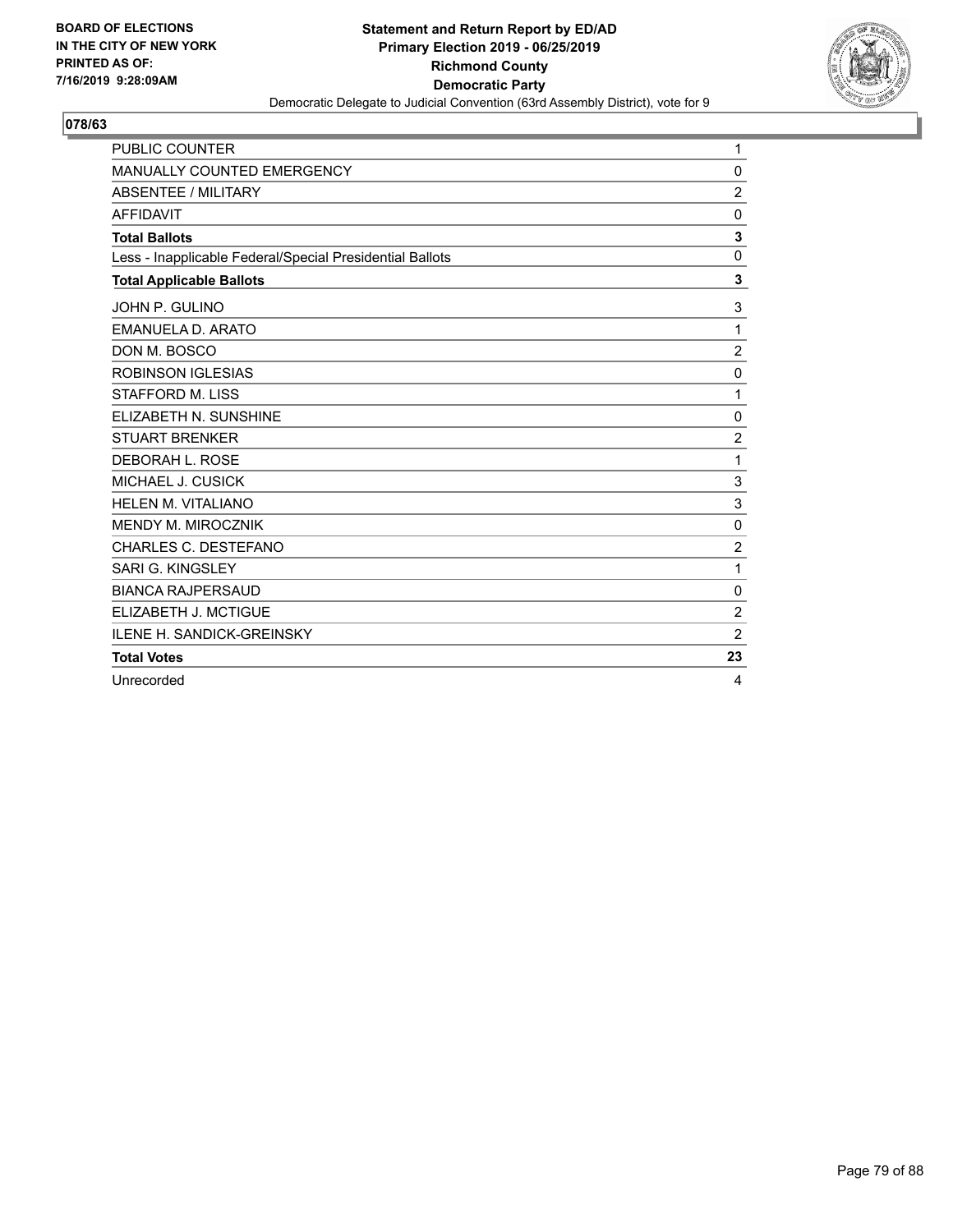

| <b>PUBLIC COUNTER</b>                                    | $\overline{7}$ |
|----------------------------------------------------------|----------------|
| <b>MANUALLY COUNTED EMERGENCY</b>                        | $\mathbf 0$    |
| ABSENTEE / MILITARY                                      | 1              |
| <b>AFFIDAVIT</b>                                         | 0              |
| <b>Total Ballots</b>                                     | 8              |
| Less - Inapplicable Federal/Special Presidential Ballots | $\mathbf 0$    |
| <b>Total Applicable Ballots</b>                          | 8              |
| JOHN P. GULINO                                           | 3              |
| EMANUELA D. ARATO                                        | 0              |
| DON M. BOSCO                                             | 1              |
| <b>ROBINSON IGLESIAS</b>                                 | 0              |
| <b>STAFFORD M. LISS</b>                                  | $\overline{c}$ |
| ELIZABETH N. SUNSHINE                                    | 1              |
| <b>STUART BRENKER</b>                                    | $\mathbf{3}$   |
| DEBORAH L. ROSE                                          | $\overline{7}$ |
| MICHAEL J. CUSICK                                        | 8              |
| <b>HELEN M. VITALIANO</b>                                | 6              |
| MENDY M. MIROCZNIK                                       | 6              |
| CHARLES C. DESTEFANO                                     | 6              |
| SARI G. KINGSLEY                                         | $\overline{7}$ |
| <b>BIANCA RAJPERSAUD</b>                                 | 4              |
| ELIZABETH J. MCTIGUE                                     | 4              |
| <b>ILENE H. SANDICK-GREINSKY</b>                         | 8              |
| <b>Total Votes</b>                                       | 66             |
| Unrecorded                                               | 6              |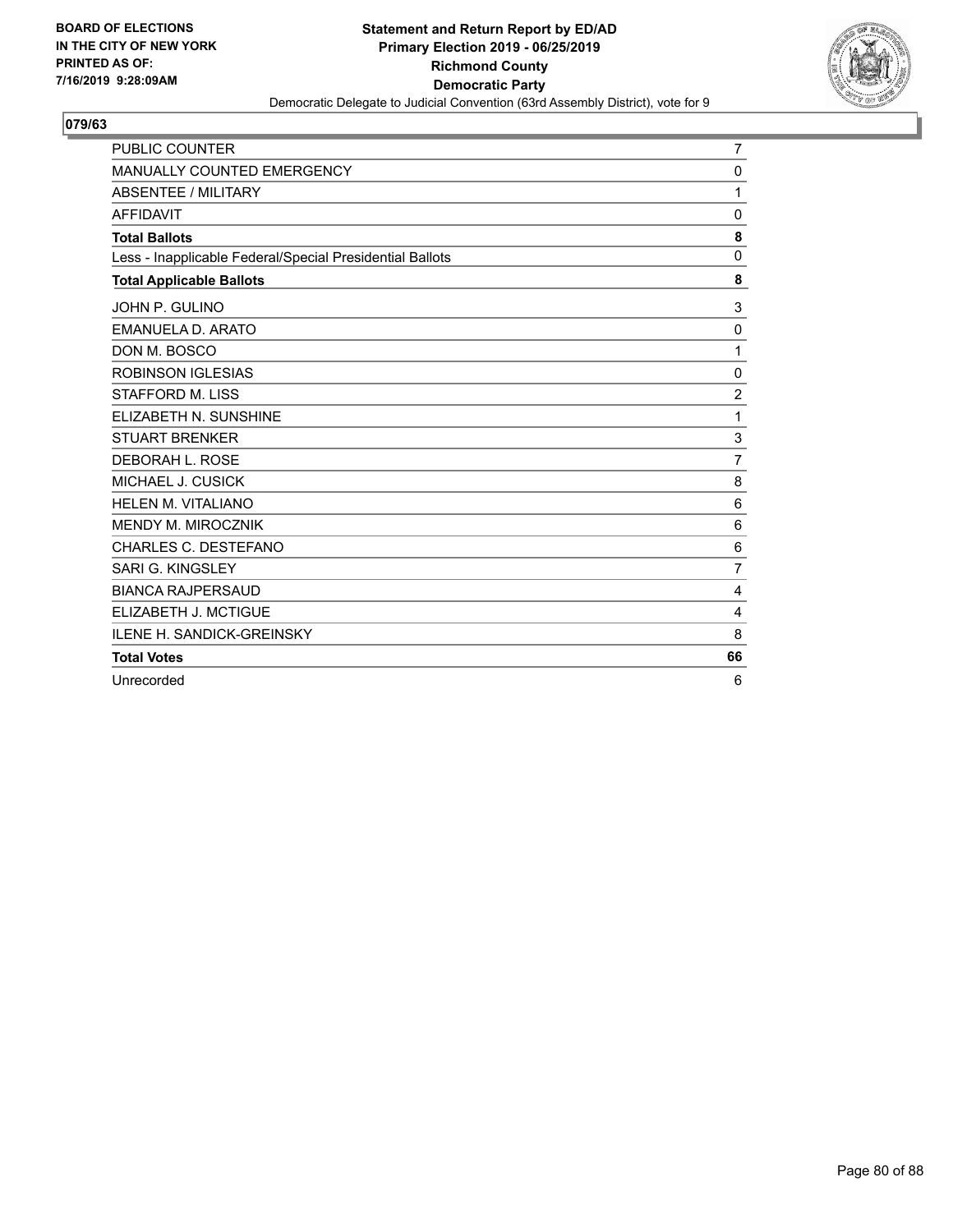

| <b>PUBLIC COUNTER</b>                                    | 2                |
|----------------------------------------------------------|------------------|
| <b>MANUALLY COUNTED EMERGENCY</b>                        | $\mathbf 0$      |
| ABSENTEE / MILITARY                                      | $\overline{2}$   |
| <b>AFFIDAVIT</b>                                         | 0                |
| <b>Total Ballots</b>                                     | 4                |
| Less - Inapplicable Federal/Special Presidential Ballots | $\mathbf 0$      |
| <b>Total Applicable Ballots</b>                          | 4                |
| JOHN P. GULINO                                           | 1                |
| EMANUELA D. ARATO                                        | 0                |
| DON M. BOSCO                                             | 1                |
| <b>ROBINSON IGLESIAS</b>                                 | 0                |
| <b>STAFFORD M. LISS</b>                                  | 1                |
| ELIZABETH N. SUNSHINE                                    | 1                |
| <b>STUART BRENKER</b>                                    | 1                |
| DEBORAH L. ROSE                                          | 3                |
| MICHAEL J. CUSICK                                        | $\overline{2}$   |
| <b>HELEN M. VITALIANO</b>                                | $\overline{2}$   |
| MENDY M. MIROCZNIK                                       | $\overline{c}$   |
| CHARLES C. DESTEFANO                                     | $\overline{2}$   |
| SARI G. KINGSLEY                                         | 1                |
| <b>BIANCA RAJPERSAUD</b>                                 | $\boldsymbol{2}$ |
| ELIZABETH J. MCTIGUE                                     | 1                |
| <b>ILENE H. SANDICK-GREINSKY</b>                         | $\overline{2}$   |
| <b>Total Votes</b>                                       | 22               |
| Unrecorded                                               | 14               |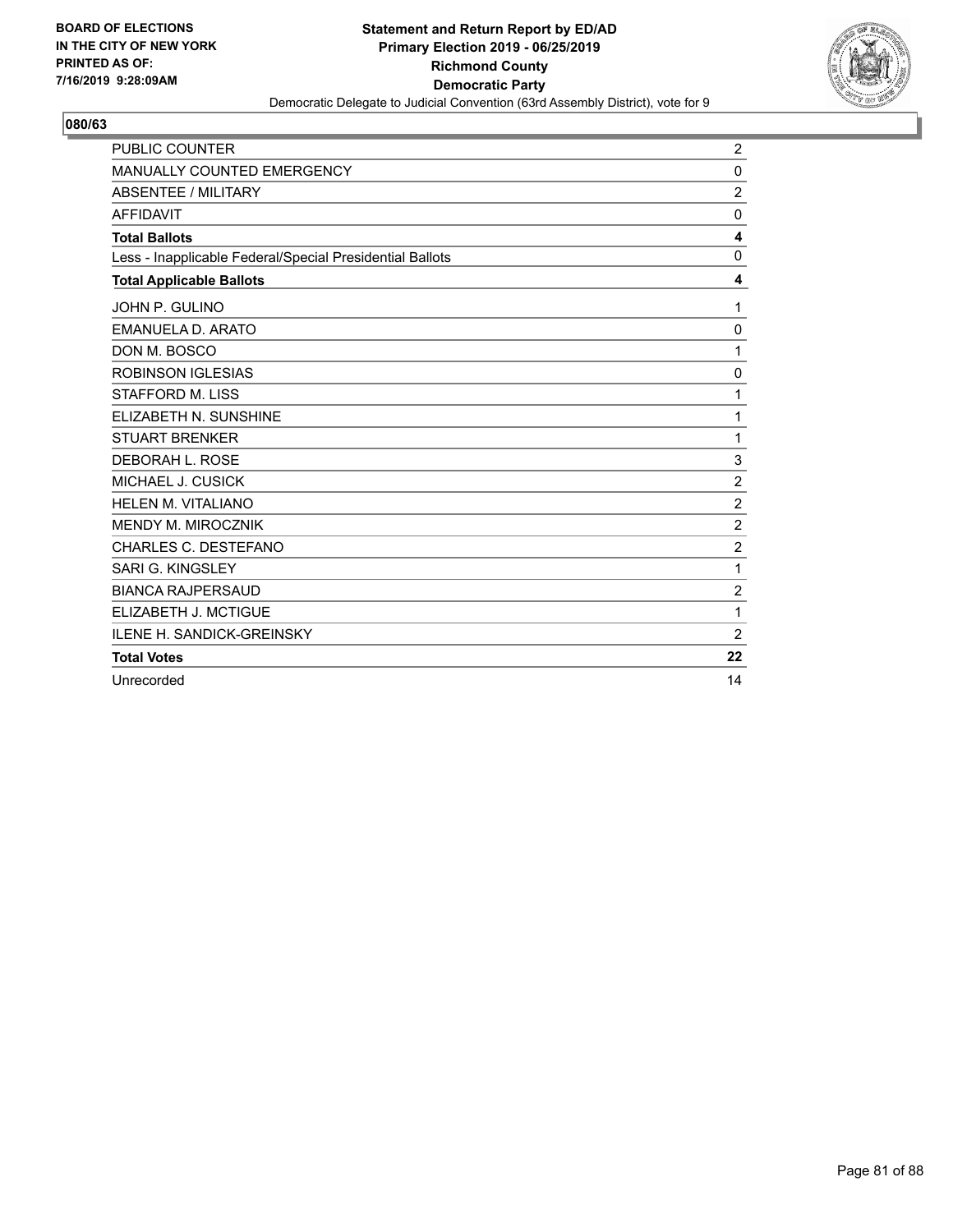

| <b>PUBLIC COUNTER</b>                                    | $\overline{c}$ |
|----------------------------------------------------------|----------------|
| MANUALLY COUNTED EMERGENCY                               | 0              |
| <b>ABSENTEE / MILITARY</b>                               | $\mathbf 0$    |
| <b>AFFIDAVIT</b>                                         | 0              |
| <b>Total Ballots</b>                                     | $\overline{2}$ |
| Less - Inapplicable Federal/Special Presidential Ballots | $\mathbf 0$    |
| <b>Total Applicable Ballots</b>                          | $\mathbf{2}$   |
| JOHN P. GULINO                                           | 1              |
| <b>EMANUELA D. ARATO</b>                                 | 0              |
| DON M. BOSCO                                             | 0              |
| <b>ROBINSON IGLESIAS</b>                                 | 1              |
| <b>STAFFORD M. LISS</b>                                  | $\mathbf 0$    |
| ELIZABETH N. SUNSHINE                                    | 1              |
| <b>STUART BRENKER</b>                                    | $\mathbf 0$    |
| DEBORAH L. ROSE                                          | $\overline{2}$ |
| MICHAEL J. CUSICK                                        | $\overline{c}$ |
| HELEN M. VITALIANO                                       | $\mathbf 0$    |
| <b>MENDY M. MIROCZNIK</b>                                | 1              |
| CHARLES C. DESTEFANO                                     | 0              |
| <b>SARI G. KINGSLEY</b>                                  | 1              |
| <b>BIANCA RAJPERSAUD</b>                                 | 1              |
| ELIZABETH J. MCTIGUE                                     | 1              |
| <b>ILENE H. SANDICK-GREINSKY</b>                         | 1              |
| <b>Total Votes</b>                                       | 12             |
| Unrecorded                                               | 6              |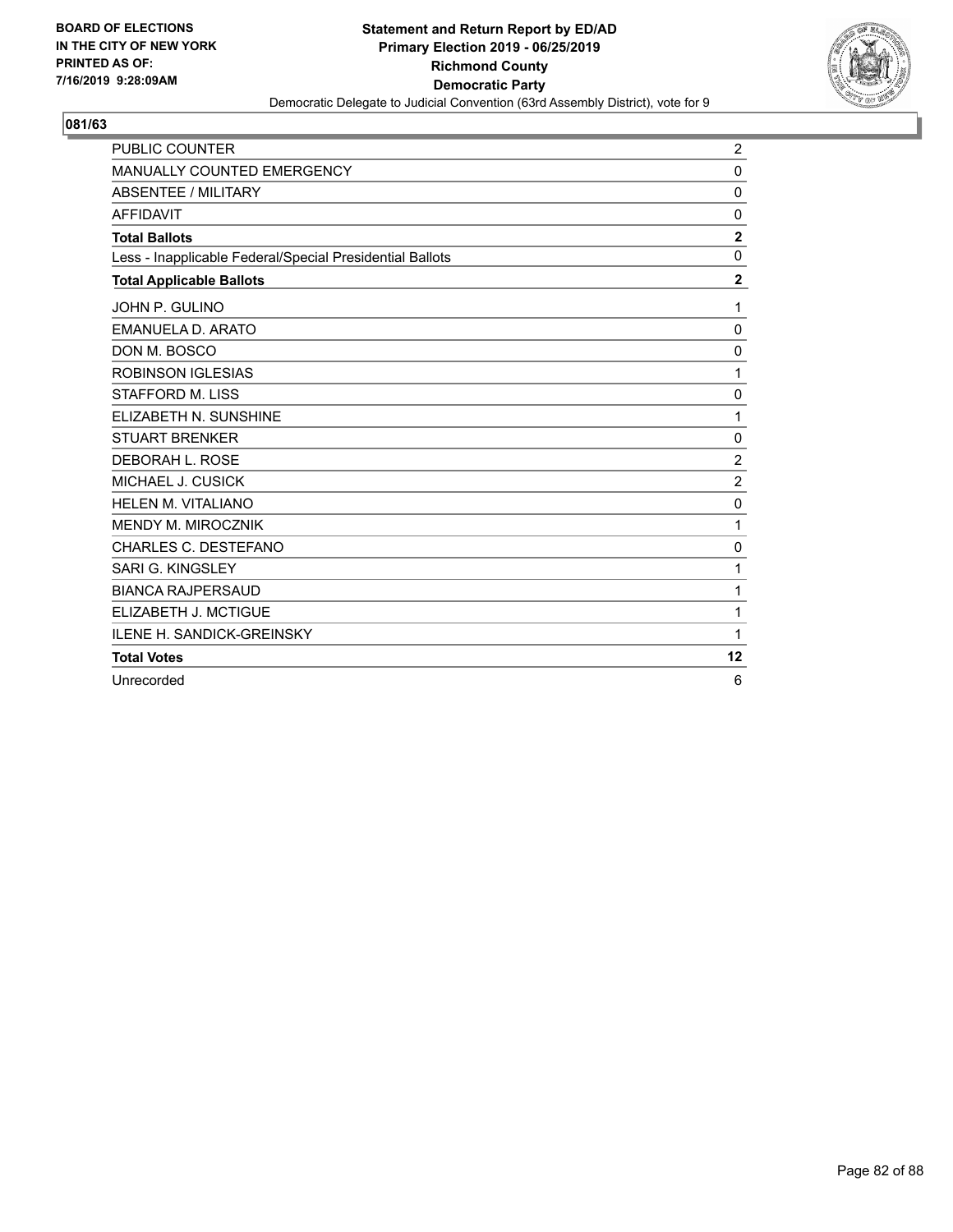

| <b>PUBLIC COUNTER</b>                                    | 10             |
|----------------------------------------------------------|----------------|
| MANUALLY COUNTED EMERGENCY                               | 0              |
| ABSENTEE / MILITARY                                      | 0              |
| <b>AFFIDAVIT</b>                                         | $\mathbf 0$    |
| <b>Total Ballots</b>                                     | 10             |
| Less - Inapplicable Federal/Special Presidential Ballots | $\Omega$       |
| <b>Total Applicable Ballots</b>                          | 10             |
| JOHN P. GULINO                                           | $\overline{2}$ |
| EMANUELA D. ARATO                                        | 1              |
| DON M. BOSCO                                             | $\overline{c}$ |
| <b>ROBINSON IGLESIAS</b>                                 | $\overline{2}$ |
| <b>STAFFORD M. LISS</b>                                  | 1              |
| ELIZABETH N. SUNSHINE                                    | 1              |
| <b>STUART BRENKER</b>                                    | 1              |
| DEBORAH L. ROSE                                          | 4              |
| MICHAEL J. CUSICK                                        | $\overline{7}$ |
| HELEN M. VITALIANO                                       | 5              |
| MENDY M. MIROCZNIK                                       | 4              |
| <b>CHARLES C. DESTEFANO</b>                              | 9              |
| SARI G. KINGSLEY                                         | 6              |
| <b>BIANCA RAJPERSAUD</b>                                 | 4              |
| ELIZABETH J. MCTIGUE                                     | 4              |
| <b>ILENE H. SANDICK-GREINSKY</b>                         | 3              |
| <b>Total Votes</b>                                       | 56             |
| Unrecorded                                               | 34             |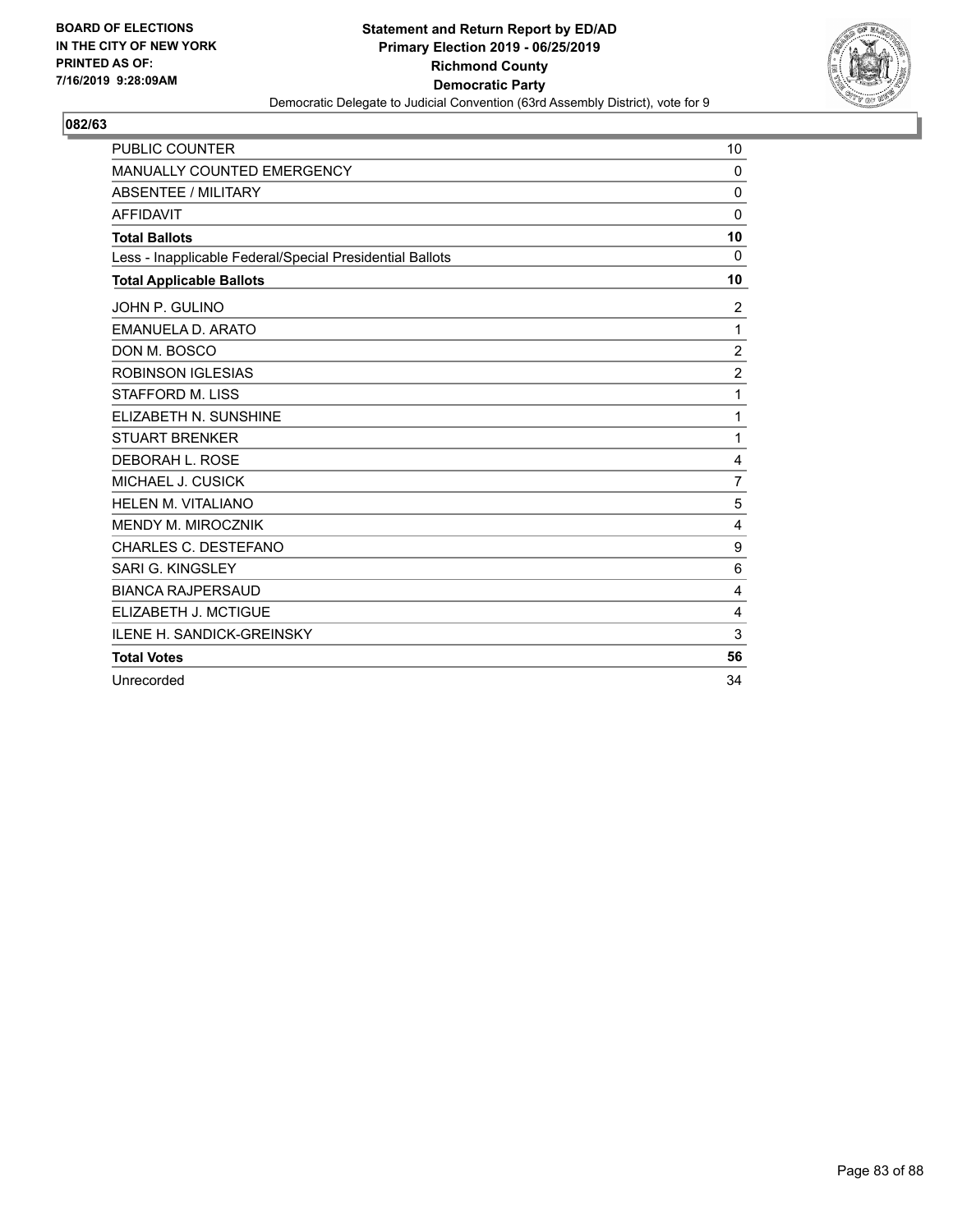

| PUBLIC COUNTER                                           | 7                |
|----------------------------------------------------------|------------------|
| MANUALLY COUNTED EMERGENCY                               | 0                |
| <b>ABSENTEE / MILITARY</b>                               | 3                |
| <b>AFFIDAVIT</b>                                         | 0                |
| <b>Total Ballots</b>                                     | 10               |
| Less - Inapplicable Federal/Special Presidential Ballots | $\Omega$         |
| <b>Total Applicable Ballots</b>                          | 10               |
| JOHN P. GULINO                                           | $\boldsymbol{2}$ |
| EMANUELA D. ARATO                                        | 3                |
| DON M. BOSCO                                             | $\mathbf 0$      |
| <b>ROBINSON IGLESIAS</b>                                 | 3                |
| <b>STAFFORD M. LISS</b>                                  | 1                |
| ELIZABETH N. SUNSHINE                                    | $\mathsf 3$      |
| <b>STUART BRENKER</b>                                    | 1                |
| DEBORAH L. ROSE                                          | $\overline{7}$   |
| MICHAEL J. CUSICK                                        | 5                |
| HELEN M. VITALIANO                                       | 4                |
| <b>MENDY M. MIROCZNIK</b>                                | 3                |
| CHARLES C. DESTEFANO                                     | 5                |
| SARI G. KINGSLEY                                         | 4                |
| <b>BIANCA RAJPERSAUD</b>                                 | 6                |
| ELIZABETH J. MCTIGUE                                     | 3                |
| <b>ILENE H. SANDICK-GREINSKY</b>                         | 3                |
| <b>Total Votes</b>                                       | 53               |
| Unrecorded                                               | 37               |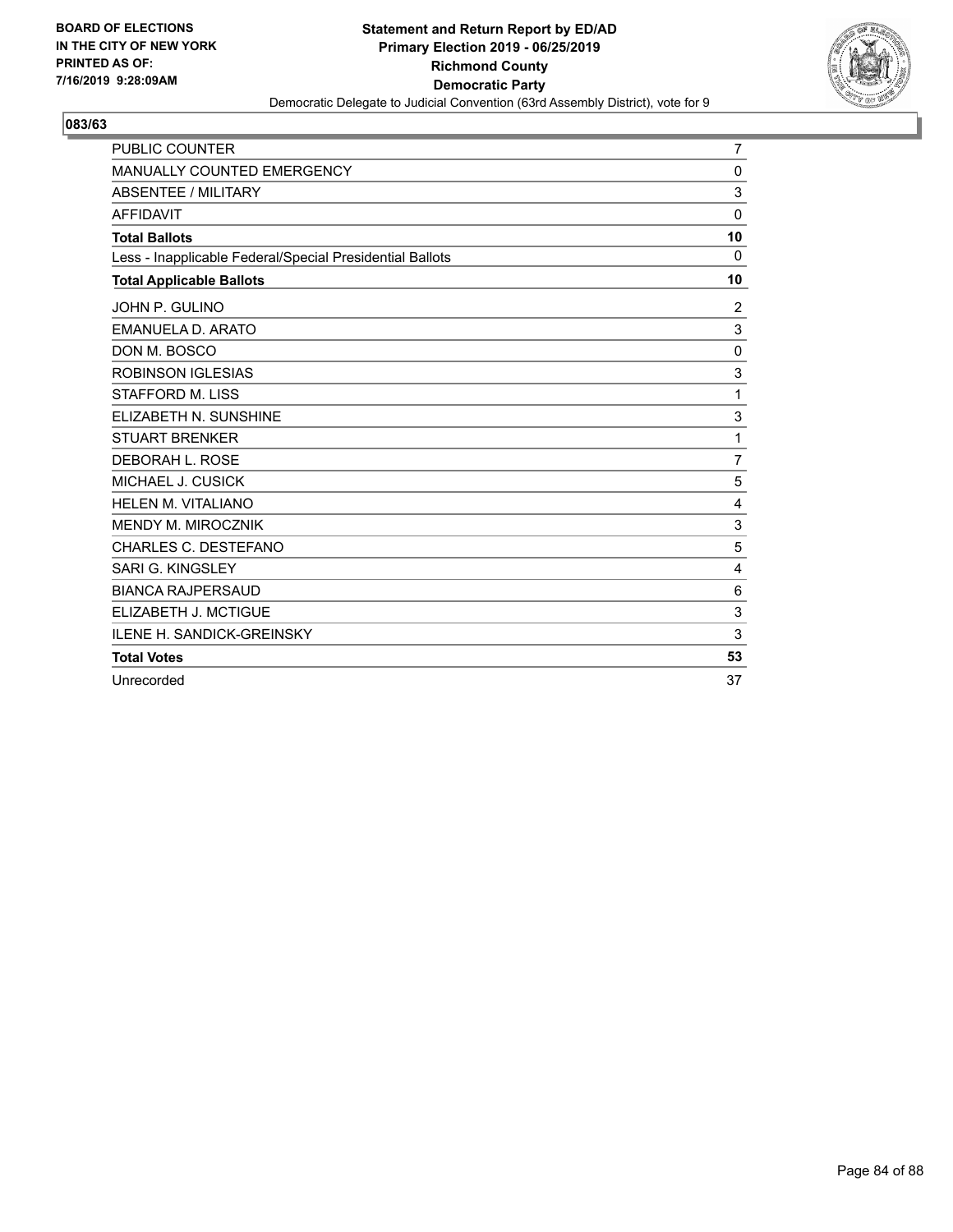

| PUBLIC COUNTER                                           | 12             |
|----------------------------------------------------------|----------------|
| MANUALLY COUNTED EMERGENCY                               | 0              |
| ABSENTEE / MILITARY                                      | $\overline{c}$ |
| <b>AFFIDAVIT</b>                                         | $\mathbf 0$    |
| <b>Total Ballots</b>                                     | 14             |
| Less - Inapplicable Federal/Special Presidential Ballots | $\Omega$       |
| <b>Total Applicable Ballots</b>                          | 14             |
| JOHN P. GULINO                                           | 4              |
| EMANUELA D. ARATO                                        | $\mathbf{1}$   |
| DON M. BOSCO                                             | 5              |
| <b>ROBINSON IGLESIAS</b>                                 | 3              |
| <b>STAFFORD M. LISS</b>                                  | 4              |
| ELIZABETH N. SUNSHINE                                    | 14             |
| <b>STUART BRENKER</b>                                    | $\overline{2}$ |
| DEBORAH L. ROSE                                          | 8              |
| MICHAEL J. CUSICK                                        | 9              |
| HELEN M. VITALIANO                                       | 9              |
| <b>MENDY M. MIROCZNIK</b>                                | 4              |
| CHARLES C. DESTEFANO                                     | 4              |
| SARI G. KINGSLEY                                         | 5              |
| <b>BIANCA RAJPERSAUD</b>                                 | 4              |
| ELIZABETH J. MCTIGUE                                     | 4              |
| <b>ILENE H. SANDICK-GREINSKY</b>                         | 5              |
| <b>Total Votes</b>                                       | 85             |
| Unrecorded                                               | 41             |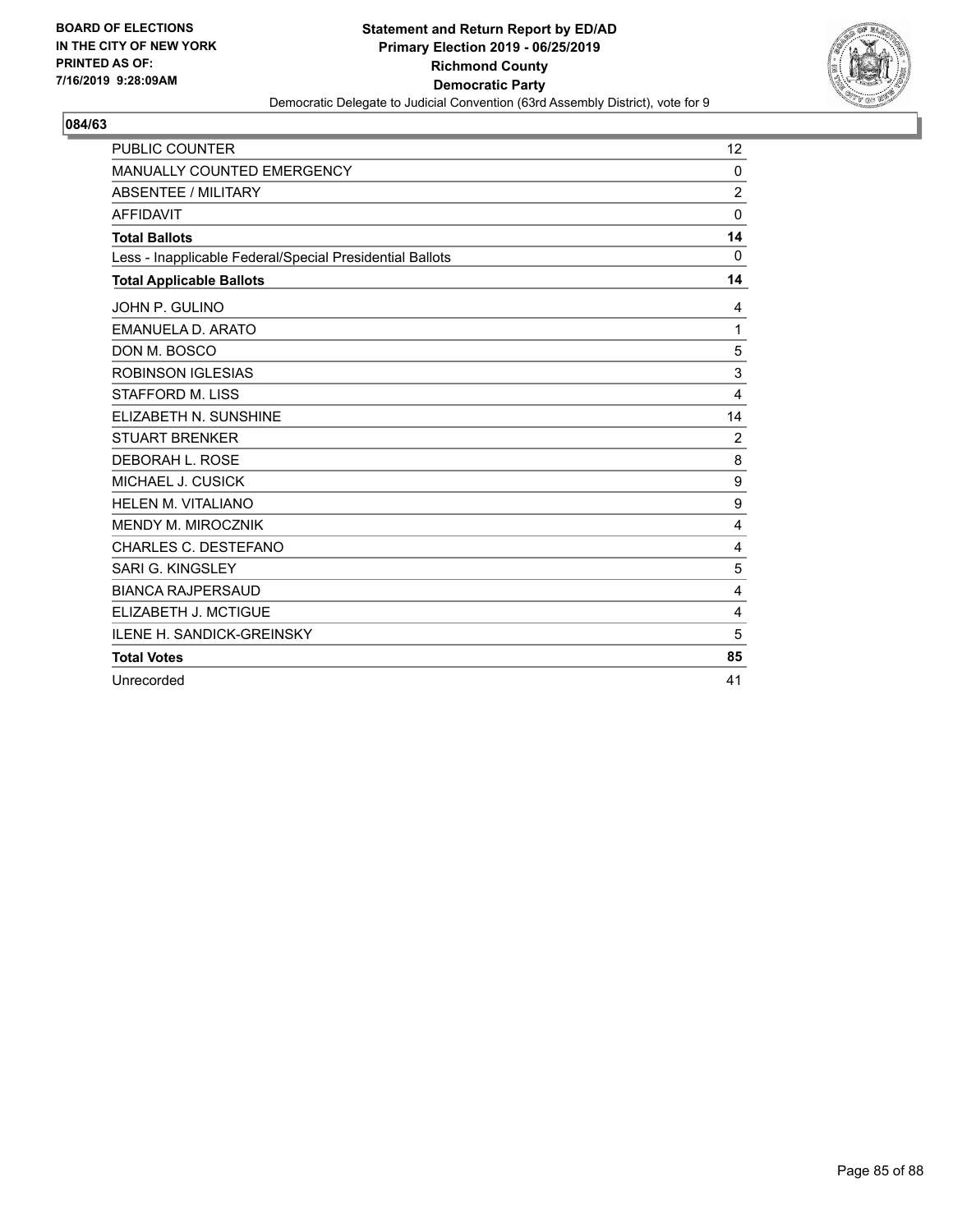

| <b>PUBLIC COUNTER</b>                                    | 5              |
|----------------------------------------------------------|----------------|
| MANUALLY COUNTED EMERGENCY                               | $\Omega$       |
| <b>ABSENTEE / MILITARY</b>                               | 0              |
| <b>AFFIDAVIT</b>                                         | 0              |
| <b>Total Ballots</b>                                     | 5              |
| Less - Inapplicable Federal/Special Presidential Ballots | $\mathbf 0$    |
| <b>Total Applicable Ballots</b>                          | 5              |
| JOHN P. GULINO                                           | 3              |
| <b>EMANUELA D. ARATO</b>                                 | $\mathbf{0}$   |
| DON M. BOSCO                                             | $\overline{c}$ |
| <b>ROBINSON IGLESIAS</b>                                 | 3              |
| <b>STAFFORD M. LISS</b>                                  | $\mathbf 0$    |
| ELIZABETH N. SUNSHINE                                    | $\overline{2}$ |
| <b>STUART BRENKER</b>                                    | 1              |
| DEBORAH L. ROSE                                          | 4              |
| MICHAEL J. CUSICK                                        | 4              |
| <b>HELEN M. VITALIANO</b>                                | 5              |
| <b>MENDY M. MIROCZNIK</b>                                | $\overline{2}$ |
| CHARLES C. DESTEFANO                                     | 5              |
| <b>SARI G. KINGSLEY</b>                                  | 3              |
| <b>BIANCA RAJPERSAUD</b>                                 | 4              |
| ELIZABETH J. MCTIGUE                                     | 4              |
| ILENE H. SANDICK-GREINSKY                                | 3              |
| <b>Total Votes</b>                                       | 45             |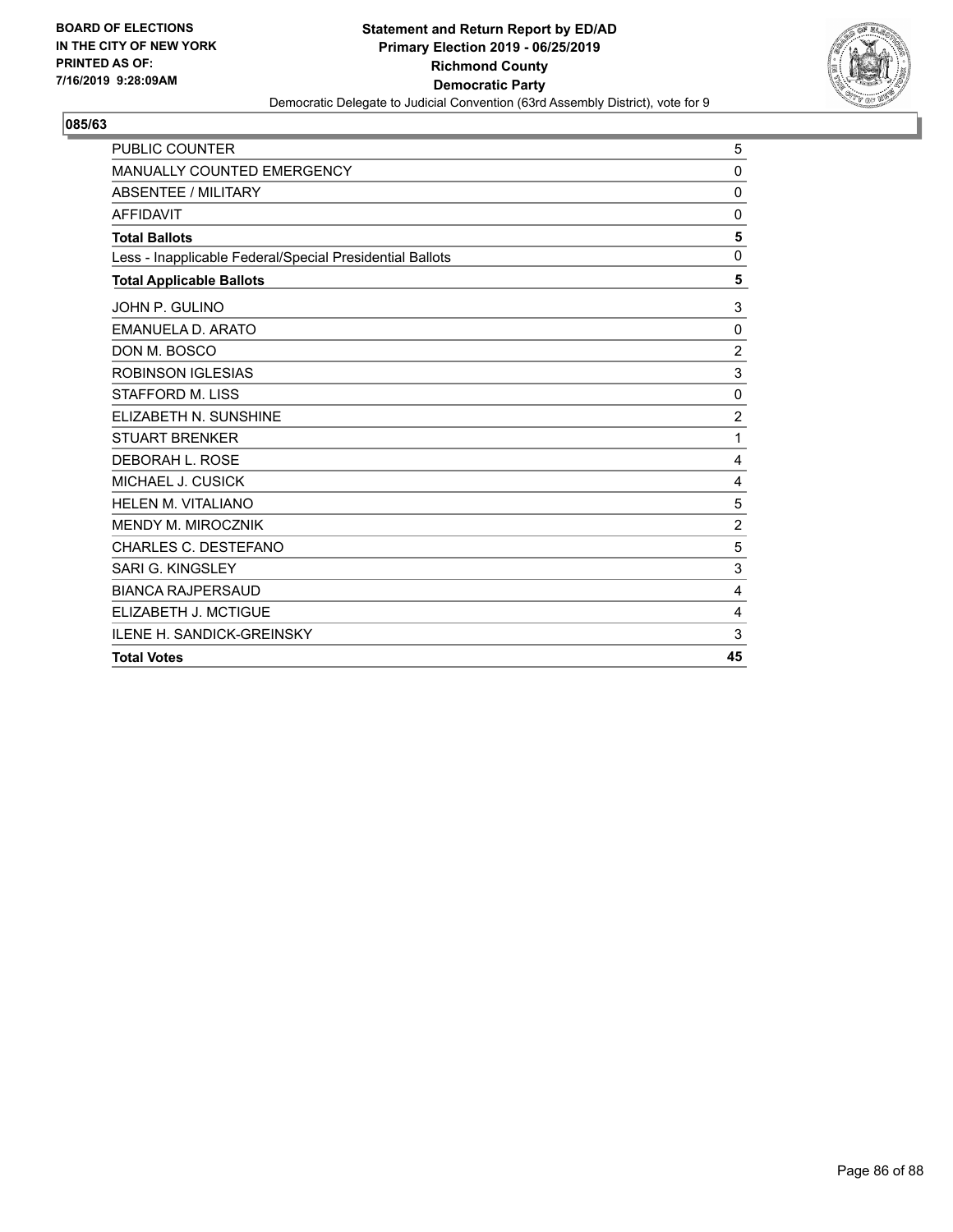

| <b>PUBLIC COUNTER</b>                                    | 0            |
|----------------------------------------------------------|--------------|
| MANUALLY COUNTED EMERGENCY                               | 0            |
| <b>ABSENTEE / MILITARY</b>                               | 0            |
| <b>AFFIDAVIT</b>                                         | 0            |
| <b>Total Ballots</b>                                     | $\mathbf 0$  |
| Less - Inapplicable Federal/Special Presidential Ballots | 0            |
| <b>Total Applicable Ballots</b>                          | $\mathbf 0$  |
| JOHN P. GULINO                                           | 0            |
| EMANUELA D. ARATO                                        | 0            |
| DON M. BOSCO                                             | 0            |
| <b>ROBINSON IGLESIAS</b>                                 | 0            |
| <b>STAFFORD M. LISS</b>                                  | $\mathbf{0}$ |
| ELIZABETH N. SUNSHINE                                    | 0            |
| <b>STUART BRENKER</b>                                    | 0            |
| DEBORAH L. ROSE                                          | $\mathbf{0}$ |
| MICHAEL J. CUSICK                                        | 0            |
| <b>HELEN M. VITALIANO</b>                                | 0            |
| MENDY M. MIROCZNIK                                       | 0            |
| CHARLES C. DESTEFANO                                     | 0            |
| <b>SARI G. KINGSLEY</b>                                  | $\Omega$     |
| <b>BIANCA RAJPERSAUD</b>                                 | 0            |
| ELIZABETH J. MCTIGUE                                     | 0            |
| <b>ILENE H. SANDICK-GREINSKY</b>                         | $\Omega$     |
| <b>Total Votes</b>                                       | 0            |
| 087/63 COMBINED into: 086/63                             |              |
| 088/63 COMBINED into: 086/63                             |              |
| 089/63 COMBINED into: 017/63                             |              |

**090/63 COMBINED into: 086/63**